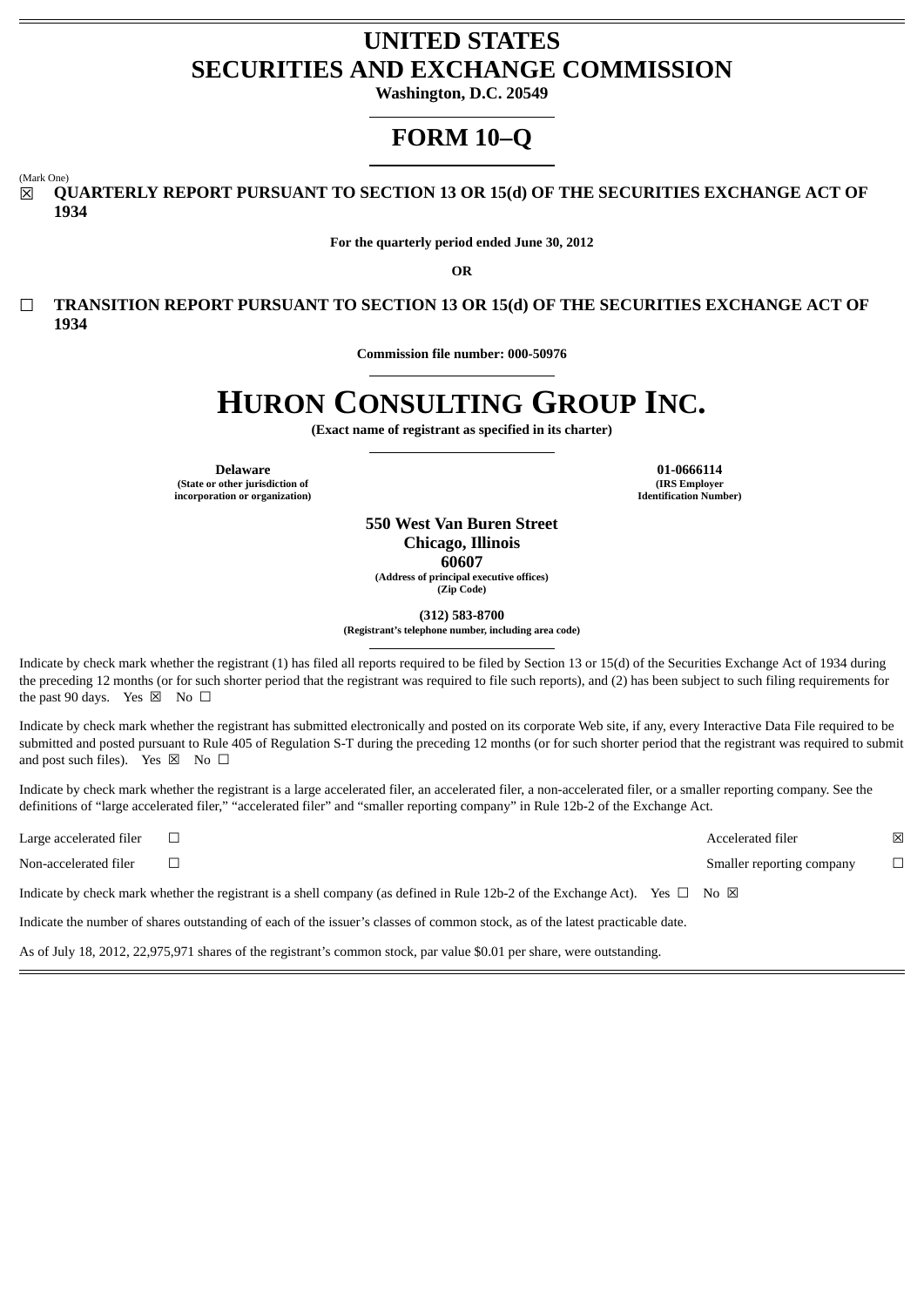# **Huron Consulting Group Inc.**

# **HURON CONSULTING GROUP INC.**

# **INDEX**

**Page**

# **[Part I – Financial Information](#page-2-0)**

| Item 1.                            | <b>Consolidated Financial Statements</b>                                                     |              |
|------------------------------------|----------------------------------------------------------------------------------------------|--------------|
|                                    | <b>Consolidated Balance Sheets</b>                                                           | $\mathbf{1}$ |
|                                    | <b>Consolidated Statements of Earnings and Other Comprehensive Income</b>                    | 2            |
|                                    | <b>Consolidated Statement of Stockholders' Equity</b>                                        | 3            |
|                                    | <b>Consolidated Statements of Cash Flows</b>                                                 | 4            |
|                                    | <b>Notes to Consolidated Financial Statements</b>                                            | 5            |
| Item 2.                            | <b>Management's Discussion and Analysis of Financial Condition and Results of Operations</b> | 18           |
| Item 3.                            | <b>Quantitative and Qualitative Disclosures About Market Risk</b>                            | 34           |
| Item 4.                            | <b>Controls and Procedures</b>                                                               | 34           |
| <b>Part II – Other Information</b> |                                                                                              |              |
| Item 1.                            | <b>Legal Proceedings</b>                                                                     | 34           |
| Item 1A.                           | <b>Risk Factors</b>                                                                          | 36           |
| Item 2.                            | <b>Unregistered Sales of Equity Securities and Use of Proceeds</b>                           | 36           |
| Item 3.                            | Defaults Upon Senior Securities                                                              | 36           |
| Item 4.                            | <b>Mine Safety Disclosures</b>                                                               | 36           |
| Item 5.                            | <b>Other Information</b>                                                                     | 36           |
| Item 6.                            | <b>Exhibits</b>                                                                              | 37           |
| Signature                          |                                                                                              | 38           |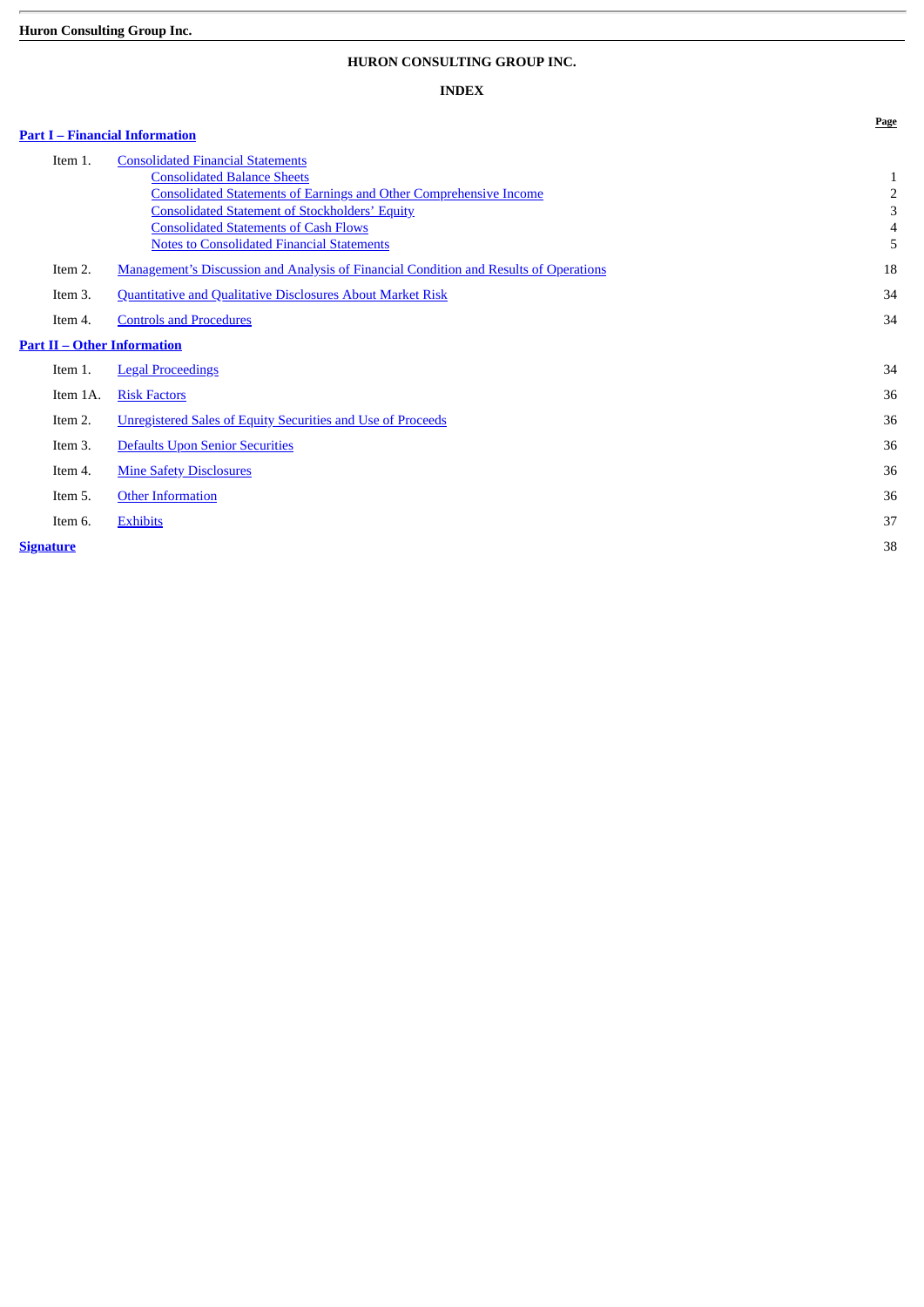# **PART I - FINANCIAL INFORMATION ITEM 1. CONSOLIDATED FINANCIAL STATEMENTS**

# **HURON CONSULTING GROUP INC. CONSOLIDATED BALANCE SHEETS (In thousands, except share and per share amounts) (Unaudited)**

<span id="page-2-2"></span><span id="page-2-1"></span><span id="page-2-0"></span>

|                                                                                                                             | <b>June 30,</b><br>2012 | December 31,<br>2011    |
|-----------------------------------------------------------------------------------------------------------------------------|-------------------------|-------------------------|
| <b>Assets</b>                                                                                                               |                         |                         |
| Current assets:                                                                                                             |                         |                         |
| Cash and cash equivalents                                                                                                   | 5.772<br>\$             | $\mathbf S$<br>5,080    |
| Receivables from clients, net                                                                                               | 86,066                  | 107,820                 |
| Unbilled services, net                                                                                                      | 48,568                  | 49,056                  |
| Income tax receivable                                                                                                       | 7,419                   | 19,501                  |
| Deferred income taxes, net                                                                                                  | 10,697                  | 12,531                  |
| Prepaid expenses and other current assets                                                                                   | 15,610                  | 14,191                  |
| Current assets of discontinued operations                                                                                   | 435                     | 3,345                   |
| Total current assets                                                                                                        | 174,567                 | 211,524                 |
| Property and equipment, net                                                                                                 | 33,545                  | 31,176                  |
| Other non-current assets                                                                                                    | 13,191                  | 14,892                  |
| Intangible assets, net                                                                                                      | 14,173                  | 16,867                  |
| Goodwill                                                                                                                    | 512,830                 | 512,185                 |
| <b>Total assets</b>                                                                                                         | \$748,306               | $\mathbb{S}$<br>786,644 |
| Liabilities and stockholders' equity                                                                                        |                         |                         |
| <b>Current liabilities:</b>                                                                                                 |                         |                         |
| Accounts payable                                                                                                            | \$11,591                | \$<br>8,084             |
| Accrued expenses                                                                                                            | 17,065                  | 22,505                  |
| Accrued payroll and related benefits                                                                                        | 37,837                  | 66,464                  |
| Accrued consideration for business acquisitions, current portion                                                            | 3,500                   | 35,062                  |
| Income tax payable                                                                                                          | 186                     | 101                     |
| Deferred revenues                                                                                                           | 25,213                  | 36,721                  |
| Current liabilities of discontinued operations                                                                              | 103                     | 765                     |
| <b>Total current liabilities</b>                                                                                            | 95,495                  | 169,702                 |
| Non-current liabilities:                                                                                                    |                         |                         |
| Deferred compensation and other liabilities                                                                                 | 7,732                   | 7,856                   |
| <b>Bank borrowings</b>                                                                                                      | 213,500                 | 193,500                 |
| Deferred lease incentives                                                                                                   | 6,905                   | 6,670                   |
| Deferred income taxes                                                                                                       | 14,179                  | 12,078                  |
| Non-current liabilities of discontinued operations                                                                          |                         | 49                      |
| Total non-current liabilities                                                                                               | 242,316                 | 220,153                 |
| <b>Commitments and Contingencies</b>                                                                                        |                         |                         |
| <b>Stockholders' equity</b>                                                                                                 |                         |                         |
| Common stock; \$0.01 par value; 500,000,000 shares authorized; 24,738,777 and 24,208,549 shares issued at June 30, 2012 and |                         |                         |
| December 31, 2011, respectively                                                                                             | 237                     | 234                     |
|                                                                                                                             |                         |                         |

| December 31, 2011, respectively                                                                              | 231       | 204       |
|--------------------------------------------------------------------------------------------------------------|-----------|-----------|
| Treasury stock, at cost, 1,788,117 and 1,642,018 shares at June 30, 2012 and December 31, 2011, respectively | (80, 820) | (75, 735) |
| Additional paid-in capital                                                                                   | 412,352   | 400,597   |
| Retained earnings                                                                                            | 80.265    | 72.902    |
| Accumulated other comprehensive loss                                                                         | (1,539)   | (1,209)   |
| Total stockholders' equity                                                                                   | 410.495   | 396,789   |
| Total liabilities and stockholders' equity                                                                   | \$748,306 | 786,644   |

*The accompanying notes are an integral part of the consolidated financial statements.*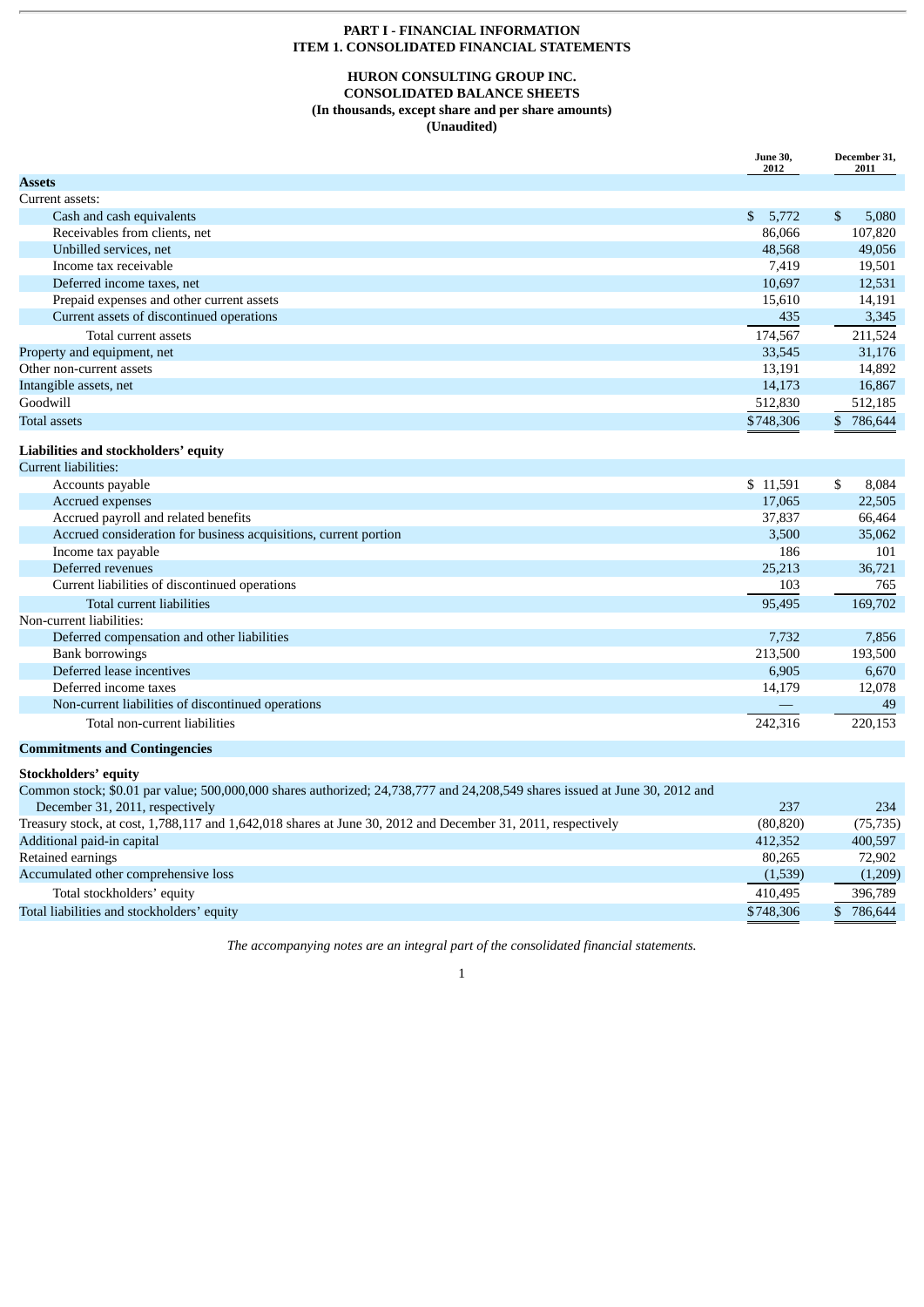# **HURON CONSULTING GROUP INC. CONSOLIDATED STATEMENTS OF EARNINGS AND OTHER COMPREHENSIVE INCOME (In thousands, except per share amounts) (Unaudited)**

<span id="page-3-0"></span>

|                                                                                                                     | <b>Three Months Ended</b><br><b>June 30,</b> |                       | <b>Six Months Ended</b><br><b>June 30,</b> |            |
|---------------------------------------------------------------------------------------------------------------------|----------------------------------------------|-----------------------|--------------------------------------------|------------|
|                                                                                                                     | 2012                                         | 2011                  | 2012                                       | 2011       |
| <b>Revenues and reimbursable expenses:</b>                                                                          |                                              |                       |                                            |            |
| Revenues                                                                                                            | \$144,671                                    | \$153,070             | \$283,308                                  | \$289,691  |
| Reimbursable expenses                                                                                               | 14,554                                       | 13,216                | 28,350                                     | 25,140     |
| Total revenues and reimbursable expenses                                                                            | 159,225                                      | 166,286               | 311,658                                    | 314,831    |
| Direct costs and reimbursable expenses (exclusive of depreciation and amortization shown in<br>operating expenses): |                                              |                       |                                            |            |
| Direct costs                                                                                                        | 91,878                                       | 91,132                | 188,659                                    | 179,207    |
| Intangible assets amortization                                                                                      | 1,142                                        | 1,369                 | 2,284                                      | 2,802      |
| Reimbursable expenses                                                                                               | 14,585                                       | 13,326                | 28,403                                     | 25,381     |
| Total direct costs and reimbursable expenses                                                                        | 107,605                                      | 105,827               | 219,346                                    | 207,390    |
| <b>Operating expenses:</b>                                                                                          |                                              |                       |                                            |            |
| Selling, general and administrative                                                                                 | 31,275                                       | 31,070                | 61,342                                     | 60,639     |
| Restructuring charges                                                                                               | 229                                          | 461                   | 1,059                                      | 985        |
| Restatement related expenses                                                                                        | 212                                          | 1,785                 | 1,717                                      | 3,025      |
| Litigation settlements, net                                                                                         | 1,150                                        | 508                   | 1,150                                      | 1,096      |
| Depreciation and amortization                                                                                       | 4,053                                        | 4,336                 | 8,706                                      | 8,582      |
| Total operating expenses                                                                                            | 36,919                                       | 38,160                | 73,974                                     | 74,327     |
| <b>Operating income</b>                                                                                             | 14,701                                       | 22,299                | 18,338                                     | 33,114     |
| Other income (expense):                                                                                             |                                              |                       |                                            |            |
| Interest (expense), net of interest income                                                                          | (2,015)                                      | (3,535)               | (3,881)                                    | (7, 107)   |
| Other (expense) income                                                                                              | (163)                                        | (65)                  | 170                                        | 39         |
| Total other expense                                                                                                 | (2,178)                                      | (3,600)               | (3,711)                                    | (7,068)    |
| Income from continuing operations before income tax expense                                                         | 12,523                                       | 18,699                | 14,627                                     | 26,046     |
| Income tax expense                                                                                                  | 6,218                                        | 9,535                 | 7,735                                      | 13,408     |
| Net income from continuing operations                                                                               | 6,305                                        | 9,164                 | 6,892                                      | 12,638     |
| Income from discontinued operations, net of tax                                                                     | 202                                          | 305                   | 471                                        | 887        |
| Net income                                                                                                          | \$<br>6,507                                  | 9,469<br>\$           | \$<br>7,363                                | \$13,525   |
| Net earnings per basic share:                                                                                       |                                              |                       |                                            |            |
| Net income from continuing operations                                                                               | 0.29<br>\$                                   | \$<br>0.43            | 0.32<br>\$                                 | \$<br>0.60 |
| Income from discontinued operations, net of tax                                                                     | \$<br>0.01                                   | \$<br>0.02            | \$<br>0.02                                 | \$<br>0.04 |
| Net income                                                                                                          | \$<br>0.30                                   | \$<br>0.45            | \$<br>0.34                                 | \$<br>0.64 |
| Net earnings per diluted share:                                                                                     |                                              |                       |                                            |            |
| Net income from continuing operations                                                                               | \$<br>0.28                                   | \$<br>0.43            | \$<br>0.31                                 | \$<br>0.59 |
| Income from discontinued operations, net of tax                                                                     | \$<br>0.01                                   | \$<br>0.01            | \$<br>0.02                                 | \$<br>0.04 |
| Net income                                                                                                          | \$<br>0.29                                   | \$<br>0.44            | \$<br>0.33                                 | \$<br>0.63 |
| Weighted average shares used in calculating earnings per share:                                                     |                                              |                       |                                            |            |
| Basic                                                                                                               | 21,918                                       | 21,190                | 21,847                                     | 21,058     |
| Diluted                                                                                                             | 22,248                                       | 21,476                | 22,206                                     | 21,316     |
| <b>Comprehensive Income:</b>                                                                                        |                                              |                       |                                            |            |
| Net income                                                                                                          | 6,507<br>\$                                  | 9,469<br>$\mathbb{S}$ | \$<br>7,363                                | \$13,525   |
| Foreign currency translation (loss) gain, net of tax                                                                | (377)                                        | 291                   | (138)                                      | 603        |
| Unrealized (loss) gain on cash flow hedging instruments, net of tax                                                 | (241)                                        | 175                   | (192)                                      | 307        |
| Other comprehensive (loss) income                                                                                   | (618)                                        | 466                   | (330)                                      | 910        |
| Comprehensive income                                                                                                | 5,889<br>\$                                  | 9,935<br>\$           | \$<br>7,033                                | \$14,435   |

*The accompanying notes are an integral part of the consolidated financial statements.*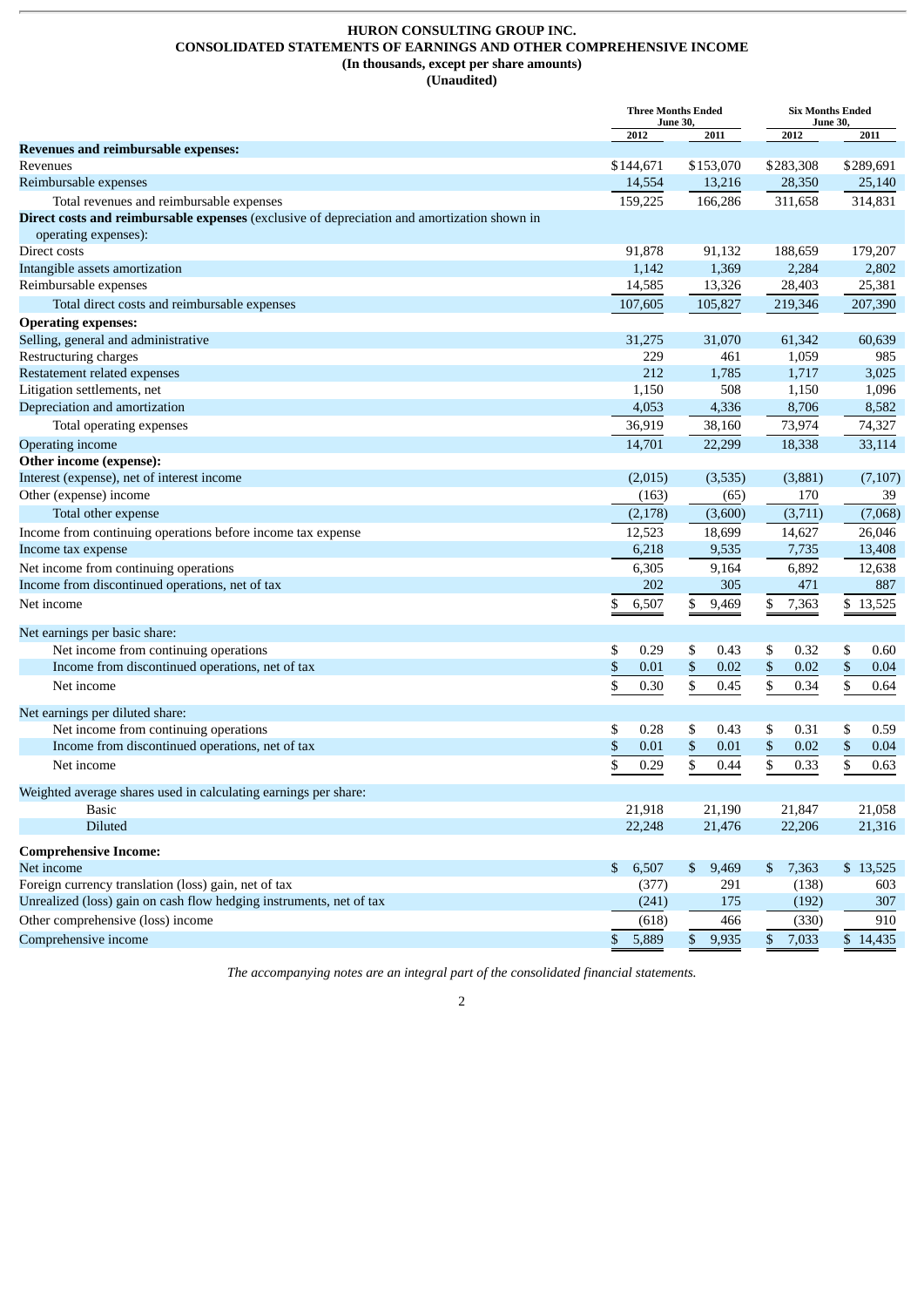#### **HURON CONSULTING GROUP INC. CONSOLIDATED STATEMENT OF STOCKHOLDERS' EQUITY (In thousands, except share amounts) (Unaudited)**

<span id="page-4-0"></span>

|                                                 | <b>Common Stock</b> |               |               | <b>Treasury Stock</b> |                                         |                      |    |                                                   |                         |
|-------------------------------------------------|---------------------|---------------|---------------|-----------------------|-----------------------------------------|----------------------|----|---------------------------------------------------|-------------------------|
|                                                 | <b>Shares</b>       | <b>Amount</b> | <b>Shares</b> | Amount                | <b>Additional</b><br>Paid-In<br>Capital | Retained<br>Earnings |    | <b>Accumulated Other</b><br>Comprehensive<br>Loss | Stockholders'<br>Equity |
| Balance at December 31, 2011                    | 23,362,828          | 234<br>\$     | (1,679,033)   | \$(75,735)            | \$400,597                               | \$72,902             | \$ | (1,209)                                           | 396,789<br>S.           |
| Comprehensive income                            |                     |               |               |                       |                                         | 7,363                |    | (330)                                             | 7,033                   |
| Issuance of common stock in connection<br>with: |                     |               |               |                       |                                         |                      |    |                                                   |                         |
| Restricted stock awards, net of                 |                     |               |               |                       |                                         |                      |    |                                                   |                         |
| cancellations                                   | 334,808             | 3             | (14, 142)     | (1,260)               | 1,257                                   |                      |    |                                                   |                         |
| Exercise of stock options                       | 18,805              |               |               |                       | 29                                      |                      |    |                                                   | 29                      |
| Share-based compensation                        |                     |               |               |                       | 9,754                                   |                      |    |                                                   | 9,754                   |
| Shares withheld for employee tax                |                     |               |               |                       |                                         |                      |    |                                                   |                         |
| withholdings                                    |                     |               | (100, 313)    | (3,825)               |                                         |                      |    |                                                   | (3,825)                 |
| Income tax benefit on share-based               |                     |               |               |                       |                                         |                      |    |                                                   |                         |
| compensation                                    |                     |               |               |                       | 715                                     |                      |    |                                                   | 715                     |
| Balance at June 30, 2012                        | 23,716,441          | 237           | (1,793,488)   | \$(80, 820)           | \$412,352                               | \$80,265             |    | (1,539)                                           | 410,495                 |

*The accompanying notes are an integral part of the consolidated financial statements.*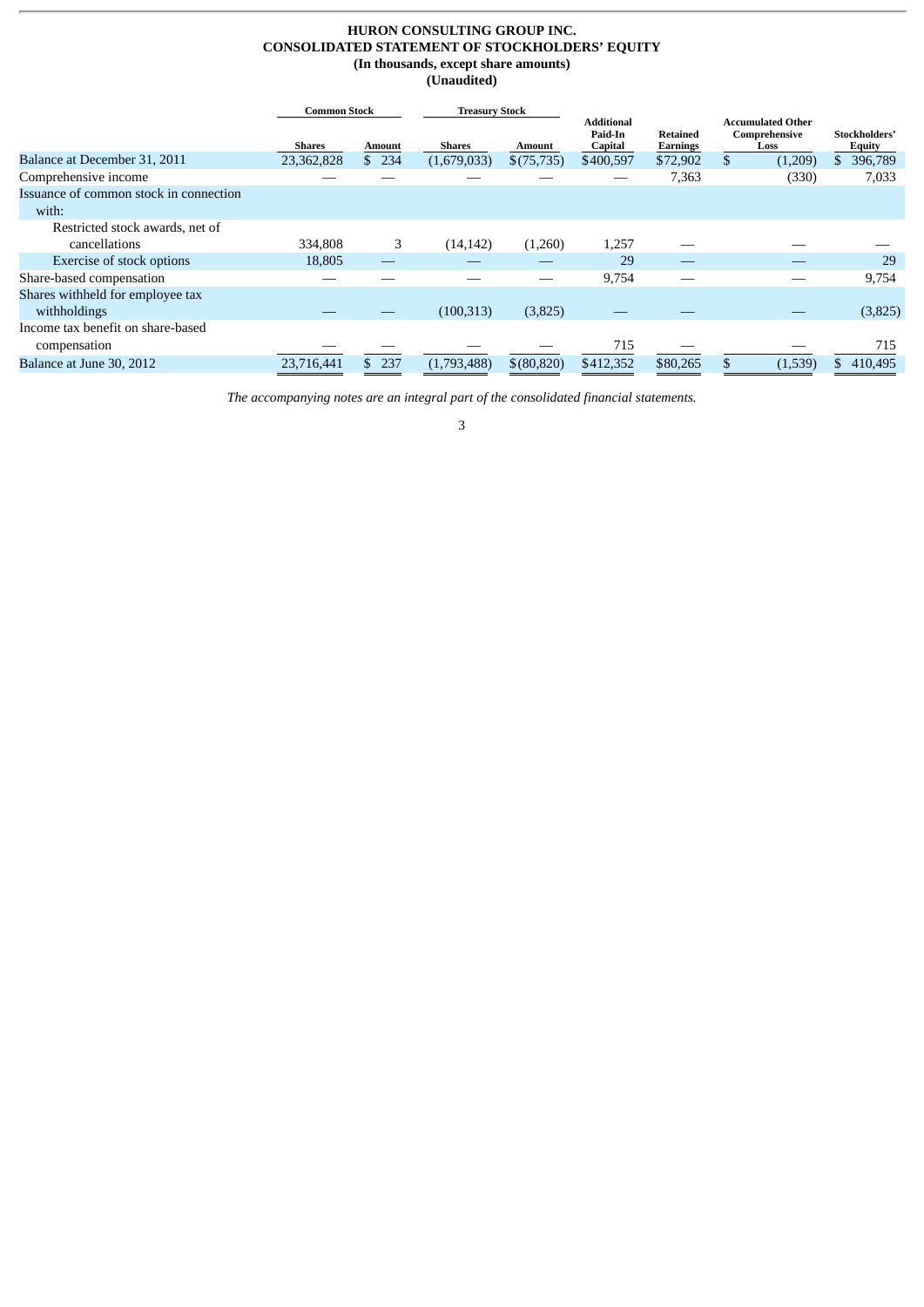# **HURON CONSULTING GROUP INC. CONSOLIDATED STATEMENTS OF CASH FLOWS (In thousands) (Unaudited)**

<span id="page-5-0"></span>

|                                                                                   | <b>Six Months Ended</b> | <b>June 30,</b>      |
|-----------------------------------------------------------------------------------|-------------------------|----------------------|
|                                                                                   | 2012                    | 2011                 |
| <b>Cash flows from operating activities:</b>                                      |                         |                      |
| Net income                                                                        | \$<br>7,363             | \$13,525             |
| Adjustments to reconcile net income to net cash provided by operating activities: |                         |                      |
| Depreciation and amortization                                                     | 12,644                  | 11,501               |
| Share-based compensation                                                          | 8.591                   | 9.694                |
| Allowances for doubtful accounts and unbilled services                            | (2,488)                 | 1,685                |
| Deferred income taxes                                                             | 3,184                   | 13,023               |
| Gain on disposal of property and equipment                                        |                         | (46)                 |
| Non-cash portion of litigation settlement                                         |                         | 1,096                |
| Changes in operating assets and liabilities, net of businesses acquired:          |                         |                      |
| Decrease in receivables from clients                                              | 27,881                  | 7,941                |
| Decrease (increase) in unbilled services                                          | 226                     | (18, 933)            |
| Decrease (increase) in current income tax receivable, net                         | 12,167                  | (4,247)              |
| Decrease in other assets                                                          | 921                     | 717                  |
| (Decrease) increase in accounts payable and accrued liabilities                   | (2,638)                 | 516                  |
| Decrease in accrued payroll and related benefits                                  | (28,058)                | (9, 122)             |
| (Decrease) increase in deferred revenues                                          | (11,271)                | 4,700                |
| Net cash provided by operating activities                                         | 28,522                  | 32,050               |
| <b>Cash flows from investing activities:</b>                                      |                         |                      |
| Purchases of property and equipment, net                                          | (11,760)                | (6, 193)             |
| Net investment in life insurance policies                                         | (264)                   | (618)                |
| Purchases of businesses                                                           | (33, 136)               | (23, 881)            |
| Net cash used in investing activities                                             | (45, 160)               | (30,692)             |
| <b>Cash flows from financing activities:</b>                                      |                         |                      |
| Proceeds from exercise of stock options                                           | 29                      | 219                  |
| Shares redeemed for employee tax withholdings                                     | (3,825)                 | (2,531)              |
| Tax benefit from share-based compensation                                         | 1,253                   | 200                  |
| Proceeds from borrowings under credit facility                                    | 138,500                 | 168,500              |
| Repayments on credit facility                                                     | (118,500)               | (171,500)            |
| Payments of capital lease obligations                                             | (6)                     | (45)                 |
| Net cash provided by financing activities                                         | 17,451                  | (5, 157)             |
| Effect of exchange rate changes on cash                                           | (121)                   | 710                  |
| Net decrease in cash and cash equivalents                                         | 692                     | (3,089)              |
| Cash and cash equivalents at beginning of the period (1)                          | 5,080                   | 6,347                |
| Cash and cash equivalents at end of the period                                    | \$<br>5,772             | $\mathbf S$<br>3,258 |
| Supplemental disclosure of cash flow information:                                 |                         |                      |
| Non-cash financing activities:                                                    |                         |                      |
| Issuance of common stock in connection with settlement of class action lawsuit    | \$                      | \$13,648             |

(1) Cash and cash equivalents presented herein includes \$0.1 million of cash and cash equivalents classified as discontinued operations as of December 31, 2010.

*The accompanying notes are an integral part of the consolidated financial statements.*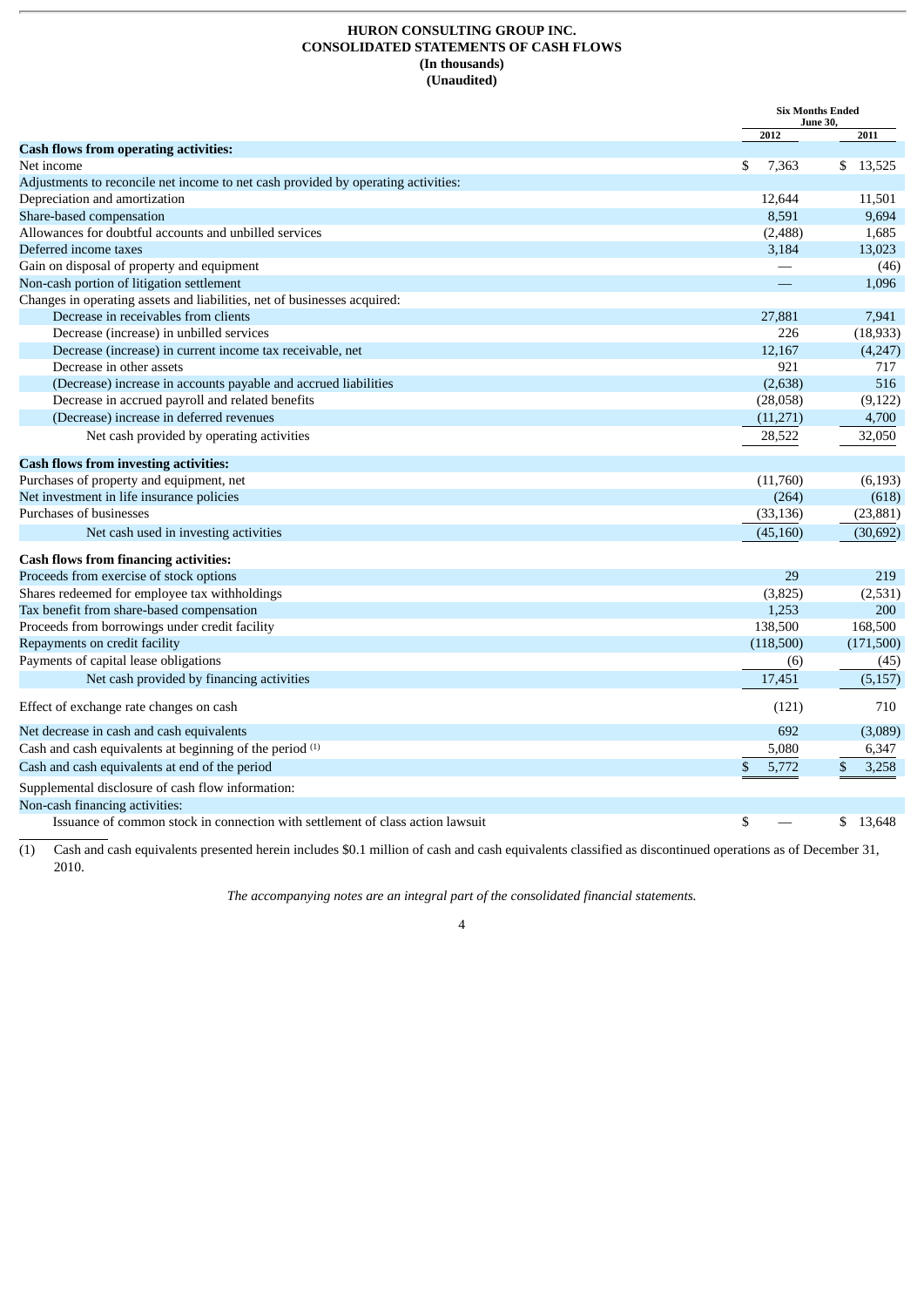# <span id="page-6-0"></span>**1. Description of Business**

We are a leading provider of operational and financial consulting services. We help clients in diverse industries improve performance, comply with complex regulations, reduce costs, recover from distress, leverage technology, process and review large amounts of complex data, and stimulate growth. We team with our clients to deliver sustainable and measurable results. Our professionals employ their expertise in healthcare administration, finance and operations to provide our clients with specialized analyses and customized advice and solutions that are tailored to address each client's particular challenges and opportunities. We provide consulting services to a wide variety of both financially sound and distressed organizations, including healthcare organizations, leading academic institutions, governmental entities, Fortune 500 companies, medium-sized businesses, and the law firms that represent these various organizations.

#### **2. Basis of Presentation**

The accompanying unaudited Consolidated Financial Statements reflect the financial position, results of operations and cash flows as of and for the three and six months ended June 30, 2012 and 2011. These financial statements have been prepared in accordance with the rules and regulations of the U.S. Securities and Exchange Commission ("SEC") for Quarterly Reports on Form 10-Q. Accordingly, these financial statements do not include all of the information and note disclosures required by accounting principles generally accepted in the United States of America ("GAAP") for annual financial statements. In the opinion of management, these financial statements reflect all adjustments of a normal, recurring nature necessary for the fair presentation of our financial position, results of operations and cash flows for the interim periods presented in conformity with GAAP. These financial statements should be read in conjunction with the Consolidated Financial Statements and notes thereto for the year ended December 31, 2011 included in our Annual Report on Form 10-K and our Quarterly Report on Form 10-Q for the period ended March 31, 2012.

Certain amounts reported in the previous year have been reclassified to conform to the 2012 presentation. Our results for any interim period are not necessarily indicative of results for a full year or any other interim period.

#### **3. New Accounting Pronouncements**

In June 2011, the FASB issued ASU 2011-05, "Comprehensive Income (Topic 220): Presentation of Comprehensive Income," which amends current comprehensive income guidance. This accounting update eliminates the option to present the components of other comprehensive income as part of the statement of shareholders' equity. Instead, the Company must report comprehensive income in either a single continuous statement of comprehensive income which contains two sections, net income and other comprehensive income, or in two separate but consecutive statements. The Company adopted this pronouncement in the first quarter of 2012. However, ASU 2011-12, "Deferral of the Effective Date for Amendments to the Presentation of Reclassifications of Items Out of Accumulated Other Comprehensive Income in Accounting Standards Update No. 2011-05," has deferred the specific requirement within ASU 2011-05 to present on the face of the financial statements items that are reclassified from accumulated other comprehensive income to net income separately with their respective components of net income and other comprehensive income. ASU 2011-12 would still require companies to report reclassifications out of accumulated other comprehensive income consistent with the presentation requirements in effect before ASU 2011-05. The Company does not expect the guidance in ASU 2011-12 to impact its Consolidated Financial Statements, as it only requires a change in the format of presentation.

#### **4. Discontinued Operations**

In recent years, we have undertaken several separate initiatives to divest certain practices within the Financial Consulting segment in order to enable us to devote more of our energy and financial resources to the remaining businesses of the Company where we have a more substantial market presence. On December 30, 2011, we sold the Accounting Advisory ("AA") practice to a group of investors including the managing director of the practice at the time. On September 30, 2010, we completed a sale of a portion of the Disputes and Investigations ("D&I") practice and wound down the remaining practice operations as of that same date. Additionally, during the third quarter of 2010 we exited the Utilities Consulting ("Utilities") practice. In December 2009, our Board of Directors approved a plan to divest the businesses that included the international operations of our Japan office ("Japan"). On June 30, 2010, we exited Japan via a wind down of the business. The Company recognized a loss of \$1.9 million in connection with the sale of AA and a gain of \$1.2 million in connection with the sale of D&I.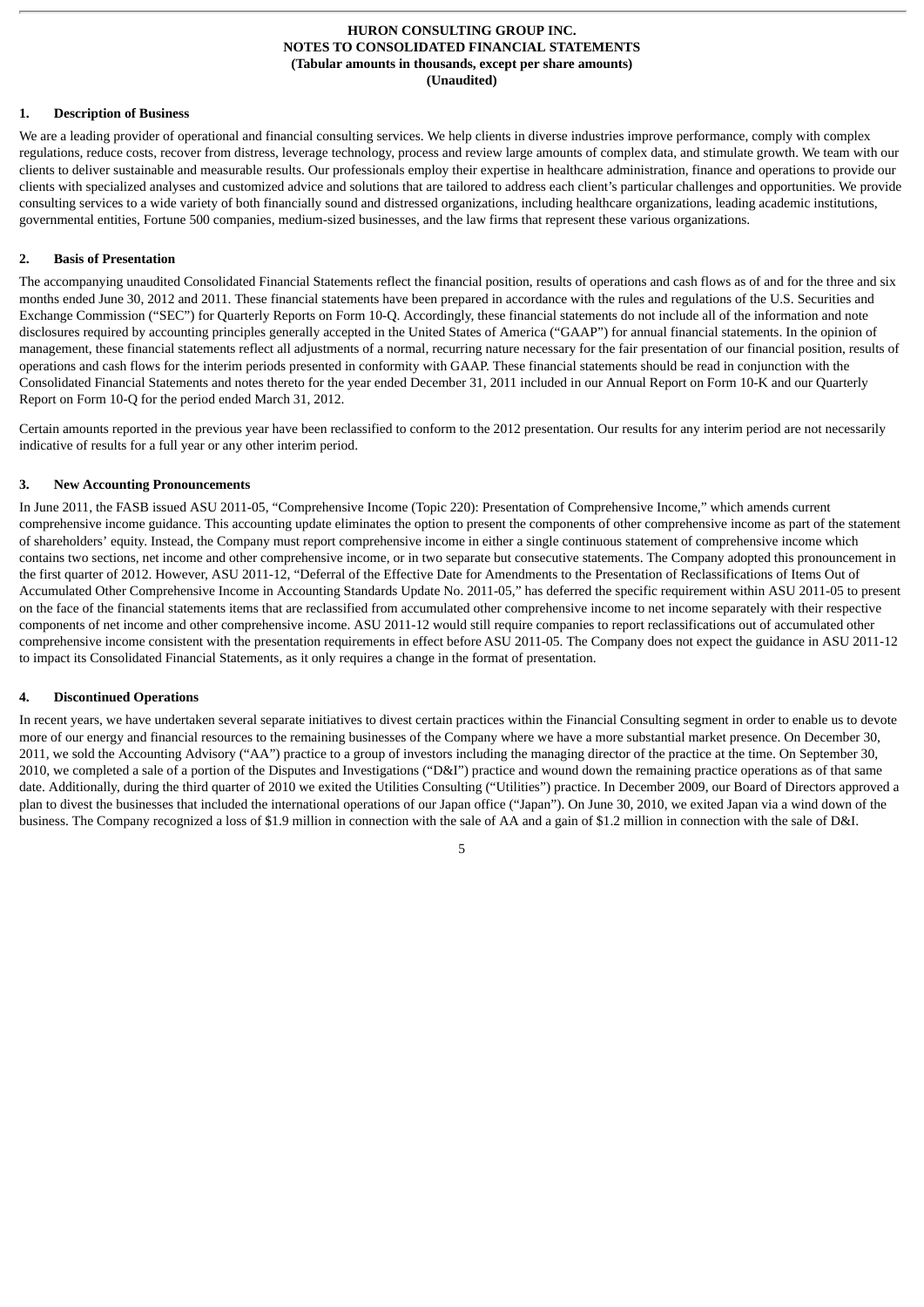As a result of these actions, the operating results of AA, D&I, Utilities and Japan are reported as "discontinued operations." All other operations of the business are considered "continuing operations." Amounts previously reported have been reclassified to conform to this presentation in accordance with FASB ASC Topic 205, "Presentation of Financial Statements," to allow for meaningful comparison of continuing operations. The Consolidated Balance Sheets as of June 30, 2012 and December 31, 2011 aggregate amounts associated with the discontinued operations as described above. Summarized operating results of discontinued operations are presented in the following table (amounts in thousands):

|                                                               |        | Three months ended<br><b>June 30.</b> | Six months ended<br><b>June 30,</b> |          |
|---------------------------------------------------------------|--------|---------------------------------------|-------------------------------------|----------|
|                                                               | 2012   | 2011                                  | 2012                                | 2011     |
| Revenues                                                      | \$293  | \$6,307                               | \$683                               | \$12,716 |
| Income from discontinued operations before income tax expense | \$ 334 | 532                                   | \$758                               | \$1,413  |
| Net income from discontinued operations                       | \$202  | 305                                   | \$471                               | 887      |

The carrying amounts of the major classes of assets and liabilities aggregated in discontinued operations in the Consolidated Balance Sheets as of June 30, 2012 and December 31, 2011 are presented in the following table.

|                                                          | <b>June 30.</b><br>2012 | December 31,<br>2011 |
|----------------------------------------------------------|-------------------------|----------------------|
| <b>Assets</b>                                            |                         |                      |
| Receivables from clients, net                            | \$<br>435               | \$<br>3,301          |
| Other current assets                                     |                         | 44                   |
| Total current assets                                     | 435                     | 3,345                |
| Total assets                                             | \$435                   | 3,345                |
| <b>Liabilities</b>                                       |                         |                      |
| Accrued payroll and related benefits                     | \$                      | \$<br>585            |
| Accounts payable, accrued expenses and other liabilities | 103                     | 180                  |
| Total current liabilities                                | 103                     | 765                  |
| Other non-current liabilities                            |                         | 49                   |
| <b>Total liabilities</b>                                 | 103                     | 814                  |

# **5. Goodwill and Intangible Assets**

The table below sets forth the changes in the carrying amount of goodwill by segment for the six months ended June 30, 2012.

|                                       | <b>Health and</b><br>Education<br>Consulting | Legal<br>Consulting | Financial<br><b>Consulting</b> | Total     |
|---------------------------------------|----------------------------------------------|---------------------|--------------------------------|-----------|
| Balance as of December 31, 2011:      |                                              |                     |                                |           |
| Goodwill                              | \$450,828                                    | \$33,180            | \$158,077                      | \$642,085 |
| Accumulated impairment                |                                              |                     | (129,900)                      | (129,900) |
| Goodwill, net as of December 31, 2011 | 450,828                                      | 33,180              | 28,177                         | 512,185   |

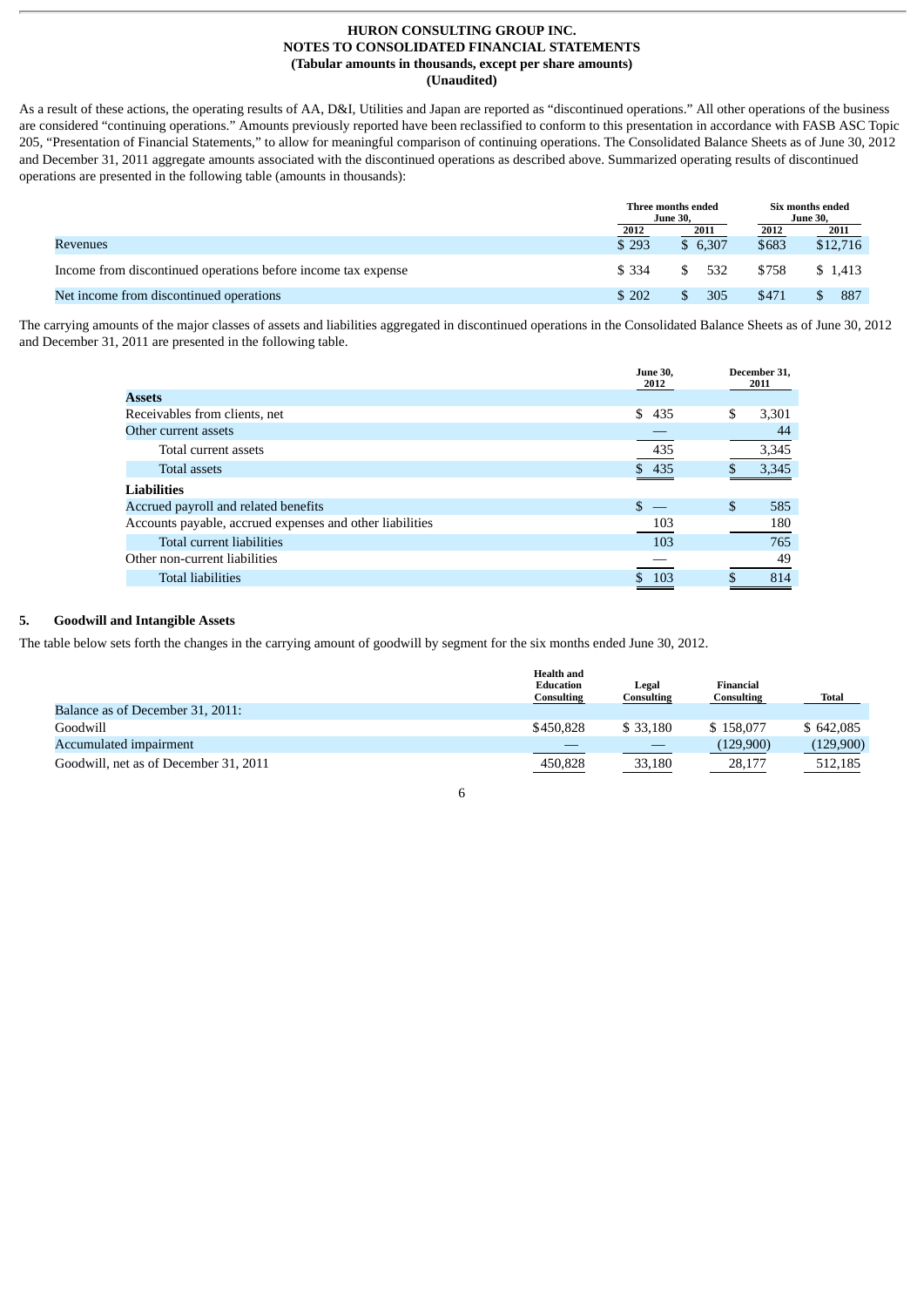|                                                            | <b>Health and</b><br><b>Education</b><br>Consulting | Legal<br>Consulting | Financial<br>Consulting | Total     |
|------------------------------------------------------------|-----------------------------------------------------|---------------------|-------------------------|-----------|
| Goodwill recorded in connection with business combinations | (364)                                               | 903                 |                         | 539       |
| Foreign currency translation                               |                                                     | 106                 |                         | 106       |
| Goodwill reallocation                                      | (1,000)                                             |                     | 1,000                   |           |
| Goodwill, net as of June 30, 2012                          | \$449.464                                           | \$34.189            | \$29,177                | \$512,830 |

From time to time, we reorganize our internal organizational structure to better align our service offerings. During the first quarter of 2012, we moved our healthcare valuation consulting practice from our Health and Education Consulting segment to our Financial Consulting segment. As a result, \$1.0 million of related goodwill was also reallocated between these segments using a relative fair value approach.

Intangible assets as of June 30, 2012 and December 31, 2011 consisted of the following:

|                            |                             | June 30, 2012               | <b>December 31, 2011</b>    |                                           |  |
|----------------------------|-----------------------------|-----------------------------|-----------------------------|-------------------------------------------|--|
|                            | Gross<br>Carrying<br>Amount | Accumulated<br>Amortization | Gross<br>Carrying<br>Amount | <b>Accumulated</b><br><b>Amortization</b> |  |
| Customer relationships     | \$17,818                    | 8.089                       | \$17,367                    | 6,950<br>D                                |  |
| Non-competition agreements | 6,766                       | 5,069                       | 6,693                       | 4,442                                     |  |
| Trade names                |                             |                             | 247                         | 192                                       |  |
| Technology and software    | 11,949                      | 9.202                       | 11,949                      | 7,805                                     |  |
| <b>Total</b>               | \$36,533                    | 22.360                      | \$36,256                    | 19,389                                    |  |

Identifiable intangible assets with finite lives are amortized over their estimated useful lives. Customer contracts are amortized on a straight-line basis over relatively short lives due to the short-term nature of the services provided under these contracts. The majority of customer relationships are amortized on an accelerated basis to correspond to the cash flows expected to be derived from the relationships. All other customer relationships, non-competition agreements, trade names, and technology and software are amortized on a straight-line basis.

Intangible assets amortization expense was \$1.6 million and \$3.2 million for the three and six months ended June 30, 2012, respectively. Intangible assets amortization expense was \$2.1 million and \$4.3 million for the three and six months ended June 30, 2011, respectively. Estimated annual intangible assets amortization expense is \$5.5 million for 2012, \$3.4 million for 2013, \$2.7 million for 2014, \$1.8 million for 2015, \$0.9 million for 2016 and \$0.8 million for 2017. Actual future amortization expense could differ from these estimated amounts as a result of future acquisitions and other factors.

# **6. Earnings Per Share**

Basic earnings per share excludes dilution and is computed by dividing net income by the weighted average number of common shares outstanding for the period, excluding unvested restricted common stock. Diluted earnings per share reflects the potential reduction in earnings per share that could occur if securities or other contracts to issue common stock were exercised or converted into common stock under the treasury stock method. Earnings per share under the basic and diluted computations are as follows:

|                                                        | <b>Three Months Ended</b><br><b>June 30,</b> |         | <b>Six Months Ended</b><br><b>June 30.</b> |          |
|--------------------------------------------------------|----------------------------------------------|---------|--------------------------------------------|----------|
|                                                        | 2012                                         | 2011    | 2012                                       | 2011     |
| Net income from continuing operations                  | \$6,305                                      | \$9.164 | \$6,892                                    | \$12,638 |
| Income (loss) from discontinued operations, net of tax | 202                                          | 305     | 471                                        | 887      |
| Net income                                             | \$6.507                                      | \$9,469 | \$7,363                                    | \$13,525 |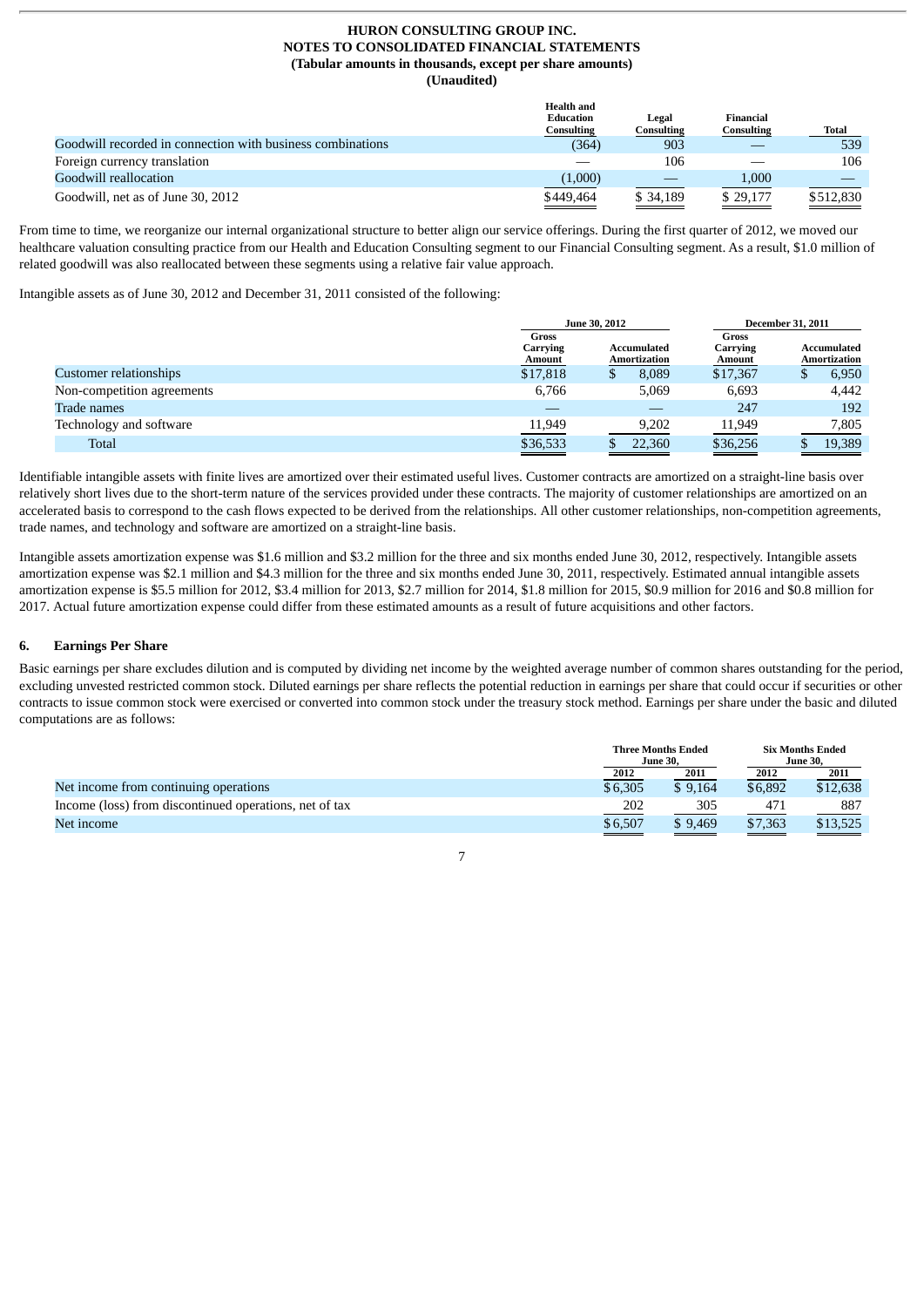|                                                      |                       | <b>Three Months Ended</b><br><b>June 30,</b> | <b>Six Months Ended</b><br><b>June 30,</b> |             |
|------------------------------------------------------|-----------------------|----------------------------------------------|--------------------------------------------|-------------|
|                                                      | 2012                  | 2011                                         | 2012                                       | 2011        |
| Weighted average common shares outstanding $-$ basic | 21,918                | 21,190                                       | 21.847                                     | 21,058      |
| Weighted average common stock equivalents            | 330                   | 286                                          | 359                                        | 258         |
| Weighted average common shares outstanding - diluted | 22,248                | 21,476                                       | 22,206                                     | 21,316      |
| Net earnings per basic share:                        |                       |                                              |                                            |             |
| Income from continuing operations                    | SS.<br>0.29           | $\mathcal{S}$<br>0.43                        | $\mathbf{s}$<br>0.32                       | \$.<br>0.60 |
| Income from discontinued operations, net of tax      | 0.01                  | 0.02                                         | 0.02                                       | 0.04        |
| Net income                                           | 0.30                  | \$0.45                                       | \$0.34                                     | \$0.64      |
| Net earnings per diluted share:                      |                       |                                              |                                            |             |
| Income from continuing operations                    | $\mathcal{S}$<br>0.28 | $\mathbb{S}$<br>0.43                         | $\mathbb{S}^-$<br>0.31                     | \$0.59      |
| Income from discontinued operations, net of tax      | 0.01                  | 0.01                                         | 0.02                                       | 0.04        |
| Net income                                           | 0.29                  | 0.44                                         | 0.33                                       | 0.63        |

The computation of diluted earnings per share excludes outstanding options and other common stock equivalents in periods where inclusion of such potential common stock instruments would be anti-dilutive. The weighted average common stock equivalents presented above do not include the effect of approximately 85,300 and 298,500 common stock equivalents for the three months ended June 30, 2012 and 2011, respectively, and approximately 85,300 and 322,900 common stock equivalents for the six months ended June 30, 2012 and 2011, respectively, because their inclusion would be anti-dilutive.

#### **7. Borrowings**

During 2011, the Company and certain of the Company's subsidiaries as guarantors entered into an Amended and Restated Credit Agreement (the "2011 Credit Agreement") with various financial institutions including Bank of America, N.A., as lender, administrative agent and collateral agent for the lenders; JPMorgan Chase Bank, N.A., as lender and syndication agent; PNC Bank, National Association; Harris N.A. and KeyBank National Association as lenders and Co-Documentation Agents; Fifth Third Bank, The Northern Trust Company, RBS Citizens, N.A., The PrivateBank and Trust Company, FirstMerit Bank, N.A., and Northbrook Bank & Trust Company as lenders (collectively the "Lenders"); and Merrill Lynch, Pierce, Fenner & Smith Incorporated and J.P. Morgan Securities LLC, as joint lead arrangers and joint book managers. The 2011 Credit Agreement replaces the previous Credit Agreement, dated as of June 7, 2006, and all subsequent amendments thereto, by and among the Company and the lenders therein.

The 2011 Credit Agreement consists of a senior secured credit facility in an aggregate principal amount of \$350.0 million comprised of a five-year revolving credit facility ("Revolver") under which the Company may borrow from time to time up to \$150.0 million and a \$200.0 million five-year term loan facility ("Term Loan") that was funded in a single advance on the closing date. The 2011 Credit Agreement provides for the option to increase the revolving credit facility in an aggregate amount of up to \$50 million subject to certain requirements as defined in the 2011 Credit Agreement. The proceeds of the senior secured credit facility were used to refinance existing indebtedness and will continue to be used for working capital, capital expenditures, and other corporate purposes.

The obligations under the 2011 Credit Agreement are secured pursuant to a Security Agreement with Bank of America as Administrative Agent. The Security Agreement grants Bank of America, N.A. for the ratable benefit of the lenders under the 2011 Credit Agreement, a first-priority lien, subject to permitted liens, on substantially all of the personal property assets of the Company and the subsidiary grantors. The Revolver and Term Loan are also secured by a pledge of 100% of the voting stock or other equity interests in our domestic subsidiaries and 65% of the voting stock or other equity interests in our foreign subsidiaries.

Fees and interest on borrowings vary based on our total debt to earnings before interest, taxes, depreciation and amortization ("EBITDA") ratio as set forth in the 2011 Credit Agreement. Interest is based on a spread over the London Interbank Offered Rate ("LIBOR") or a spread over the base rate, as selected by the Company. The base rate is the greater of (a) the Federal Funds Rate plus 0.5%, (b) the Prime Rate and (c) except during a Eurodollar Unavailability Period, the Eurodollar Rate plus 1.0%.

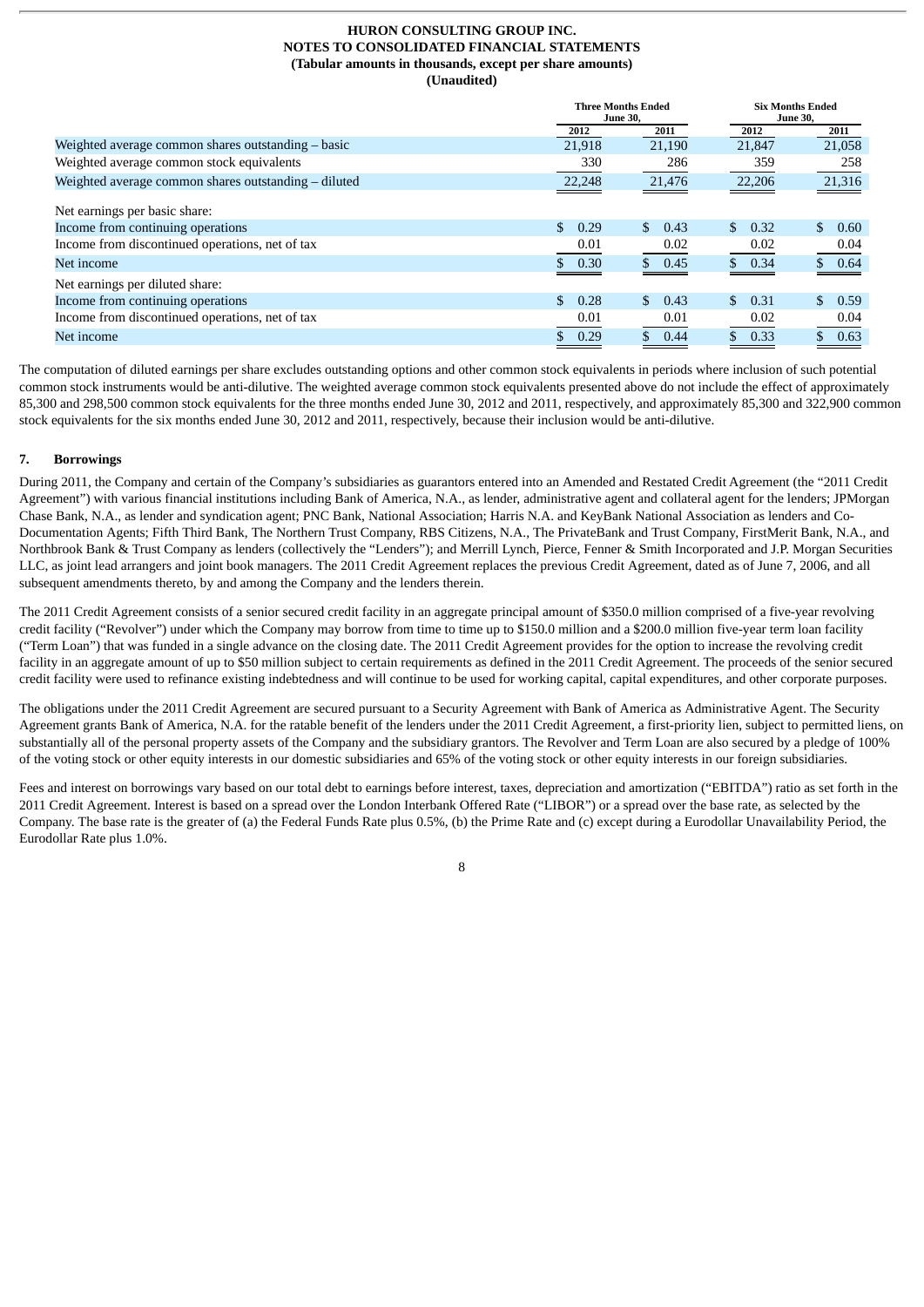The Term Loan is subject to scheduled quarterly amortization payments equal to 7.5% of the original principal balance in year one, 10.0% in year two, 12.5% in years three and four, and 57.5% in year five, as set forth in the 2011 Credit Agreement. The maturity date for the Term Loan is April 14, 2016, at which time the outstanding principal balance and all accrued interest will be due and payable in full. All outstanding borrowings under the Revolver will be due upon expiration of the 2011 Credit Agreement on April 14, 2016.

Under the 2011 Credit Agreement, dividends are restricted to an amount up to \$10 million plus 50% of cumulative consolidated net income from the closing date of the 2011 Credit Agreement plus 50% of the net cash proceeds from equity issuances. In addition, certain acquisitions and similar transactions need to be approved by the lenders.

The 2011 Credit Agreement contains quarterly financial covenants that require us to maintain a minimum fixed charge coverage ratio of 2.25 to 1.00 and a maximum leverage ratio of 3.00 to 1.00 with step-downs in subsequent periods, as those ratios are defined therein, as well as a minimum net worth greater than \$150 million. At June 30, 2012, we were in compliance with these financial covenants with a fixed charge coverage ratio of 3.27 to 1.00, a leverage ratio of 2.32 to 1.00, and net worth greater than \$150 million. Furthermore, based upon projected operating results, management believes it is probable that we will meet the financial debt covenants at future covenant measurement dates. At December 31, 2011, we were also in compliance with our financial debt covenants.

The borrowing capacity under the 2011 Credit Agreement is reduced by any outstanding letters of credit and payments under the Term Loan. At June 30, 2012, outstanding letters of credit totaled \$3.9 million and are primarily used as security deposits for our office facilities. As of June 30, 2012, the borrowing capacity under the 2011 Credit Agreement was \$112.6 million. Borrowings outstanding under this credit facility at June 30, 2012 totaled \$213.5 million. These borrowings carried a weighted average interest rate of 3.3%, including the effect of the interest rate swaps described below in Note 9 "Derivative Instrument and Hedging Activity." All of the borrowings outstanding under the 2011 Credit Agreement are classified as long-term on our Consolidated Balance Sheets as the principal under the Revolver is not due until 2016 and we intend to fund scheduled quarterly payments under the Term Loan with availability under the Revolver. Borrowings outstanding at December 31, 2011 were \$193.5 million and carried a weighted average interest rate of 3.3%.

### **8. Restructuring Charges**

During the second quarter of 2012, we incurred a \$0.2 million pre-tax restructuring charge primarily consisting of accelerated depreciation on leasehold improvements at our New York office location, which we plan to relocate during the fourth quarter of 2012, partially offset by the net favorable impact of updated assumptions for lease accruals related to previously vacated office spaces. During the first quarter of 2012, we incurred an \$0.8 million pre-tax restructuring charge primarily related to the accelerated depreciation on leasehold improvements at our New York office. We expect the remaining accelerated depreciation charge in 2012 related to our New York office to be \$0.8 million. We also expect to incur additional charges in 2012 upon exiting our New York office space, for which we have a lease agreement that expires in 2016, and upon Consolidating office space in Washington, D.C. related to our acquisition of AdamsGrayson. We estimate the expense associated with these offices to be approximately \$3 million in 2012; however, the actual expense could vary significantly depending on factors such as the office rental markets in New York City and Washington, D.C. at the time we exit.

During the second quarter of 2011, we incurred a \$0.5 million pre-tax restructuring charge, primarily consisting of severance expense, as the result of actions taken to better align our resources with market demand.

During the first quarter of 2011, we incurred a \$0.5 million pre-tax restructuring charge related to the consolidation of office space within our Chicago office. The \$0.5 million charge was primarily comprised of the discounted future cash flows of rent expenses we are obligated to pay under the lease agreement, partially offset by future sublease income which we calculated based on certain sublease assumptions.

As of June 30, 2012, our restructuring charge liability is \$1.3 million, and primarily consists of the present value of remaining lease payments, net of estimated sublease income, for our vacated office space in San Francisco, Boston and Chicago. The restructuring charge liability is included as a component of Accrued expenses and Deferred compensation and other liabilities.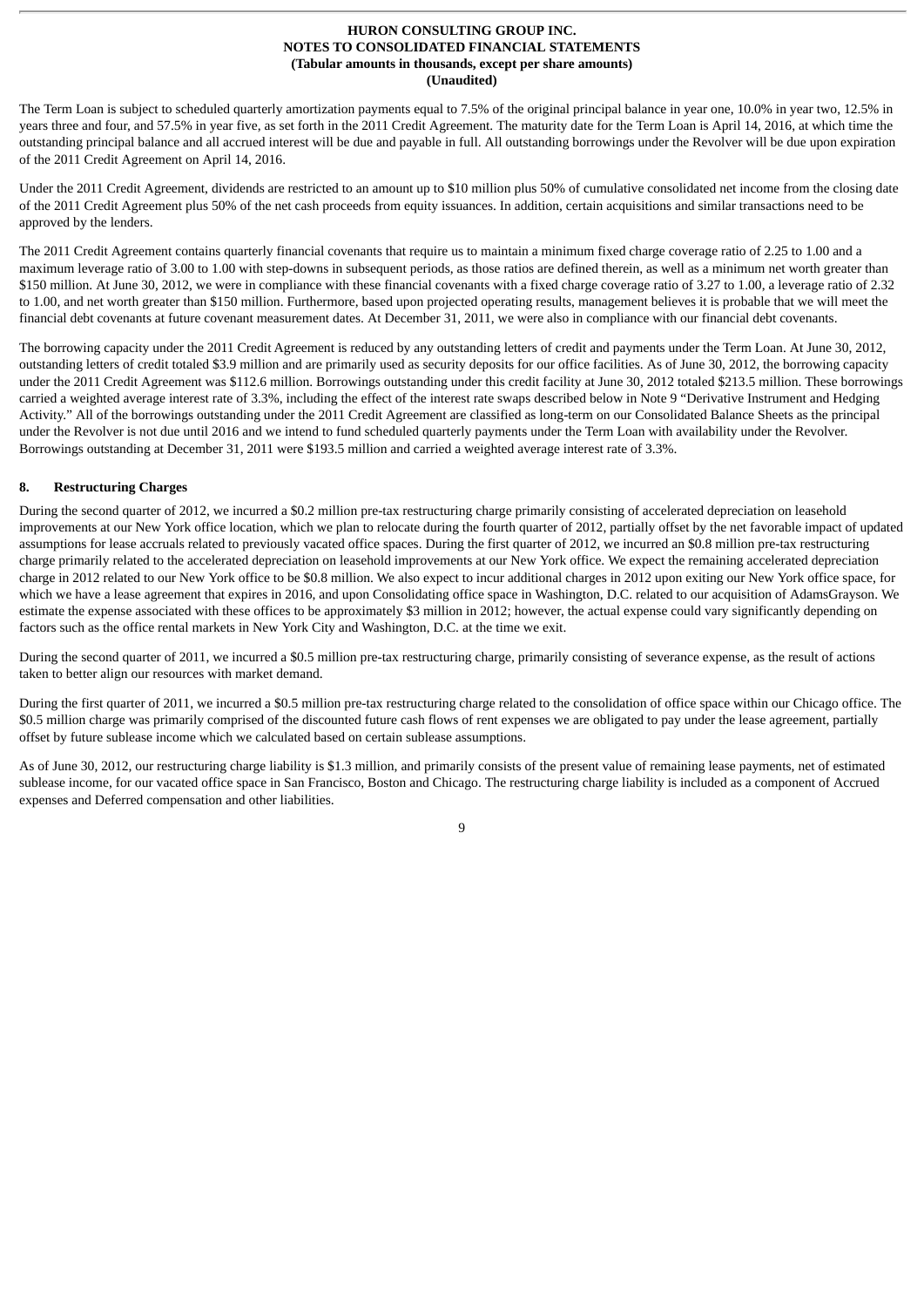# **9. Derivative Instrument and Hedging Activity**

On March 20, 2009, we entered into an interest rate swap agreement for a notional amount of \$100.0 million effective on March 31, 2009 and ending on February 23, 2012. We entered into this derivative instrument to hedge against the risk of changes in future cash flows related to changes in interest rates on \$100.0 million of the total variable-rate borrowings outstanding described above in Note 7 "Borrowings." Under the terms of the interest rate swap agreement, we received from the counterparty interest on the \$100.0 million notional amount based on one-month LIBOR and we paid to the counterparty a fixed rate of 1.715%. This swap effectively converted \$100.0 million of our variable-rate borrowings to fixed-rate borrowings beginning on March 31, 2009 and through February 23, 2012.

On December 8, 2011, we entered into a forward amortizing interest rate swap agreement effective on February 29, 2012 and ending on April 14, 2016. We entered into this derivative instrument to continue hedging against the interest rate risks of our variable-rate borrowings described above. The swap had an initial notional amount of \$56.6 million and amortizes throughout the term, which effectively fixes the interest rate on 30% of our Term Loan. Under the terms of the interest rate swap agreement, we receive from the counterparty interest on the notional amount based on one-month LIBOR and we pay to the counterparty a fixed rate of 0.9875%.

On May 30, 2012, we entered into an additional forward amortizing interest rate swap agreement effective on May 31, 2012 and ending on April 14, 2016. We entered into this derivative instrument to further hedge against the interest rate risks of our variable-rate borrowings described above. The swap has an initial notional amount of \$37.0 million and amortizes throughout the term, which effectively fixes the interest rate on an incremental 20% of our Term Loan. Under the terms of the interest rate swap agreement, we receive from the counterparty interest on the notional amount based on one-month LIBOR and we pay to the counterparty a fixed rate of 0.70%.

FASB ASC Topic 815, "Derivatives and Hedging," requires companies to recognize all derivative instruments as either assets or liabilities at fair value on the balance sheet. In accordance with ASC Topic 815, we have designated these derivative instruments as cash flow hedges. As such, changes in the fair value of the derivative instruments are recorded as a component of other comprehensive income ("OCI") to the extent of effectiveness and reclassified into interest expense upon settlement. The ineffective portion of the change in fair value of the derivative instruments is recognized in interest expense. As of June 30, 2012, it was anticipated that all \$0.5 million of the net losses, net of tax, currently recorded in OCI will be reclassified into earnings within the next 12 months. Our interest rate swap agreements were effective during the three and six months ended June 30, 2012.

The tables below set forth additional information relating to these interest rate swaps designated as cash flow hedging instruments as of June 30, 2012 and December 31, 2011, and for the three and six months ended June 30, 2012 and 2011.

|                                                                            | <b>Fair Value (Derivative</b><br>Liability)          |             |                      |                                                    |  |  |  |
|----------------------------------------------------------------------------|------------------------------------------------------|-------------|----------------------|----------------------------------------------------|--|--|--|
| <b>Balance Sheet Location</b>                                              | <b>June 30,</b><br>2012                              |             | December 31.<br>2011 |                                                    |  |  |  |
| Accrued expenses                                                           | \$467                                                |             | 216                  |                                                    |  |  |  |
| Deferred compensation and other liabilities                                | \$<br>318                                            | \$          | 250                  |                                                    |  |  |  |
|                                                                            | <b>Three Months Ended</b><br><b>June 30,</b><br>2012 | 2011        | 2012                 | <b>Six Months Ended</b><br><b>June 30,</b><br>2011 |  |  |  |
| Net unrealized losses on cash flow hedges, net of tax, beginning of period | \$(226)                                              | \$ (740)    | \$(275)              | \$ (872)                                           |  |  |  |
| Change in fair value, net of tax                                           | \$ (360)                                             | \$ (204)    | \$ (565)             | \$ (436)                                           |  |  |  |
| Reclassification adjustments into earnings, net of tax                     | \$.<br>119                                           | 379<br>S.   | \$373                | \$743                                              |  |  |  |
| Net unrealized losses on cash flow hedges, net of tax, end of period       | \$ (467)                                             | (565)<br>S. | \$(467)              | \$ (565)                                           |  |  |  |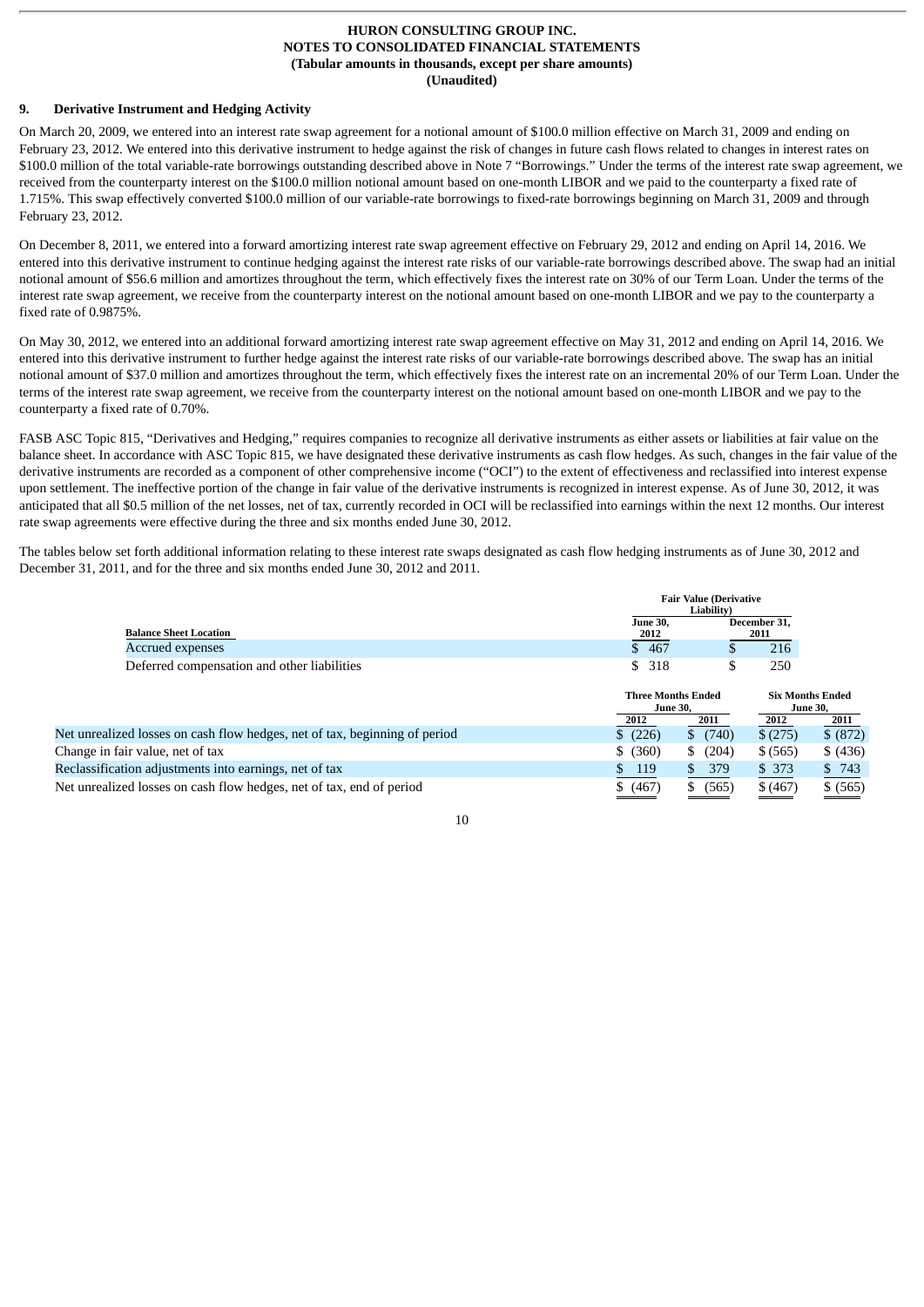We do not use derivative instruments for trading or other speculative purposes, and we did not have any other derivative instruments or hedging activities as of June 30, 2012.

#### **10. Fair Value of Financial Instruments**

Certain of our assets and liabilities are measured at fair value. FASB ASC Topic 820, "Fair Value Measurements and Disclosures," defines fair value as the price that would be received to sell an asset or the price that would be paid to transfer a liability in an orderly transaction between market participants at the measurement date. ASC Topic 820 establishes a fair value hierarchy for inputs used in measuring fair value and requires companies to maximize the use of observable inputs and minimize the use of unobservable inputs. The fair value hierarchy consists of three levels based on the objectivity of the inputs as follows:

Level 1 Inputs Cuoted prices in active markets for identical assets or liabilities that the reporting entity has the ability to access at the measurement date.

Level 2 Inputs Quoted prices in active markets for similar assets or liabilities; quoted prices for identical or similar assets or liabilities in markets that are not active; inputs other than quoted prices that are observable for the asset or liability; or inputs that are derived principally from or corroborated by observable market data by correlation or other means.

Level 3 Inputs Unobservable inputs for the asset or liability, and include situations in which there is little, if any, market activity for the asset or liability.

Cash and cash equivalents are stated at cost, which approximates fair market value. The carrying values for receivables from clients, unbilled services, accounts payable, deferred revenues and other accrued liabilities reasonably approximate fair market value due to the nature of the financial instrument and the short-term maturity of these items. The carrying values of our bank borrowings reported in the Consolidated Balance Sheets approximate fair value, using level 2 inputs, since they bear interest at variable rates based on market rates as set forth in the 2011 Credit Agreement. Refer to Note 7 "Borrowings."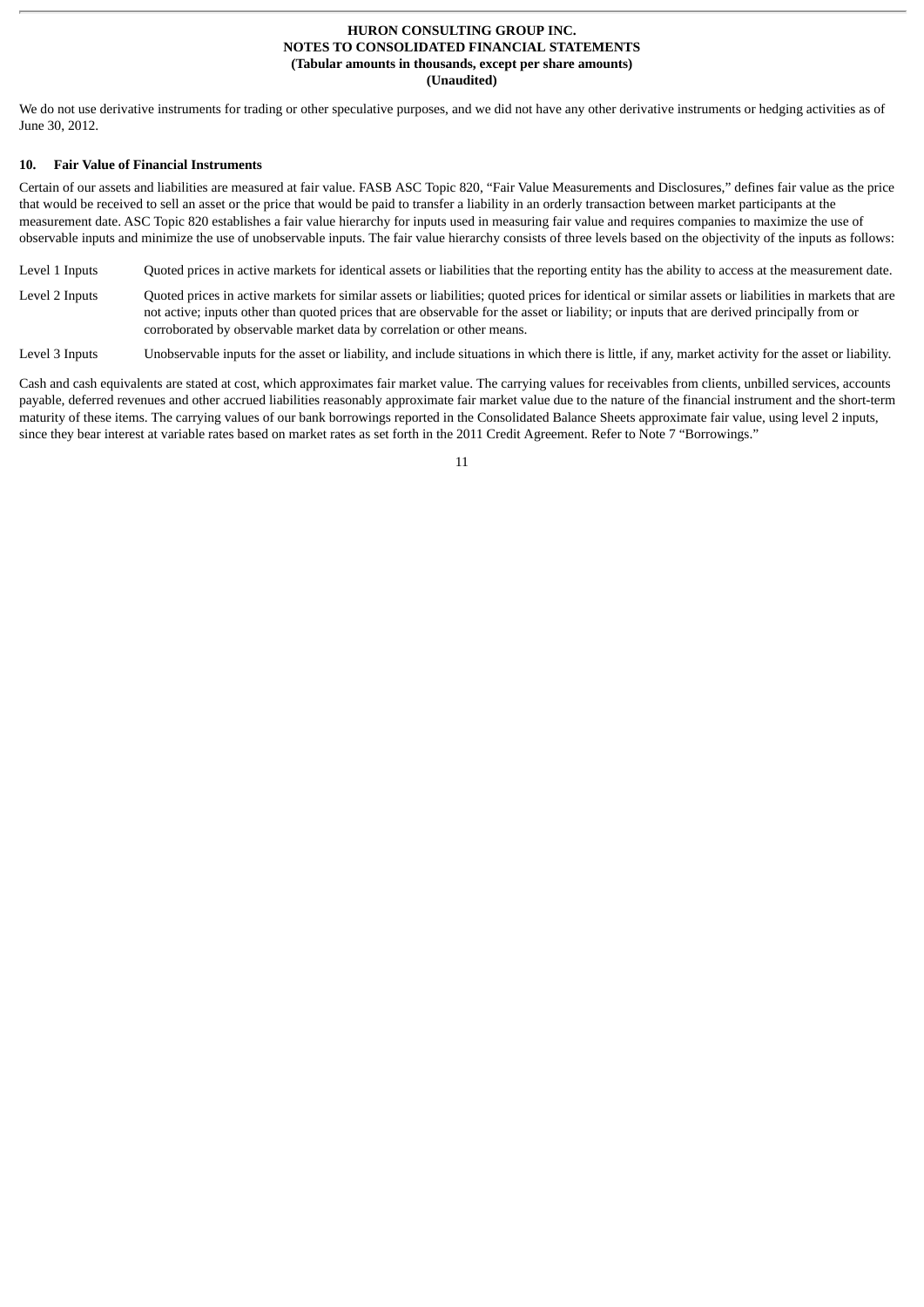The table below sets forth our fair value hierarchy for our financial assets and liabilities measured at fair value on a recurring basis as of June 30, 2012 and December 31, 2011.

|                          | <b>Quoted Prices</b><br>in Active<br><b>Markets</b> for<br><b>Identical</b><br><b>Assets</b><br>(Level 1) | Significant<br>Other<br><b>Observable</b><br><b>Inputs</b><br>(Level 2) | Significant<br><b>Unobservable</b><br><b>Inputs</b><br>(Level 3) | <b>Total</b>        |
|--------------------------|-----------------------------------------------------------------------------------------------------------|-------------------------------------------------------------------------|------------------------------------------------------------------|---------------------|
| <b>June 30, 2012</b>     |                                                                                                           |                                                                         |                                                                  |                     |
| <b>Asset:</b>            |                                                                                                           |                                                                         |                                                                  |                     |
| Promissory note          | \$                                                                                                        | \$                                                                      | \$<br>2,774                                                      | \$2,774             |
| Liability:               |                                                                                                           |                                                                         |                                                                  |                     |
| Interest rate swaps      | \$                                                                                                        | \$<br>785                                                               | \$                                                               | $\mathbb{S}$<br>785 |
| <b>December 31, 2011</b> |                                                                                                           |                                                                         |                                                                  |                     |
| <b>Asset:</b>            |                                                                                                           |                                                                         |                                                                  |                     |
| Promissory note          | \$                                                                                                        | \$                                                                      | \$<br>2,680                                                      | \$2,680             |
| <b>Liability:</b>        |                                                                                                           |                                                                         |                                                                  |                     |
| Interest rate swaps      | \$                                                                                                        | \$<br>466                                                               | \$                                                               | \$<br>466           |

As part of the consideration received for the sale of our AA practice on December 30, 2011, the Company received a \$3.5 million promissory note payable over four years. The note will be paid to the Company in quarterly installments of approximately \$0.2 million beginning in April 2013 with a final payment of approximately \$1.1 million on the maturity date in December 2015. The fair value of the note was derived by multiplying the projected cash flows by a discount rate of 14%, which accounts for the risks associated with the note.

The fair value of the interest rate swaps were derived using estimates to settle the interest rate swap agreements, which are based on the net present value of expected future cash flows on each leg of the swaps utilizing market-based inputs and discount rates reflecting the risks involved.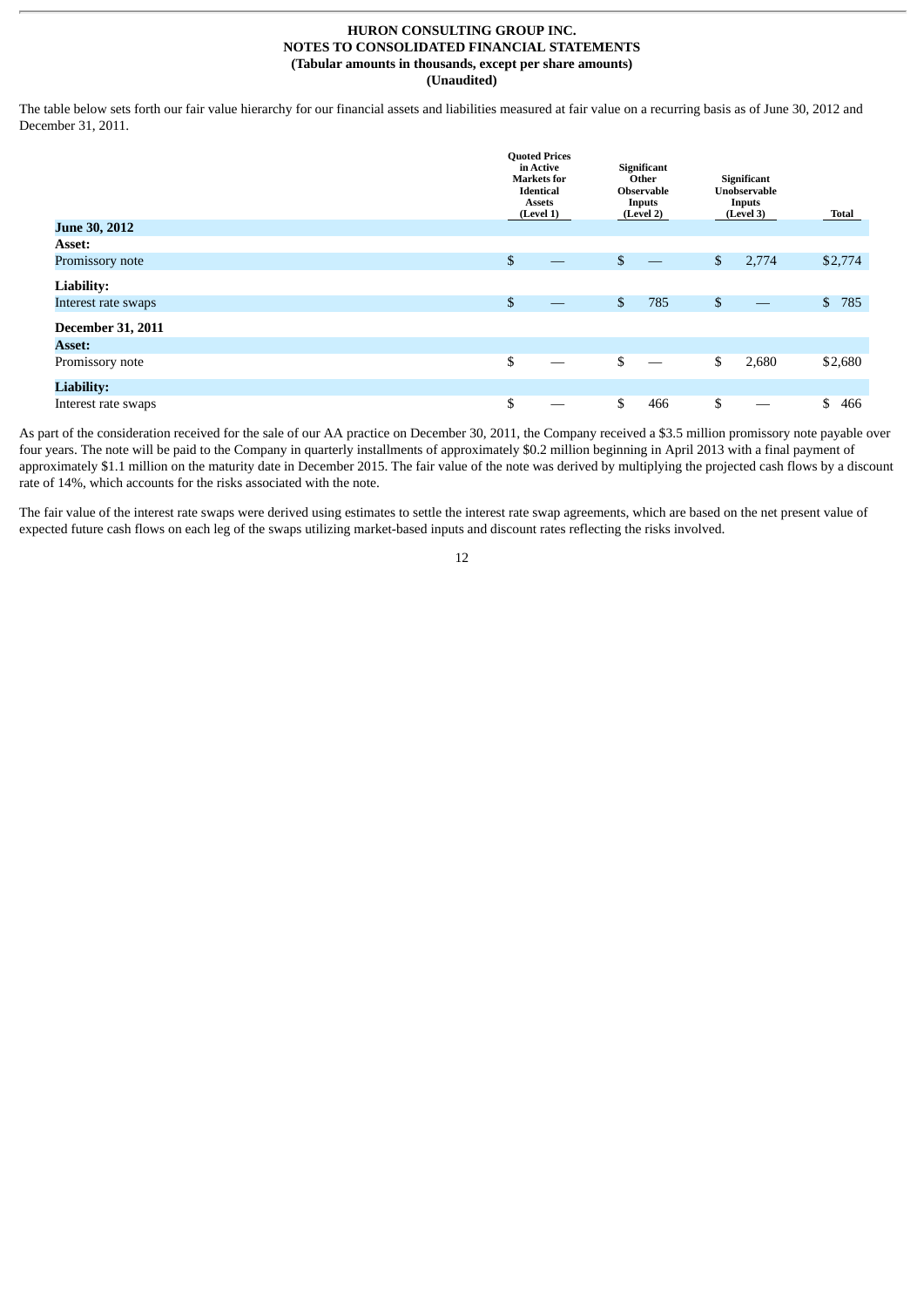# **11. Comprehensive Income**

The table below sets forth the components of comprehensive income for the three and six months ended June 30, 2012 and 2011.

|                                                        |                        | <b>Three Months Ended</b><br>June 30, 2012 |     |                 | <b>Three Months Ended</b><br>June 30, 2011 |                        |  |                                    |                 |
|--------------------------------------------------------|------------------------|--------------------------------------------|-----|-----------------|--------------------------------------------|------------------------|--|------------------------------------|-----------------|
|                                                        | <b>Before</b><br>Taxes | <b>Tax</b><br>(Expense)<br>Benefit         |     | Net of<br>Taxes |                                            | <b>Before</b><br>Taxes |  | <b>Tax</b><br>(Expense)<br>Benefit | Net of<br>Taxes |
| Net income                                             |                        |                                            |     | \$6,507         |                                            |                        |  |                                    | \$9,469         |
| Other comprehensive (loss) income:                     |                        |                                            |     |                 |                                            |                        |  |                                    |                 |
| Foreign currency translation adjustment                | \$(446)                | - \$                                       | 69  | (377)           | S.                                         | 289                    |  |                                    | 291             |
| Unrealized (loss) gain on cash flow hedging instrument | (401)                  |                                            | 160 | (241)           |                                            | 292                    |  | (117)                              | 175             |
| Other comprehensive (loss) income                      | $$^{(847)}$            | S                                          | 229 | (618)           | S.                                         | 581                    |  | (115)                              | 466             |
| Comprehensive income                                   |                        |                                            |     | \$5,889         |                                            |                        |  |                                    | \$9,935         |
|                                                        |                        | <b>Six Months Ended</b>                    |     |                 | <b>Six Months Ended</b>                    |                        |  |                                    |                 |

|                                                        | June 30, 2012          |                      |                 |     | June 30, 2011          |                      |                 |  |
|--------------------------------------------------------|------------------------|----------------------|-----------------|-----|------------------------|----------------------|-----------------|--|
|                                                        |                        | Tax                  |                 | Tax |                        |                      |                 |  |
|                                                        | <b>Before</b><br>Taxes | (Expense)<br>Benefit | Net of<br>Taxes |     | <b>Before</b><br>Taxes | (Expense)<br>Benefit | Net of<br>Taxes |  |
| Net income                                             |                        |                      | \$7,363         |     |                        |                      | \$13,525        |  |
| Other comprehensive (loss) income:                     |                        |                      |                 |     |                        |                      |                 |  |
| Foreign currency translation adjustment                | \$ (93)                |                      | (45)<br>(138)   | Ъ.  | 660                    | (57)                 | 603             |  |
| Unrealized (loss) gain on cash flow hedging instrument | (320)                  | 128                  | (192)           |     | 511                    | (204)                | 307             |  |
| Other comprehensive (loss) income                      | \$(413)                |                      | (330`<br>83     |     | \$1,171                | (261)                | 910             |  |
| Comprehensive income                                   |                        |                      | \$7,033         |     |                        |                      | \$14,435        |  |

#### **12. Income Taxes**

The Company's effective tax rates for the three months ended June 30, 2012 and 2011 were 49.7% and 51.0%, respectively. The Company's effective tax rates for the six months ended June 30, 2012 and 2011 were 52.9% and 51.5%, respectively. The effective rates for both periods in 2012 and 2011 were higher than the statutory rate, inclusive of state income taxes, due primarily to the impact of foreign losses with no tax benefit and certain non-deductible expenses.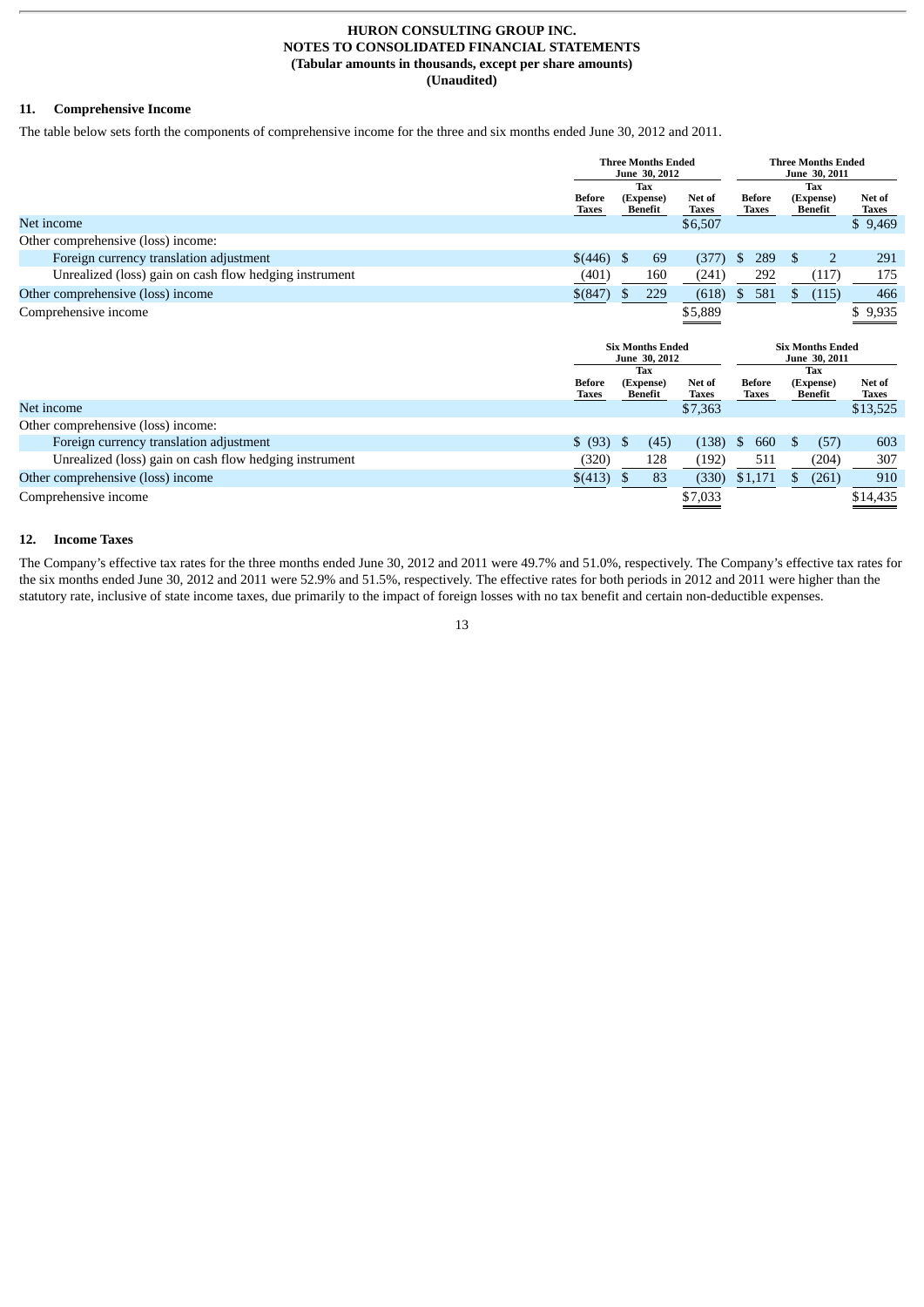# **13. Commitments, Contingencies and Guarantees**

# **Litigation**

#### *Restatement Matters*

As previously disclosed, on August 17, 2009, we restated our financial statements for the years ended December 31, 2008, 2007 and 2006, as well as the three months ended March 31, 2009. The restatement related to the accounting for certain acquisition-related payments received by the selling shareholders of four acquired businesses.

A class action suit and state and federal derivative suits were filed in connection with the restatement. The class action suit has been settled. In connection with the class action settlement, plaintiffs received total consideration of approximately \$39.6 million, comprised of \$27.0 million in cash which was funded in its entirety by our insurers and the issuance by the Company of 474,547 shares of our common stock with a fair value of \$13.7 million on June 6, 2011, the date of issuance. The total amount of insurance coverage under the related policy was \$35.0 million and the insurers had previously paid out approximately \$8.0 million in claims prior to the final \$27.0 million cash payment. The settlement contained no admission of wrongdoing. All the derivative suits have now been dismissed with prejudice, and the plaintiffs' times to appeal have expired.

On July 19, 2012, the Company announced that it had reached a final settlement with the SEC (the "Company SEC Settlement") resolving the previously disclosed investigation by the SEC of matters related to the restatement. In an administrative proceeding, the SEC found that the Company had violated the reporting, books and records, and internal controls provisions of the Securities Exchange Act of 1934, as amended, during the restatement period and ordered the Company to cease and desist from committing or causing any violations and any future violations of such SEC rules. The Company agreed to the settlement without admitting or denying any of the SEC's factual findings. The SEC also imposed a monetary penalty of \$1 million on the Company. In the fourth quarter of 2011, we had established a reserve in that amount with respect to this matter.

In connection with the Company SEC Settlement, the SEC considered remedial acts promptly undertaken by the Company and the Company's cooperation with the SEC staff during the course of the investigation. Among other things, the Company self-investigated and self-reported the accounting errors, selected new management, and implemented various additional controls designed to prevent similar errors going forward.

As previously disclosed, certain of our former employees received "Wells notices" from the SEC staff in connection with the matters underlying the restatement. Wells notices typically indicate that the staff is considering recommending that the SEC bring a civil enforcement action. We are obligated to indemnify these former employees for their defense costs in connection with responding to the Wells notices, any settlement discussions and the defense of civil enforcement actions, if any, brought by the SEC against them, subject to certain limitations. In the same administrative proceeding as the Company SEC Settlement, the SEC also reached settlements with two of these former employees. While the Company is obligated to indemnify these employees for their defense costs, the Company is not obligated to reimburse them for the monetary penalties imposed on them by the SEC in connection with the settlements. Following the settlements reached with these two employees, we do not expect to incur additional material indemnity costs for former employees. As previously disclosed, shortly after the filing of our restated financial statements in 2009 the United States Attorney's office ("USAO") contacted our counsel and made a telephonic request for copies of certain documents that we previously had provided to the SEC, which we then voluntarily provided to the USAO. We have received no further communications from the USAO since then.

As a result of the final payment by the insurance carriers in connection with the class action settlement, we will not receive any further contributions from our insurance carriers for the reimbursement of any amounts with respect to the Company SEC Settlement (including legal fees or monetary penalties) or the Company's indemnification obligations to its former employees. For the three and six months ended June 30, 2012, expenses incurred in connection with the restatement totaled \$0.2 million and \$1.7 million, respectively. For the three and six months ended June 30, 2011, expenses incurred in connection with the restatement totaled \$1.8 million and \$3.0 million, respectively. In both the 2012 and 2011 periods, restatement related expenses were primarily comprised of legal fees and indemnification obligations for legal fees. All legal fees are expensed as incurred.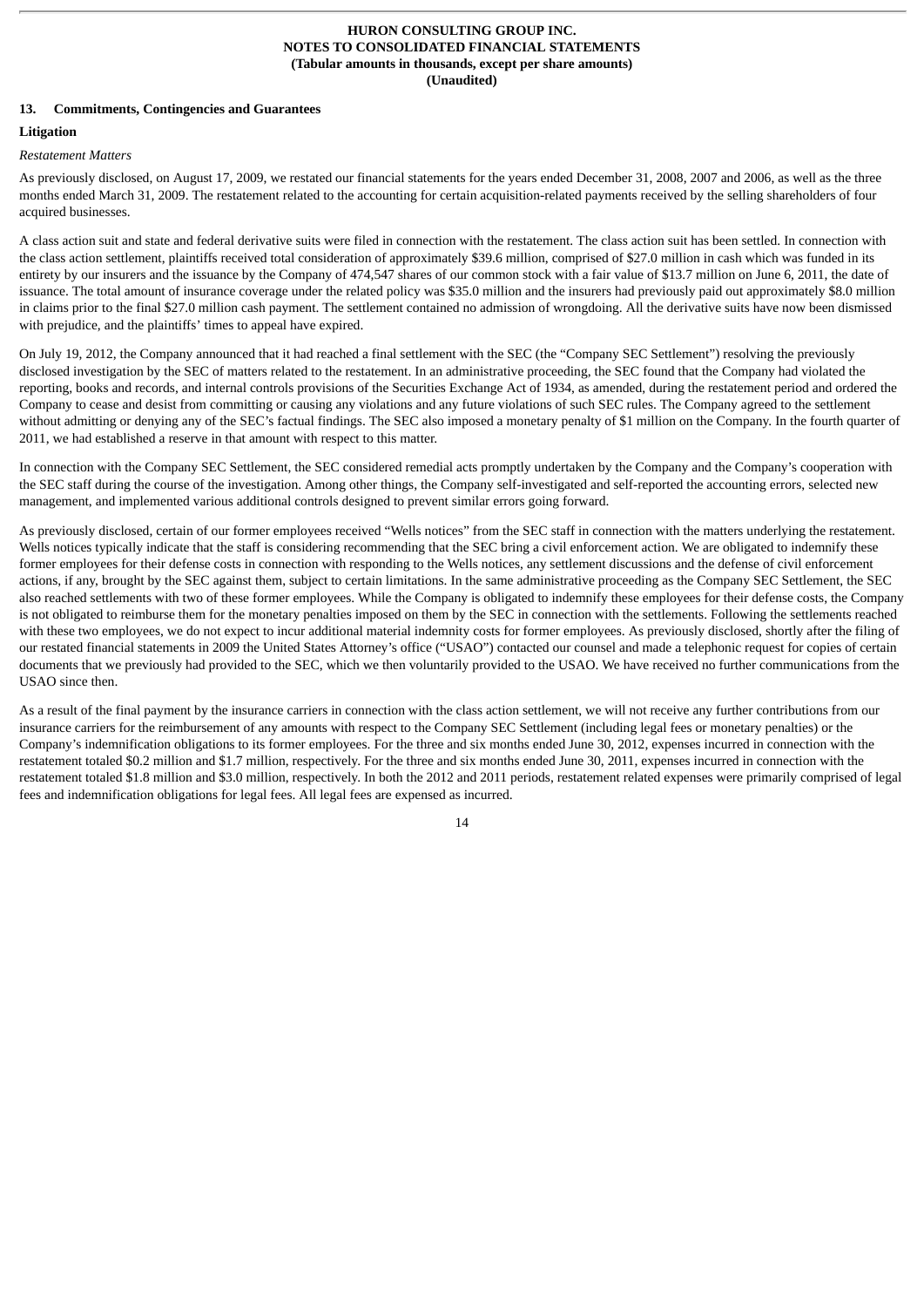#### *Qui Tam Action*

On December 9, 2009, plaintiff, Associates Against Outlier Fraud, filed a first amended *qui tam* complaint against Huron Consulting Group Inc., and others under the federal and New York state False Claims Act ("FCA") in the United States District Court for the Southern District of New York. The federal and state FCA authorize private individuals (known as "relators") to sue on behalf of the government (known as "*qui tam*" actions) alleging that false or fraudulent claims were knowingly submitted to the government. Once a *qui tam* action is filed, the government may elect to intervene in the action. If the government declines to intervene, the relator may proceed with the action. Under the federal and state FCA, the government may recover treble damages and civil penalties (civil penalties of up to \$11,000 per violation under the federal FCA and \$12,000 per violation under the state FCA). On January 6, 2010, the United States declined to intervene in the lawsuit. After the Court granted Huron's motion to dismiss without prejudice, on September 29, 2010, relator filed a second amended complaint alleging that Huron and others caused St. Vincent Catholic Medical Center to receive more than \$30 million in inflated outlier payments under the Medicare and Medicaid programs in violation of the federal and state FCA and is also seeking to recover an unspecified amount of civil penalties. On June 18, 2012, Huron filed a Summary Judgment motion for dismissal of the action in its entirety which is currently pending. We have conducted preliminary settlement discussions with the relator, and as a result we recorded a charge of \$1.2 million in the second quarter of 2012, in accordance with FASB ASC Topic 450 "Contingencies." No trial date has been set. We believe that the claims are without merit and intend to vigorously defend ourselves in this matter.

From time to time, we are involved in legal proceedings and litigation arising in the ordinary course of business. As of the date of this Quarterly Report on Form 10-Q, we are not a party to or threatened with any other litigation or legal proceeding that, in the current opinion of management, could have a material adverse effect on our financial position or results of operations. However, due to the risks and uncertainties inherent in legal proceedings, actual results could differ from current expected results.

#### **Guarantees**

Guarantees in the form of letters of credit totaling \$3.9 million and \$4.0 million were outstanding at June 30, 2012 and December 31, 2011, respectively, to support certain office lease obligations as well as Middle East performance and bid bonds.

In connection with certain business acquisitions, we were required to pay additional purchase consideration to the sellers if specific performance targets and conditions were met over a number of years as specified in the related purchase agreements. These amounts were calculated and payable at the end of each year based on full year financial results. Additional purchase consideration earned by certain sellers totaled \$32.2 million for the year ended December 31, 2011. As of June 30, 2012, we have no further obligations under these arrangements.

To the extent permitted by law, our bylaws and articles of incorporation require that we indemnify our officers and directors against judgments, fines and amounts paid in settlement, including attorneys' fees, incurred in connection with civil or criminal action or proceedings, as it relates to their services to us if such person acted in good faith. Although there is no limit on the amount of indemnification, we may have recourse against our insurance carrier for certain payments made. However, we will not receive any further contributions from our insurance carriers with respect to the remaining restatement matters.

#### **14. Segment Information**

Segments are defined by FASB ASC Topic 280, "Segment Reporting," as components of a company in which separate financial information is available and is evaluated regularly by the chief operating decision maker, or decision-making group, in deciding how to allocate resources and in assessing performance. Our chief operating decision maker manages the business under three operating segments: Health and Education Consulting, Legal Consulting, and Financial Consulting.

• **Health and Education Consulting.** Our Health and Education Consulting segment provides consulting services to hospitals, health systems, physicians, managed care organizations, academic medical centers, colleges,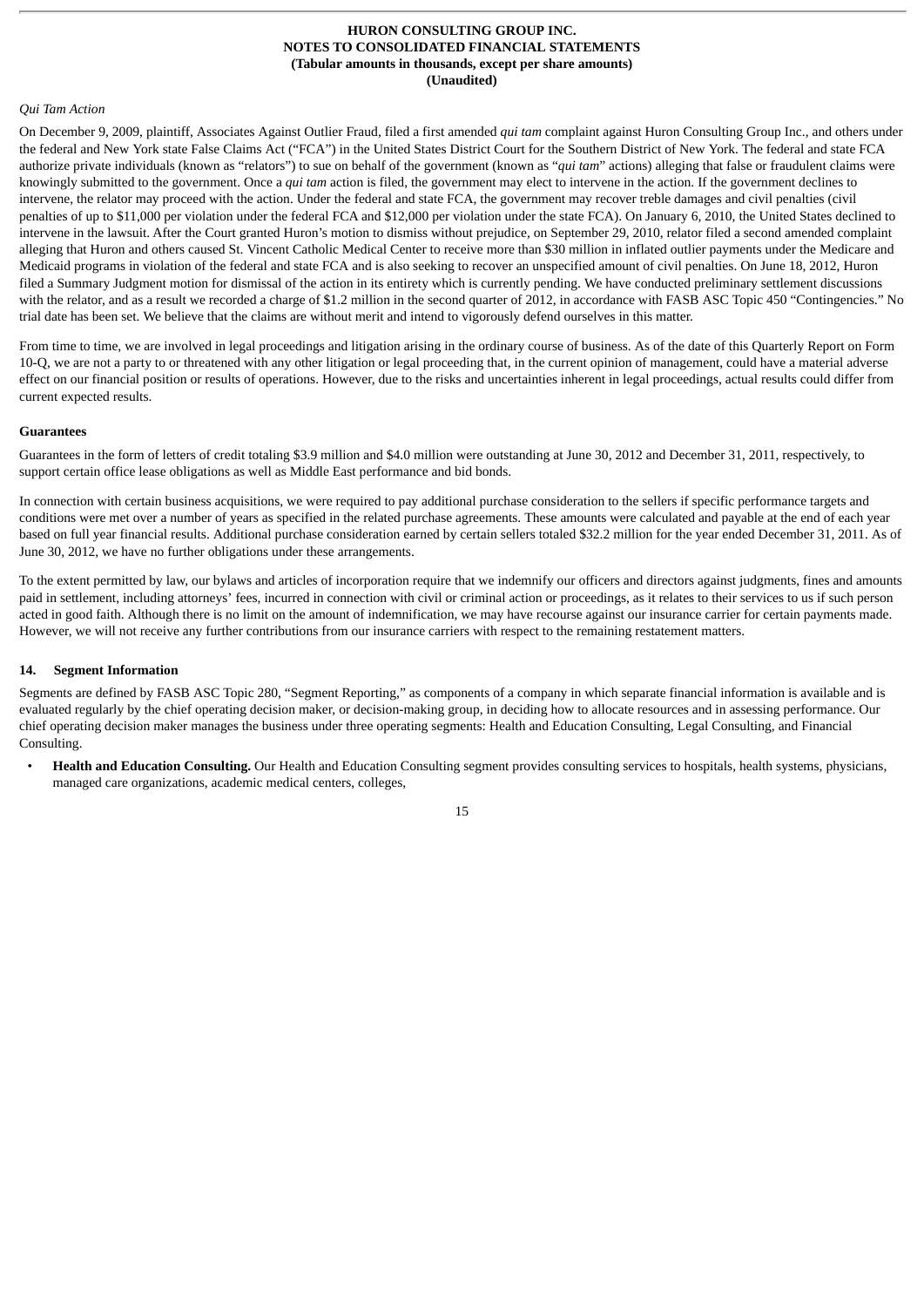universities, and pharmaceutical and medical device manufacturers. This segment's professionals develop and implement solutions and software to help clients address challenges relating to financial management, strategy, operational and organizational effectiveness, research administration, and regulatory compliance. This segment also provides consulting services related to hospital or healthcare organization performance improvement, revenue cycle improvement, turnarounds, merger or affiliation strategies, labor productivity, non-labor cost management, information technology, patient flow improvement, physician practice management, interim management, clinical quality and care variation, and governance and board development.

- **Legal Consulting.** Our Legal Consulting segment provides advisory and business services to assist law departments of major corporations and law firms with their strategy, organizational design and development, operational efficiency, and cost effectiveness. These results-driven services add value to organizations by helping reduce the amounts they spend on legal services and enhance client service. Our expertise focuses on strategic and management consulting, cost management, and technology and information management including matter management, records management, document review and discovery services. Included in this segment's offerings is our V3locity® solution, which delivers a streamlined e-discovery process resulting in more affordable and predictable discovery costs.
- **Financial Consulting.** Our Financial Consulting segment provides financial advisory, interim management and operational consulting services to companies including companies in transition, creditor constituencies, and other stakeholders in connection with out-of-court restructurings and bankruptcy proceedings. For companies in financial distress, we work with management to assess the viability of their business, to develop and implement a turnaround plan to improve cash flow, and to implement a debt-restructuring plan to improve the balance sheet. In some instances, we serve in interim management roles. When out-of-court solutions are not achievable, we assist clients in preparing for Chapter 11 bankruptcy filings and with all aspects of the bankruptcy process by gathering, analyzing, and presenting financial and business information needed to achieve successful reorganizations. We also provide claims management services to help companies process and analyze complex and voluminous claims filed in bankruptcies and related litigation matters. We have an array of services that are flexible and responsive to event- and transaction-based needs across industries. Our professionals consist of certified public accountants, certified insolvency and restructuring advisors, certified turnaround professionals, MBAs, JDs and chartered financial analysts as well as former chief restructuring officers, chief executive officers, chief financial officers and board of directors members.

Segment operating income consists of the revenues generated by a segment, less the direct costs of revenue and selling, general and administrative costs that are incurred directly by the segment. Unallocated corporate costs include costs related to administrative functions that are performed in a centralized manner that are not attributable to a particular segment. These administrative function costs include costs for corporate office support, certain office facility costs, costs relating to accounting and finance, human resources, legal, marketing, information technology and Company-wide business development functions, as well as costs related to overall corporate management.

From time to time, we will reorganize our internal organizational structure to better align our service offerings. During the first quarter of 2012, we moved our healthcare valuation consulting practice from our Health and Education Consulting segment to our Financial Consulting segment. Previously reported segment information has been restated to reflect this move.

The table below sets forth information about our operating segments for the three and six months ended June 30, 2012 and 2011, along with the items necessary to reconcile the segment information to the totals reported in the accompanying Consolidated Financial Statements.

|                                                           | <b>Three Months Ended</b><br><b>June 30,</b> |           | <b>Six Months Ended</b><br><b>June 30.</b> |           |
|-----------------------------------------------------------|----------------------------------------------|-----------|--------------------------------------------|-----------|
|                                                           | 2012                                         | 2011      | 2012                                       | 2011      |
| <b>Health and Education Consulting:</b>                   |                                              |           |                                            |           |
| Revenues                                                  | \$94,481                                     | \$104,100 | \$185,886                                  | \$193.758 |
| Operating income                                          | \$28,515                                     | \$ 36,863 | \$50.012                                   | \$62.754  |
| Segment operating income as a percent of segment revenues | 30.2%                                        | 35.4%     | 26.9%                                      | 32.4%     |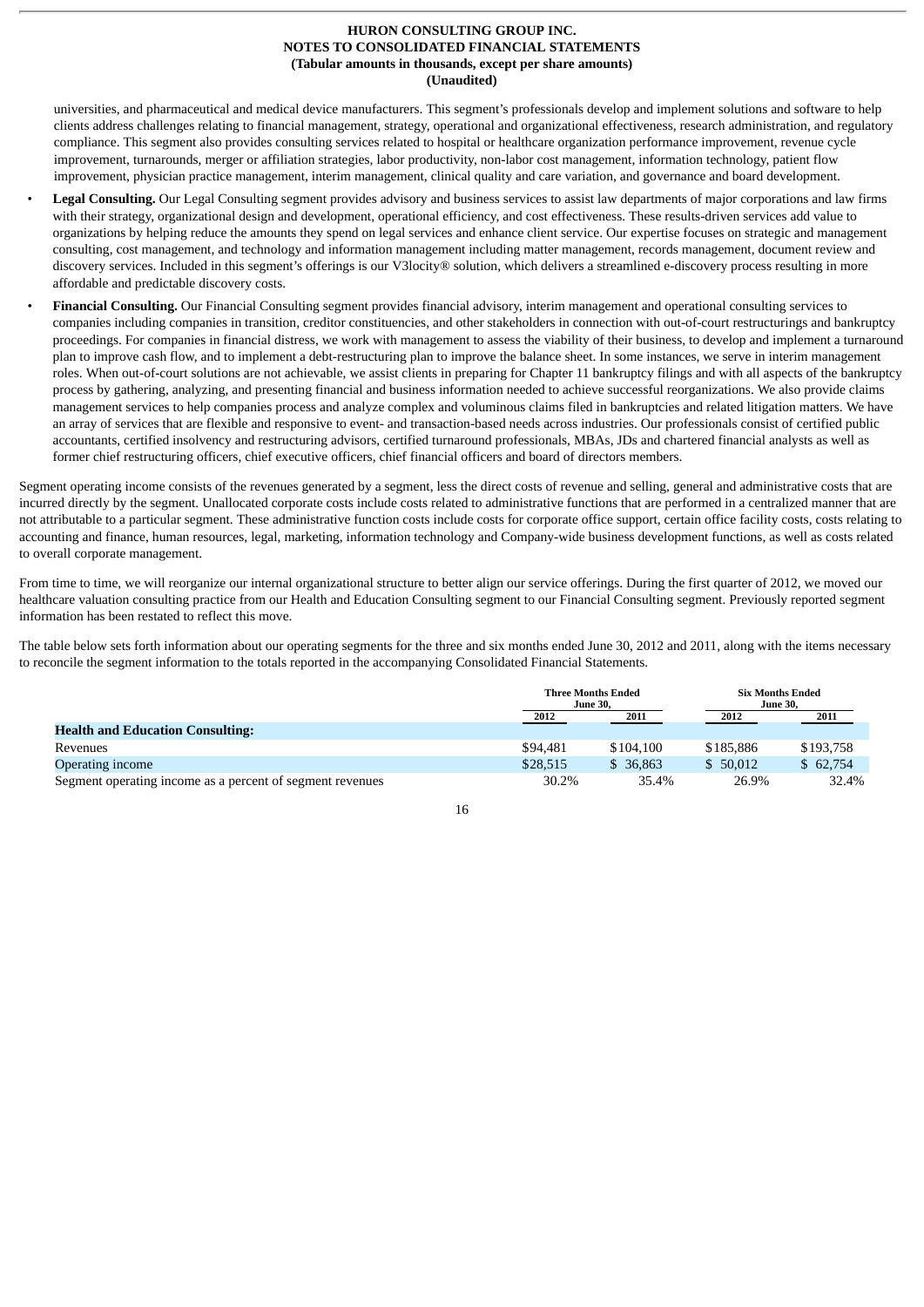|                                                                  | <b>Three Months Ended</b><br><b>June 30,</b> |             | <b>Six Months Ended</b><br><b>June 30,</b> |             |
|------------------------------------------------------------------|----------------------------------------------|-------------|--------------------------------------------|-------------|
|                                                                  | 2012                                         | 2011        | 2012                                       | 2011        |
| <b>Legal Consulting:</b>                                         |                                              |             |                                            |             |
| Revenues                                                         | \$45,907                                     | \$ 39,972   | \$ 87,290                                  | \$77,289    |
| <b>Operating income</b>                                          | \$12,499                                     | 9,629<br>S. | \$22,010                                   | \$19,224    |
| Segment operating income as a percent of segment revenues        | 27.2%                                        | 24.1%       | 25.2%                                      | 24.9%       |
| <b>Financial Consulting:</b>                                     |                                              |             |                                            |             |
| Revenues <sup>(1)</sup>                                          | \$<br>4,283                                  | \$<br>8,998 | \$10,132                                   | \$18,644    |
| Operating (loss) income                                          | \$<br>(337)                                  | 2,768<br>S  | \$<br>(104)                                | 5,738<br>\$ |
| Segment operating (loss) income as a percent of segment revenues | $(7.9\%)$                                    | 30.8%       | $(1.0\%)$                                  | 30.8%       |
| <b>Total Company:</b>                                            |                                              |             |                                            |             |
| Revenues                                                         | \$144,671                                    | \$153,070   | \$283,308                                  | \$289,691   |
| Reimbursable expenses                                            | 14,554                                       | 13,216      | 28,350                                     | 25,140      |
| Total revenues and reimbursable expenses                         | \$159,225                                    | \$166,286   | \$311,658                                  | \$314,831   |
| <b>Statements of Earnings reconciliation:</b>                    |                                              |             |                                            |             |
| Segment operating income                                         | \$40,677                                     | \$49,260    | \$71,918                                   | \$87,716    |
| Charges not allocated at the segment level:                      |                                              |             |                                            |             |
| Other selling, general and administrative expenses               | 21,923                                       | 22,625      | 44,874                                     | 46,020      |
| Depreciation and amortization expense                            | 4,053                                        | 4,336       | 8,706                                      | 8,582       |
| Other expense, net                                               | 2,178                                        | 3,600       | 3,711                                      | 7,068       |
| Income from continuing operations before income tax expense      | \$12,523                                     | \$18,699    | \$14,627                                   | \$26,046    |

(1) Financial Consulting segment revenues above include amounts related to our healthcare valuation consulting practice of \$0.6 million and \$1.8 million for the three months ended June 30, 2012 and 2011, respectively, and \$1.9 million and \$3.1 million for the six months ended June 30, 2012 and 2011, respectively.

Financial Consulting segment leadership is currently executing several initiatives to improve the segment's financial performance and broaden the segment's service offerings. We believe that the services provided by the Financial Consulting segment remain relevant in the marketplace and expect performance to improve significantly during the second half of 2012 and into 2013. In the event that the segment's performance does not improve in line with our expectations during this timeframe, we may be required to perform an interim impairment analysis with respect to the carrying value of goodwill for this reporting unit prior to our annual test during the fourth quarter, and could be required to take an impairment charge as a result of any such test.

At June 30, 2012, one client in our Legal Consulting segment accounted for 14.3% of the Company's combined receivables and unbilled services balances. At December 31, 2011, no single client accounted for greater than 10% of our combined receivables and unbilled services balances. Furthermore, the same client in our Legal Consulting segment generated 11.8% and 10.6% of our consolidated revenues during the three and six months ended June 30, 2012, respectively.

# **15. Subsequent Events**

The Company has evaluated events and transactions subsequent to the balance sheet date and up to the time of the filing of this Quarterly Report on Form 10-Q.

Effective July 2, 2012, the Company completed its acquisition of the assets of AdamsGrayson Corporation ("AdamsGrayson"), a managed review and legal staffing firm based in Washington, D.C. Under the terms of the Asset Purchase Agreement (the "Agreement"), the Company acquired substantially all of the assets and assumed certain liabilities of AdamsGrayson in exchange for an initial cash payment of \$21.5 million and deferred payments of \$10.0 million to be paid in equal installments of \$5.0 million on the first and second anniversaries of the closing date.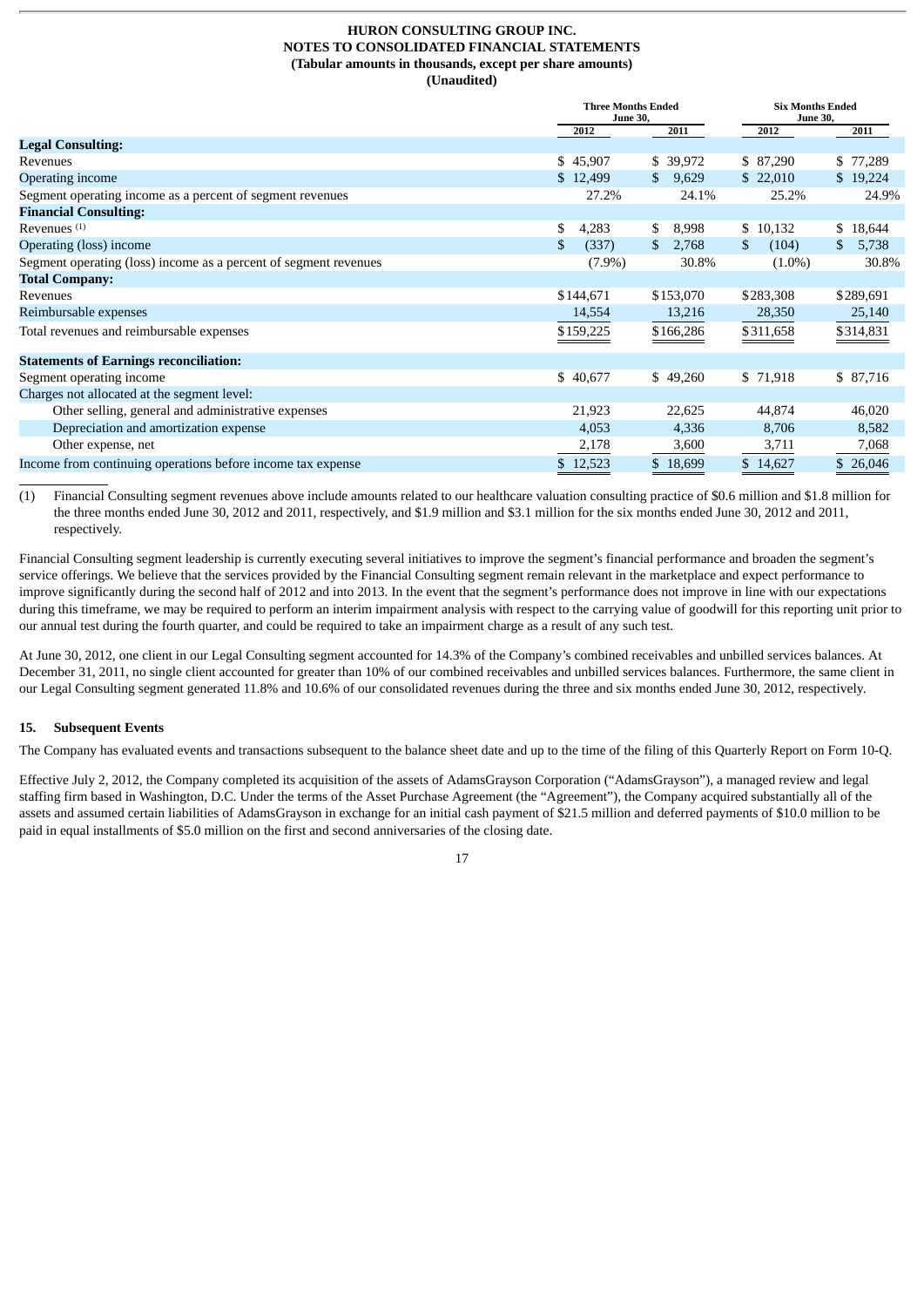# <span id="page-19-0"></span>**ITEM 2. MANAGEMENT'S DISCUSSION AND ANALYSIS OF FINANCIAL CONDITION AND RESULTS OF OPERATIONS**

In this Quarterly Report on Form 10-Q, unless the context otherwise requires, the terms "Huron," "Company," "we," "us" and "our" refer to Huron Consulting Group Inc. and its subsidiaries.

Statements in this Quarterly Report on Form 10-Q, including the information incorporated by reference herein, that are not historical in nature, including those concerning the Company's current expectations about its future requirements and needs, are "forward-looking" statements as defined in Section 21E of the Securities Exchange Act of 1934, as amended (the "Exchange Act") and the Private Securities Litigation Reform Act of 1995. Forward-looking statements are identified by words such as "may," "should," "expects," "provides," "anticipates," "assumes," "can," "meets," "could," "intends," "might," "predicts," "seeks," "would," "believes," "estimates" or "continues". These forward-looking statements reflect our current expectation about our future requirements and needs, results, levels of activity, performance, or achievements, including, without limitation, that our business continues to grow at the current expectations with respect to, among other factors, utilization rates, billing rates, and the number of revenue-generating professionals; that we are able to expand our service offerings; that we successfully integrate the businesses we acquire; and that existing market conditions continue to trend upward. These statements involve known and unknown risks, uncertainties and other factors, including, among others, those described under "Item 1A. Risk Factors" in our Annual Report on Form 10-K for the year ended December 31, 2011 that may cause actual results, levels of activity, performance or achievements to be materially different from any anticipated results, levels of activity, performance or achievements expressed or implied by these forward-looking statements.

#### **OVERVIEW**

#### **Our Business**

We are a leading provider of operational and financial consulting services. We help clients in diverse industries improve performance, comply with complex regulations, reduce costs, recover from distress, leverage technology, process and review large amounts of complex data, and stimulate growth. We team with our clients to deliver sustainable and measurable results. Our professionals employ their expertise in healthcare administration, finance and operations to provide our clients with specialized analyses and customized advice and solutions that are tailored to address each client's particular challenges and opportunities. We provide consulting services to a wide variety of both financially sound and distressed organizations, including healthcare organizations, leading academic institutions, governmental entities, Fortune 500 companies, medium-sized businesses, and the law firms that represent these various organizations.

We provide our services through three operating segments: Health and Education Consulting, Legal Consulting and Financial Consulting.

#### • **Health and Education Consulting**

Our Health and Education Consulting segment provides consulting services to hospitals, health systems, physicians, managed care organizations, academic medical centers, colleges, universities, and pharmaceutical and medical device manufacturers. This segment's professionals develop and implement solutions and software to help clients address challenges relating to financial management, strategy, operational and organizational effectiveness, research administration, and regulatory compliance. This segment also provides consulting services related to hospital or healthcare organization performance improvement, revenue cycle improvement, turnarounds, merger or affiliation strategies, labor productivity, non-labor cost management, information technology, patient flow improvement, physician practice management, interim management, clinical quality and care variation, and governance and board development.

#### • **Legal Consulting**

Our Legal Consulting segment provides advisory and business services to assist law departments of major corporations and law firms with their strategy, organizational design and development, operational efficiency, and cost effectiveness. These results-driven services add value to organizations by helping reduce the amounts they spend on legal services and enhance client service. Our expertise focuses on strategic and management consulting, cost management, and technology and information management including matter management, records management, document review and discovery services. Included in this segment's offerings is our V3locity® solution, which delivers a streamlined e-discovery process resulting in more affordable and predictable discovery costs.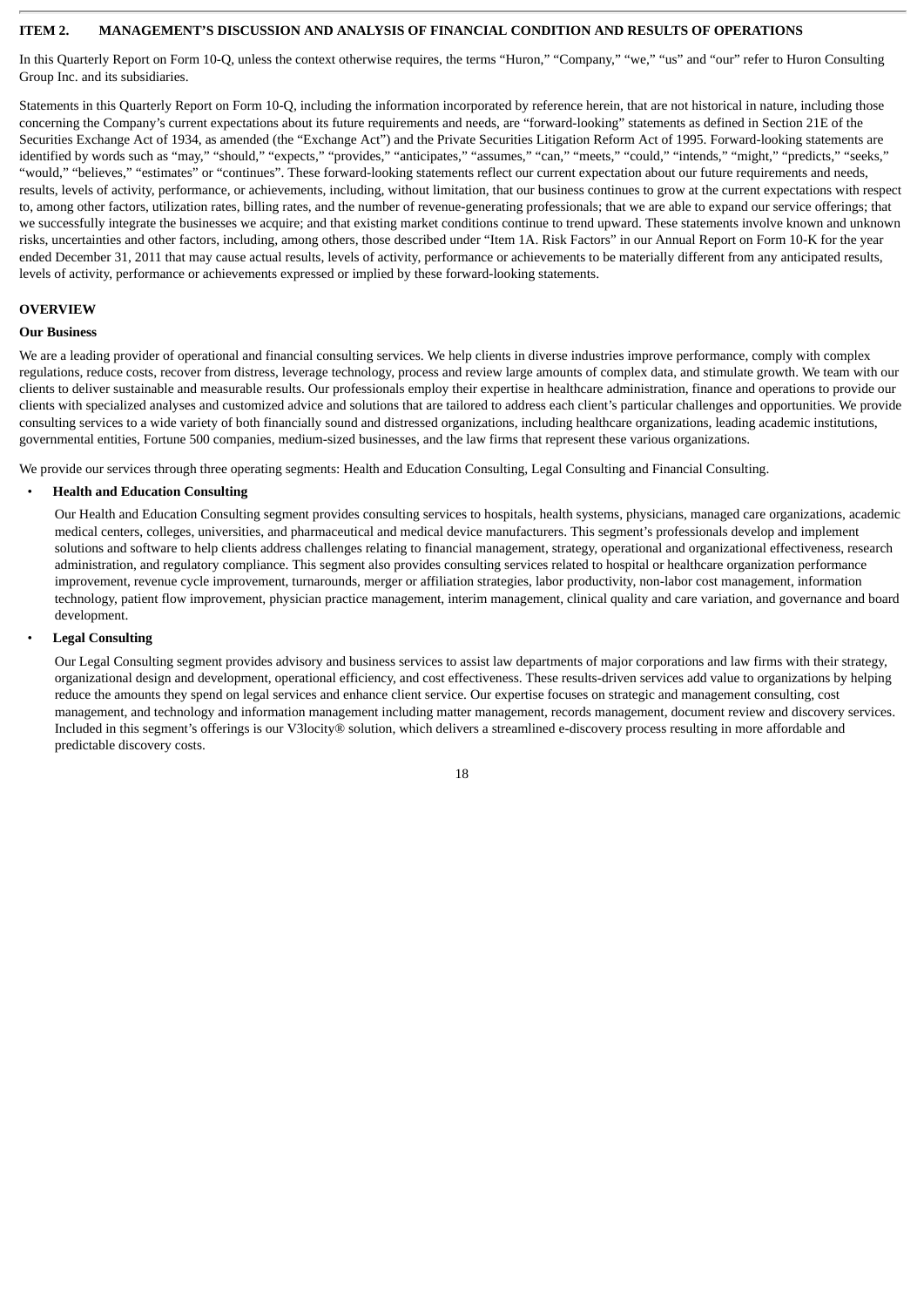#### • **Financial Consulting**

Our Financial Consulting segment provides financial advisory, interim management and operational consulting services to companies including companies in transition, creditor constituencies, and other stakeholders in connection with out-of-court restructurings and bankruptcy proceedings. For companies in financial distress, we work with management to assess the viability of their business, to develop and implement a turnaround plan to improve cash flow, and to implement a debt-restructuring plan to improve the balance sheet. In some instances, we serve in interim management roles. When out-of-court solutions are not achievable, we assist clients in preparing for Chapter 11 bankruptcy filings and with all aspects of the bankruptcy process by gathering, analyzing, and presenting financial and business information needed to achieve successful reorganizations. We also provide claims management services to help companies process and analyze complex and voluminous claims filed in bankruptcies and related litigation matters. We have an array of services that are flexible and responsive to event-and transaction-based needs across industries. Our professionals consist of certified public accountants, certified insolvency and restructuring advisors, certified turnaround professionals, MBAs, JDs and chartered financial analysts as well as former chief restructuring officers, chief executive officers, chief financial officers and board of directors members.

#### **How We Generate Revenues**

A large portion of our revenues is generated by our full-time consultants who provide consulting services to our clients and are billable to our clients based on the number of hours worked. A smaller portion of our revenues is generated by our other professionals, also referred to as full-time equivalents, consisting of specialized finance and operational consultants and contract reviewers, all of whom work variable schedules as needed by our clients. Other professionals also include our document review and electronic data discovery groups, as well as full-time employees who provide software support and maintenance services to our clients. Our document review and electronic data discovery groups generate revenues primarily based on number of hours worked and units produced, such as pages reviewed or amount of data processed. We translate the hours that these other professionals work on client engagements into a full-time equivalent measure that we use to manage our business. From time to time, our full-time consultants may provide software support and maintenance or document review and electronic data discovery services based on demand for such services and the availability of our full-time consultants. We refer to our full-time consultants and other professionals collectively as revenue-generating professionals.

Revenues generated by our full-time consultants are primarily driven by the number of consultants we employ and their utilization rates, as well as the billing rates we charge our clients. Revenues generated by our other professionals, or full-time equivalents, are largely dependent on the number of consultants we employ, their hours worked and billing rates charged, as well as the number of pages reviewed and amount of data processed in the case of our document review and electronic data discovery groups, respectively.

We generate the majority of our revenues from providing professional services under three types of billing arrangements: time-and-expense, fixed-fee, and performance-based.

Time-and-expense billing arrangements require the client to pay based on either the number of hours worked, the number of pages reviewed, or the amount of data processed by our revenue-generating professionals at agreed upon rates. We recognize revenues under time-and-expense billing arrangements as the related services are rendered. Time-and-expense engagements represented 49.6% and 42.1% of our revenues in the second quarter of 2012 and 2011, respectively. Timeand-expense engagements represented 48.2% and 43.5% of our revenues in the first half of 2012 and 2011, respectively.

In fixed-fee billing arrangements, we agree to a pre-established fee in exchange for a pre-determined set of professional services. We set the fees based on our estimates of the costs and timing for completing the engagements. It is the client's expectation in these engagements that the pre-established fee will not be exceeded except in mutually agreed upon circumstances. We recognize revenues under fixed-fee billing arrangements using a proportionate performance approach, which is based on our estimates of work completed to-date versus the total services to be provided under the engagement. For the quarters ended June 30, 2012 and 2011, fixed-fee engagements represented approximately 37.0% and 33.0%, respectively, of our revenues. For the six months ended June 30, 2012 and 2011, fixed-fee engagements represented approximately 37.7% and 37.3%, respectively, of our revenues.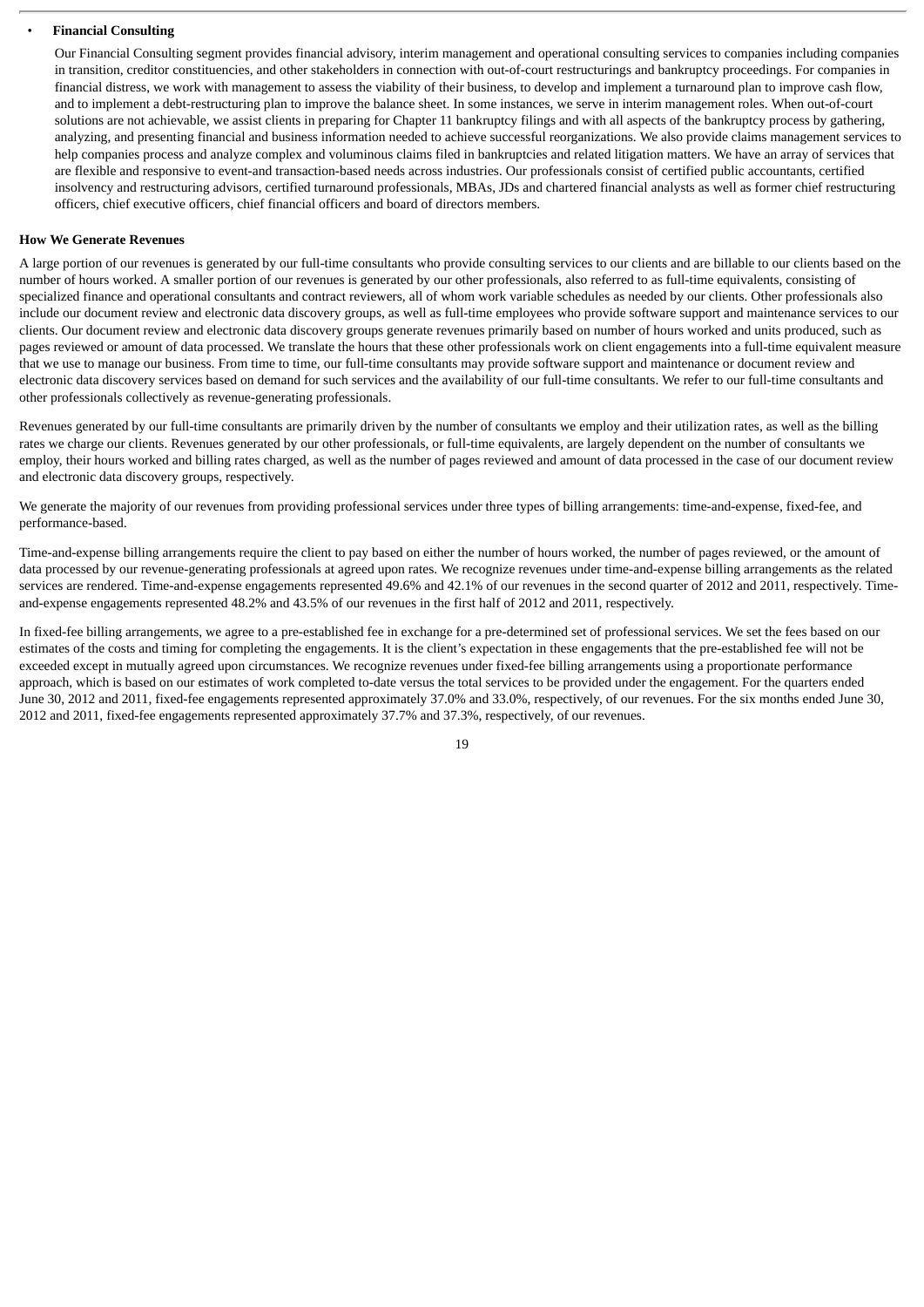In performance-based fee billing arrangements, fees are tied to the attainment of contractually defined objectives. We enter into performance-based engagements in essentially two forms. First, we generally earn fees that are directly related to the savings formally acknowledged by the client as a result of adopting our recommendations for improving operational and cost effectiveness in the areas we review. Second, we have performance-based engagements in which we earn a success fee when and if certain pre-defined outcomes occur. Often, performance-based fees supplement our time-and-expense or fixed-fee engagements. We do not recognize revenues under performance-based billing arrangements until all related performance criteria are met. Performance-based fee revenues represented 9.6% and 22.3% of our revenues in the second quarter of 2012 and 2011, respectively. Performance-based fee revenues represented 10.4% and 16.6% of our revenues in the first half of 2012 and 2011, respectively. Performance-based fee engagements may cause significant variations in quarterly revenues and operating results depending on the timing of achievement of the performance-based criteria.

We also generate revenues from licensing two types of proprietary software to clients. License revenue from our research administration and compliance software is recognized in accordance with FASB ASC Topic 985-605, generally in the month in which the software is delivered. License revenue from our revenue cycle management software is sold only as a component of our consulting projects and the services we provide are essential to the functionality of the software. Therefore, revenues from these software licenses are recognized over the term of the related consulting services contract in accordance with FASB ASC Topic 605-35. Clients that have purchased one of our software licenses can pay an annual fee for software support and maintenance. Annual support and maintenance fee revenue is recognized ratably over the support period, which is generally one year. These fees are billed in advance and included in deferred revenues until recognized. Support and maintenance revenues represented 3.8% and 2.6% of our revenues in the second quarters of 2012 and 2011, respectively. Support and maintenance revenues represented 3.7% and 2.6% of our revenues in the first half of 2012 and 2011, respectively.

Our quarterly results are impacted principally by our full-time consultants' utilization rate, the number of business days in each quarter and the number of our revenue-generating professionals who are available to work. Our utilization rate can be negatively affected by increased hiring because there is generally a transition period for new professionals that results in a temporary drop in our utilization rate. The number of business work days is also affected by the number of vacation days taken by our consultants and holidays in each quarter. Our utilization rate can also be affected by seasonal variations in the demand for our services from our clients.

Time-and-expense engagements do not provide us with a high degree of predictability as to performance in future periods. Unexpected changes in the demand for our services can result in significant variations in utilization and revenues and present a challenge to optimal hiring and staffing. Moreover, our clients typically retain us on an engagement-by-engagement basis, rather than under long-term recurring contracts. The volume of work performed for any particular client can vary widely from period to period.

#### **Business Strategy, Opportunities and Challenges**

Our primary strategy is to meet the needs of our clients by providing a balanced portfolio of service offerings and capabilities, so that we can adapt quickly and effectively to emerging opportunities in the marketplace. To achieve this, we have entered into select acquisitions of complementary businesses and continue to hire highly qualified professionals.

To expand our business, we will remain focused on growing our existing relationships and developing new relationships, execute our managing director compensation plan to attract and retain senior practitioners, continue to promote and provide an integrated approach to service delivery, broaden the scope of our existing services, and acquire complementary businesses. We will regularly evaluate the performance of our practices to ensure our investments meet these objectives. Furthermore, we intend to enhance our visibility in the marketplace by refining our overarching messaging and value propositions for the organization as well as each practice. The launch of our Huron Legal, Huron Healthcare, Huron Education and Huron Life Sciences brand identities during 2011 was a major step in clearly articulating the benefits we offer our clients. We will continue to focus on reaching our client base through clear, concise, endorsed messages.

## **CRITICAL ACCOUNTING POLICIES**

Management's discussion and analysis of financial condition and results of operations are based upon our consolidated financial statements, which have been prepared in accordance with GAAP. We review our financial reporting and disclosure practices and accounting policies to ensure that our financial reporting and disclosures provide accurate information relative to the current economic and business environment. The preparation of financial statements in conformity with GAAP requires management to make assessments, estimates and assumptions that affect the reported amounts of assets and liabilities and disclosure of contingent assets and liabilities as of the date of the financial statements,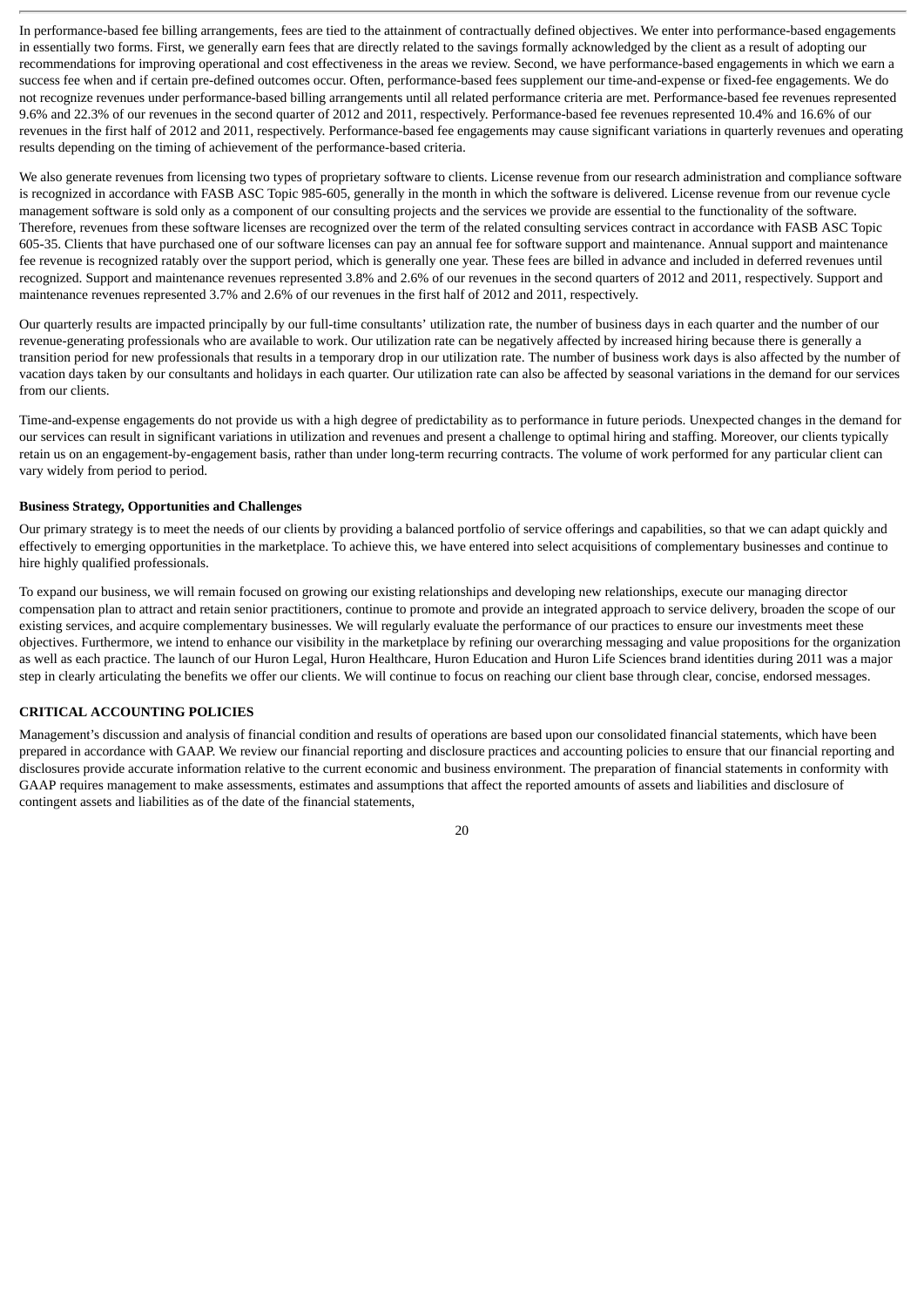as well as the reported amounts of revenues and expenses during the reporting period. Critical accounting policies are those policies that we believe present the most complex or subjective measurements and have the most potential to impact our financial position and operating results. While all decisions regarding accounting policies are important, we believe that there are four accounting policies that could be considered critical. These critical accounting policies relate to revenue recognition, allowances for doubtful accounts and unbilled services, carrying values of goodwill and other intangible assets, and valuation of net deferred tax assets. For a detailed discussion of these critical accounting policies, see "Item 7. Management's Discussion and Analysis of Financial Condition and Results of Operations – Critical Accounting Policies" in our Annual Report on Form 10-K for the year ended December 31, 2011. There have been no material changes to our critical accounting policies during the first half of 2012.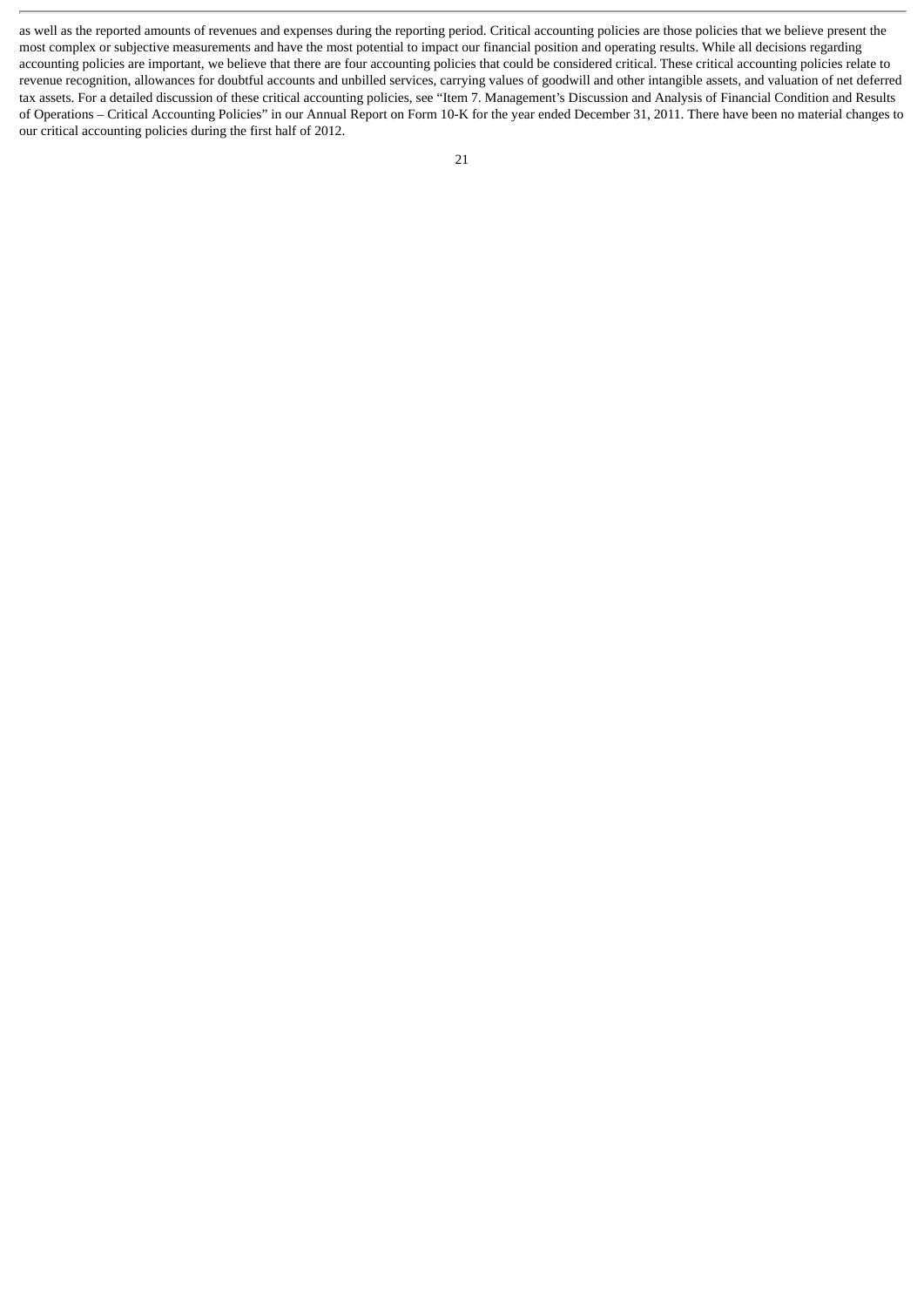# **RESULTS OF OPERATIONS**

The following table sets forth, for the periods indicated, selected segment and consolidated operating results and other operating data. Segment operating income consists of the revenues generated by a segment, less the direct costs of revenue and selling, general and administrative costs that are incurred directly by the segment. Unallocated costs include corporate costs related to administrative functions that are performed in a centralized manner that are not attributable to a particular segment. See Note 4 "Discontinued Operations" of this Quarterly Report for information related to our discontinued operations.

|                                                     |           | <b>Three Months Ended</b><br><b>June 30,</b> |           | <b>Six Months Ended</b><br><b>June 30,</b> |  |
|-----------------------------------------------------|-----------|----------------------------------------------|-----------|--------------------------------------------|--|
|                                                     | 2012      | 2011                                         | 2012      | 2011                                       |  |
| <b>Segment and Consolidated Operating Results</b>   |           |                                              |           |                                            |  |
| (in thousands):                                     |           |                                              |           |                                            |  |
| Revenues and reimbursable expenses:                 |           |                                              |           |                                            |  |
| Health and Education Consulting (1)                 | \$94,481  | \$104,100                                    | \$185,886 | \$193,758                                  |  |
| <b>Legal Consulting</b>                             | 45,907    | 39,972                                       | 87,290    | 77,289                                     |  |
| Financial Consulting (1)                            | 4,283     | 8,998                                        | 10,132    | 18,644                                     |  |
| <b>Total revenues</b>                               | 144,671   | 153,070                                      | 283,308   | 289,691                                    |  |
| Total reimbursable expenses                         | 14,554    | 13,216                                       | 28,350    | 25,140                                     |  |
| Total revenues and reimbursable expenses            | \$159,225 | \$166,286                                    | \$311,658 | \$314,831                                  |  |
| <b>Operating income (loss):</b>                     |           |                                              |           |                                            |  |
| Health and Education Consulting (1)                 | \$ 28,515 | \$ 36,863                                    | \$50,012  | \$62,754                                   |  |
| <b>Legal Consulting</b>                             | 12,499    | 9,629                                        | 22,010    | 19,224                                     |  |
| Financial Consulting <sup>(1)</sup>                 | (337)     | 2,768                                        | (104)     | 5,738                                      |  |
| Total segment operating income                      | 40,677    | 49,260                                       | 71,918    | 87,716                                     |  |
| Operating expenses not allocated to segments        | 25,976    | 26,961                                       | 53,580    | 54,602                                     |  |
| <b>Total operating income</b>                       | \$14,701  | \$22,299                                     | \$18,338  | \$33,114                                   |  |
| <b>Other Operating Data:</b>                        |           |                                              |           |                                            |  |
| Number of full-time billable consultants            |           |                                              |           |                                            |  |
| (at period end) <sup>(2)</sup> :                    |           |                                              |           |                                            |  |
| Health and Education Consulting (1)                 | 1.139     | 962                                          | 1,139     | 962                                        |  |
| <b>Legal Consulting</b>                             | 129       | 115                                          | 129       | 115                                        |  |
| Financial Consulting (1)                            | 69        | 75                                           | 69        | 75                                         |  |
| <b>Total</b>                                        | 1,337     | 1,152                                        | 1,337     | 1,152                                      |  |
| Average number of full-time billable consultants    |           |                                              |           |                                            |  |
| (for the period) $(2)$ :                            |           |                                              |           |                                            |  |
| Health and Education Consulting (1)                 | 1,110     | 951                                          | 1,090     | 934                                        |  |
| <b>Legal Consulting</b>                             | 123       | 123                                          | 120       | 120                                        |  |
| Financial Consulting (1)                            | 69        | 75                                           | 69        | 75                                         |  |
| Total                                               | 1,302     | 1,149                                        | 1,279     | 1,129                                      |  |
| Full-time billable consultant utilization rate (3): |           |                                              |           |                                            |  |
| Health and Education Consulting (1)                 | 76.6%     | 73.6%                                        | 78.0%     | 77.3%                                      |  |
| <b>Legal Consulting</b>                             | 68.7%     | 54.9%                                        | 69.7%     | 55.4%                                      |  |
| Financial Consulting (1)                            | 49.3%     | 76.3%                                        | 54.5%     | 75.6%                                      |  |
| <b>Total</b>                                        | 74.5%     | 71.9%                                        | 76.0%     | 75.0%                                      |  |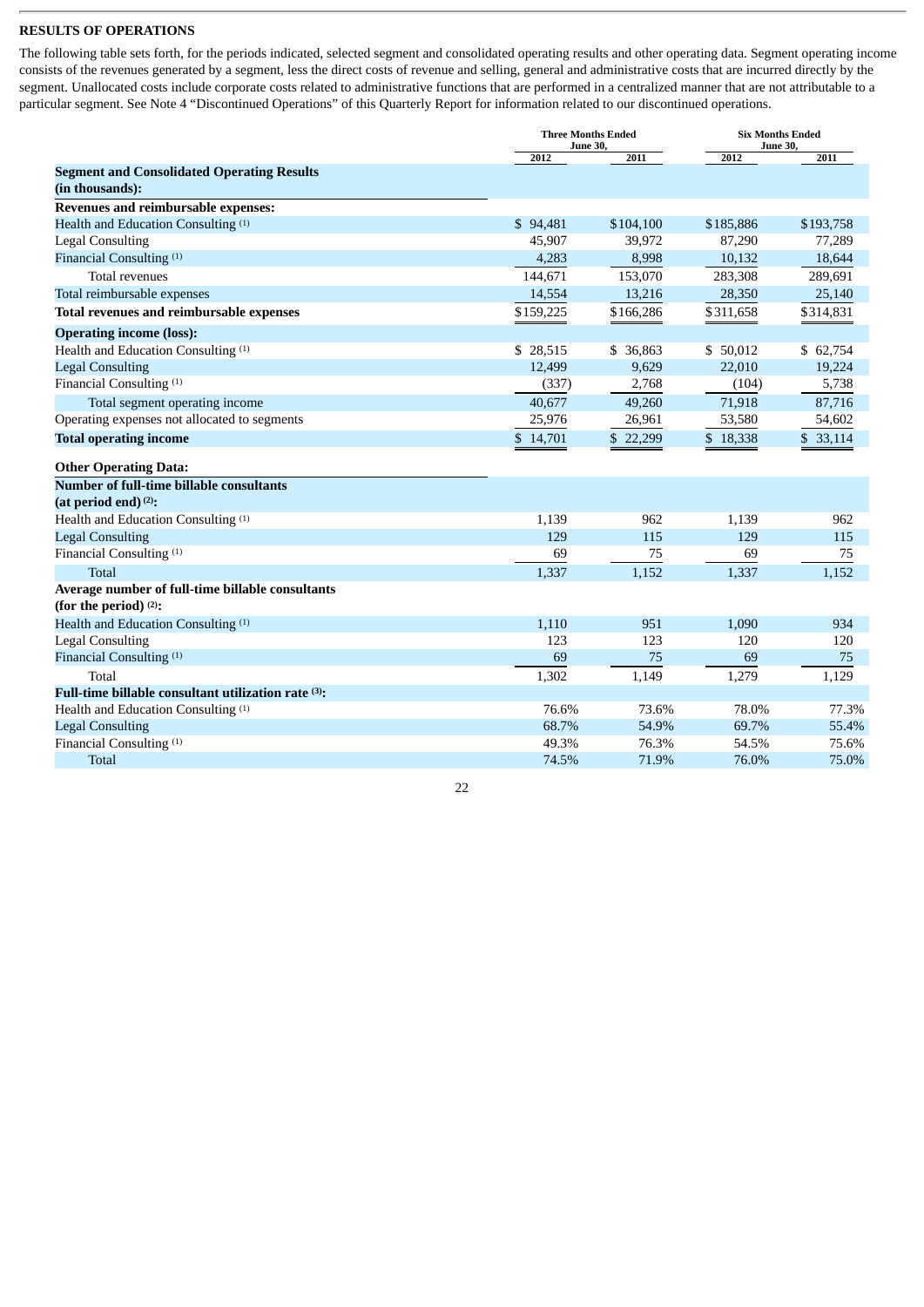|                                                                  |            | <b>Three Months Ended</b><br><b>June 30,</b><br>2011<br>2012 |       |                      | <b>Six Months Ended</b><br><b>June 30,</b><br>2011 |
|------------------------------------------------------------------|------------|--------------------------------------------------------------|-------|----------------------|----------------------------------------------------|
| <b>Other Operating Data (Continued):</b>                         |            |                                                              |       | 2012                 |                                                    |
| Full-time billable consultant average billing rate per hour (4): |            |                                                              |       |                      |                                                    |
| Health and Education Consulting (1)                              | \$.<br>205 | \$                                                           | 269   | $\mathcal{S}$<br>202 | \$<br>241                                          |
| <b>Legal Consulting</b>                                          | 239        | \$                                                           | 231   | 237<br>\$            | \$<br>233                                          |
| Financial Consulting (1)                                         | 275        | \$                                                           | 315   | \$.<br>275           | 328<br>\$                                          |
| Total                                                            | 210        | \$                                                           | 270   | \$<br>208            | \$<br>246                                          |
| Revenue per full-time billable consultant (in thousands):        |            |                                                              |       |                      |                                                    |
| Health and Education Consulting (1)                              | \$         | \$<br>74                                                     | 97    | \$<br>148            | \$<br>181                                          |
| <b>Legal Consulting</b>                                          | \$         | \$<br>78                                                     | 55    | \$<br>157            | \$<br>110                                          |
| Financial Consulting (1)                                         | \$         | \$<br>61                                                     | 115   | \$.<br>140           | \$<br>242                                          |
| Total                                                            | \$         | \$<br>73                                                     | 94    | \$.<br>149           | \$.<br>177                                         |
| Average number of full-time equivalents (for the period) (5):    |            |                                                              |       |                      |                                                    |
| Health and Education Consulting (1)                              | 142        |                                                              | 144   | 142                  | 147                                                |
| <b>Legal Consulting</b>                                          | 954        |                                                              | 973   | 926                  | 919                                                |
| Financial Consulting (1)                                         |            |                                                              | 3     | $\overline{2}$       | $\overline{2}$                                     |
| Total                                                            | 1,097      |                                                              | 1,120 | 1,070                | 1,068                                              |
| Revenue per full-time equivalents (in thousands):                |            |                                                              |       |                      |                                                    |
| Health and Education Consulting (1)                              | \$         | \$<br>91                                                     | 82    | \$<br>173            | \$<br>168                                          |
| <b>Legal Consulting</b>                                          | \$         | \$<br>38                                                     | 34    | 74<br>\$.            | \$<br>70                                           |
| Financial Consulting (1)                                         | \$         | \$<br>41                                                     | 134   | \$.<br>208           | \$<br>257                                          |
| <b>Total</b>                                                     | \$         | \$<br>45                                                     | 41    | \$<br>87             | \$<br>84                                           |

(1) Reflects the reclassification of our healthcare valuation consulting practice from our Health and Education Consulting segment to our Financial Consulting segment in conjunction with an internal reorganization during the first quarter of 2012. Financial Consulting segment revenues for the three months ended June 30, 2012 and 2011 include \$0.6 million and \$1.8 million, respectively, related to our healthcare valuation consulting practice. Financial Consulting segment revenues for the six months ended June 30, 2012 and 2011 include \$1.9 million and \$3.1 million, respectively, related to our healthcare valuation consulting practice.

(2) Consists of our full-time professionals who provide consulting services and generate revenues based on the number of hours worked.

(3) Utilization rate for our full-time billable consultants is calculated by dividing the number of hours all our full-time billable consultants worked on client assignments during a period by the total available working hours for all of these consultants during the same period, assuming a forty-hour work week, less paid holidays and vacation days.

(4) Average billing rate per hour for our full-time billable consultants is calculated by dividing revenues for a period by the number of hours worked on client assignments during the same period.

(5) Consists of consultants who work variable schedules as needed by our clients, as well as contract reviewers and other professionals who generate revenues primarily based on number of hours worked and units produced, such as pages reviewed and data processed. Also includes full-time employees who provide software support and maintenance services to our clients.

#### **Non-GAAP Measures**

We also assess our results of operations using certain non-GAAP financial measures. These non-GAAP financial measures differ from GAAP because the non-GAAP financial measures we calculate to measure adjusted EBITDA, adjusted net income from continuing operations and adjusted diluted earnings per share exclude a number of items required by GAAP, each discussed below. These non-GAAP financial measures should be considered in addition to, and not as a substitute for or superior to, any measure of performance, cash flows or liquidity prepared in accordance with GAAP. Our non-GAAP financial measures may be defined differently from time to time and may be defined differently than similar terms used by other companies, and accordingly, care should be exercised in understanding how we define our non-GAAP financial measures.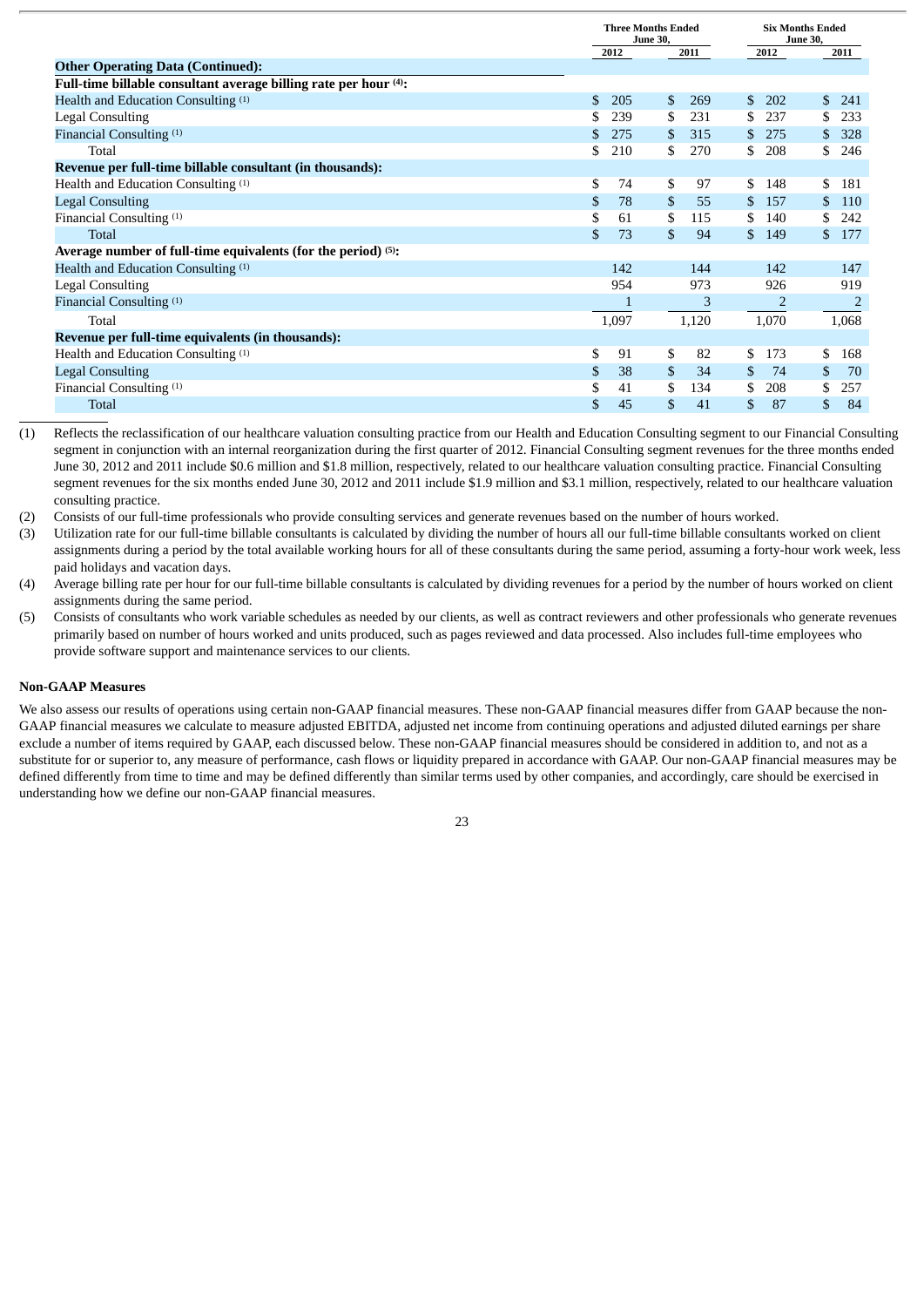Our management uses the non-GAAP financial measures to gain an understanding of our comparative operating performance, for example when comparing such results with previous periods or forecasts. These non-GAAP financial measures are used by management in their financial and operating decision making because management believes they reflect our ongoing business in a manner that allows for meaningful period-to-period comparisons. Management also uses these non-GAAP financial measures when publicly providing our business outlook, for internal management purposes, and as a basis for evaluating potential acquisitions and dispositions. We believe that these non-GAAP financial measures provide useful information to investors and others (a) in understanding and evaluating Huron's current operating performance and future prospects in the same manner as management does, (b) in comparing in a consistent manner Huron's current financial results with Huron's past financial results and (c) in understanding the Company's ability to generate cash flows from operations that are available for taxes, capital expenditures, and debt repayment.

The reconciliations of these non-GAAP financial measures from GAAP to non-GAAP are as follows (in thousands):

|                                                                         | Three months ended<br><b>June 30,</b> |             | Six months ended<br><b>June 30,</b> |           |
|-------------------------------------------------------------------------|---------------------------------------|-------------|-------------------------------------|-----------|
|                                                                         | 2012                                  | 2011        | 2012                                | 2011      |
| <b>Revenues</b>                                                         | \$144,671                             | \$153,070   | \$283,308                           | \$289,691 |
|                                                                         |                                       |             |                                     |           |
| Net income from continuing operations                                   | 6,305<br>\$.                          | 9,164<br>S. | 6,892<br>\$                         | \$12,638  |
| Add back:                                                               |                                       |             |                                     |           |
| Income tax expense                                                      | 6,218                                 | 9,535       | 7,735                               | 13,408    |
| Interest and other expenses                                             | 2,178                                 | 3,600       | 3,711                               | 7,068     |
| Depreciation and amortization                                           | 5,195                                 | 5,705       | 10,990                              | 11,384    |
| Earnings before interest, taxes, depreciation and amortization (EBITDA) | 19,896                                | 28,004      | 29,328                              | 44,498    |
| Add back:                                                               |                                       |             |                                     |           |
| Restatement related expenses                                            | 212                                   | 1,785       | 1,717                               | 3,025     |
| Restructuring charges                                                   | 229                                   | 461         | 1,059                               | 985       |
| Litigation settlements, net                                             | 1,150                                 | 508         | 1,150                               | 1,096     |
| <b>Adjusted EBITDA</b>                                                  | 21,487                                | \$ 30,758   | \$ 33,254                           | \$49,604  |
| Adjusted EBITDA as a percentage of revenues                             | 14.9%                                 | 20.1%       | 11.7%                               | 17.1%     |

|                                                                | Three months ended<br><b>June 30,</b> |             | Six months ended<br><b>June 30,</b> |          |  |
|----------------------------------------------------------------|---------------------------------------|-------------|-------------------------------------|----------|--|
|                                                                | 2012                                  | 2011        | 2012                                | 2011     |  |
| Net income from continuing operations                          | 6,305                                 | 9,164<br>\$ | \$<br>6,892                         | \$12,638 |  |
| Weighted average shares-diluted                                | 22,248                                | 21,476      | 22,206                              | 21,316   |  |
| Diluted earnings per share from continuing operations          | 0.28                                  | 0.43        | 0.31<br>S.                          | 0.59     |  |
| Add back:                                                      |                                       |             |                                     |          |  |
| Amortization of intangible assets                              | 1.607                                 | 2,067       | 3,226                               | 4,284    |  |
| Restatement related expenses                                   | 212                                   | 1.785       | 1.717                               | 3,025    |  |
| Restructuring charges                                          | 229                                   | 461         | 1,059                               | 985      |  |
| Litigation settlements, net                                    | 1,150                                 | 508         | 1,150                               | 1,096    |  |
| Tax effect                                                     | (1,279)                               | (1,928)     | (2,861)                             | (3,756)  |  |
| Total adjustments, net of tax                                  | 1,919                                 | 2,893       | 4,291                               | 5,634    |  |
| Adjusted net income from continuing operations                 | 8,224                                 | \$12,057    | \$11,183                            | \$18,272 |  |
| Adjusted diluted earnings per share from continuing operations | 0.37                                  | 0.56        | 0.50                                | 0.86     |  |

These non-GAAP financial measures include adjustments for the following items:

*Restatement related expenses:* We have incurred significant expenses related to our 2009 financial statement restatement. We have excluded the effect of these restatement related expenses from our non-GAAP measures due to the nonrecurring nature of the underlying event as a means to provide comparability with periods that were not impacted by the restatement related expenses.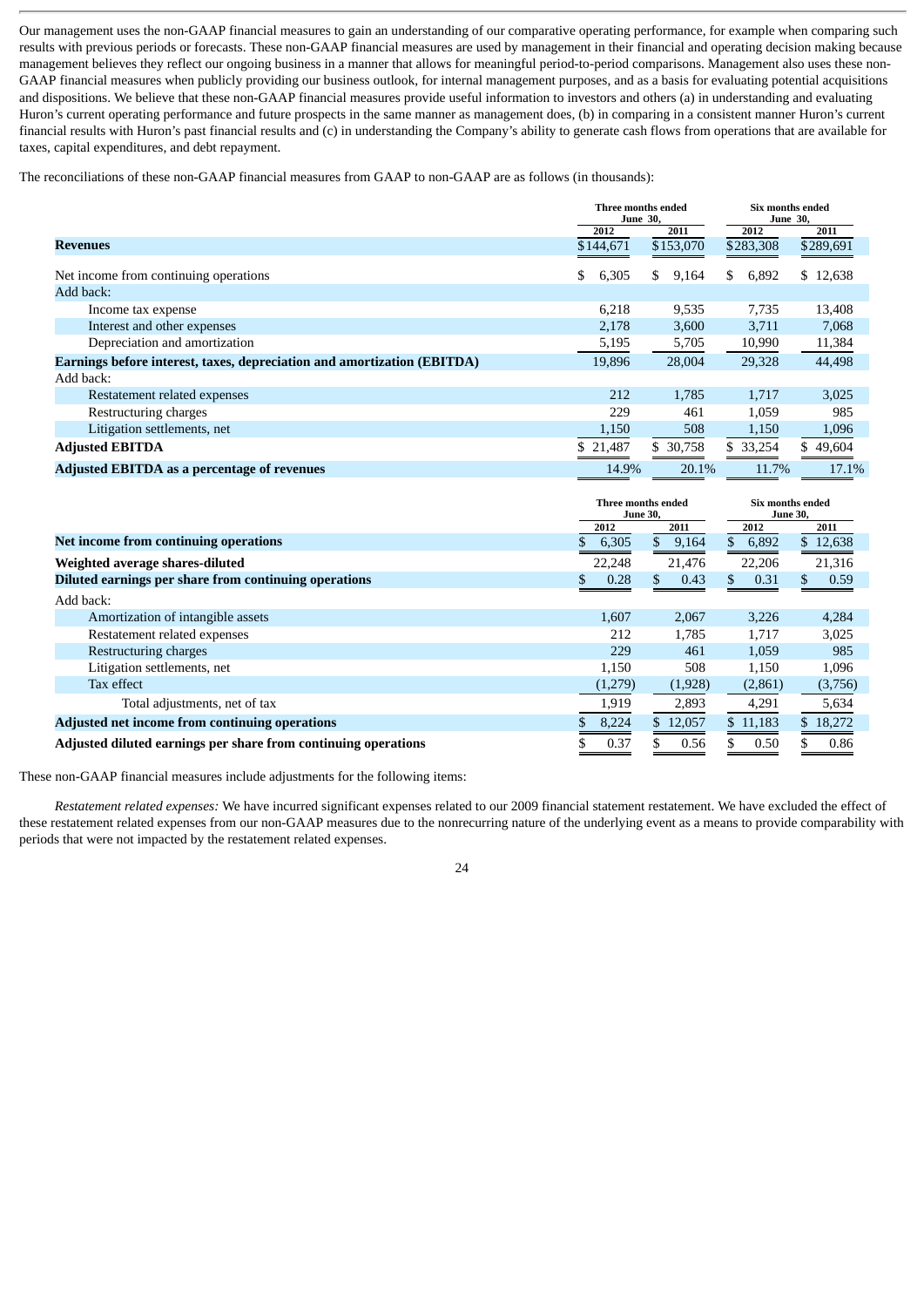*Restructuring charges:* We have incurred charges due to the restructuring of various parts of our business. These restructuring charges have primarily consisted of severance charges and office space reductions, including the accelerated depreciation of certain leasehold improvements. We have excluded the effect of the restructuring charges from our non-GAAP measures as a means to provide comparability with periods that were not impacted by a restructuring charge. Additionally, the amount of each restructuring charge is significantly affected by the timing and size of the restructured business or component of a business.

*Litigation settlement expense:* We have excluded the one-time effects of litigation settlement expenses because they are infrequent events and their exclusion permits comparability with periods that were not impacted by these charges.

*Amortization of intangible assets*: We have excluded the effect of amortization of intangible assets from the non-GAAP measures presented above. Amortization of intangibles is inconsistent in its amount and frequency and is significantly affected by the timing and size of our acquisitions.

*Tax effect:* The non-GAAP income tax adjustment reflects the incremental tax rate applicable to the non-GAAP adjustments.

*Income tax expense, Interest and other expenses, Depreciation and amortization:* We have excluded the effects of income tax expense, interest and other expenses, and depreciation and amortization in the calculation of EBITDA as these are customary exclusions as defined by the calculation of EBITDA to arrive at meaningful earnings from core operations excluding the effect of such items.

#### **Three Months Ended June 30, 2012 Compared to Three Months Ended June 30, 2011**

#### **Revenues**

Revenues decreased \$8.4 million, or 5.5%, to \$144.7 million for the second quarter of 2012 from \$153.1 million for the second quarter of 2011.

The overall decrease was attributable to a \$12.3 million decrease in revenue from our full-time billable consultants, partially offset by a \$3.9 million increase in revenue attributable to our full-time equivalents. The decrease in full-time billable consultant revenues was driven by a decrease in our average billing rate, partially offset by increases in the number of full-time billable consultants and our consultant utilization rate. The overall decrease in average billing rate was primarily attributable to our Health and Education Consulting segment. The average billing rate for this segment was negatively impacted by the timing of achievement of performance-based criteria in performance-based fee arrangements. We expect the average billing rate for this segment to increase during the second half of 2012. The increase in full-time equivalent revenue was primarily attributable to an increase in the average revenue per full-time equivalent, partially offset by a slight decrease in the average number of full-time equivalents. Revenue attributable to full-time equivalents primarily reflected an increase in demand for our document review and electronic data discovery services in the Legal Consulting segment.

#### **Total Direct Costs**

Our total direct costs increased \$0.5 million, or 0.5%, to \$93.0 million in the three months ended June 30, 2012 from \$92.5 million in the three months ended June 30, 2011. The increase was primarily related to a \$3.4 million increase in salaries, bonuses and related expense for our revenue-generating professionals and a \$0.3 million increase in rent expense at our document review locations, partially offset by a \$3.1 million decrease in contractor expense.

Total direct costs for the three months ended June 30, 2012 included \$2.7 million of share-based compensation expense and \$1.1 million of intangible asset amortization expense, primarily representing customer-related assets and software. Total direct costs for the three months ended June 30, 2011 included \$3.4 million of share-based compensation expense and \$1.4 million of intangible asset amortization expense.

#### **Operating Expenses**

Selling, general and administrative expenses increased \$0.2 million, or 0.6%, to \$31.3 million in the second quarter of 2012 from \$31.1 million in the second quarter of 2011. This increase was primarily related to a \$0.9 million increase in legal expense, a \$0.5 million increase in professional services expense and a \$0.5 million increase in salaries, bonuses and related expense for our non-revenue-generating professionals. These increases were partially offset by a \$1.0 million decrease in practice administration and meeting expense, a \$0.4 million decrease in promotion and sponsorship expense and a general decrease in other business expenses.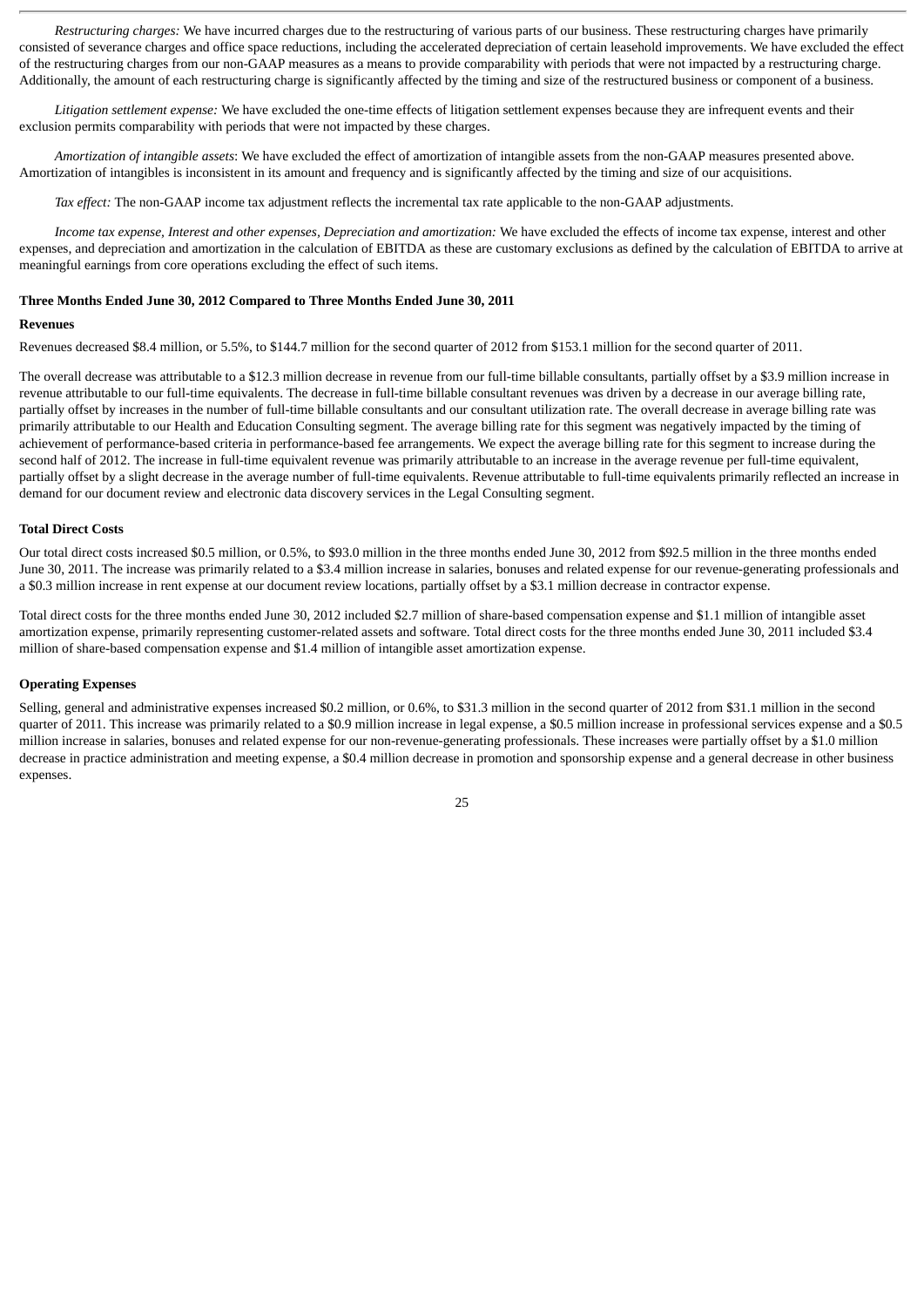In the second quarter of 2012, we recorded \$0.2 million of restructuring expense, primarily consisting of accelerated depreciation on leasehold improvements at our New York office location, which we plan to relocate during the fourth quarter of 2012, partially offset by the net favorable impact of updated assumptions for lease accruals related to previously vacated office spaces. We expect the remaining accelerated depreciation charge in 2012 related to our New York office to be \$0.8 million. We also expect to incur additional charges in 2012 upon exiting our New York office space, for which we have a lease agreement that expires in 2016, and upon consolidating office space in Washington, D.C. related to our acquisition of AdamsGrayson. We estimate the expense associated with these offices to be approximately \$3 million in 2012; however, the actual expense could vary significantly depending on factors such as the office rental markets in New York City and Washington, D.C. at the time we exit. See Note 8 "Restructuring Charges" for further discussion of restructuring expense. Restructuring expense was \$0.5 million in the second quarter of 2011.

Expenses incurred in connection with our 2009 restatement decreased by \$1.6 million to \$0.2 million in the second quarter of 2012 from \$1.8 million in the second quarter of 2011. These expenses primarily consisted of legal fees in both periods. For additional information about the restatement, see "Legal Proceedings" and Note 13 "Commitments, Contingencies and Guarantees."

Litigation settlement expense was \$1.2 million for the second quarter of 2012. Related to the qui tam action discussed in "Legal Proceedings" and in Note 13 "Commitments, Contingencies and Guarantees," we conducted preliminary settlement discussions with the relator, and as a result we recorded a charge of \$1.2 million in the second quarter of 2012, in accordance with FASB ASC Topic 450 "Contingencies."

Depreciation and amortization expense decreased by \$0.2 million to \$4.1 million in the three months ended June 30, 2012 from \$4.3 million in the three months ended June 30, 2011. Non-direct intangible asset amortization relates to customer relationships, non-competition agreements and trade names acquired in connection with our acquisitions.

#### **Operating Income**

Operating income decreased \$7.6 million, or 34%, to \$14.7 million in the second quarter of 2012 from \$22.3 million in the second quarter of 2011. Operating margin, which is defined as operating income expressed as a percentage of revenues, decreased to 10.2% in the three months ended June 30, 2012 compared to 14.6% in the three months ended June 30, 2011. This decrease is primarily attributable to an increase in salaries, bonuses and related expense for both our revenue-generating professionals and our support personnel as a percentage of revenues, partially offset by a decrease in contractor expense as a percentage of revenues.

#### **Other Expense, Net**

Other expense decreased by \$1.4 million to \$2.2 million in the second quarter of 2012 from \$3.6 million in the second quarter of 2011. This decrease in expense was primarily attributable to a \$1.5 million, or 43%, decrease in interest expense. The decrease in interest expense was driven by lower borrowing levels and a decrease in our effective interest rate. The second quarter of 2011 also included a \$0.5 million write-off of debt issue costs related to the refinancing of our credit facility during that quarter.

### **Income Tax Expense**

For the second quarter of 2012, we recognized income tax expense from continuing operations of \$6.2 million on income from continuing operations of \$12.5 million. For the second quarter of 2011, we recognized income tax expense from continuing operations of \$9.5 million on income from continuing operations of \$18.7 million. Our effective income tax rate decreased to 49.7% in the second quarter of 2012 from 51.0% in the second quarter of 2011. The effective rates for both periods were higher than the statutory rate, inclusive of state income taxes, due primarily to the impact of foreign losses with no tax benefit and certain nondeductible expenses.

#### **Net Income from Continuing Operations**

Net income from continuing operations was \$6.3 million for the three months ended June 30, 2012 compared to net income from continuing operations of \$9.2 million for the same period last year. The decrease in net income from continuing operations was primarily due to the decrease in operating income, as discussed above, partially offset by decreases in other expense, net and income tax expense. As a result of the decrease in net income from continuing operations, diluted earnings per share from continuing operations for the second quarter of 2012 was \$0.28 compared to diluted earnings per share from continuing operations of \$0.43 for the second quarter of 2011.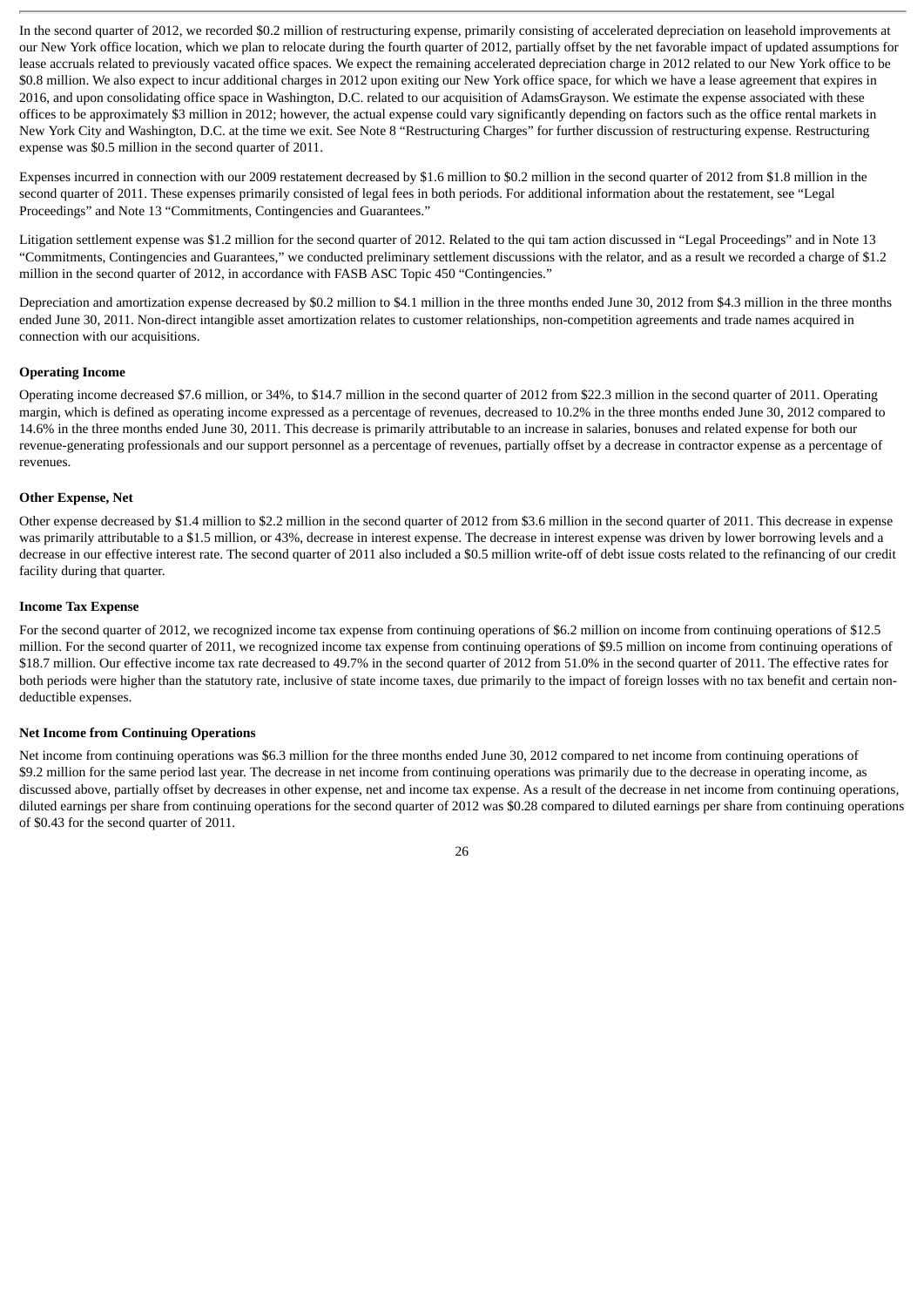#### **Discontinued Operations**

Net income from discontinued operations was \$0.2 million in the second quarter of 2012, compared to net income from discontinued operations of \$0.3 million in the second quarter of 2011. See Note 4 "Discontinued Operations" of this Quarterly Report for further information about our discontinued operations.

#### **Segment Results**

# **Health and Education Consulting**

# **Revenues**

Health and Education Consulting segment revenues decreased \$9.6 million, or 9.2%, to \$94.5 million for the second quarter of 2012 from \$104.1 million for the second quarter of 2011. Revenues from time-and-expense engagements, fixed-fee engagements, performance-based arrangements and software support and maintenance arrangements represented 25.6%, 53.9%, 14.6% and 5.9% of this segment's revenues during the three months ended June 30, 2012, respectively, compared to 19.5%, 44.5%, 32.2% and 3.8%, respectively, for the comparable period in 2011.

Of the overall \$9.6 million decrease in revenues, \$10.8 million was attributable to our full-time billable consultants, partially offset by an increase of \$1.2 million related to our full-time equivalents. The overall decrease in revenues reflected a decrease in average billing rate, partially offset by an increase in the number of full-time billable consultants and consultant utilization rate. The average billing rate for this segment was negatively impacted by the timing of achievement of performance-based criteria in performance-based fee arrangements. We expect the average billing rate for this segment to increase during the second half of 2012. Performance-based revenues decreased \$19.7 million to \$13.8 million during the second quarter of 2012 from \$33.5 million during the second quarter of 2011. Performance-based fee engagements may cause significant variations in quarterly revenues, operating results and average billing rates due to the timing of achievement of the performance-based criteria.

#### **Operating Income**

Health and Education Consulting segment operating income decreased \$8.4 million, or 22.8%, to \$28.5 million in the three months ended June 30, 2012 from \$36.9 million in the three months ended June 30, 2011. The Health and Education Consulting segment operating margin, defined as segment operating income expressed as a percentage of segment revenues, decreased to 30.2% for the second quarter of 2012 from 35.4% in the same period last year. The decrease in this segment's operating margin was primarily attributable to an increase in salaries, bonus and related expense for both our revenue-generating professionals and our support personnel as a percentage of revenues, partially offset by decreases in contractor and technology expenses as a percentage of revenues.

#### **Legal Consulting**

#### **Revenues**

Legal Consulting segment revenues increased \$5.9 million, or 14.8%, to \$45.9 million for the second quarter of 2012 from \$40.0 million for the second quarter of 2011. Revenues from time-and-expense engagements and fixed-fee engagements represented 96.0% and 4.0%, respectively, of this segment's revenues during the three months ended June 30, 2012 compared to 94.7% and 5.3%, respectively, for the comparable period in 2011.

Of the overall \$5.9 million increase in revenues, \$2.8 million was generated by our full-time billable consultants and \$3.1 million was generated by our full-time equivalents. The increase in revenues reflected both an increase in demand for our advisory services as well as an increase in demand for our document review and electronic data discovery services. The increase in full-time billable consultant revenue reflected both higher consultant utilization and an increased average billing rate. The increase in revenue attributable to our full-time equivalents was driven by an increase in the average revenue per full-time equivalent, partially offset by a decrease in the average number of full-time equivalents.

#### **Operating Income**

Legal Consulting segment operating income increased by \$2.9 million, or 30.2%, to \$12.5 million in the three months ended June 30, 2012 from \$9.6 million in the three months ended June 30, 2011. Segment operating margin increased to 27.2% for the second quarter of 2012 from 24.1% in the same period last year. The increase in this segment's operating margin was primarily attributable to a decrease in contractor expense, partially offset by higher salaries, bonuses and related expense for both our revenue-generating professionals and our support personnel and technology expense as a percentage of segment revenues.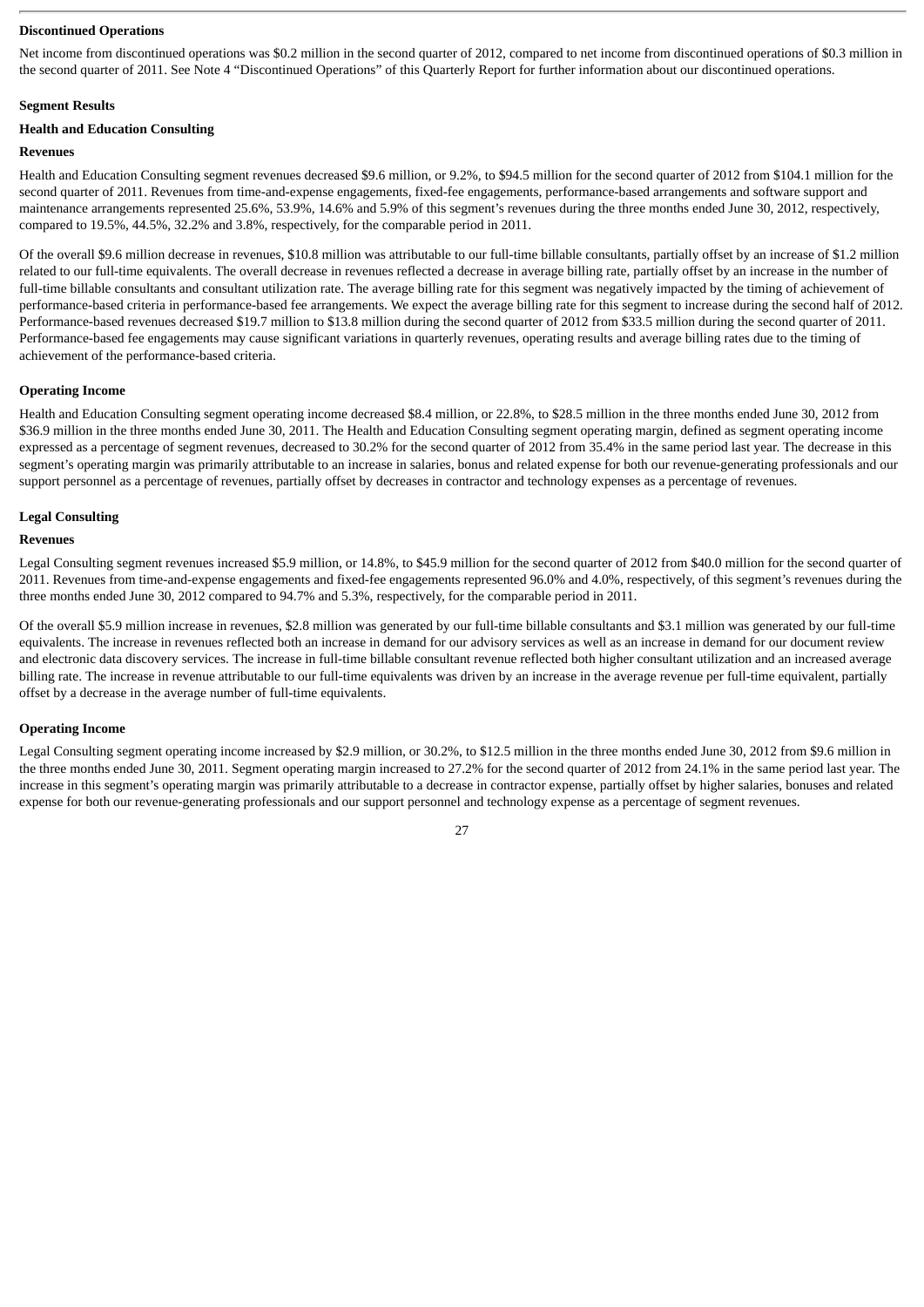# **Financial Consulting**

#### **Revenues**

Financial Consulting segment revenues decreased \$4.7 million, or 52.2%, to \$4.3 million for the second quarter of 2012 from \$9.0 million for the second quarter of 2011. Revenues from time-and-expense engagements and fixed-fee engagements represented 81.8% and 18.2%, respectively, of this segment's revenues during the second quarter of 2012. Revenues from time-and-expense engagements, fixed-fee engagements and performance-based arrangements represented 70.2%, 23.5% and 6.3%, respectively, for the comparable period in 2011.

Of the overall \$4.7 million decrease in revenues, \$4.3 million was attributable to a decrease in revenues from our full-time billable consultants and \$0.4 million was attributable to our full-time equivalents. The overall decrease in revenues reflects lower consultant utilization and average billing rates during the quarter, primarily as the result of lower demand for our restructuring and turnaround services.

#### **Operating Income**

Financial Consulting segment operating income decreased by \$3.1 million to a loss of \$0.3 million in the three months ended June 30, 2012 compared to income of \$2.8 million in the three months ended June 30, 2011. Segment operating margin decreased to a negative 7.9% for the second quarter of 2012 from a positive 30.8% in the same period last year. This segment's operating margin decreased primarily due to increased salaries and related expenses for our revenuegenerating professionals as a percentage of revenues.

Financial Consulting segment leadership is currently executing several initiatives to improve the segment's financial performance and broaden the segment's service offerings. We believe that the services provided by the Financial Consulting segment remain relevant in the marketplace and expect performance to improve significantly during the second half of 2012 and into 2013. In the event that the segment's performance does not improve in line with our expectations during this timeframe, we may be required to perform an interim impairment analysis with respect to the carrying value of goodwill for this reporting unit prior to our annual test during the fourth quarter, and could be required to take an impairment charge as a result of any such test.

# **Six Months Ended June 30, 2012 Compared to Six Months Ended June 30, 2011**

#### **Revenues**

Revenues decreased \$6.4 million, or 2.2%, to \$283.3 million for the first half of 2012 from \$289.7 million for the first half of 2011.

The overall decrease was attributable to a \$10.5 million decrease in revenue from our full-time billable consultants, partially offset by a \$4.1 million increase in revenue from our full-time equivalents. The decrease in full-time billable consultant revenues was driven by a decrease in our average billing rate, partially offset by increases in the number of full-time billable consultants and our consultant utilization rate. The overall decrease in average billing rate was primarily attributable to our Health and Education Consulting segment. The average billing rate for this segment was negatively impacted by the timing of achievement of performance-based criteria in performance-based fee arrangements. We expect the average billing rate for this segment to increase during the second half of 2012. The increase in full-time equivalent revenue was primarily attributable to an increase in average revenue per full-time equivalent. Revenue attributable to fulltime equivalents reflected an increase in demand for our document review and electronic data discovery services in the Legal Consulting segment, partially offset by decreased use of contractors in our Health and Education Consulting and Financial Consulting segments.

# **Total Direct Costs**

Our total direct costs increased \$8.9 million, or 4.9%, to \$190.9 million in the six months ended June 30, 2012 from \$182.0 million for the comparable period in 2011. The increase was primarily related to a \$13.1 million increase in salaries, bonuses and related expense for our revenue-generating professionals, mostly due to a 13.3% increase in average full-time billable consultants during the period, a \$1.4 million increase in technology expense and an \$0.8 million increase in rent expense for our document review locations. These increases were partially offset by a \$5.8 million decrease in contractor expense and a \$0.5 million decrease in direct intangible asset amortization.

Total direct costs for the six months ended June 30, 2012 included \$6.5 million of share-based compensation expense and \$2.3 million of intangible asset amortization expense, primarily representing customer-related assets and software. Total direct costs for the six months ended June 30, 2011 included \$7.0 million of share-based compensation expense and \$2.8 million of intangible asset amortization expense.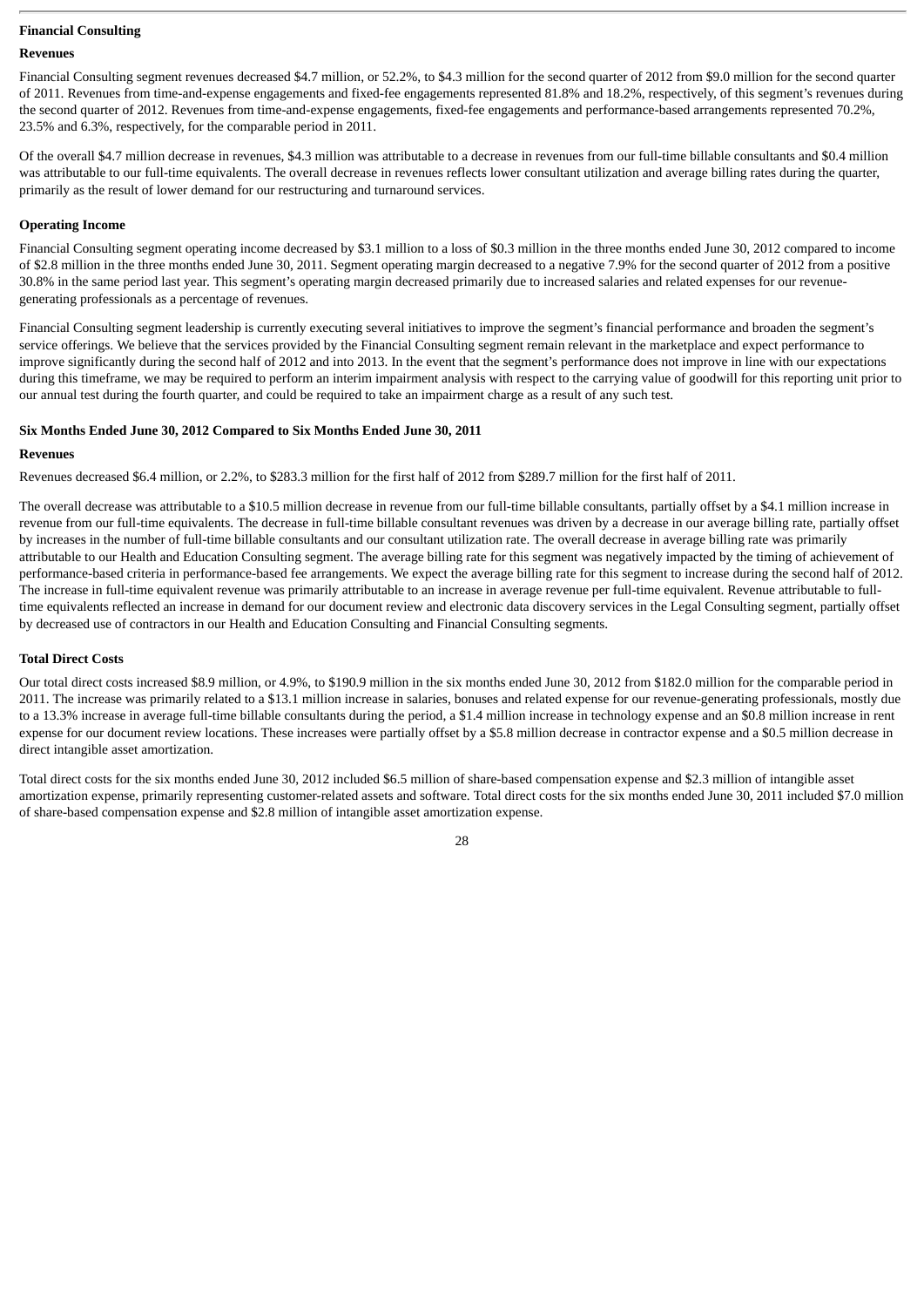# **Operating Expenses**

Selling, general and administrative expenses increased \$0.7 million, or 1.2%, to \$61.3 million in the first half of 2012 from \$60.6 million in the first half of 2011. This increase was primarily related to a \$1.3 million increase in legal expense, an \$0.8 million increase in training expense and a \$0.7 million increase in salaries, bonus and related expense for our non-revenue-generating professionals. These increases were partially offset by a \$0.9 million decrease in promotion and sponsorship expenses, a \$0.6 million decrease in practice administration and meeting expenses and a \$0.5 million decrease in facilities expense.

In the first half of 2012, we recorded \$1.1 million in restructuring expense, primarily consisting of accelerated depreciation on leasehold improvements at our New York office location, which we plan to relocate during the fourth quarter of 2012, partially offset by the net favorable impact of updated assumptions for lease accruals related to previously vacated office spaces. We expect the remaining accelerated depreciation charge in 2012 related to our New York office to be \$0.8 million. We also expect to incur additional charges in 2012 upon exiting our New York office space, for which we have a lease agreement that expires in 2016, and upon consolidating office space in Washington, D.C. related to our acquisition of AdamsGrayson. We estimate the expense associated with these offices to be approximately \$3 million in 2012; however, the actual expense could vary significantly depending on factors such as the office rental markets in New York City and Washington, D.C. at the time we exit. See Note 8 "Restructuring Charges" for further discussion of restructuring expense. Restructuring expense was \$1.0 million in the first half of 2011.

Expenses incurred in connection with our 2009 restatement decreased by \$1.3 million to \$1.7 million in the first half of 2012 from \$3.0 million in the first half of 2011. These expenses primarily consist of legal fees in both periods. For additional information about the restatement, see "Legal Proceedings" and Note 13 "Commitments, Contingencies and Guarantees."

Litigation settlement expense was \$1.2 million for the first half of 2012. Related to the qui tam action discussed in "Legal Proceedings" and in Note 13 "Commitments, Contingencies and Guarantees," we conducted preliminary settlement discussions with the relator, and as a result we recorded a charge of \$1.2 million in the second quarter of 2012, in accordance with FASB ASC Topic 450 "Contingencies."

Depreciation and amortization expense increased by \$0.1 million to \$8.7 million in the six months ended June 30, 2012 from \$8.6 million in the six months ended June 30, 2011. Non-direct intangible asset amortization relates to customer relationships, non-competition agreements and trade names acquired in connection with our acquisitions.

# **Operating Income**

Operating income decreased \$14.8 million, or 44.7%, to \$18.3 million in the first half of 2012 from \$33.1 million in the first half of 2011. Operating margin, which is defined as operating income expressed as a percentage of revenues, decreased to 6.5% in the six months ended June 30, 2012 compared to 11.4% for the comparable period in 2011. This decrease is primarily attributable to the increases of salaries, bonuses and related expense for both our revenue-generating and support personnel, legal expense and technology expense as a percentage of revenues, partially offset by decreases of contractor expense and restatement expense as a percentage of revenues.

# **Other Expense, Net**

Other expense decreased by \$3.4 million to \$3.7 million in the first half of 2012 from \$7.1 million in the first half of 2011. The decrease in expense was primarily attributable to a \$3.2 million, or 45%, decrease in interest expense. The decrease in interest expense was the result of lower borrowing levels during the first half of 2012 when compared to the first half of 2011 and a decrease in our effective interest rate. The first half of 2011 also included a \$0.5 million write-off of debt issue costs related to the refinancing of our credit facility during that period.

# **Income Tax Expense**

For the first half of 2012, we recognized income tax expense from continuing operations of \$7.7 million on income from continuing operations of \$14.6 million. For the first half of 2011, we recognized income tax expense from continuing operations of \$13.4 million on income from continuing operations of \$26.0 million. Our effective income tax rate increased to 52.9% in the first half of 2012 from 51.5% in the first half of 2011. The effective rates for both periods were higher than the statutory rate, inclusive of state income taxes, due primarily to the impact of foreign losses with no tax benefit and certain non-deductible expenses.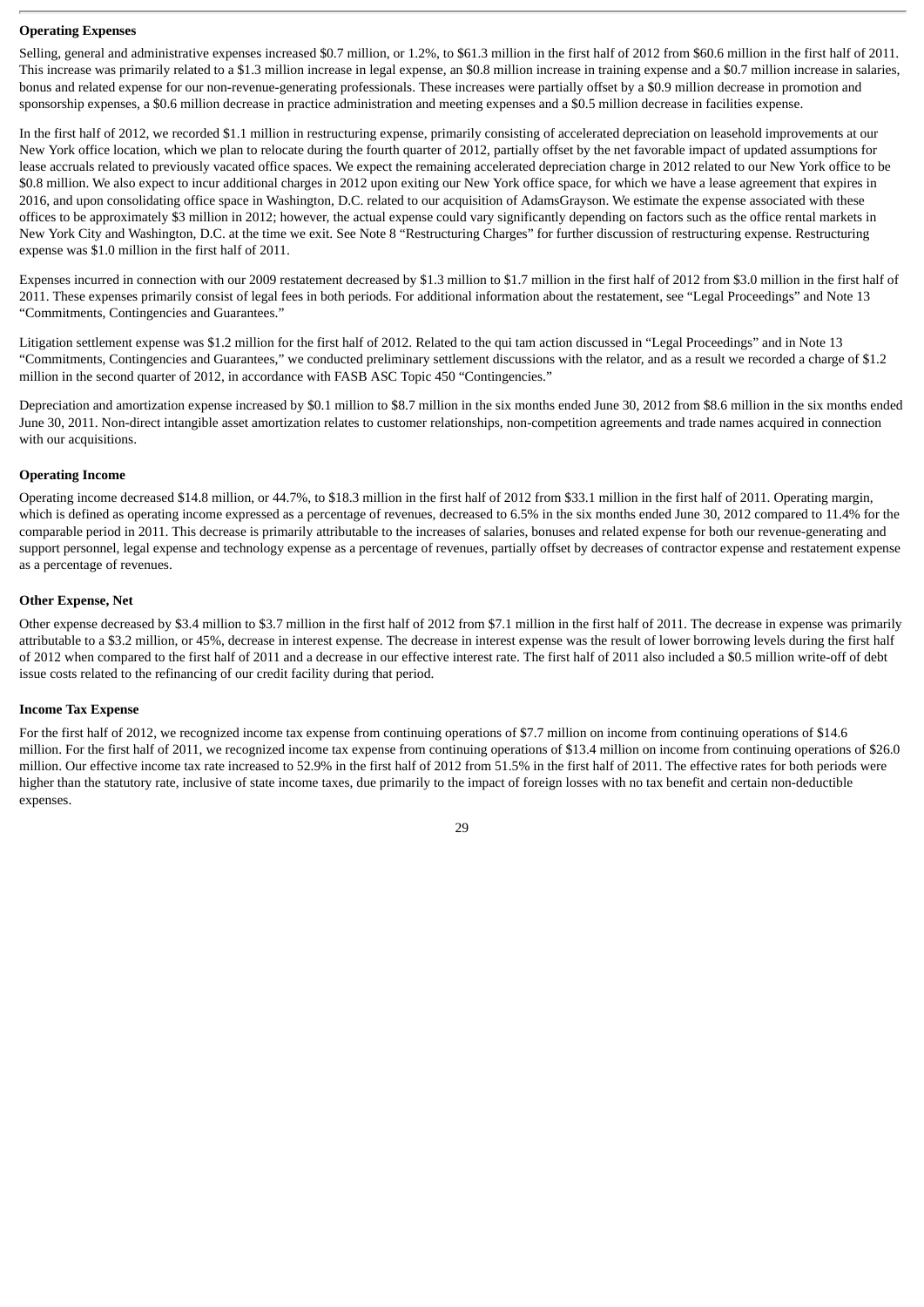#### **Net Income from Continuing Operations**

Net income from continuing operations was \$6.9 million for the six months ended June 30, 2012 compared to net income from continuing operations of \$12.6 million for the same period last year. The decrease in net income from continuing operations was primarily due to the decrease in operating income, as discussed above, partially offset by decreases in other expense, net and income tax expense. As a result of the decrease in net income from continuing operations, diluted earnings per share from continuing operations for the first half of 2012 was \$0.31 compared to diluted earnings per share from continuing operations of \$0.59 for the first half of 2011.

#### **Discontinued Operations**

Net income from discontinued operations was \$0.5 million in the first half of 2012, compared to net income from discontinued operations of \$0.9 million in the first half of 2011. See Note 4 "Discontinued Operations" of this Quarterly Report for further information about our discontinued operations.

#### **Segment Results**

#### **Health and Education Consulting**

#### **Revenues**

Health and Education Consulting segment revenues decreased \$7.9 million, or 4.1%, to \$185.9 million for the first half of 2012 from \$193.8 million for the first half of 2011. Revenues from time-and-expense engagements, fixed-fee engagements, performance-based arrangements and software support and maintenance arrangements represented 24.3%, 54.2%, 15.8% and 5.7% of this segment's revenues during the six months ended June 30, 2012, respectively, compared to 21.0%, 50.6%, 24.5% and 3.9%, respectively, for the comparable period in 2011.

Of the overall \$7.9 million decrease in revenues, \$7.7 million was attributable to our full-time billable consultants and \$0.2 million related to our full-time equivalents. The overall decrease in revenues reflected a decrease in average billing rate, partially offset by an increase in the number of full-time billable consultants and consultant utilization rate. The average billing rate for this segment was negatively impacted by the timing of achievement of performance-based criteria in performance-based fee arrangements. We expect the average billing rate for this segment to increase during the second half of 2012. Performance-based revenues decreased \$18.0 million to \$29.4 million during the first half of 2012 from \$47.4 million during the first half of 2011. Performance-based fee engagements may cause significant variations in quarterly revenues, operating results and average billing rates due to the timing of achieving the performancebased criteria.

#### **Operating Income**

Health and Education Consulting segment operating income decreased \$12.8 million, or 20.4%, to \$50.0 million in the six months ended June 30, 2012 from \$62.8 million in the six months ended June 30, 2011. The Health and Education Consulting segment operating margin, defined as segment operating income expressed as a percentage of segment revenues, decreased to 26.9% for the first half of 2012 from 32.4% in the same period last year. The decrease in this segment's operating margin was primarily attributable to an increase in salaries, bonus and related expense for both our revenue-generating and support personnel as a percentage of revenues, partially offset by a decrease in contractor expense as a percentage of revenues. Average revenue-generating headcount increased 14% in the first half of 2012 compared to the first half of 2011.

# **Legal Consulting**

#### **Revenues**

Legal Consulting segment revenues increased \$10.0 million, or 12.9%, to \$87.3 million for the first half of 2012 from \$77.3 million for the first half of 2011. Revenues from time-and-expense engagements and fixed-fee engagements represented 95.8% and 4.2%, respectively, of this segment's revenues during the six months ended June 30, 2012 compared to 92.5% and 7.5%, respectively, for the comparable period in 2011.

Of the overall \$10.0 million increase in revenues, \$5.6 million was attributable to our full-time billable consultants and \$4.4 million was attributable to our fulltime equivalents. The increase in revenues reflected both an increase in demand for our advisory services as well as an increase in demand for our document review and electronic data discovery services. The increase in full-time billable consultant revenue reflected higher consultant utilization and average billing rates, while the number of full-time billable consultants was consistent between periods. The increase in revenue attributable to our full-time equivalents was driven by an increase in the average number of full-time equivalents as well as an increase in average revenue per full-time equivalent.

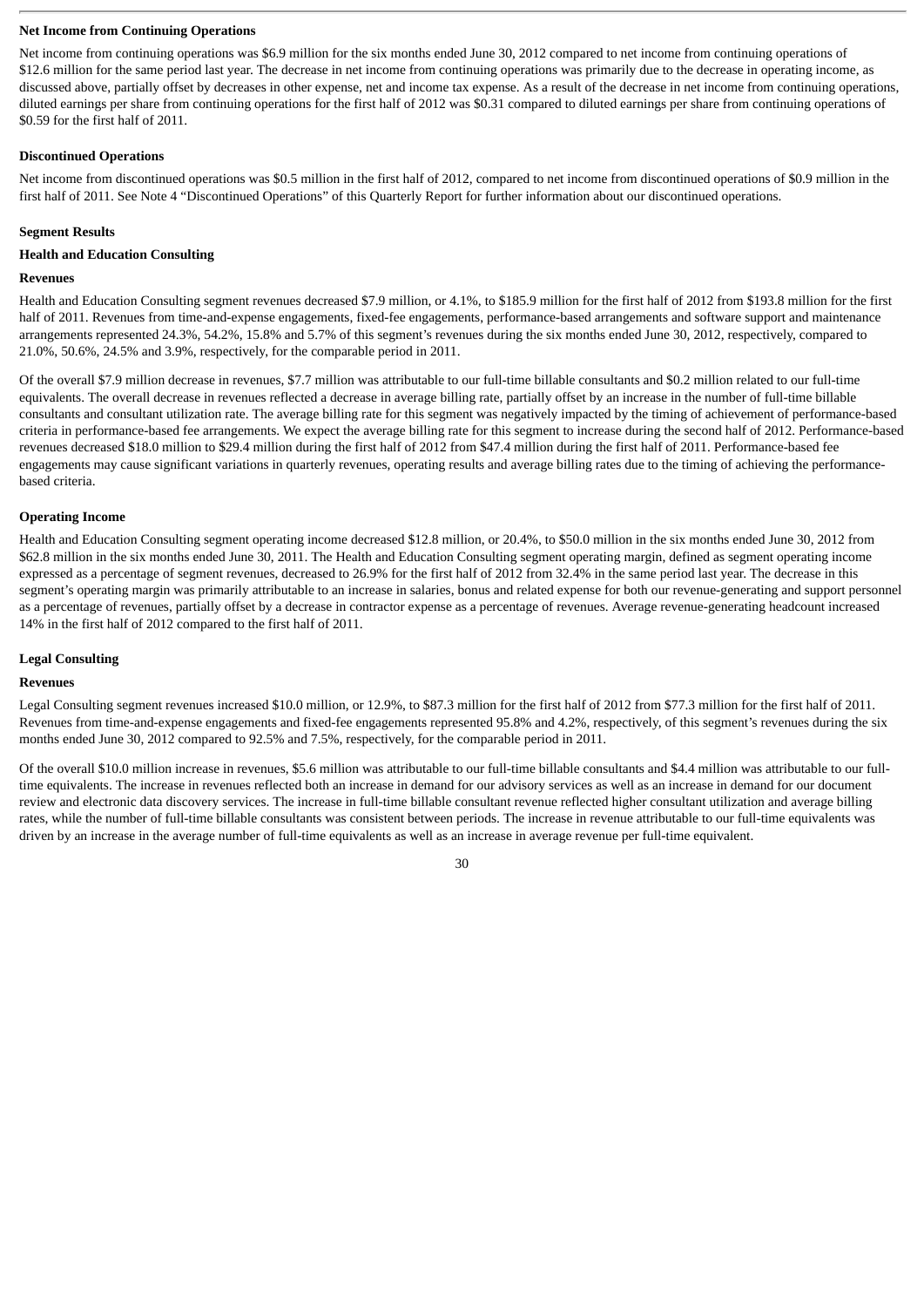#### **Operating Income**

Legal Consulting segment operating income increased by \$2.8 million, or 14.5%, to \$22.0 million in the six months ended June 30, 2012 from \$19.2 million in the six months ended June 30, 2011. Segment operating margin increased to 25.2% for the first half of 2012 from 24.9% in the same period last year. The increase in this segment's operating margin was attributable to lower contractor expense, offset by higher salaries, bonuses and related expense for both our revenuegenerating and support personnel and technology expense as a percentage of segment revenues.

#### **Financial Consulting**

#### **Revenues**

Financial Consulting segment revenues decreased \$8.5 million, or 45.7%, to \$10.1 million for the first half of 2012 from \$18.6 million for the first half of 2011. Revenues from time-and-expense engagements and fixed-fee engagements represented 76.4% and 23.6%, respectively, of this segment's revenues during the first half of 2012. Revenues from time-and-expense engagements, fixed-fee engagements and performance-based arrangements represented 74.8%, 21.9% and 3.3%, respectively, for the comparable period in 2011.

Of the overall \$8.5 million decrease in revenues, \$8.4 million was attributable to a decrease in revenues from our full-time billable consultants and \$0.1 million related to our full-time equivalents. The overall decrease in revenues reflects lower consultant utilization and average billing rates during the first half of 2012 due primarily to lower demand for our restructuring and turnaround consulting services.

# **Operating Income**

Financial Consulting segment operating income decreased by \$5.8 million to a loss of \$0.1 million in the six months ended June 30, 2012 compared to income of \$5.7 million in the six months ended June 30, 2011. Segment operating margin decreased to a negative 1.0% for the first half of 2012 from a positive 30.8% in the same period last year. This segment's operating margin decreased primarily due to increased salaries and related expense for our revenue-generating professionals as a percentage of revenues.

Financial Consulting segment leadership is currently executing several initiatives to improve the segment's financial performance and broaden the segment's service offerings. We believe that the services provided by the Financial Consulting segment remain relevant in the marketplace and expect performance to improve significantly during the second half of 2012 and into 2013. In the event that the segment's performance does not improve in line with our expectations during this timeframe, we may be required to perform an interim impairment analysis with respect to the carrying value of goodwill for this reporting unit prior to our annual test during the fourth quarter, and could be required to take an impairment charge as a result of any such test.

#### **LIQUIDITY AND CAPITAL RESOURCES**

Cash and cash equivalents increased \$0.7 million, from \$5.1 million at December 31, 2011 to \$5.8 million at June 30, 2012. Our primary sources of liquidity are cash flows from operations and debt capacity available under our credit facility.

Cash flows provided by operating activities totaled \$28.5 million for the six months ended June 30, 2012 and \$32.1 million for the same period last year. Our operating assets and liabilities consist primarily of receivables from billed and unbilled services, accounts payable and accrued expenses, and accrued payroll and related benefits. The volume of services rendered and the related billings and timing of collections on those billings, as well as payments of our accounts payable and salaries, bonuses and benefits to employees affect these account balances. The decrease in cash provided by operations in the first half of 2012 compared to the first half of 2011 was primarily attributable to lower net income and an increase in the amount paid for the annual performance bonuses during the first quarter of 2012, partially offset by increased cash collections from customers.

Cash used in investing activities was \$45.2 million for the six months ended June 30, 2012 and \$30.7 million for the same period in the prior year. The use of cash in both periods primarily consisted of payments for businesses acquired in prior periods totaling \$32.2 million and \$23.9 million in the first half of 2012 and 2011, respectively. These payments for acquired businesses were primarily comprised of additional purchase consideration earned by the selling shareholders of businesses that we acquired based on the achievement of financial performance targets as specified in the related purchase agreements. The use of cash in the first half of 2012 and 2011 also included purchases of property and equipment required to meet the ongoing needs relating to the hiring of additional employees and supporting our operations. We estimate that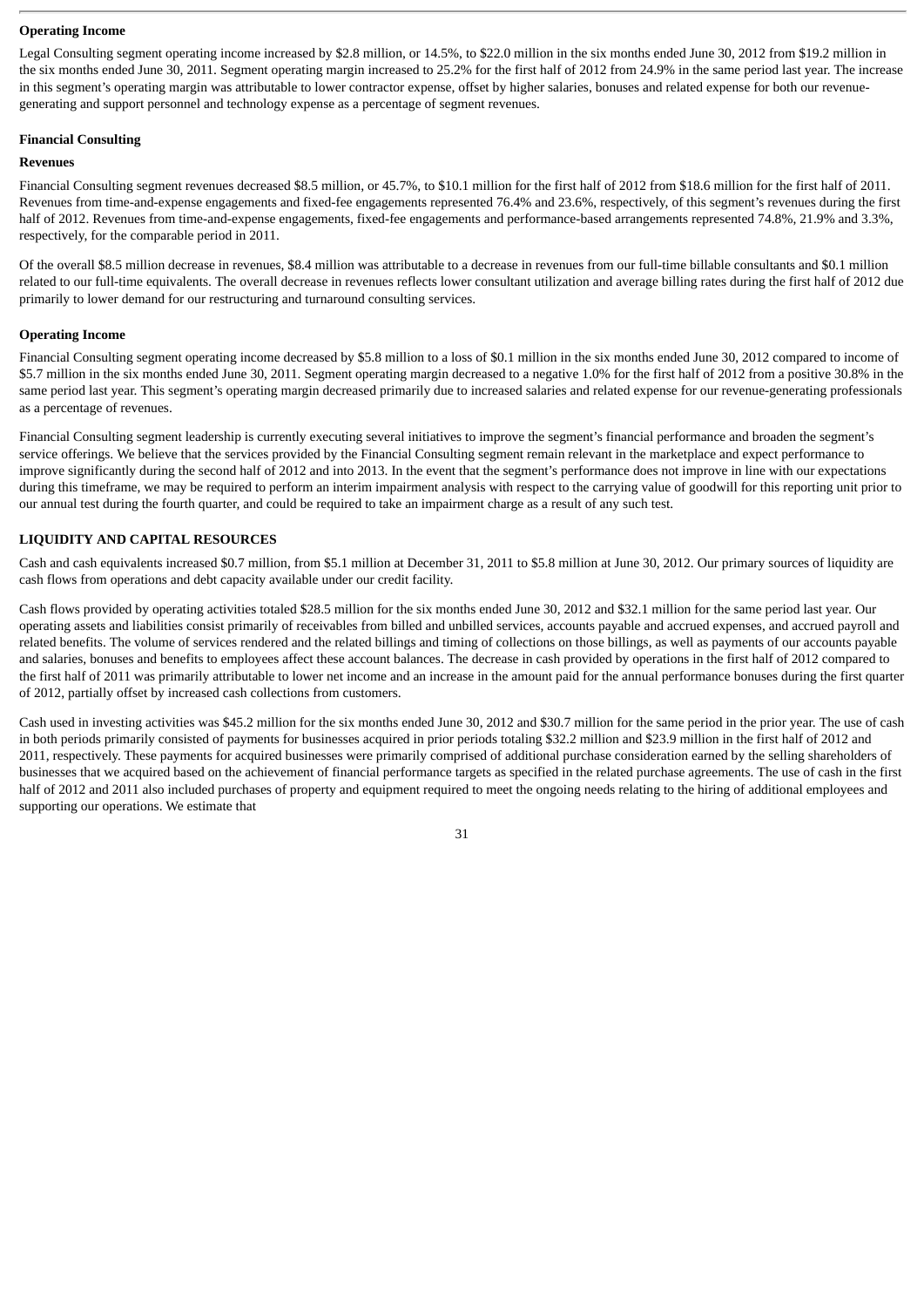the cash utilized for capital expenditures in 2012 will be approximately \$20 million, primarily for information technology related equipment and software and leasehold improvements. We also expect to continue to invest in capital expenditures related to our document review and processing business for information technology related equipment and software.

During 2011, the Company and certain of the Company's subsidiaries as guarantors entered into an Amended and Restated Credit Agreement (the "2011 Credit Agreement") with various financial institutions including Bank of America, N.A., as lender, administrative agent and collateral agent for the lenders; JPMorgan Chase Bank, N.A., as lender and syndication agent; PNC Bank, National Association; Harris N.A. and KeyBank National Association as lenders and Co-Documentation Agents; Fifth Third Bank, The Northern Trust Company, RBS Citizens, N.A., The PrivateBank and Trust Company, FirstMerit Bank, N.A., and Northbrook Bank & Trust Company as lenders (collectively the "Lenders"); and Merrill Lynch, Pierce, Fenner & Smith Incorporated and J.P. Morgan Securities LLC, as joint lead arrangers and joint book managers. The 2011 Credit Agreement replaces the previous Credit Agreement, dated as of June 7, 2006, and all subsequent amendments thereto, by and among the Company and the lenders therein.

The 2011 Credit Agreement consisted of a senior secured credit facility in an aggregate principal amount of \$350.0 million comprised of a five-year revolving credit facility ("Revolver") under which the Company may borrow from time to time up to \$150.0 million and a \$200.0 million five-year term loan facility ("Term Loan"). The 2011 Credit Agreement provides for the option to increase the revolving credit facility in an aggregate amount of up to \$50 million subject to certain requirements as defined in the 2011 Credit Agreement. The proceeds of the senior secured credit facility were used to refinance existing indebtedness, and will continue to be used for working capital, capital expenditures, and other corporate purposes.

The borrowing capacity under the 2011 Credit Agreement is reduced by any outstanding letters of credit and payments under the Term Loan. At June 30, 2012, outstanding letters of credit totaled \$3.9 million and are primarily used as security deposits for our office facilities.

As of June 30, 2012, the borrowing capacity under the 2011 Credit Agreement was \$112.6 million. During the first half of 2012, we made borrowings to pay bonuses and additional purchase consideration earned by selling shareholders of businesses that we acquired. During the first half of 2012, the average daily outstanding balance under our credit facility was \$212.0 million. Borrowings outstanding under this credit facility at June 30, 2012 totaled \$213.5 million, all of which are classified as long-term on our consolidated balance sheet as the principal under the Revolver is not due until 2016 and we intend to fund scheduled quarterly payments under the Term Loan with availability under the Revolver. These borrowings carried a weighted average interest rate of 3.3% including the effect of the interest rate swaps described below in "Item 3. Quantitative and Qualitative Disclosures About Market Risk." Borrowings outstanding at December 31, 2011 totaled \$193.5 million and carried a weighted average interest rate of 3.3% including the effect of the interest rate swap.

As discussed in Note 7 "Borrowings," the obligations under the 2011 Credit Agreement are secured pursuant to the Security Agreement and a pledge of 100% of the voting stock or other equity interests in our domestic subsidiaries and 65% of the voting stock or other equity interests in our foreign subsidiaries.

Fees and interest on borrowings vary based on our total debt to EBITDA ratio as set forth in the 2011 Credit Agreement. Interest is based on a spread over LIBOR or a spread over the base rate, as selected by the Company. The base rate is the greater of (a) the Federal Funds Rate plus 0.5%, (b) the Prime Rate and (c) except during a Eurodollar Unavailability Period, the Eurodollar Rate plus 1.0%.

The Term Loan is subject to scheduled quarterly amortization payments equal to 7.5% of the original principal balance in year one, 10.0% in year two, 12.5% in years three and four, and 57.5% in year five, as set forth in the 2011 Credit Agreement. The maturity date for the Term Loan is April 14, 2016, at which time the outstanding principal balance and all accrued interest will be due and payable in full. All outstanding borrowings under the Revolver will be due upon expiration of the 2011 Credit Agreement on April 14, 2016.

Under the 2011 Credit Agreement, dividends are restricted to an amount up to \$10 million plus 50% of cumulative consolidated net income from the closing date of the 2011 Credit Agreement plus 50% of the net cash proceeds from equity issuances. In addition, certain acquisitions and similar transactions need to be approved by the lenders.

The 2011 Credit Agreement contains quarterly financial covenants that require us to maintain a minimum fixed charge coverage ratio of 2.25 to 1.00 and a maximum leverage ratio of 3.00 to 1.00 with step-downs in subsequent periods, as those ratios are defined therein, as well as a minimum net worth greater than \$150 million. At June 30, 2012, we were in compliance with these financial covenants with a fixed charge coverage ratio of 3.27 to 1.00, a leverage ratio of 2.32 to 1.00, and net worth greater than \$150 million. Furthermore, based upon projected operating results, management believes it is probable that we will meet the financial debt covenants of the 2011 Credit Agreement discussed above at future covenant measurement dates.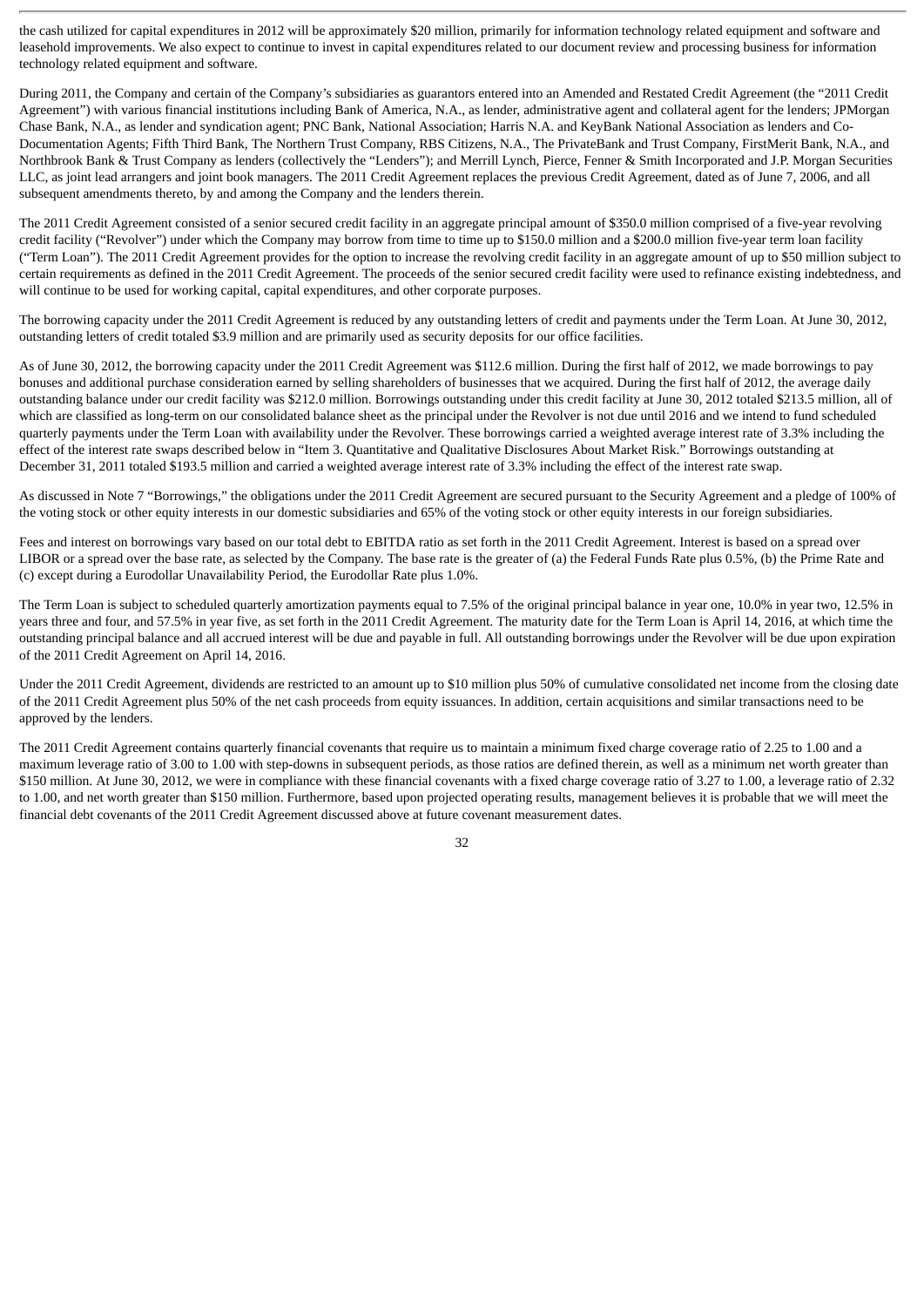See "Risk Factors" in our Annual Report on Form 10-K for the year ended December 31, 2011 for a discussion of certain risks and uncertainties related to the 2011 Credit Agreement.

#### **Future Needs**

Our primary financing need has been to fund our growth. Our growth strategy is to expand our service offerings, which may require investments in new hires, acquisitions of complementary businesses, possible expansion into other geographic areas, and related capital expenditures. We also have cash needs to service our credit facility and repay our Term Loan. Because we expect that our future annual growth rate in revenues and related percentage increases in working capital balances will moderate, we believe our internally generated liquidity, together with the borrowing capacity available under our revolving credit facility and access to external capital resources, will be adequate to fund our long-term growth, cash commitments and debt service obligations. Our ability to secure short-term and long-term financing in the future will depend on several factors, including our future profitability, the quality of our accounts receivable and unbilled services, our relative levels of debt and equity, and the overall condition of the credit markets.

# **CONTRACTUAL OBLIGATIONS**

For a summary of our commitments to make future payments under contractual obligations, see "Item 7. Management's Discussion and Analysis of Financial Condition and Results of Operations – Contractual Obligations" in our Annual Report on Form 10-K for the year ended December 31, 2011. There have been no significant changes in our contractual obligations since December 31, 2011 except as described below:

- In connection with certain past business acquisitions, we were required to pay additional purchase consideration to the sellers if specific performance targets were met over a number of years as specified in the related purchase agreements. During the first half of 2012, we paid additional purchase consideration of \$32.2 million to selling shareholders of businesses that we acquired as financial performance targets were met in 2011. As of June 30, 2012, we have no further obligations under these arrangements.
- During the first half of 2012, our long-term borrowings increased from \$193.5 million as of December 31, 2011 to \$213.5 million as of June 30, 2012.
- On June 25, 2012, we entered into the Agreement to acquire the assets of AdamsGrayson, a managed review and legal staffing firm based in Washington, D.C. The Agreement closed, effective July 2, 2012. Under the terms of the Agreement, we acquired substantially all of the assets and assumed certain liabilities of AdamsGrayson in exchange for a payment of \$21.5 million in cash and deferred payments of \$10 million.

#### **OFF-BALANCE SHEET ARRANGEMENTS**

We have not entered into any off-balance sheet arrangements.

#### **NEW ACCOUNTING PRONOUNCEMENTS**

In June 2011, the FASB issued ASU 2011-05, "Comprehensive Income (Topic 220): Presentation of Comprehensive Income," which amends current comprehensive income guidance. This accounting update eliminates the option to present the components of other comprehensive income as part of the statement of shareholders' equity. Instead, the Company must report comprehensive income in either a single continuous statement of comprehensive income which contains two sections, net income and other comprehensive income, or in two separate but consecutive statements. The Company adopted this pronouncement in the first quarter of 2012. However, ASU 2011-12, "Deferral of the Effective Date for Amendments to the Presentation of Reclassifications of Items Out of Accumulated Other Comprehensive Income in Accounting Standards Update No. 2011-05," has deferred the specific requirement within ASU 2011-05 to present on the face of the financial statements items that are reclassified from accumulated other comprehensive income to net income separately with their respective components of net income and other comprehensive income. ASU 2011-12 would still require companies to report reclassifications out of accumulated other comprehensive income consistent with the presentation requirements in effect before ASU 2011-05. The Company does not expect the guidance in ASU 2011-12 to impact its Consolidated Financial Statements, as it only requires a change in the format of presentation.

# **SUBSEQUENT EVENTS**

Effective July 2, 2012, the Company completed its acquisition of the assets of AdamsGrayson, a managed review and legal staffing firm based in Washington, D.C. Under the terms of the Agreement, the Company acquired substantially all of the assets and assumed certain liabilities of AdamsGrayson in exchange for an initial cash payment of \$21.5 million and deferred payments of \$10.0 million to be paid in equal installments of \$5.0 million on the first and second anniversaries of the closing date.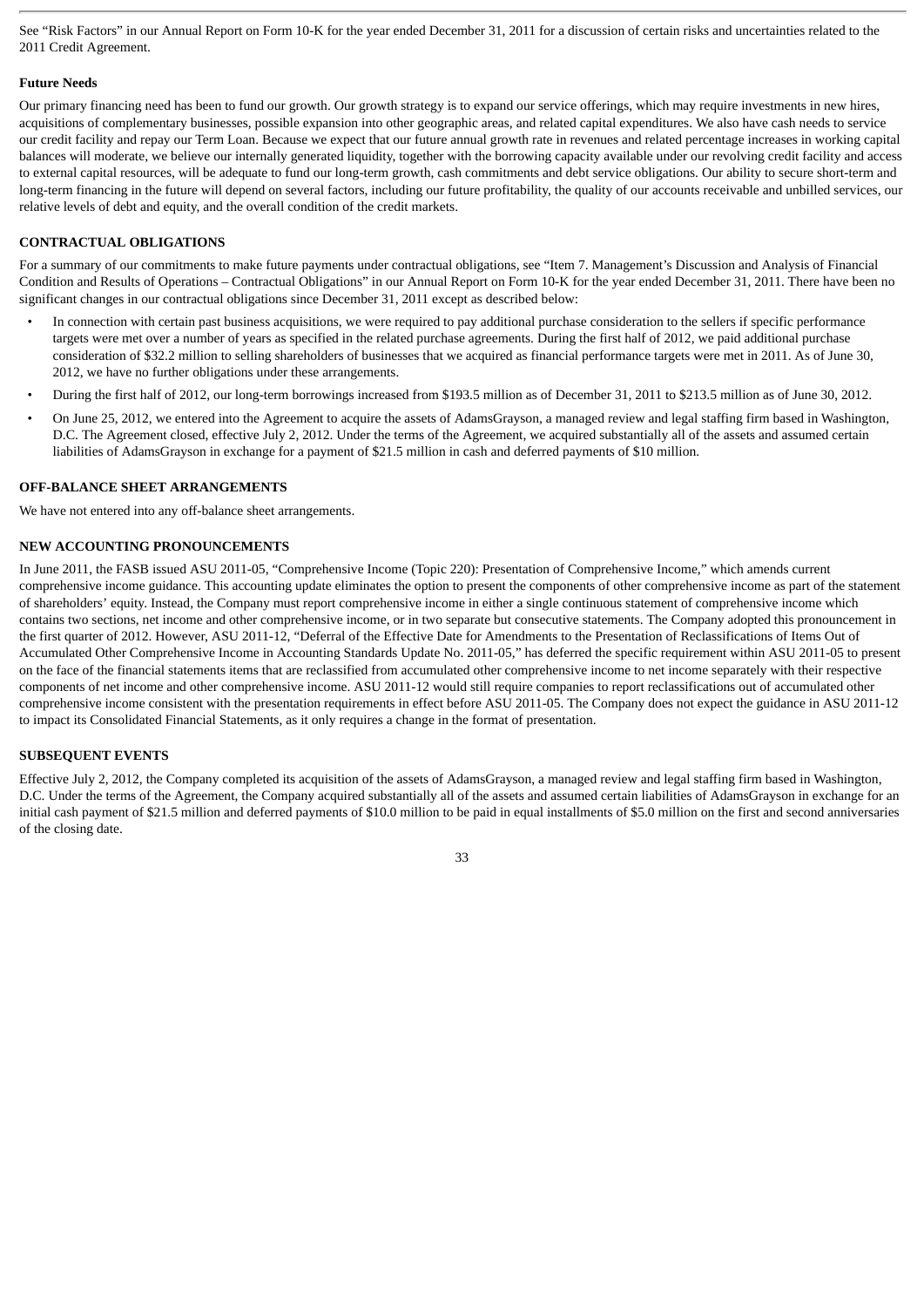# <span id="page-35-0"></span>**ITEM 3. QUANTITATIVE AND QUALITATIVE DISCLOSURES ABOUT MARKET RISK**

We are exposed to market risks primarily from changes in interest rates and changes in the market value of our investments.

Our exposure to changes in interest rates is limited to borrowings under our bank credit facility, which has variable interest rates tied to the LIBOR, Federal Funds Rate, Prime Rate, or Eurodollar Rate. At June 30, 2012, we had borrowings outstanding totaling \$213.5 million that carried a weighted average interest rate of 3.3%. A hypothetical one percent change in this interest rate would have a \$2.1 million effect on our pre-tax income.

On December 8, 2011, we entered into a forward amortizing interest rate swap agreement effective on February 29, 2012 and ending on April 14, 2016. We entered into this derivative instrument to continue hedging against the interest rate risks of our variable-rate borrowings described above. The swap has an initial notional amount of \$56.6 million and amortizes throughout the term, which effectively fixes the interest rate on 30% of our Term Loan. Under the terms of the interest rate swap agreement, we receive from the counterparty interest on the notional amount based on one-month LIBOR and we pay to the counterparty a fixed rate of 0.9875%.

On May 30, 2012, we entered into an additional forward amortizing interest rate swap agreement effective on May 31, 2012 and ending on April 14, 2016. We entered into this derivative instrument to further hedge against the interest rate risks of our variable-rate borrowings described above. The swap has an initial notional amount of \$37.0 million and amortizes throughout the term, which effectively fixes the interest rate on an incremental 20% of our Term Loan. Under the terms of the interest rate swap agreement, we receive from the counterparty interest on the notional amount based on one-month LIBOR and we pay to the counterparty a fixed rate of 0.70%.

Including the impact of the above swap agreements, the effective interest rate on \$90.0 million of our debt was 3.4% as of June 30, 2012.

We have not entered into any other interest rate swaps, caps or collars or other hedging instruments as of June 30, 2012.

From time to time, we invest excess cash in marketable securities. These investments principally consist of overnight sweep accounts. Due to the short maturity of our investments, we have concluded that we do not have material market risk exposure.

# <span id="page-35-1"></span>**ITEM 4. CONTROLS AND PROCEDURES**

#### *Evaluation of Disclosure Controls and Procedures*

Our management, with the participation of the Company's Chief Executive Officer and Chief Financial Officer, has evaluated the effectiveness of our disclosure controls and procedures (as such term is defined in Rules 13a-15(e) and 15d-15(e) under the Securities Exchange Act of 1934, as amended (the "Exchange Act")) as of June 30, 2012. Based on this evaluation, our Chief Executive Officer and Chief Financial Officer have concluded that, as of June 30, 2012, our disclosure controls and procedures were effective in recording, processing, summarizing and reporting, on a timely basis, information required to be disclosed by us in the reports we file or submit under the Exchange Act and such information is accumulated and communicated to management as appropriate to allow timely decisions regarding required disclosure.

#### *Changes in Control over Financial Reporting*

There has been no change in our internal control over financial reporting (as such term is defined in Rules 13a-15(f) and 15d-15(f) under the "Exchange Act") that occurred during the three months ended June 30, 2012 that has materially affected, or is reasonably likely to materially affect, our internal control over financial reporting.

# <span id="page-35-2"></span>**PART II—OTHER INFORMATION**

#### <span id="page-35-3"></span>**ITEM 1. LEGAL PROCEEDINGS**

#### *Restatement Matters*

As previously disclosed, on August 17, 2009, we restated our financial statements for the years ended December 31, 2008, 2007 and 2006, as well as the three months ended March 31, 2009. The restatement related to the accounting for certain acquisition-related payments received by the selling shareholders of four acquired businesses.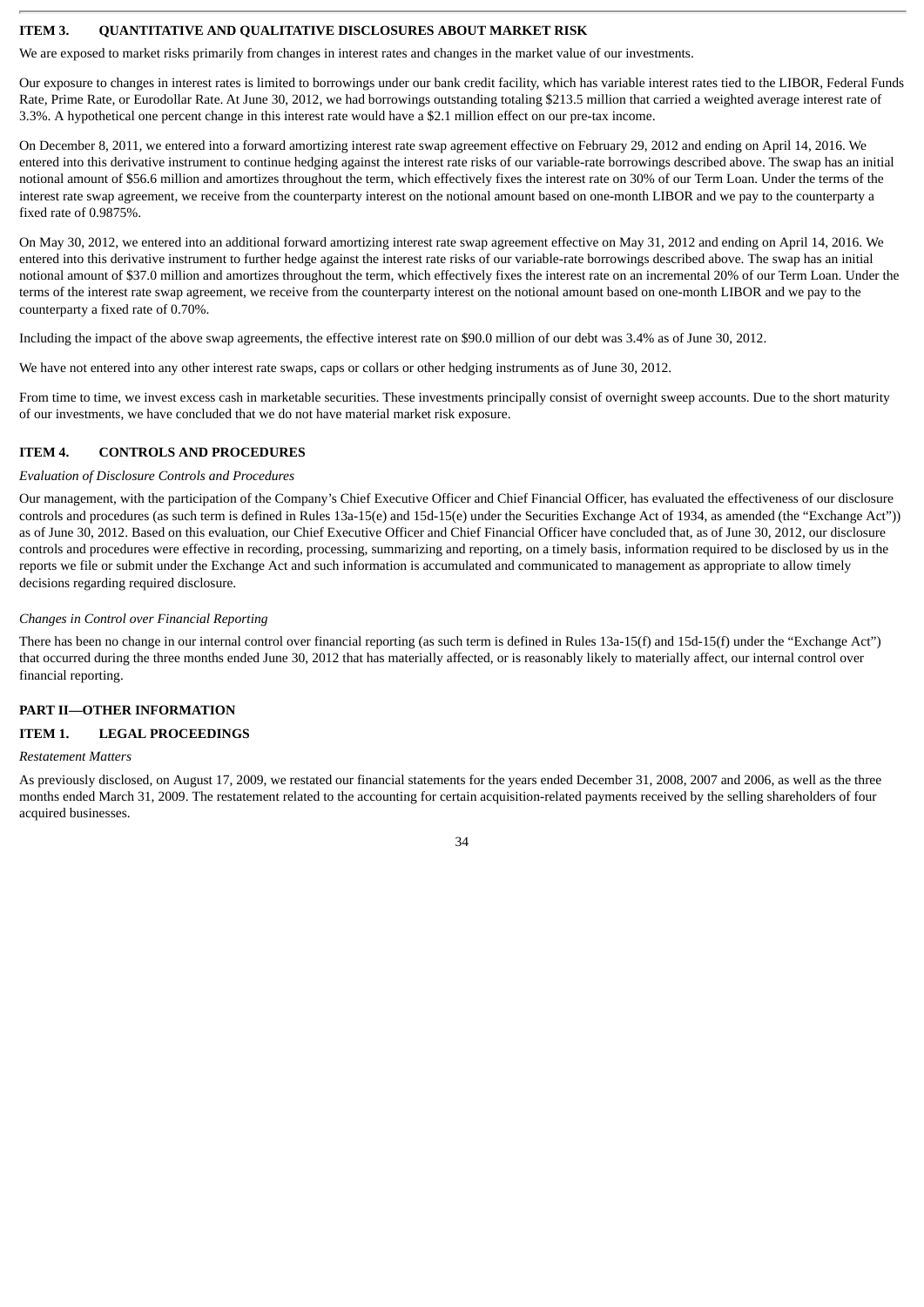A class action suit and state and federal derivative suits were filed in connection with the restatement. The class action suit has been settled. In connection with the class action settlement, plaintiffs received total consideration of approximately \$39.6 million, comprised of \$27.0 million in cash which was funded in its entirety by our insurers and the issuance by the Company of 474,547 shares of our common stock with a fair value of \$13.7 million on June 6, 2011, the date of issuance. The total amount of insurance coverage under the related policy was \$35.0 million and the insurers had previously paid out approximately \$8.0 million in claims prior to the final \$27.0 million cash payment. The settlement contained no admission of wrongdoing. All the derivative suits have now been dismissed with prejudice, and the plaintiffs' times to appeal have expired.

On July 19, 2012, the Company announced that it had reached a final settlement with the SEC (the "Company SEC Settlement") resolving the previously disclosed investigation by the SEC of matters related to the restatement. In an administrative proceeding, the SEC found that the Company had violated the reporting, books and records, and internal controls provisions of the Securities Exchange Act of 1934, as amended, during the restatement period and ordered the Company to cease and desist from committing or causing any violations and any future violations of such SEC rules. The Company agreed to the settlement without admitting or denying any of the SEC's factual findings. The SEC also imposed a monetary penalty of \$1 million on the Company. In the fourth quarter of 2011, we had established a reserve in that amount with respect to this matter.

In connection with the Company SEC Settlement, the SEC considered remedial acts promptly undertaken by the Company and the Company's cooperation with the SEC staff during the course of the investigation. Among other things, the Company self-investigated and self-reported the accounting errors, selected new management, and implemented various additional controls designed to prevent similar errors going forward.

As previously disclosed, certain of our former employees received "Wells notices" from the SEC staff in connection with the matters underlying the restatement. Wells notices typically indicate that the staff is considering recommending that the SEC bring a civil enforcement action. We are obligated to indemnify these former employees for their defense costs in connection with responding to the Wells notices, any settlement discussions and the defense of civil enforcement actions, if any, brought by the SEC against them, subject to certain limitations. In the same administrative proceeding as the Company SEC Settlement, the SEC also reached settlements with two of these former employees. While the Company is obligated to indemnify these employees for their defense costs, the Company is not obligated to reimburse them for the monetary penalties imposed on them by the SEC in connection with the settlements. Following the settlements reached with these two employees, we do not expect to incur additional material indemnity costs for former employees. As previously disclosed, shortly after the filing of our restated financial statements in 2009 the United States Attorney's office ("USAO") contacted our counsel and made a telephonic request for copies of certain documents that we previously had provided to the SEC, which we then voluntarily provided to the USAO. We have received no further communications from the USAO since then.

As a result of the final payment by the insurance carriers in connection with the class action settlement, we will not receive any further contributions from our insurance carriers for the reimbursement of any amounts with respect to the Company SEC Settlement (including legal fees or monetary penalties) or the Company's indemnification obligations to its former employees. For the three and six months ended June 30, 2012, expenses incurred in connection with the restatement totaled \$0.2 million and \$1.7 million, respectively. For the three and six months ended June 30, 2011, expenses incurred in connection with the restatement totaled \$1.8 million and \$3.0 million, respectively. In both the 2012 and 2011 periods, restatement related expenses were primarily comprised of legal fees and indemnification obligations for legal fees. All legal fees are expensed as incurred.

## *Qui Tam Action*

On December 9, 2009, plaintiff, Associates Against Outlier Fraud, filed a first amended *qui tam* complaint against Huron Consulting Group Inc., and others under the federal and New York state False Claims Act ("FCA") in the United States District Court for the Southern District of New York. The federal and state FCA authorize private individuals (known as "relators") to sue on behalf of the government (known as "*qui tam*" actions) alleging that false or fraudulent claims were knowingly submitted to the government. Once a *qui tam* action is filed, the government may elect to intervene in the action. If the government declines to intervene, the relator may proceed with the action. Under the federal and state FCA, the government may recover treble damages and civil penalties (civil penalties of up to \$11,000 per violation under the federal FCA and \$12,000 per violation under the state FCA). On January 6, 2010, the United States declined to intervene in the lawsuit. After the Court granted Huron's motion to dismiss without prejudice, on September 29, 2010, relator filed a second amended complaint alleging that Huron and others caused St. Vincent Catholic Medical Center to receive more than \$30 million in inflated outlier payments under the Medicare and Medicaid programs in violation of the federal and state FCA and is also seeking to recover an unspecified amount of civil penalties. On June 18, 2012, Huron filed a Summary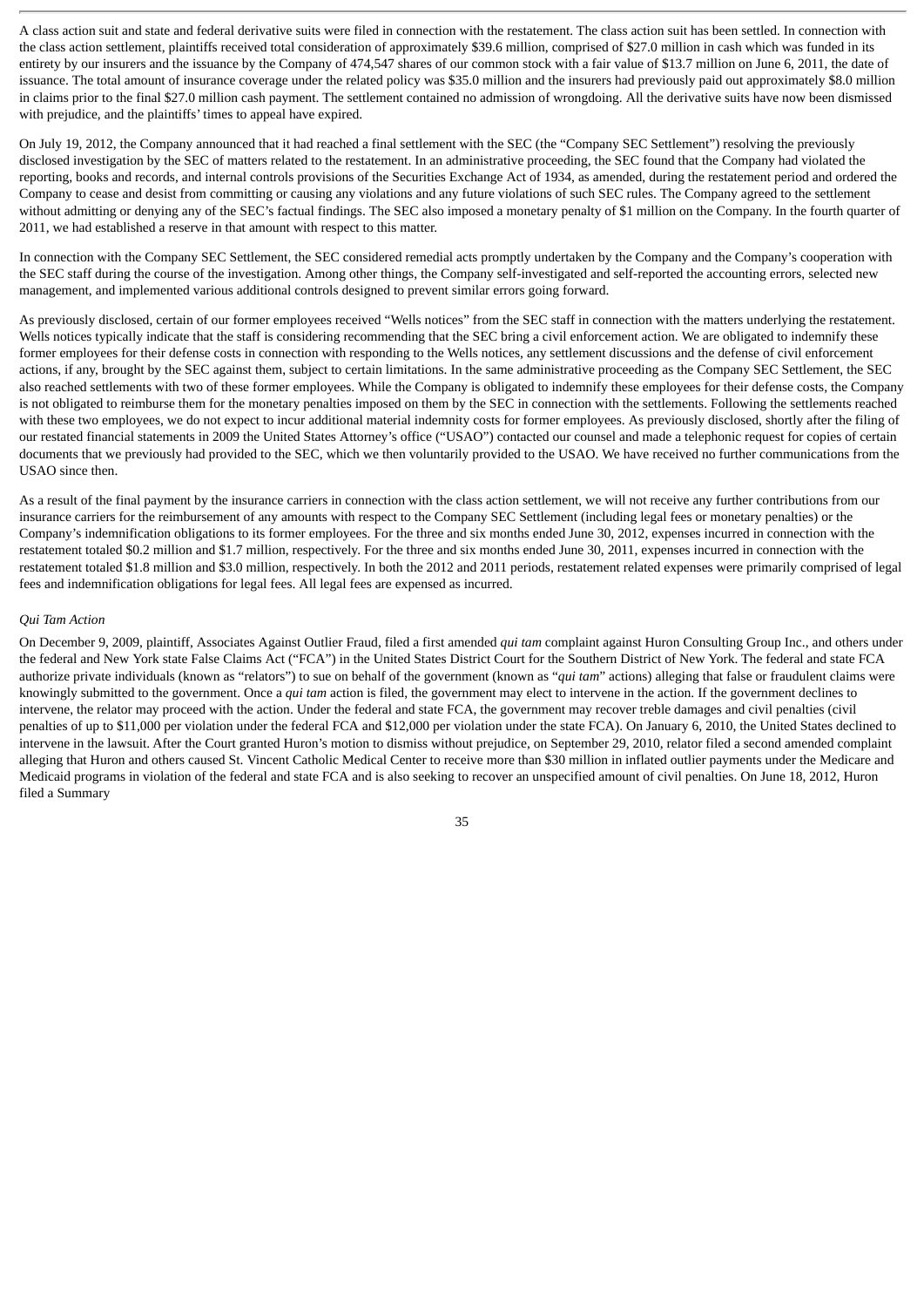Judgment motion for dismissal of the action in its entirety which is currently pending. We have conducted preliminary settlement discussions with the relator, and as a result we recorded a charge of \$1.2 million in the second quarter of 2012, in accordance with FASB ASC Topic 450 "Contingencies". No trial date has been set. We believe that the claims are without merit and intend to vigorously defend ourselves in this matter.

From time to time, we are involved in legal proceedings and litigation arising in the ordinary course of business. As of the date of this Quarterly Report on Form 10-Q, we are not a party to or threatened with any other litigation or legal proceeding that, in the current opinion of management, could have a material adverse effect on our financial position or results of operations. However, due to the risks and uncertainties inherent in legal proceedings, actual results could differ from current expected results.

# **ITEM 1A. RISK FACTORS**

See "Risk Factors" in our 2011 Annual Report on Form 10-K for a complete description of the material risks we face.

# **ITEM 2. UNREGISTERED SALES OF EQUITY SECURITIES AND USE OF PROCEEDS**

Our 2004 Omnibus Stock Plan permits the netting of common stock upon vesting of restricted stock awards to satisfy individual tax withholding requirements. During the quarter ended June 30, 2012, we re-acquired 2,544 shares of common stock with a weighted average fair market value of \$36.29 as a result of such tax withholdings as presented in the table below.

| Period     | <b>Total Number of</b><br><b>Shares Withheld to</b><br><b>Satisfy Employee</b><br><b>Tax Withholding</b><br>Requirements | Weighted<br><b>Average Fair</b><br><b>Market Value</b><br><b>Per Share</b><br>Withheld | <b>Total Number of</b><br><b>Shares Purchased</b><br>as Part of Publicly<br><b>Announced Plans</b><br>or Programs | Maximum<br><b>Number of Shares</b><br>that May Yet Be<br><b>Purchased Under</b><br>the Plans or<br>Programs |
|------------|--------------------------------------------------------------------------------------------------------------------------|----------------------------------------------------------------------------------------|-------------------------------------------------------------------------------------------------------------------|-------------------------------------------------------------------------------------------------------------|
| April 2012 | 1,152                                                                                                                    | 37.56                                                                                  | N/A                                                                                                               | N/A                                                                                                         |
| May 2012   | 1,392                                                                                                                    | 35.24                                                                                  | N/A                                                                                                               | N/A                                                                                                         |
| June 2012  |                                                                                                                          |                                                                                        | N/A                                                                                                               | N/A                                                                                                         |
| Total      | 2.544                                                                                                                    | 36.29                                                                                  | N/A                                                                                                               | N/A                                                                                                         |

N/A – Not applicable.

# **ITEM 3. DEFAULTS UPON SENIOR SECURITIES**

None.

# **ITEM 4. MINE SAFETY DISCLOSURES**

Not applicable.

# **ITEM 5. OTHER INFORMATION**

None.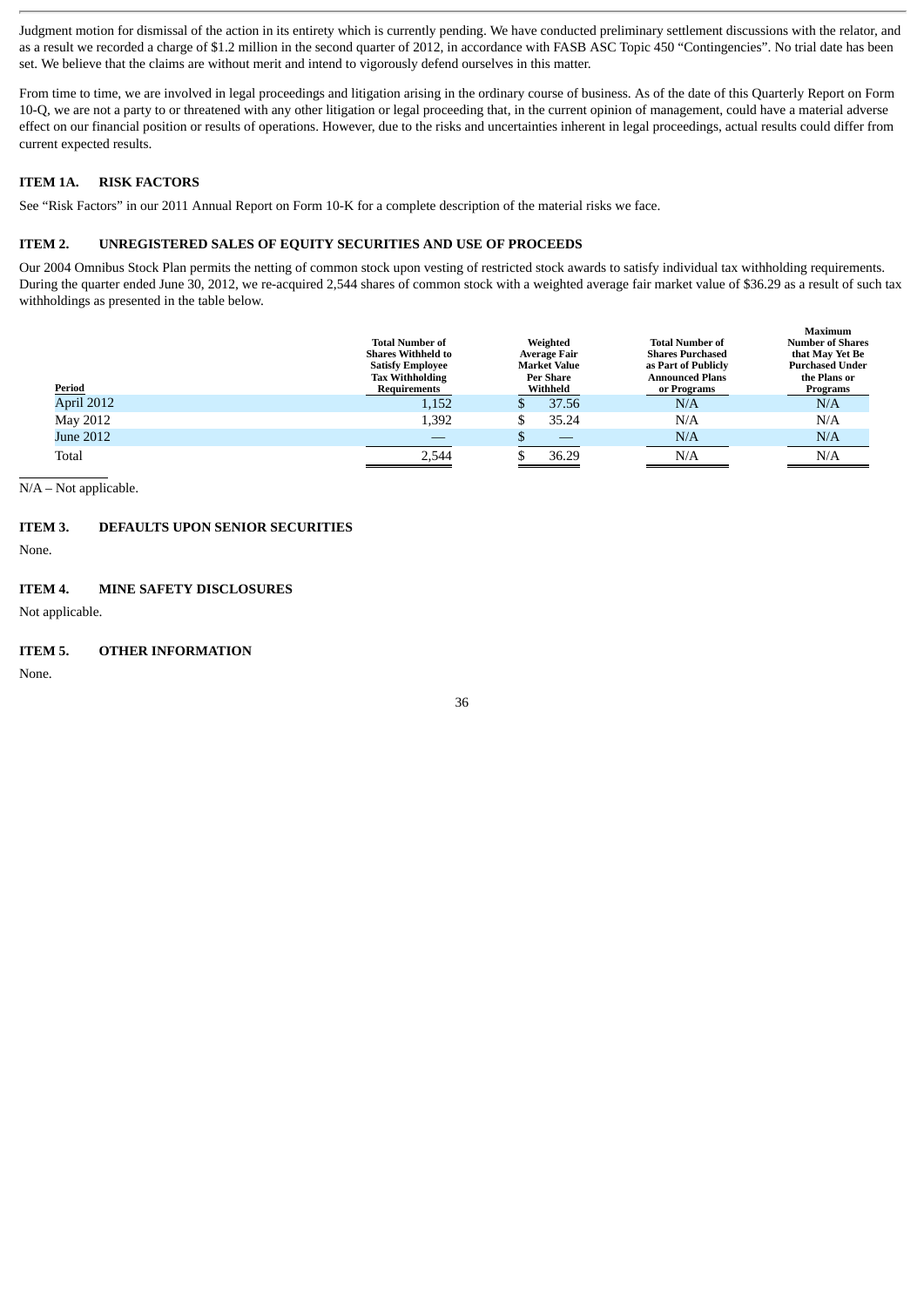# **ITEM 6. EXHIBITS**

(a) The following exhibits are filed as part of this Quarterly Report on Form 10-Q.

|                   |                                                                                                                                                                            | Filed         |                           | <b>Incorporated by Reference</b> |         |                       |
|-------------------|----------------------------------------------------------------------------------------------------------------------------------------------------------------------------|---------------|---------------------------|----------------------------------|---------|-----------------------|
| Exhibit<br>Number | <b>Exhibit Description</b>                                                                                                                                                 | here-<br>with | Form                      | Period<br><b>Ending</b>          | Exhibit | <b>Filing</b><br>Date |
| 3.1               | Third Amended and Restated Certificate of Incorporation of Huron<br>Consulting Group Inc.                                                                                  |               | $10-K$                    | 12/31/04                         | 3.1     | 2/16/05               |
| 3.2               | Amended and Restated Bylaws of Huron Consulting Group Inc.                                                                                                                 |               | $8-K$                     |                                  | 3.1     | 04/14/11              |
| 4.1               | Specimen Stock Certificate.                                                                                                                                                |               | S-1 (File No. 333-115434) |                                  | 4.1     | 10/5/04               |
| 10.1              | Asset Purchase Agreement, dated June 25, 2012, by and among Huron<br>Consulting Group Inc. and the shareholders of Adams Grayson listed on the<br>signature pages thereto. | X             |                           |                                  |         |                       |
| 31.1              | Certification of the Chief Executive Officer, pursuant to Rule 13a-<br>14(a)/15d-14(a), as adopted pursuant to Section 302 of the Sarbanes-Oxley<br>Act of 2002.           | X             |                           |                                  |         |                       |
| 31.2              | Certification of the Chief Financial Officer, pursuant to Rule 13a-14(a)/15d-<br>14(a), as adopted pursuant to Section 302 of the Sarbanes-Oxley Act of<br>2002.           | X             |                           |                                  |         |                       |
| 32.1              | Certification of the Chief Executive Officer, pursuant to 18 U.S.C. Section<br>1350, as adopted pursuant to Section 906 of the Sarbanes-Oxley Act of<br>2002.              | X             |                           |                                  |         |                       |
| 32.2              | Certification of the Chief Financial Officer, pursuant to 18 U.S.C. Section<br>1350, as adopted pursuant to Section 906 of the Sarbanes-Oxley Act of<br>2002.              | X             |                           |                                  |         |                       |
| 101.INS*          | <b>XBRL Instance Document</b>                                                                                                                                              | X             |                           |                                  |         |                       |
| 101.SCH*          | XBRL Taxonomy Extension Schema Document                                                                                                                                    | $\mathbf X$   |                           |                                  |         |                       |
| 101.CAL*          | XBRL Taxonomy Extension Calculation Linkbase Document                                                                                                                      | X             |                           |                                  |         |                       |
| 101.LAB*          | XBRL Taxonomy Extension Label Linkbase Document                                                                                                                            | X             |                           |                                  |         |                       |
| 101.PRE*          | XBRL Taxonomy Extension Presentation Linkbase Document                                                                                                                     | X             |                           |                                  |         |                       |
| 101.DEF*          | XBRL Taxonomy Extension Definition Linkbase Document                                                                                                                       | X             |                           |                                  |         |                       |
|                   |                                                                                                                                                                            |               |                           |                                  |         |                       |

\* XBRL (Extensible Business Reporting Language) information is furnished and not filed or a part of a registration statement or prospectus for purposes of sections 11 or 12 of the Securities Act of 1933, is deemed not filed for purposes of section 18 of the Securities Exchange Act of 1934, and otherwise is not subject to liability under these sections.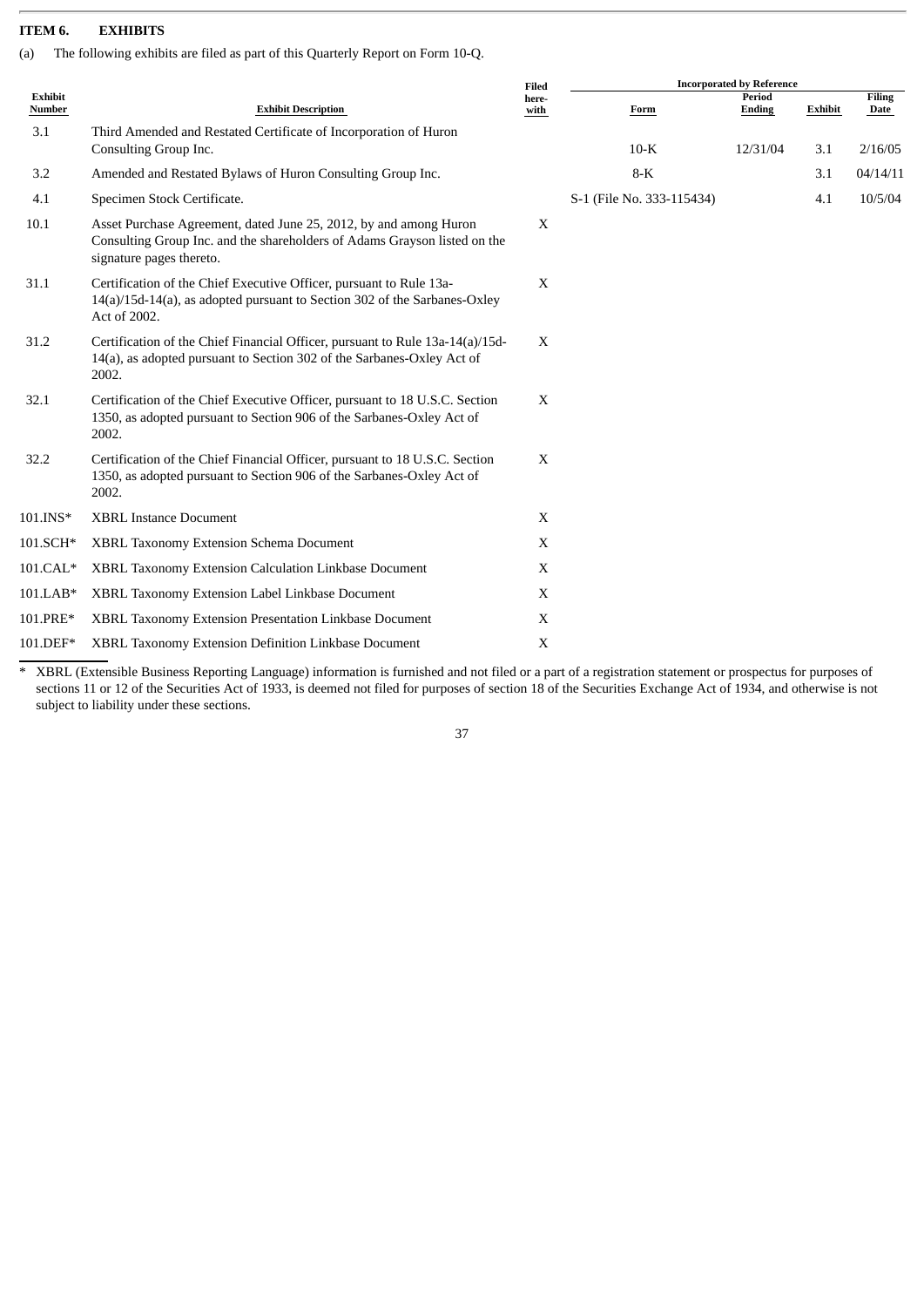# **SIGNATURE**

Pursuant to the requirements of the Securities Exchange Act of 1934, the registrant has duly caused this report to be signed on its behalf by the undersigned thereunto duly authorized.

|                     | Huron Consulting Group Inc. |
|---------------------|-----------------------------|
|                     | (Registrant)                |
| Date: July 30, 2012 | /s/ C. Mark Hussey          |
|                     | C. Mark Hussey              |

38

Executive Vice President, Chief Financial Officer and Treasurer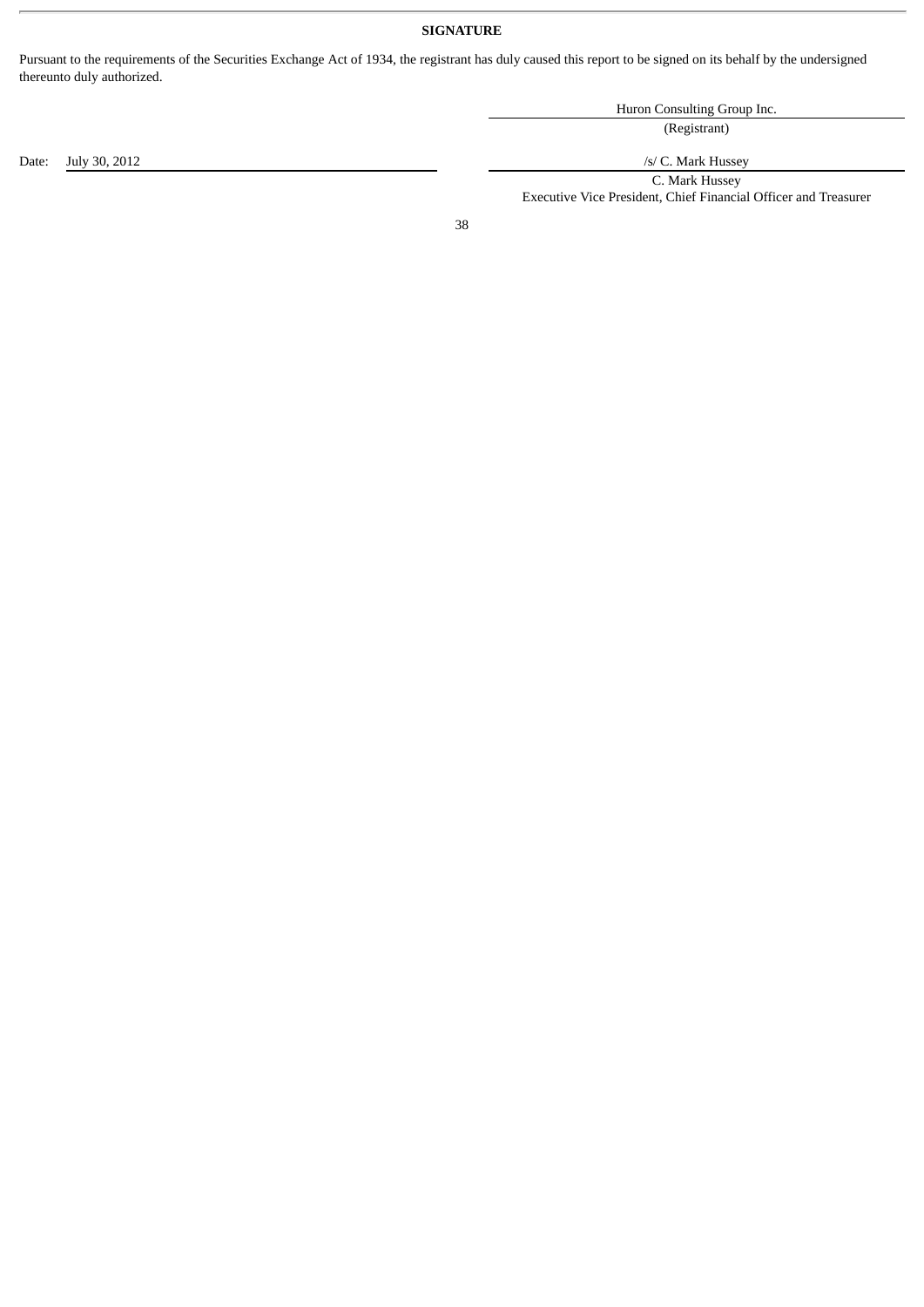Asset Purchase Agreement

by and among

Adams Grayson Corporation,

LegalSource, LLC,

Paul Jeon,

Caleb King,

Peter Gronvall and

Huron Consulting Group Inc.

Dated as of June 25, 2012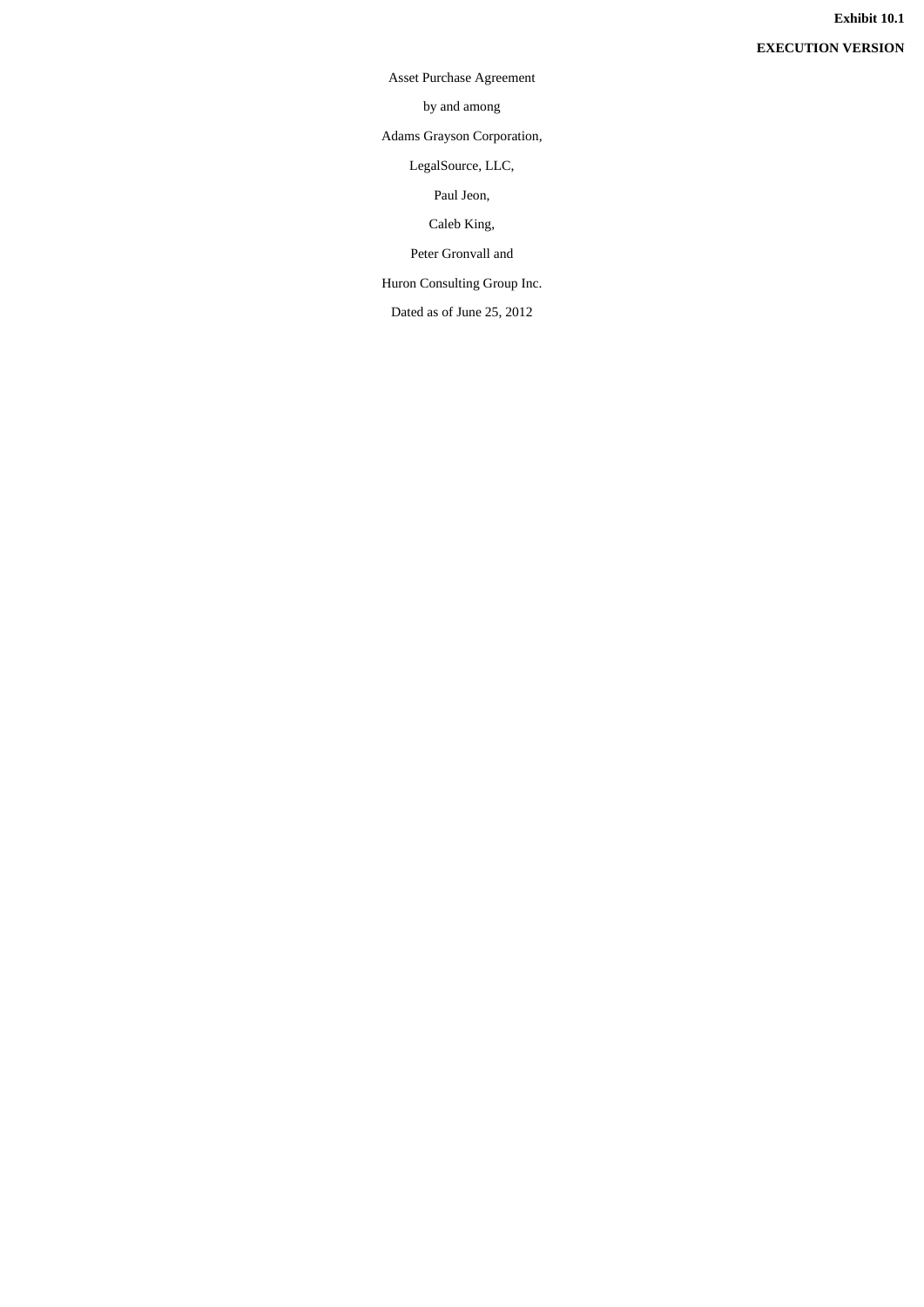|            | <b>Table of Contents</b>                                                 |              |
|------------|--------------------------------------------------------------------------|--------------|
|            | <b>ARTICLE I: CERTAIN MATTERS OF CONSTRUCTION AND DEFINITIONS</b>        | $\mathbf{1}$ |
| 1.1        | <b>Construction and Definitions</b>                                      | $\mathbf{1}$ |
|            |                                                                          |              |
|            | <b>ARTICLE II: PURCHASE AND SALE OF ACQUIRED ASSETS</b>                  | $\mathbf{1}$ |
| 2.1<br>2.2 | Purchase and Sale of Acquired Assets<br><b>Excluded Assets</b>           | $\mathbf{1}$ |
| 2.3        | Liabilities                                                              | 3<br>3       |
|            |                                                                          |              |
|            | ARTICLE III: CLOSING; THE PURCHASE PRICE; ALLOCATION                     | 5            |
| 3.1        | Closing                                                                  | 5            |
| 3.2        | <b>Purchase Price</b>                                                    | 5            |
| 3.3        | Adjustments to Purchase Price                                            | 6            |
| 3.4        | Purchase Price Payment                                                   | $\, 8$       |
| 3.5        | Allocation                                                               | 8            |
|            | <b>ARTICLE IV: REPRESENTATIONS AND WARRANTIES OF SELLER</b>              | 9            |
| 4.1        | Organization and Qualification                                           | 9            |
| 4.2        | Authorization                                                            | 9            |
| 4.3        | No Violations or Conflicts                                               | 9            |
| 4.4        | <b>Consents and Approvals</b>                                            | 9            |
| 4.5        | Ownership                                                                | 10           |
| 4.6        | Capitalization                                                           | 10           |
| 4.7        | <b>Financial Statements</b>                                              | 10           |
| 4.8        | Assets                                                                   | 11           |
| 4.9        | Accounts Receivable and WIP                                              | 11           |
| 4.10       | Undisclosed Liabilities; Solvency                                        | 11           |
| 4.11       | Absence of Certain Changes                                               | 12           |
| 4.12       | <b>Customer Relations</b>                                                | 12           |
| 4.13       | <b>Contracts and Commitments</b>                                         | 13           |
| 4.14       | Litigation                                                               | 13           |
| 4.15       | <b>Intellectual Property</b>                                             | 14           |
| 4.16       | Compliance with Laws                                                     | 14           |
| 4.17       | Properties                                                               | 14           |
| 4.18       | Employee Benefit Plans; ERISA                                            | 15           |
| 4.19       | Insurance                                                                | 16           |
| 4.20       | <b>Employment Matters</b>                                                | 16           |
| 4.21       | <b>Taxes</b>                                                             | 17           |
| 4.22       | Relationships with Related Persons                                       | 18           |
| 4.23       | Permits                                                                  | 18           |
| 4.24       | <b>Illegal Payments</b>                                                  | $19\,$       |
| 4.25       | No Other Representations and Warranties                                  | 19           |
| 4.26       | <b>Brokers and Finders</b>                                               | 19           |
| 4.27       | Environmental, Health and Safety Matters                                 | 19           |
| 4.28       | No Separate Arrangement                                                  | 19           |
| 4.29       | Unauthorized Practice of Law                                             | 19           |
|            | ARTICLE V: REPRESENTATIONS, WARRANTIES AND COVENANTS OF THE STOCKHOLDERS | 20           |
|            |                                                                          |              |

5.1 Additional Representations, Warranties and Covenants of the Stockholders 20

# i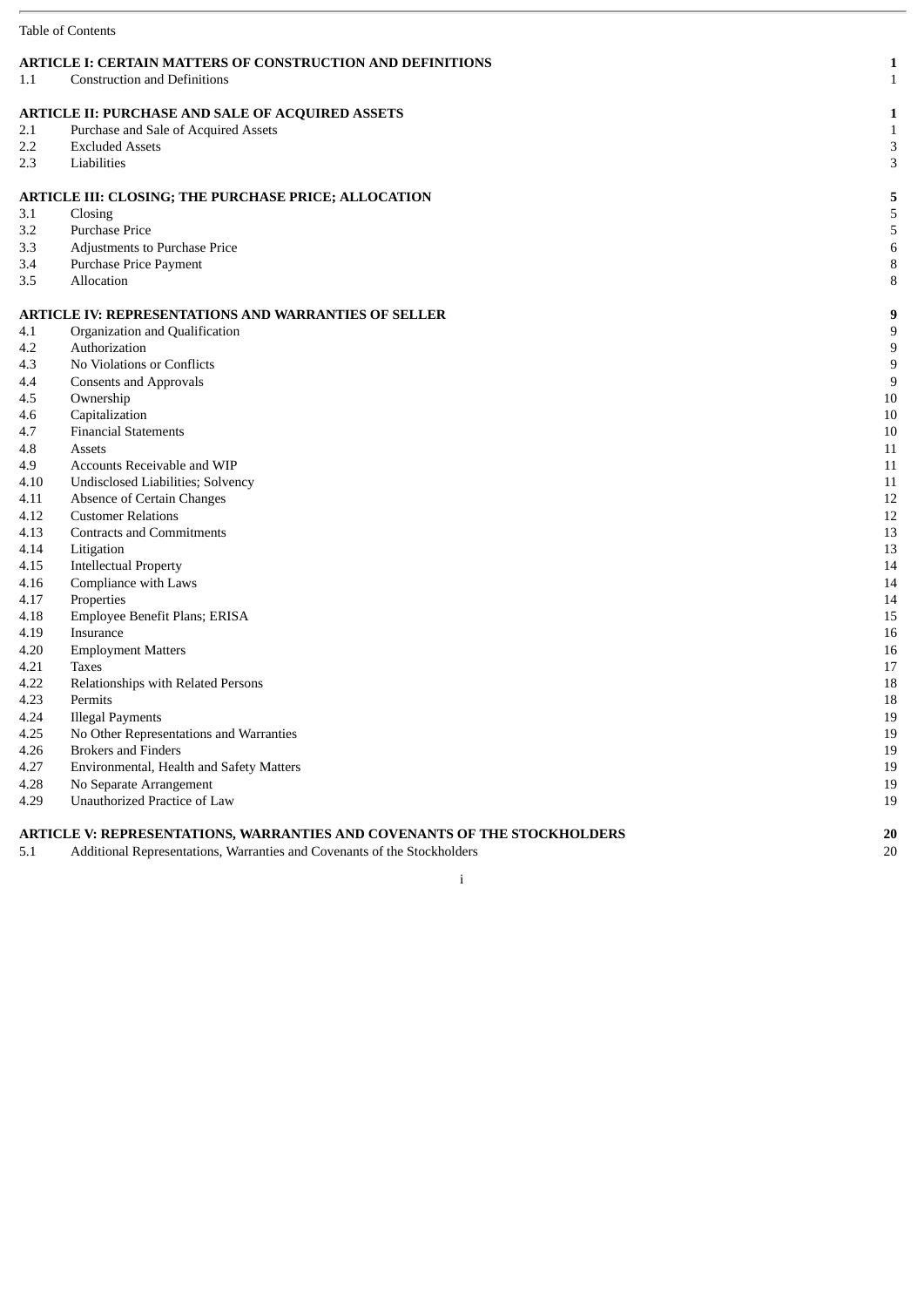|              | <b>ARTICLE VI: REPRESENTATIONS AND WARRANTIES OF BUYER</b>                           | 21       |
|--------------|--------------------------------------------------------------------------------------|----------|
| 6.1          | Organization and Qualification                                                       | 21       |
| 6.2          | Authorization                                                                        | 21       |
| 6.3          | No Violations or Conflicts                                                           | 21       |
| 6.4          | <b>Consents and Approvals</b>                                                        | 21       |
| 6.5          | <b>Brokers and Finders</b>                                                           | 21       |
|              |                                                                                      |          |
|              | <b>ARTICLE VII: COVENANTS</b>                                                        | 22       |
| 7.1          | <b>Conduct of Business</b>                                                           | 22       |
| 7.2          | Access to Information                                                                | 23       |
| 7.3          | <b>Cessation of Business</b>                                                         | 24       |
| 7.4          | Performance of Excluded Liabilities                                                  | 24       |
| 7.5          | Receipt of Property Relating to Acquired Assets                                      | 24       |
| 7.6          | WIP and Accounts Receivable                                                          | 24       |
| 7.7          | Mutual Cooperation                                                                   | 25       |
| 7.8          | <b>Insurance Tails</b>                                                               | 25       |
| 7.9          | <b>Satisfaction of Conditions Precedent</b>                                          | 26       |
| 7.10         | Employment of Personnel of Seller and Related Matters                                | 26       |
| 7.11         | <b>Certain Consents</b>                                                              | 28       |
| 7.12         | No Affiliation                                                                       | 28       |
| 7.13         | Tax Cooperation; Allocation of Taxes                                                 | 29       |
| 7.14         | <b>Additional Purchased Contracts</b>                                                | 30       |
| 7.15         | Migration                                                                            | 30       |
| 7.16         | <b>Further Assurances</b>                                                            | 30       |
| 7.17         | Distribution of Purchase Price                                                       | 30       |
|              | <b>ARTICLE VIII: CONDITIONS PRECEDENT</b>                                            | 31       |
| 8.1          | Conditions to Each Party's Obligations                                               | 31       |
| 8.2          | Conditions to Obligations of Buyer                                                   | 31       |
| 8.3          | Conditions to Obligations of Seller                                                  | 34       |
|              |                                                                                      |          |
|              | <b>ARTICLE IX: INDEMNIFICATION</b>                                                   | 35       |
| 9.1          | Survival                                                                             | 35       |
| 9.2          | <b>Indemnification by Seller</b>                                                     | 35       |
| 9.3          | <b>Indemnification by Buyer</b>                                                      | 36       |
| 9.4          | <b>Indemnification Procedures</b>                                                    | 36       |
| 9.5          | Payment                                                                              | 37       |
| 9.6          | Limitations on Indemnification by Seller                                             | 37       |
| 9.7          | <b>Additional Limitations</b>                                                        | 38       |
| 9.8          | Adjustment to Purchase Price                                                         | 38       |
| 9.9          | Indemnification as Exclusive Remedy                                                  | 38       |
|              | ARTICLE X: CERTAIN OTHER COVENANTS AND AGREEMENTS                                    | 38       |
| 10.1         | Certain Acknowledgements                                                             | 38       |
| 10.2         | Business Proprietary Information, Confidential Records, Intellectual Property Rights | 39       |
|              |                                                                                      |          |
|              |                                                                                      |          |
| 10.3         | Non-Competition                                                                      | 40       |
| 10.4         | Non-Solicitation, etc.                                                               | 40       |
| 10.5<br>10.6 | No Hiring of Transferred Personnel<br><b>Independence Rules and Regulations</b>      | 41<br>41 |

ii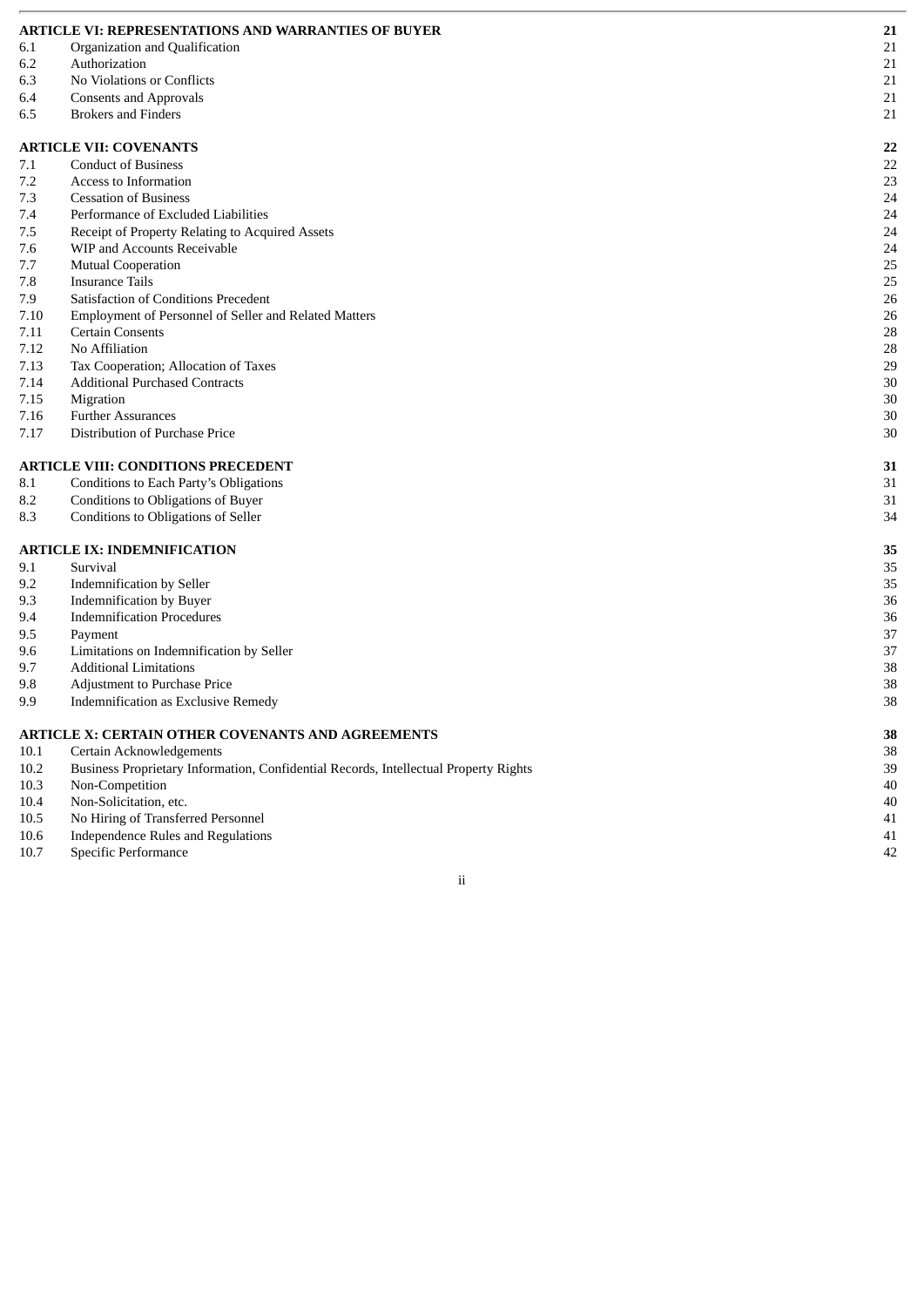|       | <b>ARTICLE XI: TERMINATION</b>                 | 42 |
|-------|------------------------------------------------|----|
| 11.1  | Termination                                    | 42 |
| 11.2  | <b>Effect of Termination</b>                   | 43 |
|       | <b>ARTICLE XII: GENERAL PROVISIONS</b>         | 43 |
| 12.1  | <b>Notices</b>                                 | 43 |
| 12.2  | Entire Agreement; No Third-Party Beneficiaries | 44 |
| 12.3  | Governing Law                                  | 44 |
| 12.4  | Waiver of Right to Trial by Jury               | 45 |
| 12.5  | Assignment                                     | 45 |
| 12.6  | Waiver; Amendment; Remedies Cumulative         | 45 |
| 12.7  | Fees and Expenses                              | 45 |
| 12.8  | <b>Public Announcements</b>                    | 46 |
| 12.9  | Right of Setoff                                | 46 |
| 12.10 | Severability                                   | 46 |
| 12.11 | <b>Representation by Counsel</b>               | 47 |
| 12.12 | <b>Acquisition Proposals</b>                   | 47 |
| 12.13 | Stockholder Representative                     | 47 |
| 12.14 | Facsimile Signature; Counterparts              | 47 |

# Exhibits and Schedules

| Schedule I            | Certain Matters of Construction; Definitions                      |
|-----------------------|-------------------------------------------------------------------|
| Exhibit A             | Seller's Wire Instructions                                        |
| Exhibit B             | Form of Assignment and Assumption Agreement                       |
| Exhibit C             | Form of Bills of Sale                                             |
| Exhibit D             | Form of Domain Name Assignment Agreement                          |
| Exhibit E             | Form of Trademark Assignment Agreement                            |
| Exhibit F             | Form of License Agreement                                         |
| Exhibit G             | Purchase Price Allocation                                         |
|                       |                                                                   |
| Schedule $2.1(a)$     | <b>Purchased Contracts</b>                                        |
| Schedule $2.1(c)$     | <b>Intellectual Property</b>                                      |
| Schedule 2.1(l)       | Restrictive Agreements Which are Not Assignable                   |
| Schedule $2.2(c)$     | <b>Excluded Contracts</b>                                         |
| Schedule 2.2(e)       | <b>Excluded Equipment and Personal Property</b>                   |
| Schedule 2.2(i)       | Excluded Claims, Causes of Action and Choses in Action            |
| Schedule 3.4          | Percentage Ownership of Adams Grayson Corporation Stockholders    |
| Schedule 4.1          | List of Jurisdictions in Which Seller is Qualified to do Business |
| Schedule 4.4          | <b>Required Consents</b>                                          |
| Schedule 4.5(a)       | Seller's Ownership Interest in Other Entities                     |
| Schedule 4.5(b)       | Seller's Current and Former Subsidiaries                          |
| Schedule 4.6          | Seller's Capitalization                                           |
| Schedule $4.7(a)(i)$  | Seller's Financial Statements                                     |
| Schedule $4.7(a)(ii)$ | Seller's Interim Financial Statements                             |
| Schedule 4.8          | Assets                                                            |
| Schedule 4.9          | Accounts Receivable and WIP                                       |
| Schedule 4.10         | Undisclosed Liabilities; Loans, Lines of Credit and other Debt    |
|                       |                                                                   |

iii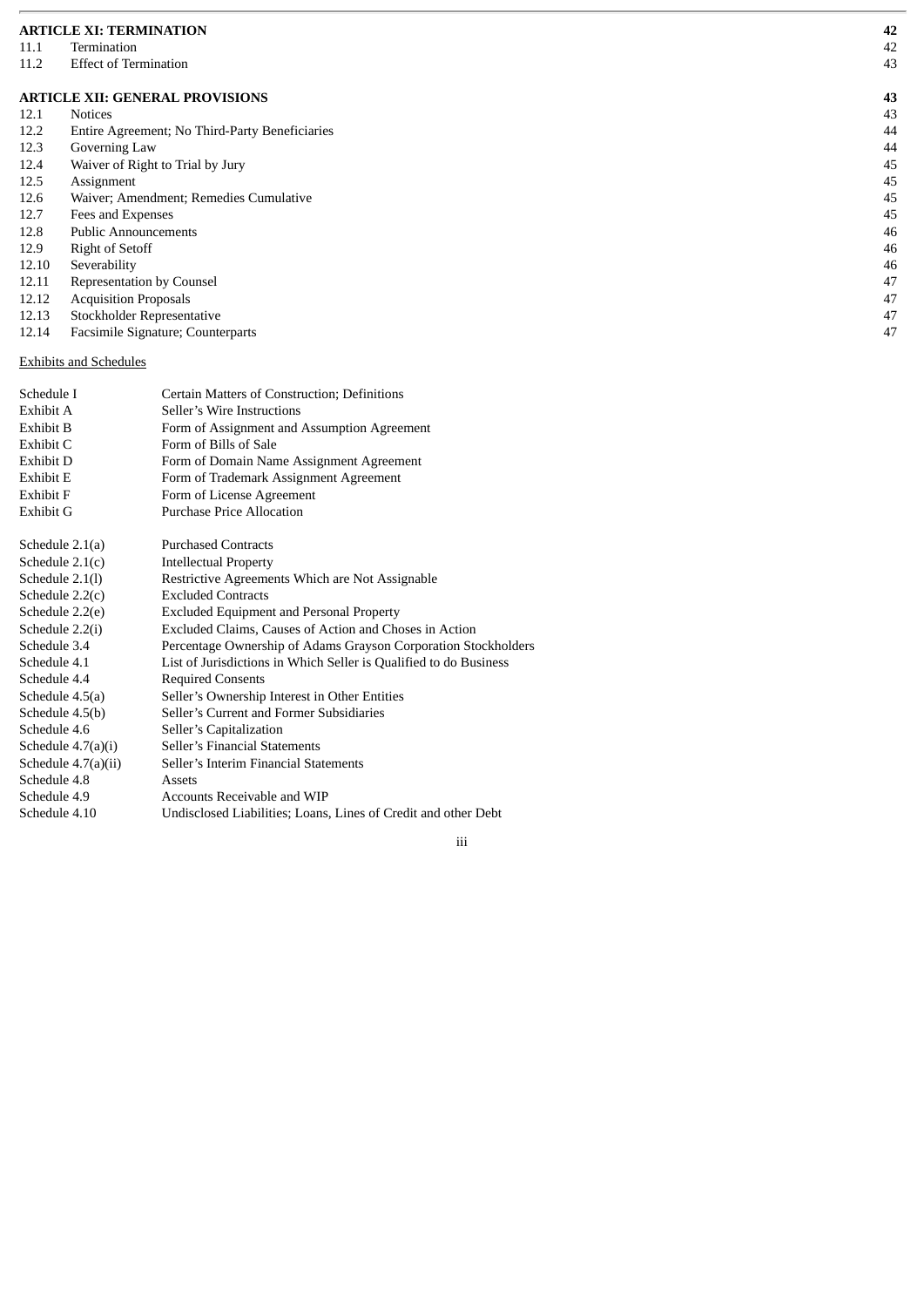| Schedule 4.11          | Absence of Certain Changes                                                                                                 |
|------------------------|----------------------------------------------------------------------------------------------------------------------------|
| Schedule 4.12(b)       | <b>Public Company Clients</b>                                                                                              |
| Schedule 4.13(a)       | Contracts                                                                                                                  |
| Schedule 4.13(b)       | Contracts with Affiliates and Contracts with Restrictive Covenants                                                         |
| Schedule $4.13(c)$     | Contract Defaults by Seller or Other Party                                                                                 |
| Schedule 4.13(d)       | List of Outstanding Proposals                                                                                              |
| Schedule 4.14          | Litigation                                                                                                                 |
| Schedule 4.15          | <b>Intellectual Property</b>                                                                                               |
| Schedule 4.15(a)       | <b>Intellectual Property Licenses</b>                                                                                      |
| Schedule 4.15(b)       | Rights of Third Parties to Seller's Intellectual Property                                                                  |
| Schedule $4.15(c)$     | <b>Intellectual Property Infringement</b>                                                                                  |
| Schedule 4.18(a)       | <b>Employee Benefit Plans</b>                                                                                              |
| Schedule 4.18(c)       | <b>ERISA</b> Issues                                                                                                        |
| Schedule 4.18(d)       | Seller's Obligation to Provide Post-Termination Benefits to Former Personnel                                               |
| Schedule 4.18(e)       | Severance Pay and Acceleration of Vesting and Payments                                                                     |
| Schedule 4.19          | Insurance                                                                                                                  |
| Schedule $4.20(a)(i)$  | Seller's Personnel                                                                                                         |
| Schedule $4.20(a)(ii)$ | Former Personnel of Seller Receiving COBRA Benefits                                                                        |
| Schedule 4.20(b)       | Seller's Consultants and Independent Contractors                                                                           |
| Schedule 4.20(e)       | Seller's Liability for Classification of Personnel as Independent Contractor                                               |
| Schedule 4.21          | <b>Taxes</b>                                                                                                               |
| Schedule 4.21(e)       | Tax on Behalf of Other Persons                                                                                             |
| Schedule 4.22          | <b>Relationships with Related Persons</b>                                                                                  |
| Schedule 4.23          | Approvals, Permits, Certificates, Qualifications, Authorizations, Licenses, Franchises, Consents, Orders and Registrations |
| Schedule 4.26          | <b>Brokers</b>                                                                                                             |
| Schedule 4.28          | <b>Closing Bonus Payments</b>                                                                                              |
| Schedule $7.10(a)$     | Seller Personnel to be Offered Employment by Buyer                                                                         |
| Schedule 8.2(e)        | List of Contracts that Require Consent to Assignment                                                                       |
| Schedule 8.2(f)        | List of Leases that Require Consent to Assignment                                                                          |
| Schedule $8.2(g)$      | Seller Personnel Required to be Employed by Buyer                                                                          |
| Schedule 8.2(j)        | <b>Key Customers</b>                                                                                                       |

iv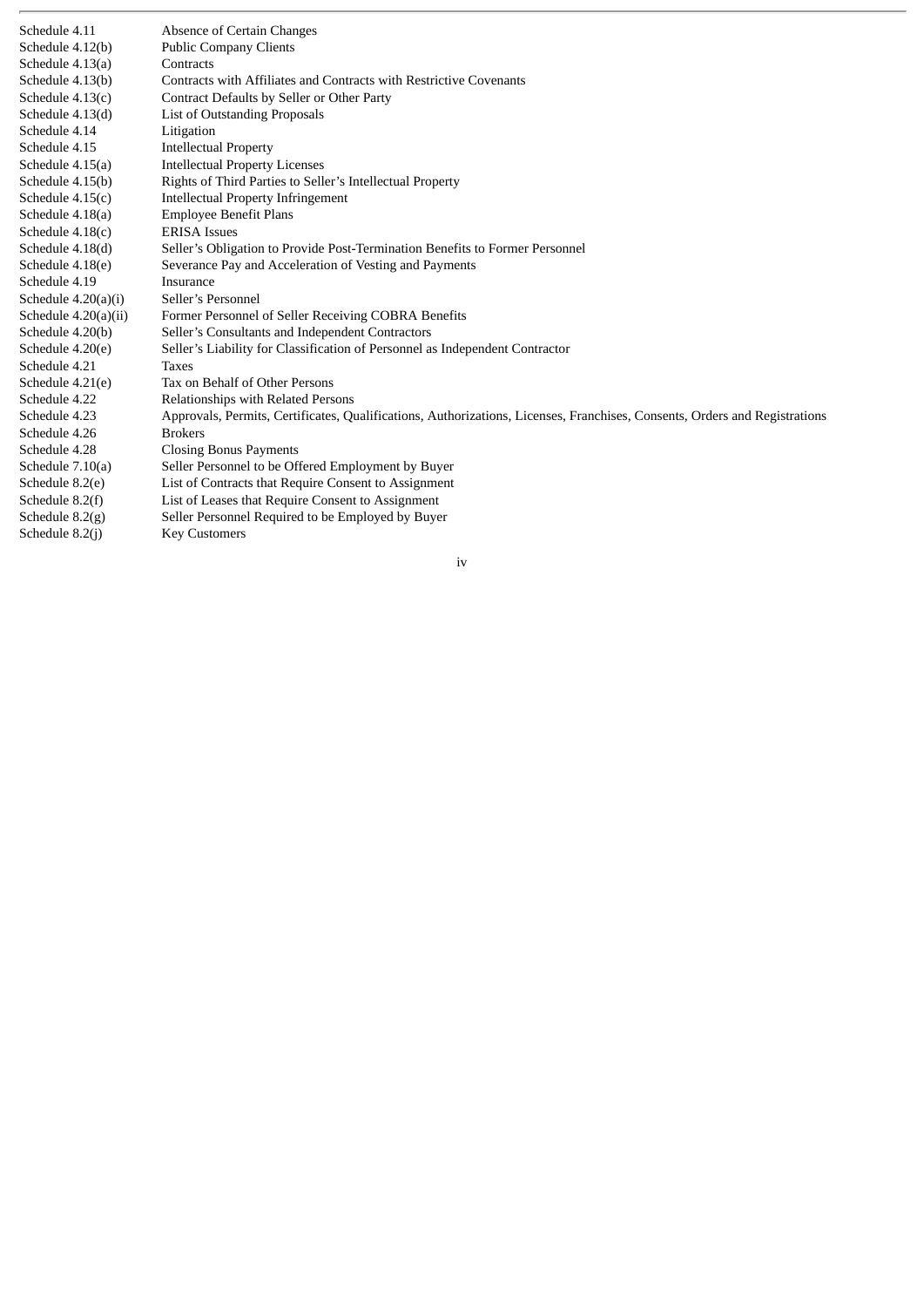## ASSET PURCHASE AGREEMENT

This ASSET PURCHASE AGREEMENT is made and entered into as of this 25th day of June, 2012 by and among Huron Consulting Group Inc., a Delaware corporation ("Buyer"), Adams Grayson Corporation, a District of Columbia corporation, and its wholly-owned subsidiary LegalSource, LLC, a Delaware limited liability company ("Seller"), and Paul Jeon, Caleb King and Peter Gronvall (each a "Stockholder" and, together, the "Stockholders").

WHEREAS, Seller is engaged in the business of providing support and managed solutions for law firms and other businesses in the areas of ediscovery and litigation and antitrust project management (the "Business"); and

WHEREAS, Seller desires to sell and assign to Buyer, and Buyer desires to purchase and assume from Seller, certain assets, rights and obligations related to the Business on the terms and conditions set forth in this Agreement.

NOW, THEREFORE, in consideration of the mutual covenants and agreements hereinafter set forth and other good and valuable consideration, the receipt and sufficiency of which are hereby acknowledged by each party, the parties, intending legally to be bound, agree as follows:

# ARTICLE I: CERTAIN MATTERS OF CONSTRUCTION AND DEFINITIONS

1.1 Construction and Definitions. Certain matters of construction of this Agreement and the definition of capitalized terms used herein but not otherwise defined in **Article I** through **Article XII** are set forth on **Schedule I**.

# ARTICLE II: PURCHASE AND SALE OF ACQUIRED ASSETS

2.1 Purchase and Sale of Acquired Assets. Upon the terms and subject to the conditions set forth in this Agreement, on the Closing Date, Seller agrees to sell, transfer, convey, assign and deliver to Buyer (or an Affiliate of Buyer designated by Buyer), and Buyer agrees to purchase and accept (directly or through an Affiliate of Buyer designated by Buyer) from Seller, all of Seller's right, title and interest in, to and under all of the assets, properties, rights and claims of every kind and description of Seller (other than the Excluded Assets), whether real or personal, tangible or intangible, vested or unvested, contingent or otherwise, wherever located, and all goodwill associated therewith (collectively, the "Acquired Assets"), in each case, free and clear of all Liens other than Permitted Liens, including (without limitation):

(a) Purchased Contracts. All of Seller's right, title and interest in, to, and under Contracts, including the Contracts set forth on Schedule 2.1(a) (the "Purchased Contracts");

(b) Prepaid Expenses. All prepaid expenses of the Business as of the Closing Date;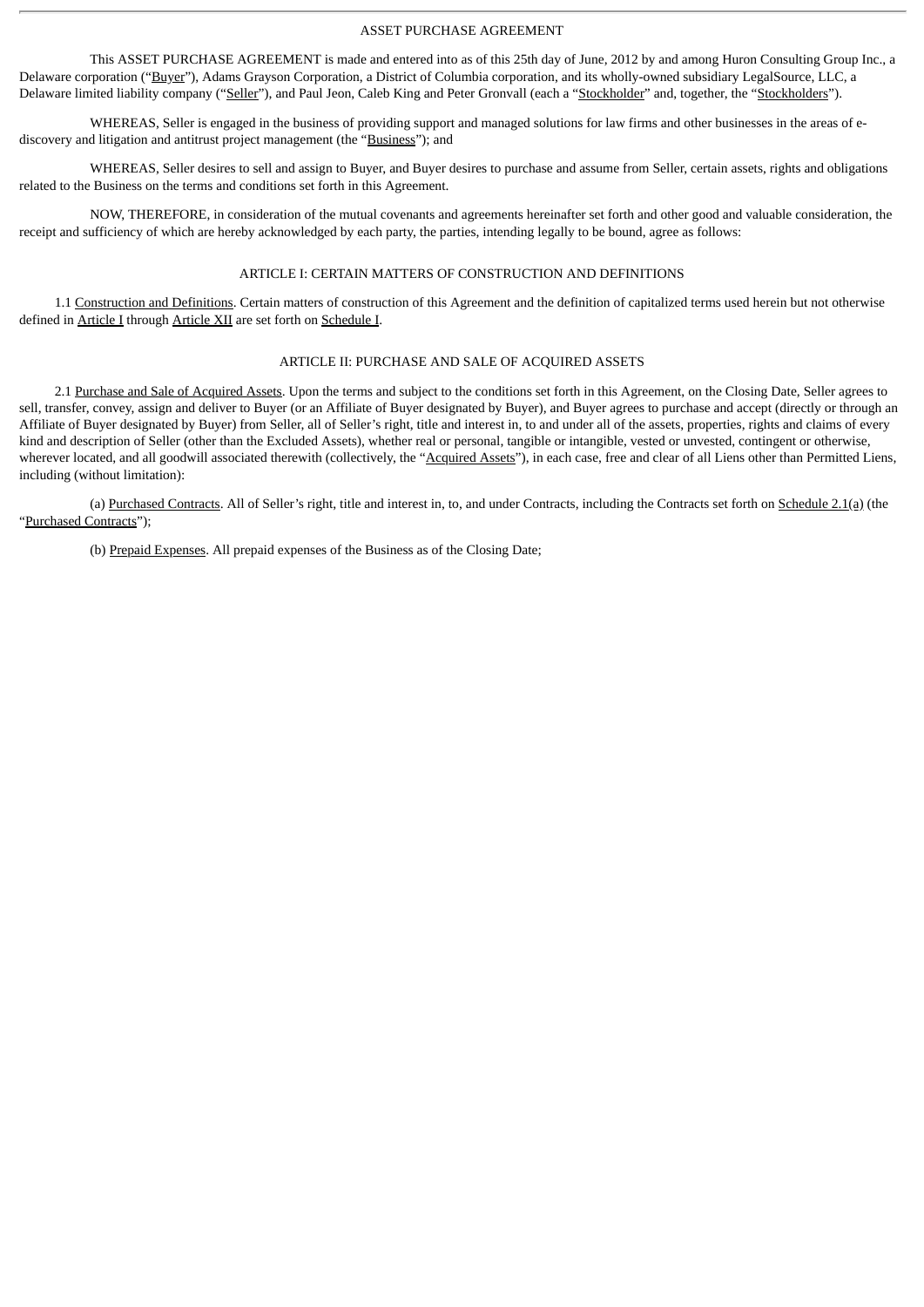(c) Intellectual Property. (i) All Intellectual Property, including the names "ADAMSGRAYSON" and "LEGALSOURCE", the logos associated therewith, and the other Intellectual Property set forth on Schedule 2.1(c), (ii) all documentation and media constituting, describing or relating to such Intellectual Property, including memoranda, models, diagrams, manuals, technical specifications and other records wherever and whenever created, and (iii) the right to sue for past, present, or future infringement and to collect and retain all damages and profits related to the foregoing;

(d) Accounts Receivable and WIP. All Accounts Receivable and WIP as of the Closing Date.

(e) Goodwill. All goodwill and general intangibles (the "Goodwill") associated with the name, assets, properties and rights of Seller or the Business and all of Seller's rights (both legal and equitable) to protect its rights and interests;

(f) Certain Equipment and Personal Property. Except as set forth on Schedule 2.2(e), all equipment and personal property, including, without limitation, all servers, data storage devices, systems, networks and other computer assets, hardware, equipment, furniture, supplies, fixtures and other tangible personal property used in the Business, including laptop computers and all technology underlying or enabling Internet sites, systems or networks;

(g) Permits. All Permits and applications therefor held by Seller that may legally be transferred to Buyer;

(h) E-mail Addresses, Websites and Telephone Systems. All e-mail addresses, websites, telephone systems and telephone numbers used in connection with the Business;

(i) Causes of Action, etc. All claims, causes of action and choses in action, other than those described in Section 2.2(i);

(j) Business Proprietary Information. All Business Proprietary Information, including, without limitation, one or more lists and / or databases of temporary employees and / or contractors identified as potential providers of services of the Business (the "Reviewer Database");

(k) Records and Documentation. All books, records (including financial and accounting records), lists of Customers and prospective customers of the Business, files, working papers, analytical models, work product, correspondence, memoranda and other documentation related to the Business or otherwise related to the assets referred to in this Section 2.1 or the Assumed Liabilities, including any Confidential Records and any item stored in electronic format, in computer or any other means or media; and

(l) Restrictive Covenant Agreements. To the extent assignable, all of Seller's right, title and interest in, to and under any confidentiality, nondisclosure, noncompetition, nonsolicitation, ownership of work product and other restrictive covenants made by any

 $\overline{2}$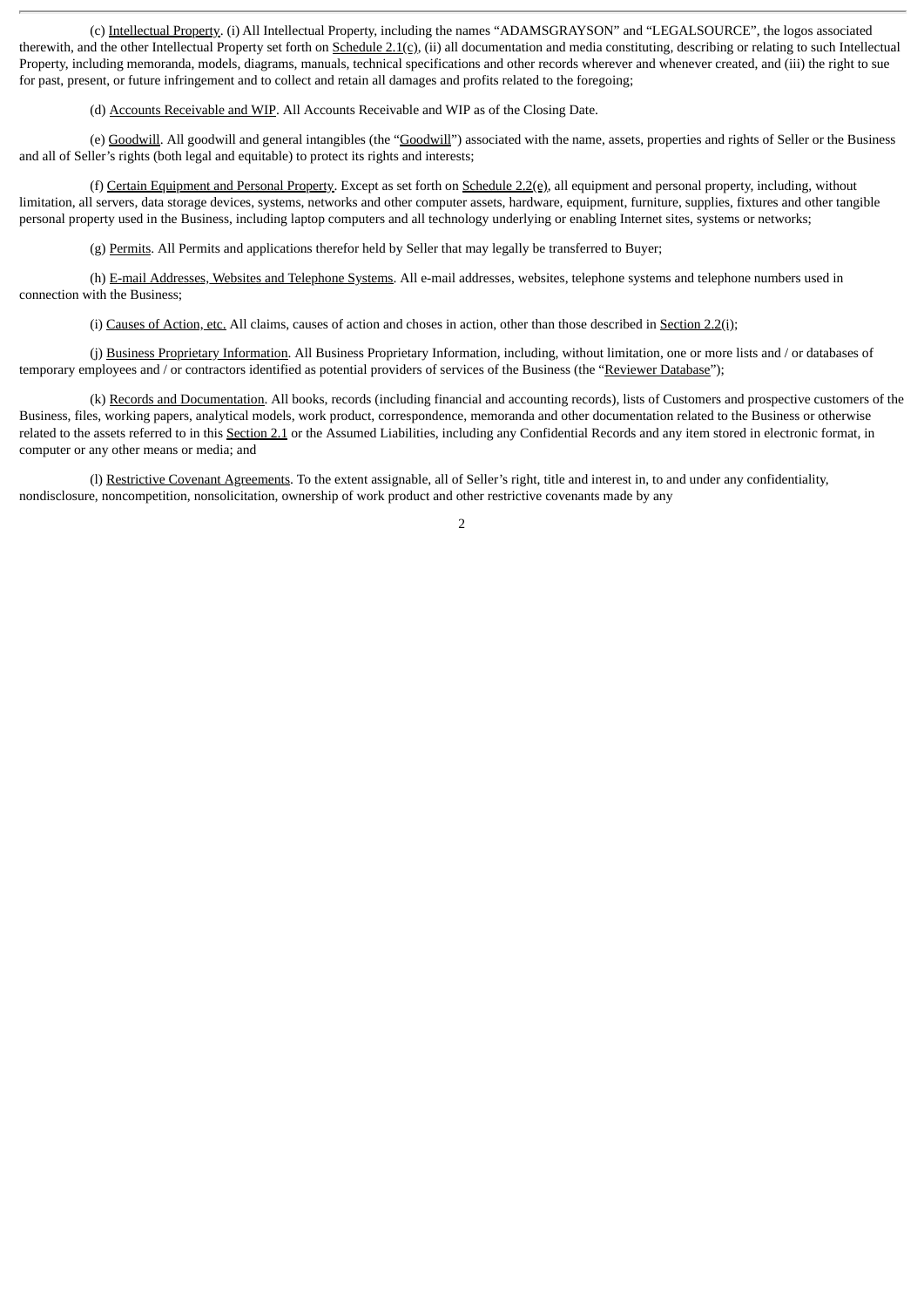employee or service provider of Seller for the benefit of Seller. Schedule 2.1(l) sets forth a list of all confidentiality, nondisclosure, noncompetition, nonsolicitation, ownership of work product and other restrictive covenants made by any employee or service provider of Seller for the benefit of Seller which are not assignable.

2.2 Excluded Assets. The purchase of the Acquired Assets by Buyer and sale of the Acquired Assets by Seller contemplated by this Agreement shall not include any of the following assets (which assets shall be referred to as the "Excluded Assets" and shall not constitute part of the Acquired Assets for any purpose):

(a) Cash and Cash Equivalents. Any cash or cash equivalents of Seller;

(b) Marketable Securities. Any marketable securities of Seller;

(c) Certain Contracts. All Contracts set forth on  $S$ chedule  $2.2$ (c) (the "Excluded Contracts");

(d) Employee Benefit Plans. Any rights, books or records in connection with, or assets of, any Employee Benefit Plans;

(e) Certain Equipment and Personal Property. Any equipment, furniture, supplies, fixtures, or other tangible personal property used in the Business and set forth on Schedule 2.2(e);

(f) Certain Claims. Any claims, causes of action and choses in action to the extent (i) solely related to any asset described in Sections 2.2(a) through 2.2(e) above and necessary for Seller to get the benefit of such asset; (ii) available as a defense, counterclaim, cross-claim, offset or third-party claim in connection with any Excluded Liability relating to events occurring prior to the Closing Date; (iii) related to work performed by Seller prior to the Closing Date under Excluded Contracts and not related to any Accounts Receivable or WIP; or (iv) related to any rights of Seller under this Agreement and the Transaction Documents;

(g) Affiliates. Seller's ownership interest in (i) Adams Grayson FRS LLC, a Delaware limited liability company, and (ii) Adams Grayson Enterprises, LLC, a Delaware limited liability company; and

(h) Certain Receivables. Seller's rights with respect to all amounts due and owing to Seller from Dewey & LeBouef LLP.

### 2.3 Liabilities.

(a) Assumed Liabilities. Upon the terms and subject to the conditions of this Agreement, Buyer agrees, effective as of the Closing, to assume (i) all accounts payable of Seller as of the Closing Date which are related to the Acquired Assets and were incurred in the ordinary course of the Business, and (ii) all liabilities and obligations of Seller under any Purchased Contract required to be performed after the Closing Date, to the extent that any such liabilities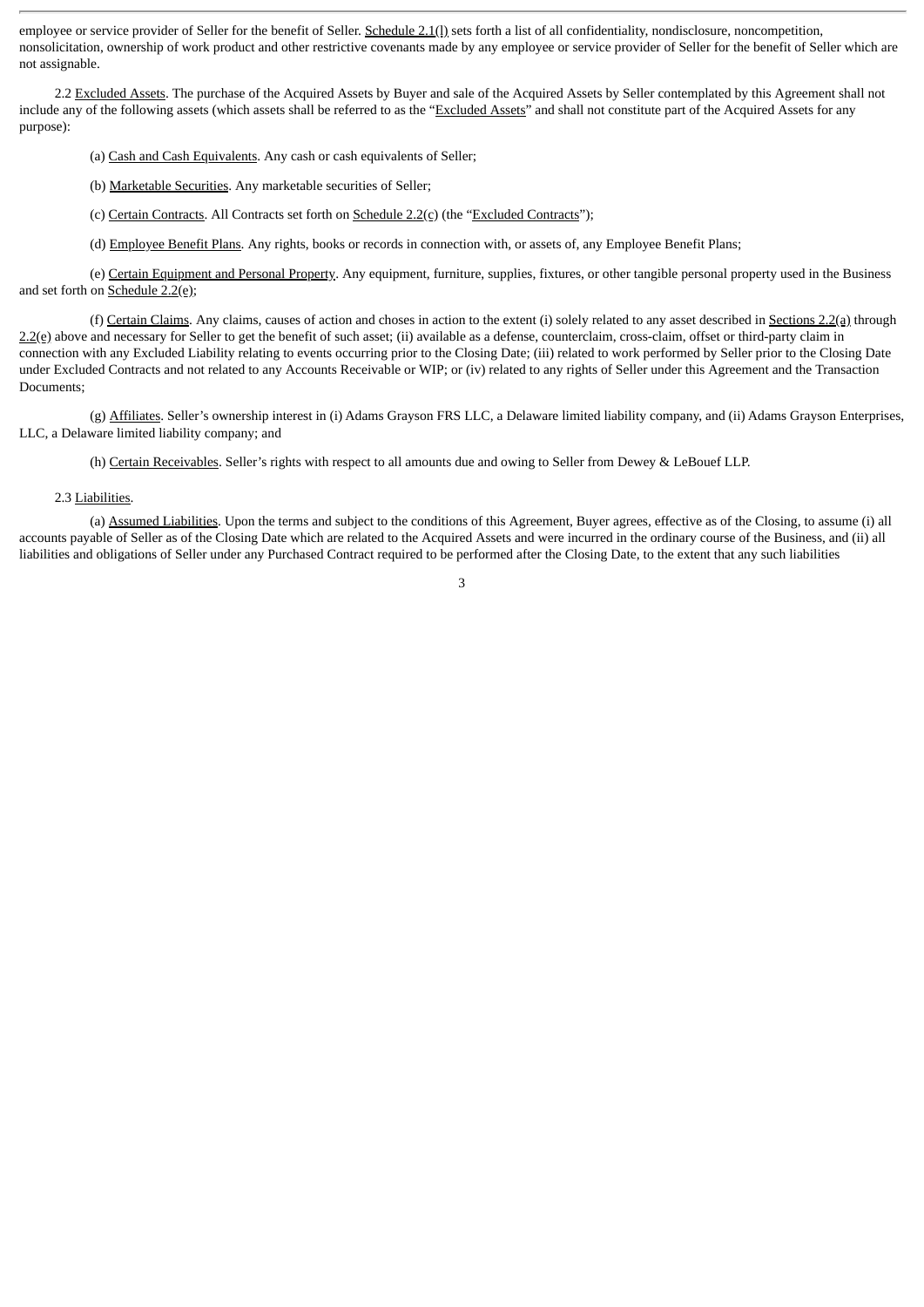and obligations accrue and first arise after the close of business on the Closing Date for reasons other than any breach, violation, failure to perform or default by Seller (excluding Excluded Liabilities and any liability relating to work performed prior to the close of business on the Closing Date or any other liability which arose or accrued on or prior to the close of business on the Closing Date) (the "Assumed Liabilities").

(b) Excluded Liabilities. Notwithstanding any provision in this Agreement or any other writing to the contrary, Buyer is assuming only the Assumed Liabilities and is not assuming any other liability or obligation of whatever nature, whether presently in existence or arising hereafter, including any other liabilities of Seller (or any predecessor of Seller or any current or prior owner of all or part of its businesses and assets) (all such liabilities and obligations not being assumed being herein referred to as the "Excluded Liabilities"). Without limiting the generality of the foregoing and notwithstanding anything to the contrary in this Agreement, the term "Excluded Liabilities" includes:

(i) all liabilities or obligations of Seller owing to any Affiliates, Stockholders, directors, officers, employees, former employees, independent contractors, agents, representatives or other personnel of Seller or its agents or representatives;

(ii) all liabilities or obligations relating to any compensation or benefits of, to or with respect to any current or former director, officer, partner, principal, manager, employee, independent contractor, consultant, agent, representative or other personnel (hereinafter "personnel") of Seller or any Employee Benefit Plans, including in respect of worker's compensation, wage and hour, independent contractor misclassification, civil rights, discrimination or other claims, charges or complaints brought by any Person (including any Governmental Entity) in connection with labor and employment Laws or otherwise relating to employment by, or provision of services to, Seller, and including all retirement, severance, deferred compensation, incentive, stock option, vacation, bonus, commission, unemployment, partnership or other payments, distributions or benefits payable to or accrued in favor of such Persons, whether or not pursuant to any Employee Benefit Plans and whether or not such Persons become Transferred Personnel or otherwise obtain employment with Buyer or an Affiliate of Buyer;

(iii) all liabilities or obligations relating to any Excluded Asset;

(iv) all liabilities or obligations relating to Seller's issuance or endorsement of any check, note, draft or instrument;

(v) all liabilities or obligations relating to any claim of any third party arising out of the ownership or operation of the Business or the Acquired Assets prior to the Closing;

(vi) all liabilities or obligations of Seller or the Stockholders for Taxes, including all liabilities or obligations of Seller or the Stockholders for Taxes of any Person (other than Seller or the Stockholders) under Treas. Reg. Section 1.1502-6 (or any similar provision of Law), as a transferee or successor by contract, or otherwise;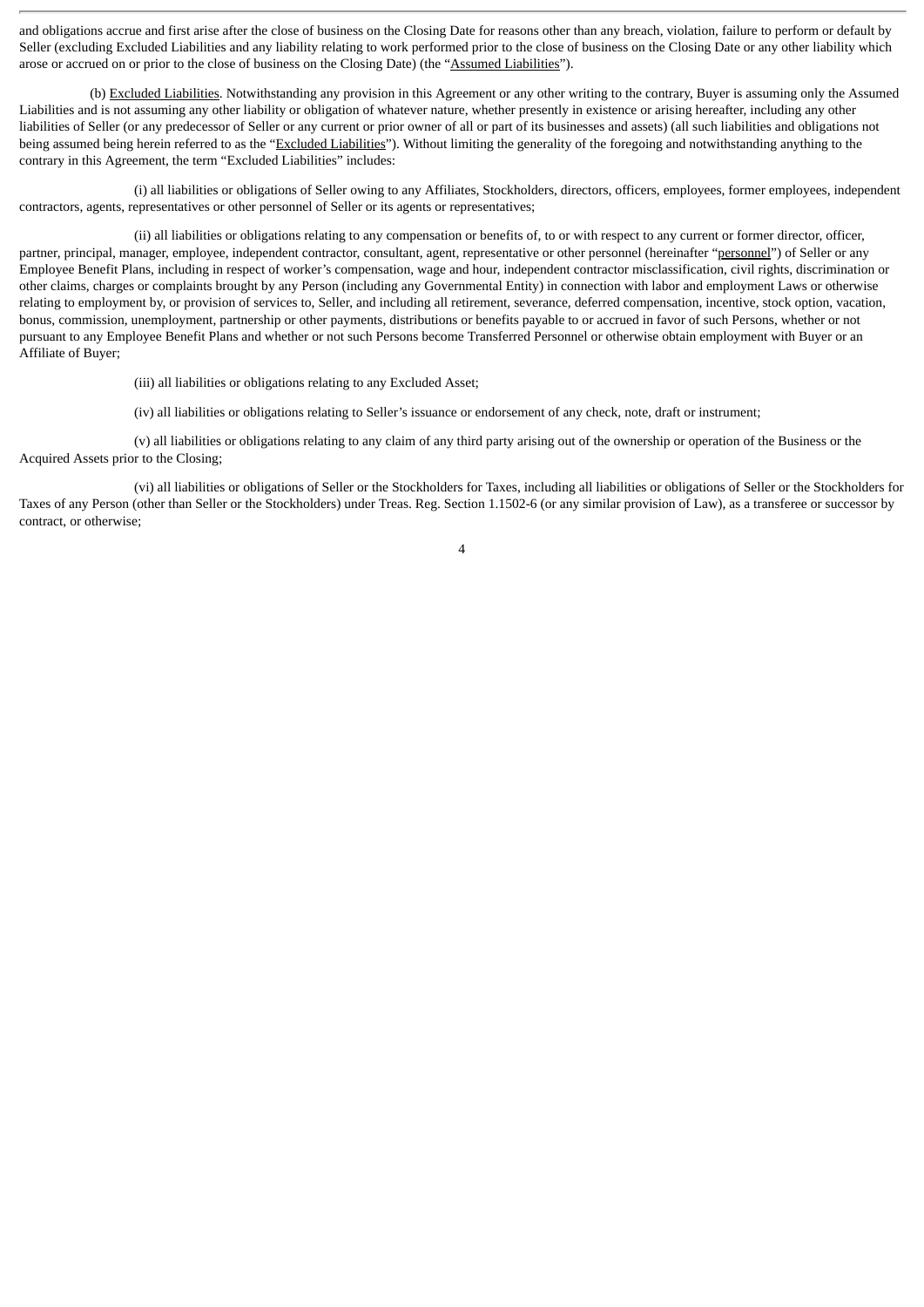#### (vii) all liabilities or obligations related to the Bank Debt; and

(viii) all liabilities or obligations arising from or relating to the rights of the holders of any shares of capital stock or any other equity interest of Seller or any phantom equity or any options, warrants, subscriptions or other rights, calls or commitments to issue, or any obligations or commitments to purchase, any capital stock or other equity interest of Seller or any securities convertible into or exchangeable for any of the capital stock or other equity interest of Seller.

#### ARTICLE III: CLOSING; THE PURCHASE PRICE; ALLOCATION

3.1 Closing. The closing of the sale and purchase of the Acquired Assets and the assumption of the Assumed Liabilities (the "Closing") shall take place at the offices of McDermott Will & Emery LLP, in Chicago, Illinois, or such other location as agreed to by Buyer and Seller, at a time and date to be specified by Buyer and Seller, which shall be no later than the second Business Day after the satisfaction or waiver of the conditions set forth in Article VIII (other than conditions that by their nature are to be satisfied at the Closing, but subject to the satisfaction or waiver of those conditions at Closing), or at such other time, date and location as Buyer and Seller agree in writing (the "Closing Date"). The Closing shall be effective as of 12:01 am on the Closing Date. Seller and Buyer shall conduct the Closing in a way that shall not require personal attendance at the offices of McDermott Will & Emery LLP.

## 3.2 Purchase Price.

(a) Purchase Price. As consideration for the purchase of the Acquired Assets, and in addition to assuming the Assumed Liabilities, subject to the terms and conditions hereof, Buyer shall pay to Seller, by wire transfer in immediately available funds to the account set forth in Exhibit A or any other account communicated by Seller to Buyer in writing no later than two (2) Business Days prior to the applicable payment date, the amounts listed in (b) through (d) below (as adjusted in accordance with and subject to Section 3.3, the "Purchase Price").

(b) Closing Date Payment. On the Closing Date, Buyer shall pay to Seller an initial amount (the "Closing Date Payment") equal to:

(i) Twenty One Million Five Hundred Thousand Dollars (\$21,500,000) plus the Closing Adjustment Amount, if the Estimated Net Working Capital Amount is greater than the Net Working Capital Threshold; or

(ii) Twenty One Million Five Hundred Thousand Dollars (\$21,500,000) minus the Closing Adjustment Amount, if the Estimated Net Working Capital Amount is less than the Net Working Capital Threshold; or

(iii) Twenty One Million Five Hundred Thousand Dollars (\$21,500,000), if the Estimated Net Working Capital Amount is equal to the Net Working Capital Threshold.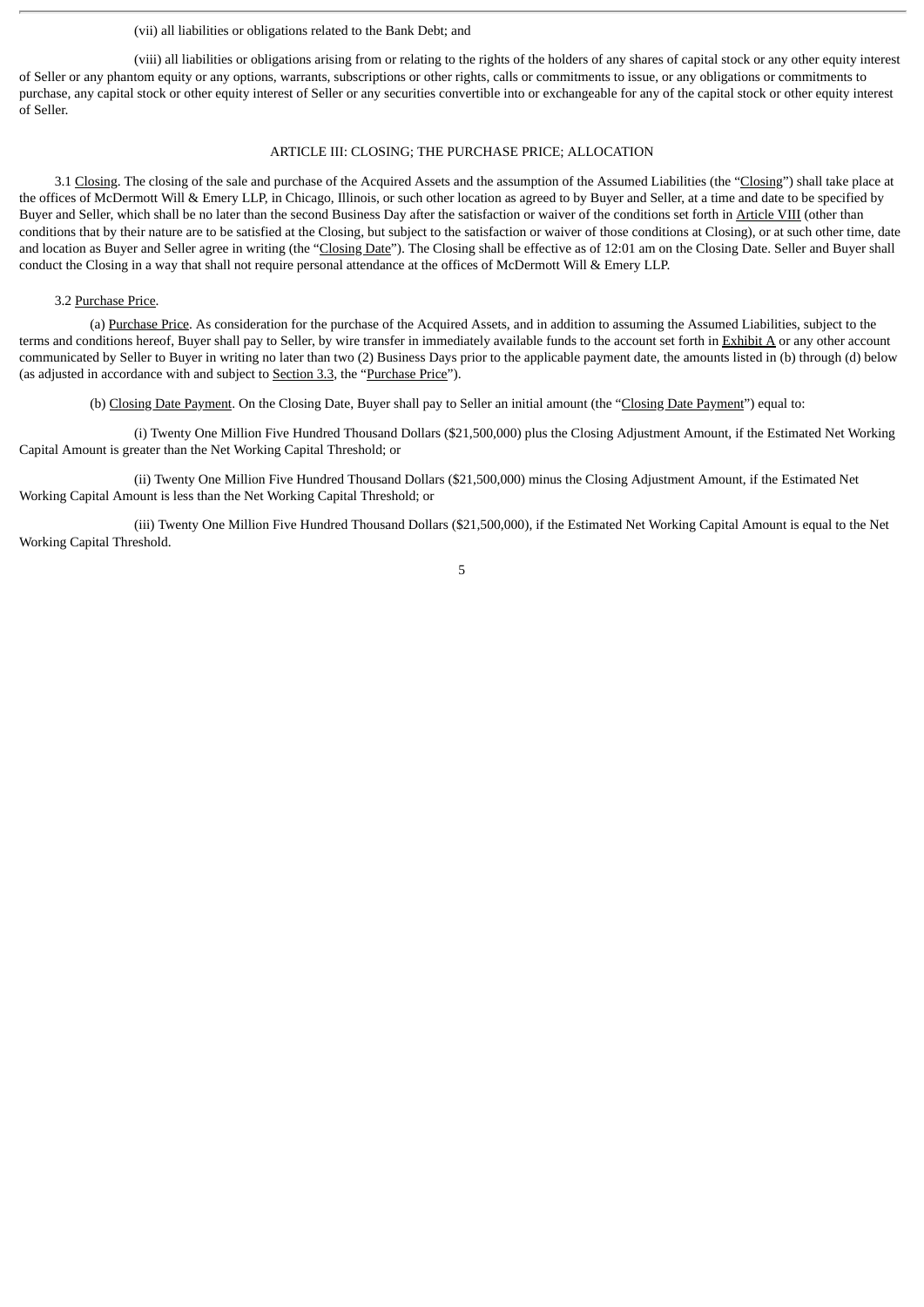For such purposes, the "Closing Adjustment Amount" shall equal the difference (expressed as a positive number), if any, between the Net Working Capital Threshold and the Estimated Net Working Capital Amount.

(c) Closing First Anniversary Payment. On the first anniversary of the Closing Date, and subject to Buyer's right of setoff pursuant to Section 12.9 hereof, Buyer shall pay to Seller the amount of Five Million Dollars (\$5,000,000) together with interest from the Closing Date until the date on which payment is due, which shall accrue from the Closing Date until the date of payment at an annual rate equal to the Prime Rate. If the payment is not paid when due, then interest shall accrue on such unpaid amount at a rate per annum equal to twelve percent (12%).

(d) Closing Second Anniversary Payment. On the second anniversary of the Closing Date, and subject to Buyer's right of setoff pursuant to Section 12.9 hereof, Buyer shall pay to Seller the amount of Five Million Dollars (\$5,000,000) together with interest from the Closing Date until the date on which payment is due, which shall accrue from the Closing Date until the date of payment at an annual rate equal to the Prime Rate. If the payment is not paid when due, then interest shall accrue on such unpaid amount at a rate per annum equal to twelve percent (12%).

#### 3.3 Adjustments to Purchase Price.

(a) Delivery of Closing Statement. Seller shall prepare and deliver to Buyer not less than three (3) Business Days prior to the Closing Date a reasonable good faith estimate of the Net Working Capital Amount as of the Closing Date setting forth in reasonable detail the basis for such determination (the "Closing Statement"). Such estimate shall be subject to reasonable approval by Buyer (such estimate, when so approved, the "Estimated Net Working Capital Amount"). Seller shall provide to Buyer such additional back-up or supporting data relating to the preparation of the Closing Statement and the calculation of the Estimated Net Working Capital Amount as Buyer may reasonably request.

(b) Delivery of Post-Closing Statement. In no event later than forty-five (45) days after the Closing Date, Buyer shall prepare and deliver to Seller a statement of Buyer's determination of the Net Working Capital Amount as of the Closing Date (the "Actual Net Working Capital Amount"), setting forth in reasonable detail the basis for such determination (the "Post-Closing Statement"). Buyer shall provide to Seller such additional back-up or supporting data relating to the preparation of the Post-Closing Statement and the calculation of the Actual Net Working Capital Amount reflected thereon as Seller may reasonably request.

(c) Acceptance Period; Delivery of Dispute Notice. Seller may, within fifteen (15) days following receipt of the Post-Closing Statement, provide Buyer with written notice (a "Dispute Notice") of its disagreement with the calculation of the Actual Net Working Capital Amount reflected on the Post-Closing Statement. If no such notice is delivered to Buyer by Seller within such period, the Post-Closing Statement and the calculation of the Actual Net Working Capital Amount reflected thereon shall be binding upon the parties hereto. A Dispute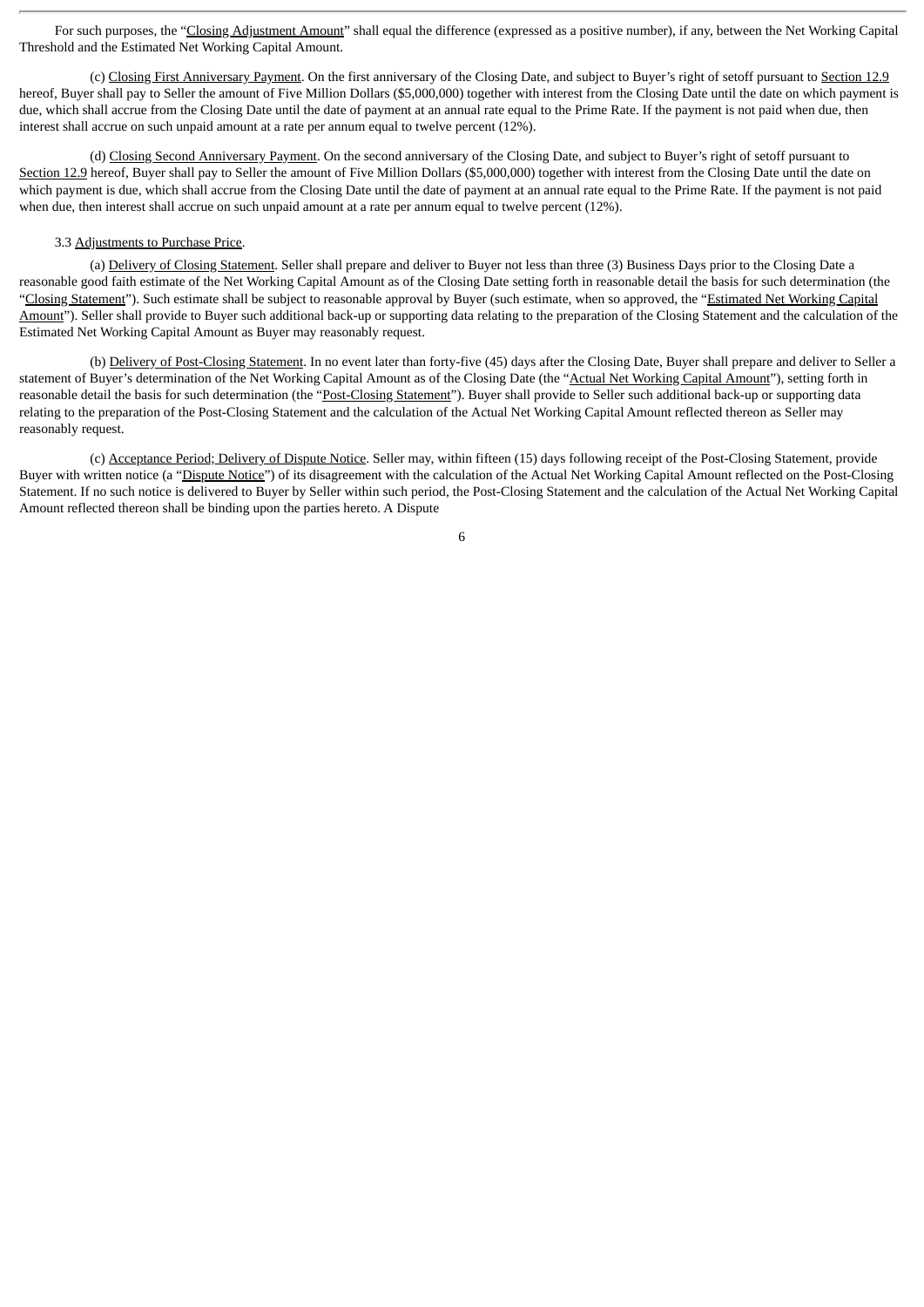Notice shall set forth Seller's determination of the Actual Net Working Capital Amount and, in reasonable detail, the basis for such determination, and shall specify the specific areas of Seller's disagreement with the Post-Closing Statement and the reasons therefor. Any items set forth on the Post-Closing Statement that Seller does not specify in the Dispute Notice that it disagrees with shall be deemed final and shall be binding upon the parties hereto. Buyer and Seller shall endeavor in good faith to resolve any such disagreement within fifteen (15) days (the "Negotiating Period") following the delivery by Seller of such Dispute Notice. Any resolution (including any partial resolution) of such a disagreement shall be set forth in a writing executed by Buyer and Seller, and any such resolution shall be binding on the parties hereto.

(d) Determination of Disputes by Neutral Firm. If Buyer and Seller are unable to completely resolve any such disagreement within the Negotiating Period, the unresolved issues (the "Working Capital Dispute") shall be promptly submitted for resolution to Grant Thornton LLP or, if Grant Thornton LLP is unable or unwilling to serve in such capacity, a recognizable, reputable and impartial certified public accounting firm that is mutually acceptable to Buyer and Seller (the "Neutral Firm"). If Buyer and Seller cannot agree upon a Neutral Firm within ten (10) days, the Washington, DC office of the American Arbitration Association shall choose a recognized, reputable and impartial certified public accounting firm (other than a firm that has provided services within the past five (5) years to Buyer, Seller or any of their respective Affiliates) to act as the Neutral Firm. The parties shall instruct the Neutral Firm to (A) promptly (and, to the extent practicable, no later than sixty (60) days after the Neutral Firm's receipt of such instructions) determine (it being understood that in making such determination, the Neutral Firm shall be functioning as an expert and not as an arbitrator), based solely on written submissions by Seller and Buyer, and not by independent review, only those issues in dispute and (B) render a written report as to the resolution of the Working Capital Dispute which, absent manifest error, shall be conclusive and binding on the parties. In resolving any Working Capital Dispute, the Neutral Firm (x) shall be instructed to comply with the provisions of this Section 3.3(d) and (y) may not assign a value to any item greater than the greatest value for such items claimed by either party or less than the smallest value for such items claimed by either party. Neither Buyer nor Seller (or any of their respective Affiliates or representatives) shall have any ex parte communications or meetings with the Neutral Firm without reasonable prior notice (which notice shall provide the other party a reasonable opportunity to participate in such communications or meetings), to Buyer (in the case of Seller) or Seller (in the case of Buyer). The fees and expenses of the Neutral Firm shall be borne one-half (1/2) by Buyer, on the one hand, and one-half (1/2) by Seller, on the other hand.

# (e) Post-Closing Reconciliation.

(i) If the Estimated Net Working Capital Amount is greater than the Actual Net Working Capital Amount as finally determined pursuant to Section 3.3(c) or Section 3.3(d), as the case may be, the Reconciliation Payment minus any Reimbursable Amounts shall be paid by Seller to Buyer. If the Estimated Net Working Capital Amount is less than the Actual Net Working Capital Amount as finally determined pursuant to Section 3.3(c) or Section 3.3(d), as the case may be, the Reconciliation Payment plus any Reimbursable Amounts shall be paid by Buyer to Seller. If the Actual Net Working Capital Amount as finally determined pursuant to Section 3.3(c) or Section 3.3(d), as the case may be, is equal to the Estimated Net Working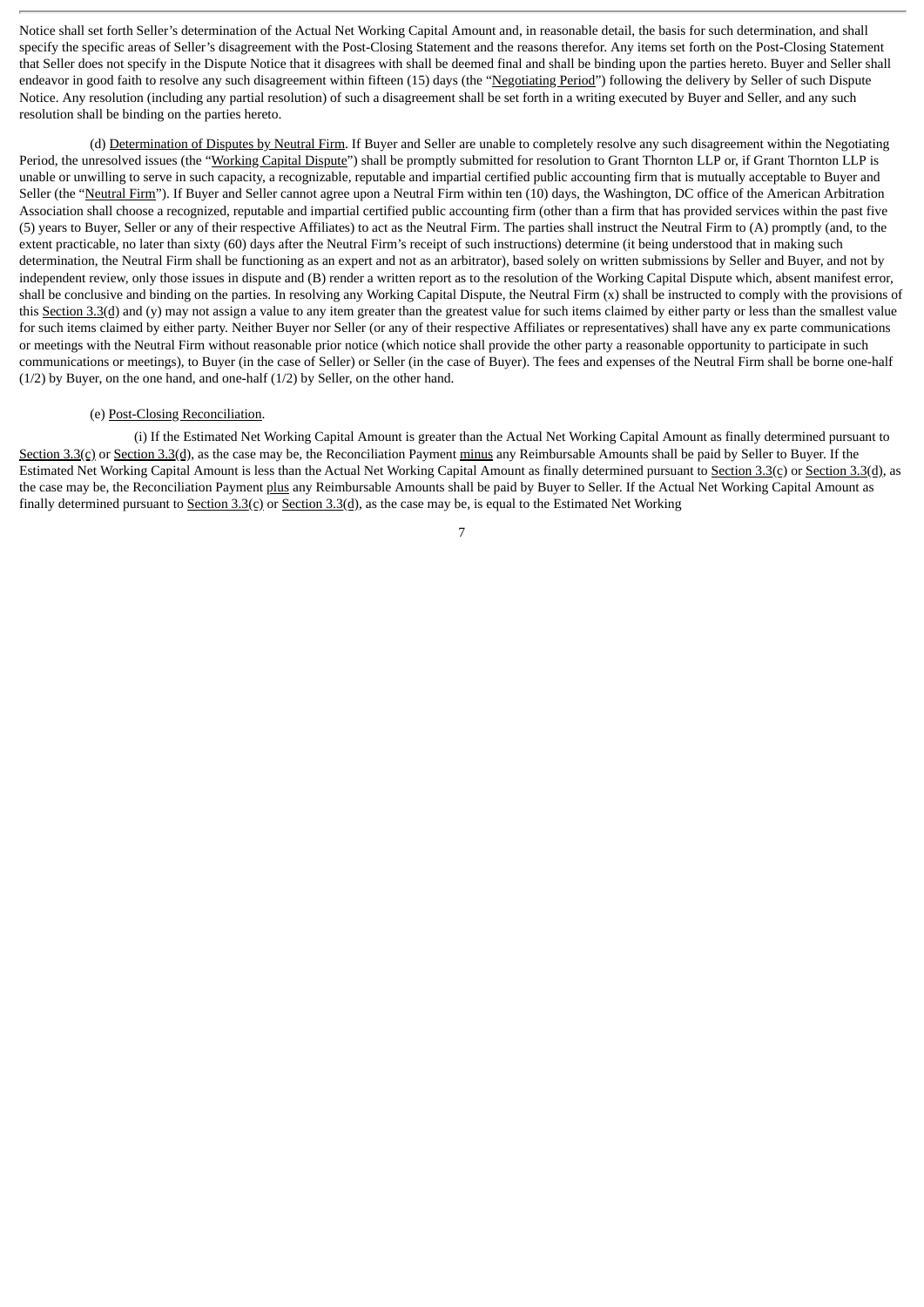Capital Amount, unless there are Reimbursable Amounts owed by Buyer to Seller, no payment shall be required under this Section 3.3(e). In either event, payment of the Reconciliation Payment shall be made by wire transfer of immediately available funds within five (5) days of the date in which the Actual Net Working Capital Amount is finally determined pursuant to Section  $3.3(q)$ , or Section  $3.3(q)$ , as the case may be. The "Reconciliation Payment" shall be equal to the difference (expressed as a positive number), if any, between the Estimated Net Working Capital Amount and the Actual Net Working Capital Amount as finally determined pursuant to  $Section 3.3(c)$  or  $Section 3.3(d)$ , as the case may be.

(ii) If the Reconciliation Payment is not paid when such amount is due, then interest shall accrue on such unpaid amount at a rate per annum equal to twelve percent (12%). The Reconciliation Payment shall be paid by wire transfer of immediately available funds to such account(s) as the recipient designates by written notice at least two (2) days prior to the date such payment is due.

3.4 Purchase Price Payment. All payments of the Purchase Price to Seller (net of Seller's costs, expenses and Taxes related to the sale of the Business) required to be made pursuant to Section 3.2 or 3.3 hereof are to be allocated among and between each Stockholder based on such Stockholder's relative percentage of ownership of Adams Grayson Corporation common stock as of the Closing Date, as set forth on Schedule 3.4,

3.5 Allocation. Seller and Buyer hereby agree that the Purchase Price shall be allocated to the Acquired Assets in accordance with Section 1060 of the Code and substantially in the manner set forth on Exhibit G (the "Allocation"). Buyer shall submit a proposed Allocation to Seller which may reflect post-Closing third party valuation advice not more than thirty (30) days after the Closing, and such proposed Allocation shall be subject to consent from Seller, which consent shall not be unreasonably withheld. Seller shall have thirty (30) days from notice of such proposed Allocation to object thereto. Any such objection shall be made by written notice and shall specify, in reasonable detail, the specific areas of Seller's disagreement with Buyer's proposed Allocation and the reasons therefor. Any items of Buyer's proposed Allocation that Seller does not timely object to in accordance with the preceding sentence shall be deemed final and shall be binding upon the parties hereto. Buyer and Seller shall report, act and file Tax Returns (including, but not limited to Internal Revenue Service Form 8594) in all respects and for all purposes consistent with the Allocation. Upon payment of any amounts pursuant to Article IX (which shall be treated for Tax purposes as an adjustment to the Purchase Price), Buyer and Seller shall allocate such amounts pursuant to Article IX in accordance with the Allocation, and the parties shall mutually prepare, file and deliver on a timely basis IRS Form 8594 consistent with such Allocation. If any Tax authority challenges such allocation, the party receiving notice of such challenge shall give the other prompt written notice thereof and the parties shall use their commercially-reasonable efforts to preserve the effectiveness of such Allocation. No party hereto shall take any position (whether in audits, Tax Returns or otherwise) that is inconsistent with the Allocation unless required to do so by applicable Law. Any dispute related to the Allocation shall be decided in accordance with the procedures set forth in Section 3.3(d).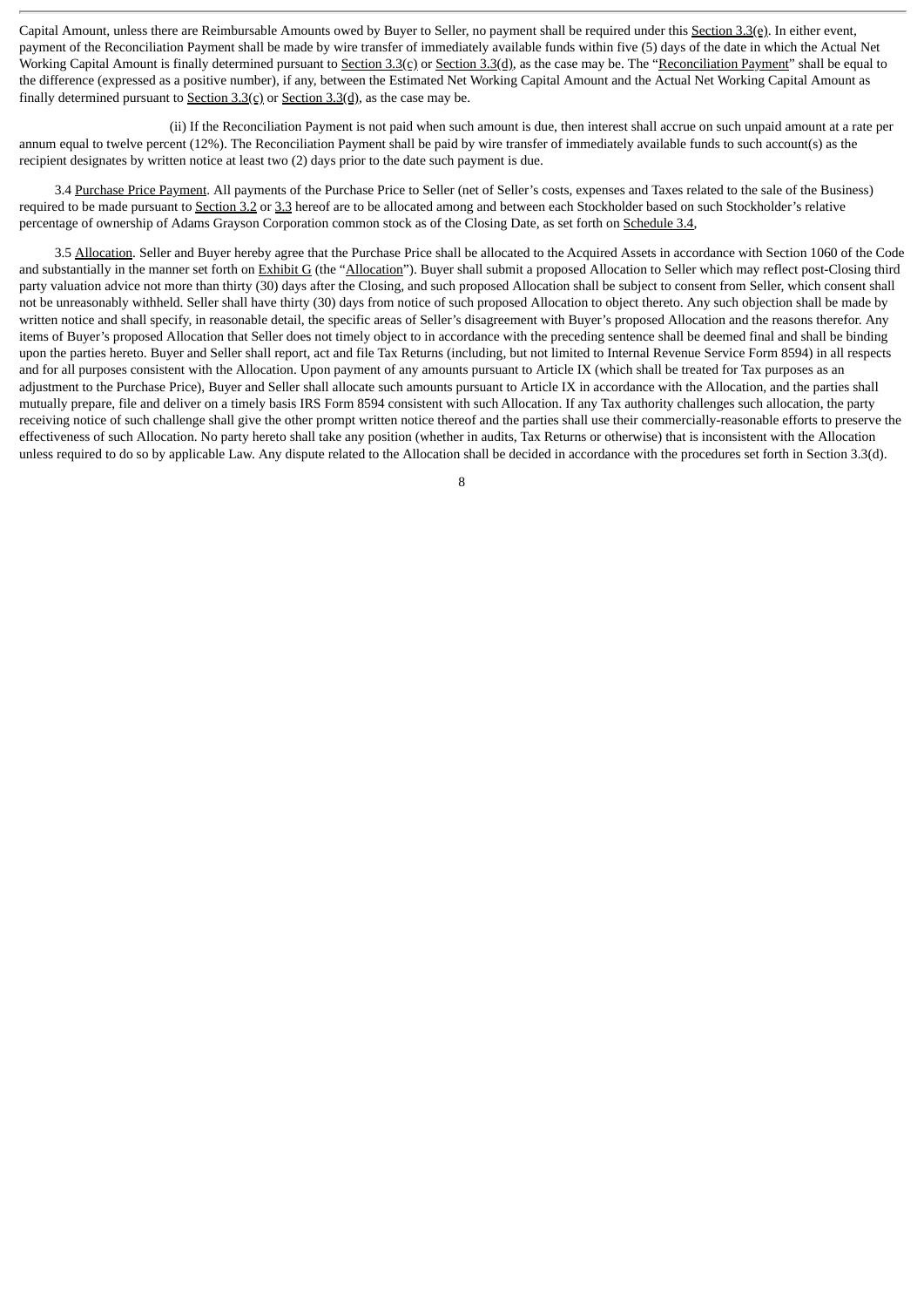#### ARTICLE IV: REPRESENTATIONS AND WARRANTIES OF SELLER

Seller represents and warrants to Buyer as of the date hereof and as of the Closing that:

4.1 Organization and Qualification. Seller is duly incorporated, validly existing and in good standing under the Laws of the jurisdiction of its organization. Seller has delivered to Buyer true, complete and correct copies of its articles of incorporation and bylaws as in effect. Seller has all requisite corporate power and authority to conduct the Business as presently conducted and to own and lease its properties and assets. Schedule 4.1 sets forth each jurisdiction in which the ownership or lease of property or the conduct of its business requires such qualification, and Seller is qualified to do business as a foreign entity and is in good standing in each such jurisdiction.

4.2 Authorization. Seller has all requisite power and authority to execute and deliver this Agreement and the Transaction Documents to which Seller is a party and to perform its obligations hereunder and thereunder. The execution, delivery and performance of this Agreement and the Transaction Documents to which Seller is a party have been duly authorized and approved by the Stockholders and the board of directors or similar governing body of Seller, which constitute all necessary actions. This Agreement and the Transaction Documents to which Seller is a party have been or will have been, as the case may be, duly executed and delivered by Seller, and (assuming that this Agreement and the Transaction Documents to which Buyer is a party have been duly authorized, executed and delivered by Buyer) constitute or will constitute, as the case may be, legal, valid and binding obligations of Seller, enforceable against Seller in accordance with their terms, except as such enforceability may be limited by bankruptcy, insolvency, reorganization, moratorium or other Laws of general applicability affecting the rights of creditors and by general equitable principles (the "Enforceability Exception").

4.3 No Violations or Conflicts. Neither the execution and delivery of, or performance under, this Agreement or the Transaction Documents by Seller nor the consummation by Seller of the transactions contemplated by this Agreement or the Transaction Documents does or will (i) violate any provision of its articles of incorporation or bylaws, (ii) result in a violation or breach of, or constitute a failure to perform, default or an event of default under, or give rise to a right to terminate, accelerate or modify (any such violation, breach, failure to perform, default or event of default or other event or circumstance giving rise to a right to terminate, accelerate or modify shall hereinafter be referred to as a "default") any indenture, mortgage, bond, contract, license, lease, agreement, Permit, instrument or other obligation to which it is a party or by which it is bound or to which any of its properties or any of the Acquired Assets is subject, (iii) violate any Law, writ, judgment, injunction or court decree to which it or its properties is subject, (iv) result in the creation or imposition of any Lien on any Acquired Asset or (v) result in any party having the right to obtain an injunction barring the performance of any or all of the transactions contemplated by this Agreement or the Transaction Documents.

4.4 Consents and Approvals. Except as otherwise set forth on Schedule 4.4, no consent, approval or authorization of, or declaration, filing or registration with, any Governmental Entity or any other Person is required to be made or obtained by Seller in connection with the execution, delivery or performance of this Agreement or the applicable Transaction Documents by Seller or the consummation of the transactions contemplated hereby and thereby.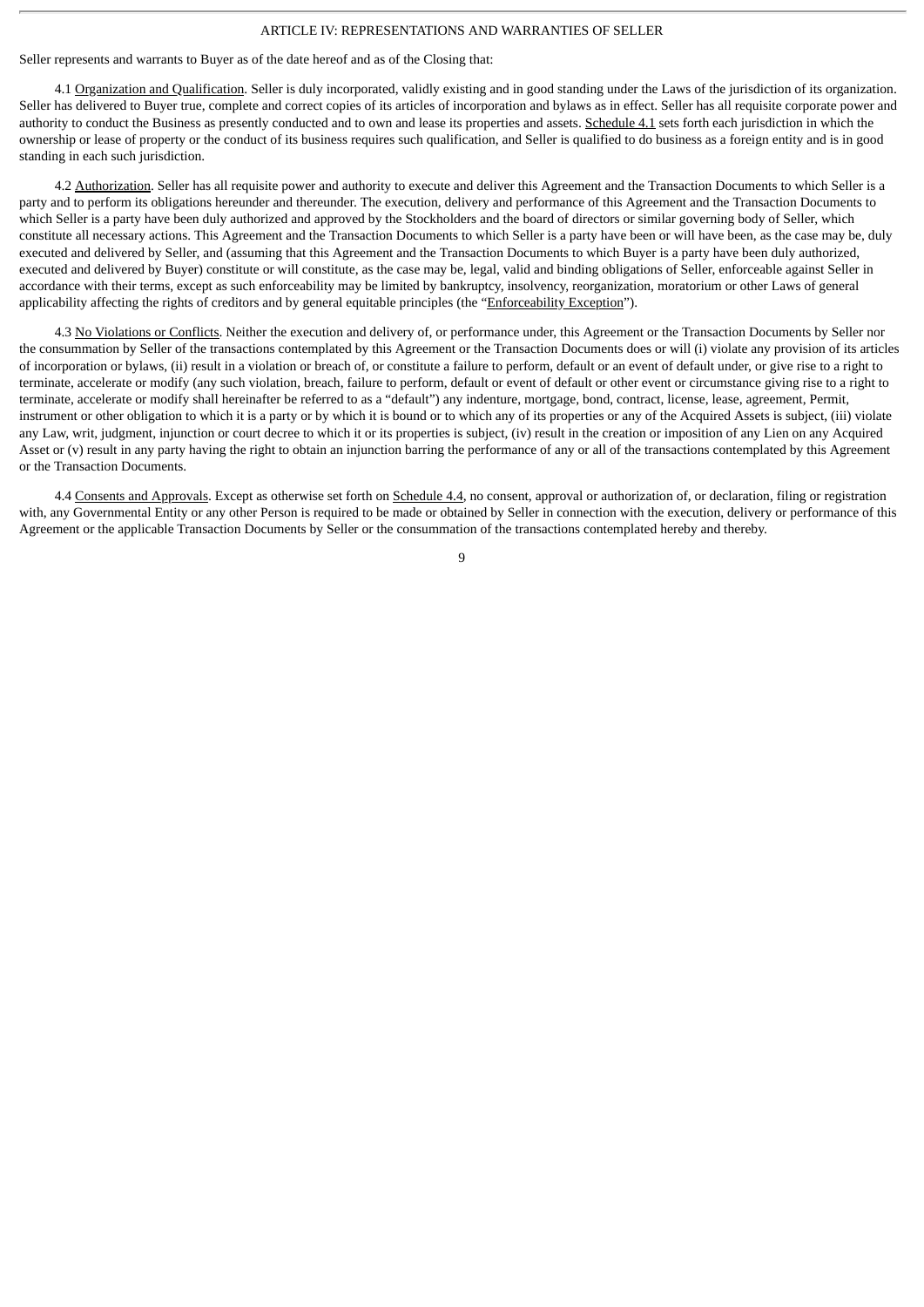4.5 Ownership. Except as set forth on Schedule 4.5(a), Seller does not own, of record or beneficially, directly or indirectly, any shares of capital stock or other comparable equity interest of any Person. Except as set forth on Schedule 4.5(b), Seller does not have, and has never had, any subsidiaries. Seller is not a party to any agreement relating to the formation of any other Person, and Seller does not have any contractual right or obligation to acquire any direct or indirect equity or ownership interest in or provide financial support to any other Person. LegalSource, LLC is a wholly-owned subsidiary of Adams Grayson Corporation.

4.6 Capitalization. Schedule 4.6 sets forth a true, correct and complete list, as of the date hereof, of (a) all of the stockholders of Seller including, if applicable, any holder of any beneficial interest in any stockholder of Seller, the number of shares of Seller's capital stock, by class, held by each stockholder, and the related ownership percentage of each such stockholder in Seller, and (b) all outstanding options, warrants, subscriptions or other rights, calls or commitments to issue, or any obligation or commitments to purchase, any capital stock or other equity interest or any securities convertible into or exchangeable for any of the capital stock or other equity interest of Seller, including the names of holders of such rights and the exercise prices and vesting thereof.

# 4.7 Financial Statements.

(a) Seller has previously delivered to Buyer the Financial Statements and the Interim Financial Statements, which Financial Statements are attached hereto as Schedule 4.7(a)(i) and which Interim Financial Statements are attached hereto as Schedule 4.7(a)(ii). The Financial Statements and the Interim Financial Statements have been prepared on a consistent basis (except, in the case of Interim Financial Statements, for the absence of footnotes) and fairly present in all material respects the financial position, results of operations, cash flows and changes in stockholders' equity of Seller as of the dates and for the periods presented therein.

(b) Any projections provided by Seller to Buyer were prepared by Seller in good faith. Such projections were prepared on the basis of the assumptions set forth therein, which Seller believes are fair and reasonable in light of the historical financial performance of Seller and of current and reasonably foreseeable business conditions.

(c) All books, records and accounts of Seller are accurate and complete and are maintained in all material respects in accordance with good business practice and all Laws. Seller maintains systems of internal accounting controls sufficient to provide reasonable assurances that: (i) transactions are executed in accordance with management's general or specific authorization; and (ii) transactions are recorded as necessary to permit the preparation of financial statements on a consistent basis and to maintain accountability for the Acquired Assets.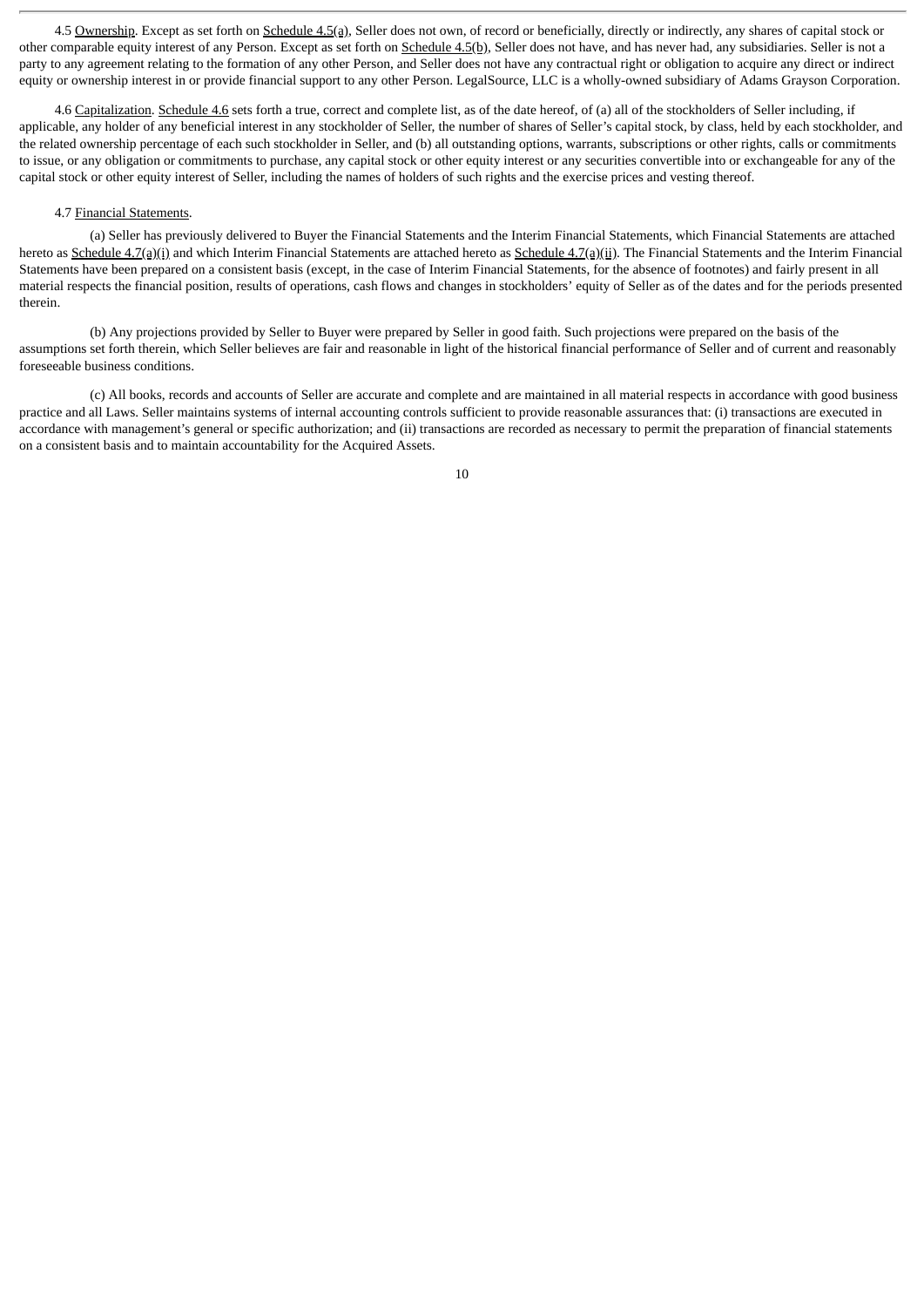#### 4.8 Assets.

(a) Seller has good and marketable title to all of the Acquired Assets, free and clear of any Liens other than Permitted Liens, excepting leased or licensed assets, as to which Seller has good and marketable title to the leasehold interest or license. The balance sheet included in the Interim Financial Statements (as of its date) accurately and completely reflects the Acquired Assets and the Assumed Liabilities. Upon consummation of the transactions contemplated hereby, Buyer will have acquired good and marketable title in and to, or, in the case of assets which are leased or licensed pursuant to Purchased Contracts, a valid leasehold interest or license in, each of the Acquired Assets, free and clear of all Liens other than the Assumed Liabilities. All tangible property included in the Acquired Assets is in good condition, ordinary wear and tear excepted, and is in adequate operating condition for the purposes for which it is used by Seller in the Business.

(b) The Acquired Assets include all right, title and interest in, under and to all of the assets that are used in or that are otherwise necessary to the operation of the Business, and are sufficient for the continued conduct of the Business after the Closing Date in the same manner as the Business is currently being conducted by Seller, and as currently contemplated to be conducted by Seller. No part of the Business is operated by any Person other than Seller. Schedule 4.8 sets forth a list of substantially all equipment and personal property used in the conduct of the Business.

4.9 Accounts Receivable and WIP. Set forth on Schedule 4.9 is a true, complete and correct list of (i) all Accounts Receivable with respect to services rendered by the Business and billed for by Seller as of May 31, 2012 and the aging thereof and (ii) all WIP as of May 31, 2012. All Accounts Receivable and WIP have arisen in connection with bona fide transactions and in respect of services performed in a professional manner in accordance with the terms of the relevant engagement. All Accounts Receivable and WIP have been recorded in the ordinary course of business consistent with past practice. Seller has sent invoices to each Customer listed on Schedule 4.9 for the full amount of all Accounts Receivable listed thereon with respect to such Customer. There is no claim (or any basis for any claim) for nonpayment or offset of any Accounts Receivable or portion thereof, and the Accounts Receivable are collectible in the ordinary course of business consistent with past practice. When any WIP is billed in the ordinary course of business there will be no claim (or any basis for any claim) for nonpayment or offset of such WIP or any portion thereof, and all such WIP will be collectible in the ordinary course of business consistent with past practice. Except as expressly provided for in the applicable Purchased Contract or as set forth on Schedule 4.9, Seller has not granted, or agreed to grant, any rebates, concessions, discounts, write-offs or allowances with respect to any Accounts Receivable, WIP or with respect to any current Customer engagements or proposed engagements.

4.10 Undisclosed Liabilities; Solvency. Seller has no liabilities (whether absolute, accrued, contingent, known or unknown or otherwise), claims, obligations or other Liens, except as disclosed on the balance sheet included in the Interim Financial Statements or on Schedule 4.10 and except for immaterial liabilities (whether absolute, accrued, contingent or otherwise), claims, obligations or other Liens incurred in Seller's ordinary course of business consistent with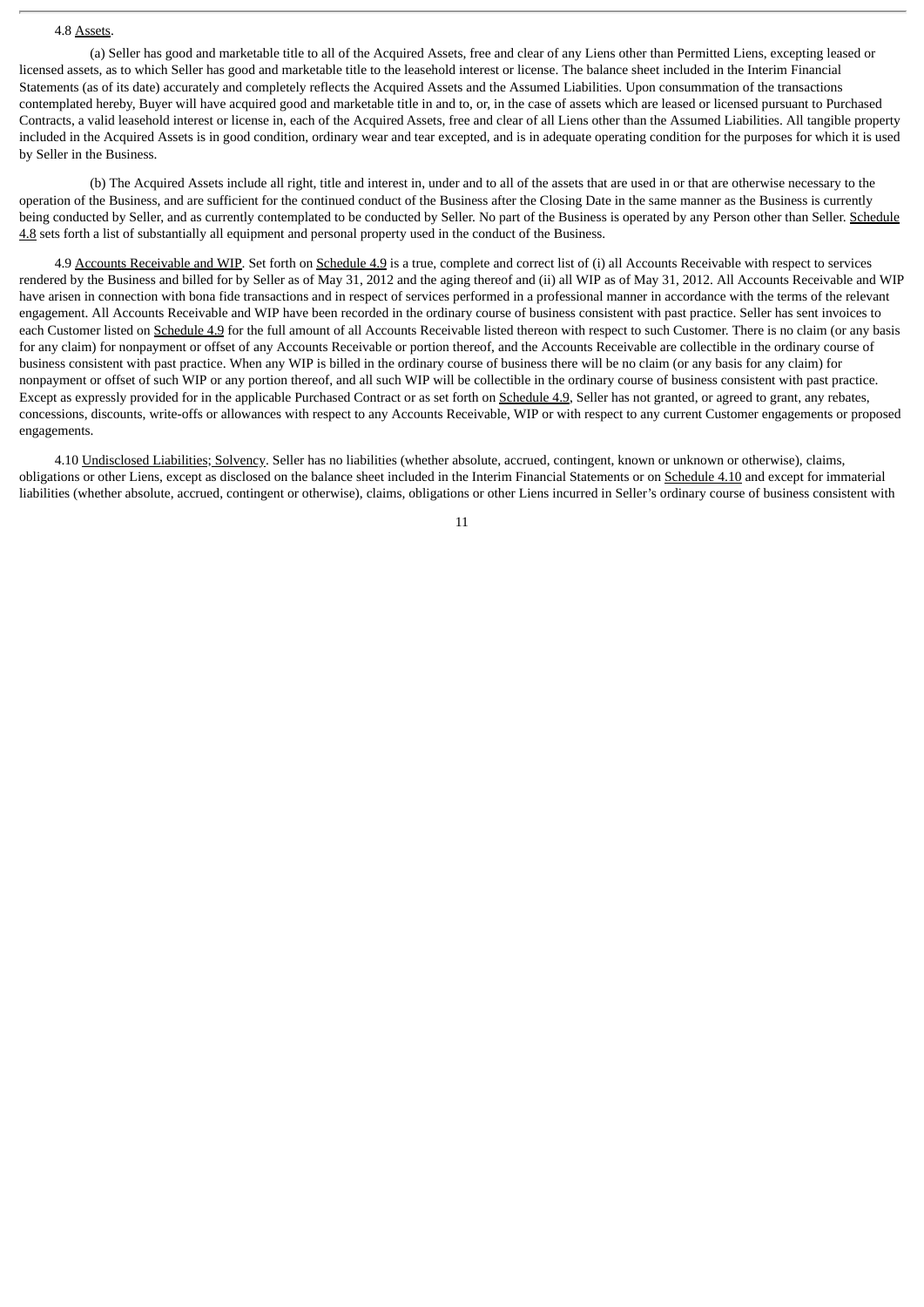past practice. Schedule 4.10 sets forth, separately, (a) a true, correct and complete list of all outstanding loans, lines of credit and other indebtedness incurred by Seller, the repayment obligations for which are secured by any of Seller's assets, (b) a true, correct and complete list of all other outstanding loans, lines of credit and other indebtedness incurred by Seller, and (c) with respect to each loan described in the foregoing clauses (a) and (b), the amounts due thereunder. Seller is not a party to any bankruptcy proceedings, whether voluntary or involuntary or actual or threatened, and has not made an assignment of its assets for the benefit of any creditor or otherwise. Seller is solvent, and immediately following the consummation of the transactions contemplated hereby, Seller will be solvent.

4.11 Absence of Certain Changes. Except as set forth on Schedule 4.11, since January 1, 2011, Seller has conducted its operations and affairs only in the ordinary course of business, consistent with past practice, including with respect to billing and collection of fees, and has not (a) suffered any material adverse change in its business, operations, prospects or financial condition, (b) incurred any indebtedness (whether material, immaterial, contingent or otherwise) for borrowed money or guaranteed, assumed or endorsed the obligations of any other Person, (c) except in the ordinary course of business consistent with past practice, sold, assigned, leased, transferred or otherwise disposed of any assets, (d) except in the ordinary course of business consistent with past practice, sold, assigned, licensed or abandoned any Intellectual Property, (e) settled or compromised any action, suit or proceeding, whether administrative, civil or criminal, in law or in equity, or before any Governmental Entity, (f) made any capital expenditures or commitments therefor outside the ordinary course of business consistent with past practice in excess of Ten Thousand Dollars (\$10,000) individually, or Twenty Thousand Dollars (\$20,000) in the aggregate, (g) made any change in any method of accounting or accounting principle, method, estimate or practice, (h) amended or modified its articles of incorporation or bylaws or any other charter documents, (i) increased the compensation payable or to become payable to any personnel of Seller, except in accordance with pre-existing contractual obligations, (j) mortgaged, pledged or subjected to any Lien, other than Permitted Liens, any of the Acquired Assets, or any part thereof, (k) taken any other action that would have required the advance written consent of Buyer pursuant to Section 7.1 had such action been taken after the date of this Agreement, or (l) agreed or committed to do any of the foregoing.

#### 4.12 Customer Relations.

(a) To Seller's knowledge, all relationships between Seller and its Customers are, and will continue to be, good. All services and other work performed by Seller for its Customers has been done in accordance with the terms agreed to by Seller and the Customer, whether a Contract or commitment, and whether oral or written. Seller has not received any notice (formal or informal, oral or written) from any Customer who is a Customer of Seller pursuant to any Purchased Contract of an intention to materially reduce or terminate its relationship with Seller, and Seller has not engaged in any material renegotiation of the terms of any contract between Seller and any such Customer which terms are not yet reflected in the Purchased Contracts. To Seller's knowledge, no investigation or examination of any Account Receivable or performance of Seller is currently being conducted by any Person who at any time has been a Customer of Seller, and no such investigation or examination has been threatened.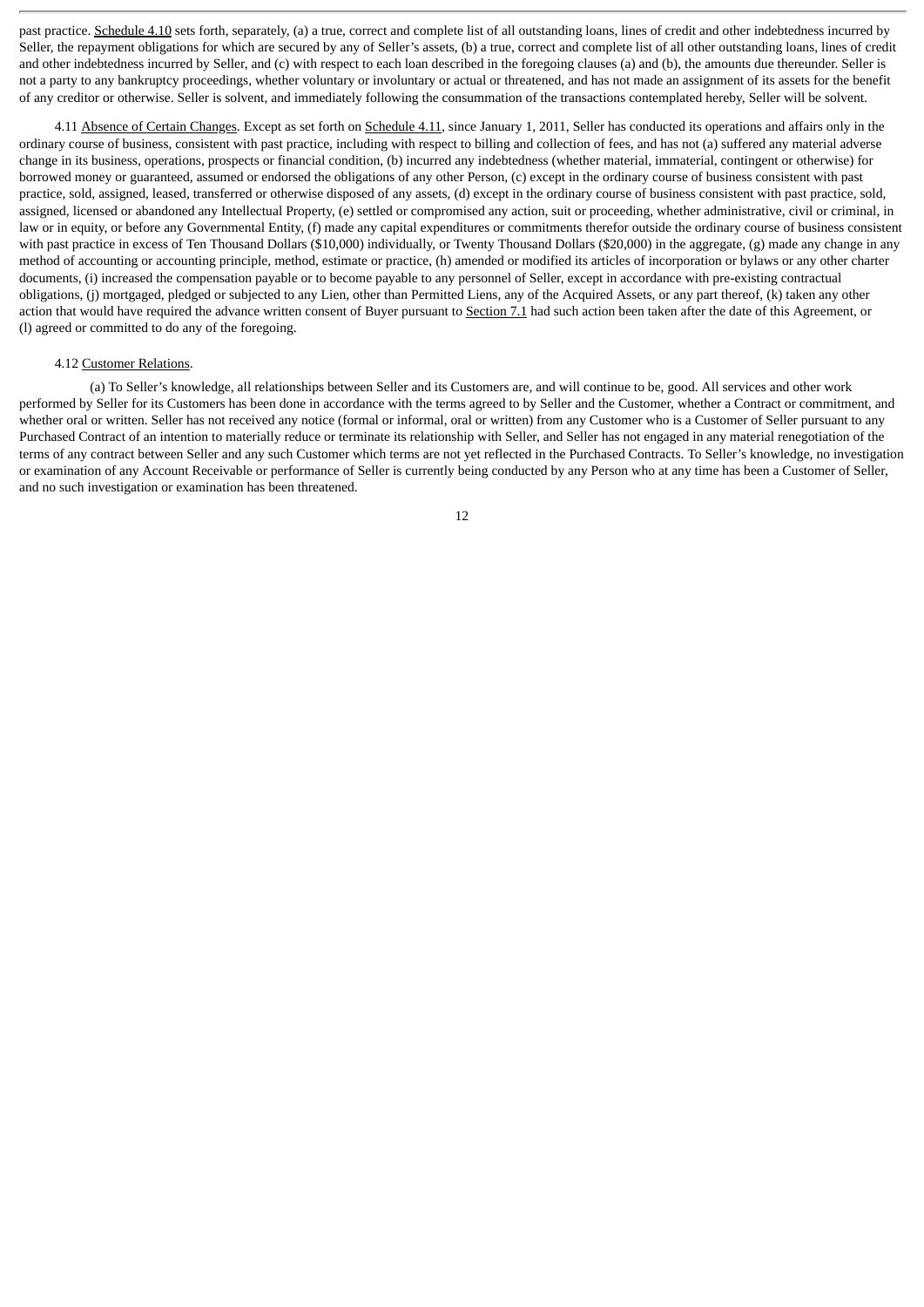(b) Except as otherwise set forth on Schedule 4.12(b), Seller does not provide any services to (i) any corporation, partnership, or limited liability company that has any class of equity securities that is traded on any stock exchange in the United States, or (ii) any Governmental Entity.

4.13 Contracts and Commitments. Schedule 4.13(a) sets forth a true, complete and correct list of all Customer and vendor contracts and subcontracts, contracts with independent contractors, co-marketing, alliance, joint venture or partnership agreements, real property and personal property leases and other contracts, whether written or oral, of the Business as of the date hereof (as they may be amended or reformed, collectively, the "Contracts"), provided, that none of the following Contracts (other than Customer contracts, teaming, co-marketing, alliance, joint venture or partnership agreements, agreements with subcontractors or personnel of Seller, real property leases and subleases) are required to be identified on Schedule 4.13(a): (1) any Contract that does not involve the payment or receipt of at least Five Thousand Dollars (\$5,000) annually or Ten Thousand Dollars (\$10,000) in the aggregate; or (2) any Contract relating solely to an Excluded Asset. In the case of oral Contracts, Schedule 4.13(a) sets forth a true, complete and correct summary in reasonable detail of the terms and conditions of all such Contracts. All Contracts (i) between Seller and any Affiliate of Seller, (ii) which contain exclusivity or referral fee provisions and/or (iii) which place restrictions on Seller or any other Person (including restrictions on the ability to engage in any business in any place or to solicit customers or solicit Persons for employment or as independent contractors) are listed on Schedule 4.13(b) and are identified as such, and in the case of the restrictions described in the foregoing clause (iii), such restrictions are summarized in reasonable detail on Schedule 4.13(b). Except as set forth on Schedule 4.13(c), Seller is not in default or breach of any of the Contracts, and, to Seller's knowledge, no other party to any of the Contracts is in default or breach of any Contract. Each Contract is in full force and effect. Seller has delivered to Buyer a true, complete and correct copy of each written Contract and a written summary of each oral Contract. Seller has not assigned, delegated or otherwise transferred, or entered into any agreement to so assign, delegate or otherwise transfer, any of its rights or obligations with respect to any Acquired Asset. Schedule 4.13(d) sets forth a true, complete and correct list and summary of each outstanding proposal by Seller to provide services to any third party. Except as set forth on Schedule 4.13(d), there have been no oral or written changes to any such proposal.

4.14 Litigation. Except as set forth on Schedule 4.14, there has been, and there currently is, no civil, criminal or administrative action, suit, claim, hearing, investigation or proceeding pending or, to Seller's knowledge, threatened, against Seller (or any Affiliate, or any current or former personnel of Seller, relating to the business of Seller or its Affiliates), in any court, by any Governmental Entity or any other Person or before any arbitrator or other tribunal and, to Seller's knowledge, there is no reasonable basis for any such civil, criminal or administrative action, suit, claim, hearing, investigation or proceeding. Seller has not been and is not currently subject to any action, order, writ, judgment, injunction or decree of any Governmental Entity and, to Seller's knowledge, there is no reasonable basis for Seller to become subject to any such action, order, writ, judgment, injunction or decree by any Governmental Entity.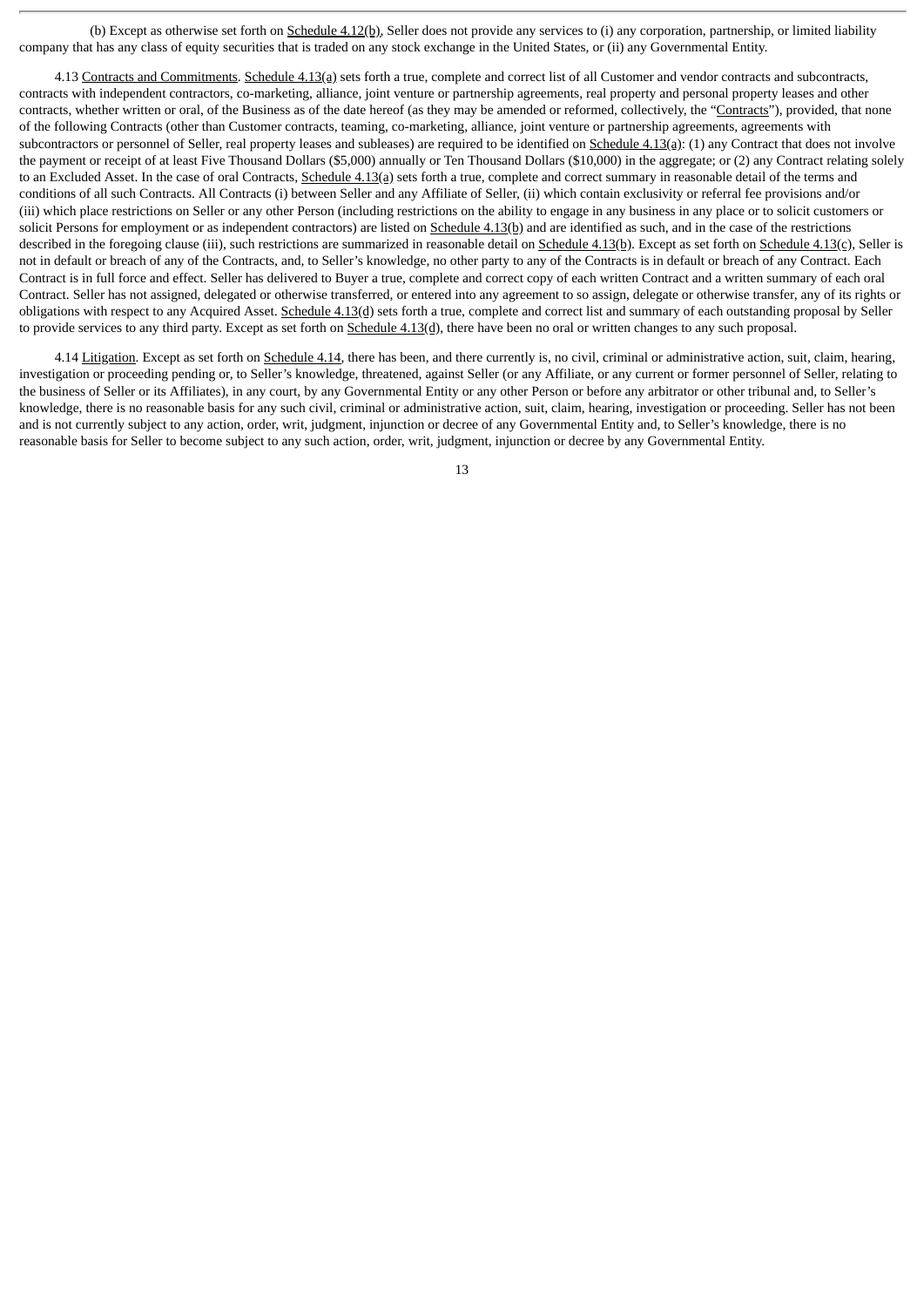4.15 Intellectual Property. Except as set forth on Schedule 4.15, Seller does not own any (i) Patents, (ii) Marks, (iii) Copyrights, (iv) Domain Names, (v) unregistered Marks or (vi) Software. Where applicable, the following is provided for each item listed on Schedule 4.15: the registration number, the serial number or other identification, the applicable jurisdiction, and the registration or application date.

(a)  $Schedule 4.15(a)$  contains a true, complete and correct list of all licenses, sublicenses or agreements or instruments involving the Intellectual Property of Seller, including (i) licenses by Seller to any Person of any Intellectual Property, and (ii) all licenses by any other Person to Seller of any Intellectual Property (except with respect to generally available "off-the-shelf" software) (each a "License"). Each such License is a valid and binding agreement enforceable in accordance with its terms. With respect to each License, there is no default (or event that with the giving of notice or passage of time could constitute a default) by Seller or, to Seller's knowledge, the other party thereto. There are no pending claims with respect to any License and, to Seller's knowledge, no such claims have been threatened.

(b) Except as set forth on Schedule 4.15(b), no Person other than Seller has any right or interest of any kind or nature in or with respect to the Intellectual Property, or any portion thereof, or any rights to sell, license, lease, transfer or use or otherwise exploit the Intellectual Property or any portion thereof.

(c) Except as disclosed on Schedule 4.15(c), none of Seller, the conduct of the Business by Seller, or the Intellectual Property of Seller has been alleged to have, and none of Seller, the conduct of the Business by Seller, or the Intellectual Property of Seller has, infringed upon, misappropriated or otherwise violated any Intellectual Property or other proprietary information or rights of another Person. There are no pending claims, actions or proceedings contesting or challenging the Intellectual Property or Seller's use of any Intellectual Property that is owned by another Person and, to Seller's knowledge, no such claims, actions or proceedings have been threatened. To Seller's knowledge, no Person, including any current or former personnel of Seller, is infringing upon, misappropriating, or otherwise violating Seller's rights to the Intellectual Property.

4.16 Compliance with Laws. Seller has been and continues to be in compliance with, and the Business has been operated in compliance with, Seller's articles of incorporation and bylaws, and in compliance with all Laws. Seller has not received notice from any Governmental Entity or other Person alleging that it is not in compliance with, or that it is in violation of, any Law. Seller has not received notice from any Governmental Entity or other Person of the investigation by such Governmental Entity or other Person and, to Seller's knowledge, no such investigation has been commenced or is ongoing.

4.17 Properties. Seller does not own and has never owned any real property. The Leased Premises constitute all of the real property necessary for the operation of the Business. Seller enjoys peaceful and undisturbed possession of such property, and such property is free and clear of all Liens other than Permitted Liens. To Seller's knowledge, the Leased Premises have no defects which could materially impair the day to day use thereof for the conduct of the Business as currently conducted by Seller. Neither Seller nor the landlords under the Leases are in default thereunder, and no facts or circumstances exist which would constitute a default thereunder with the giving of any applicable notice and expiration of any applicable cure period.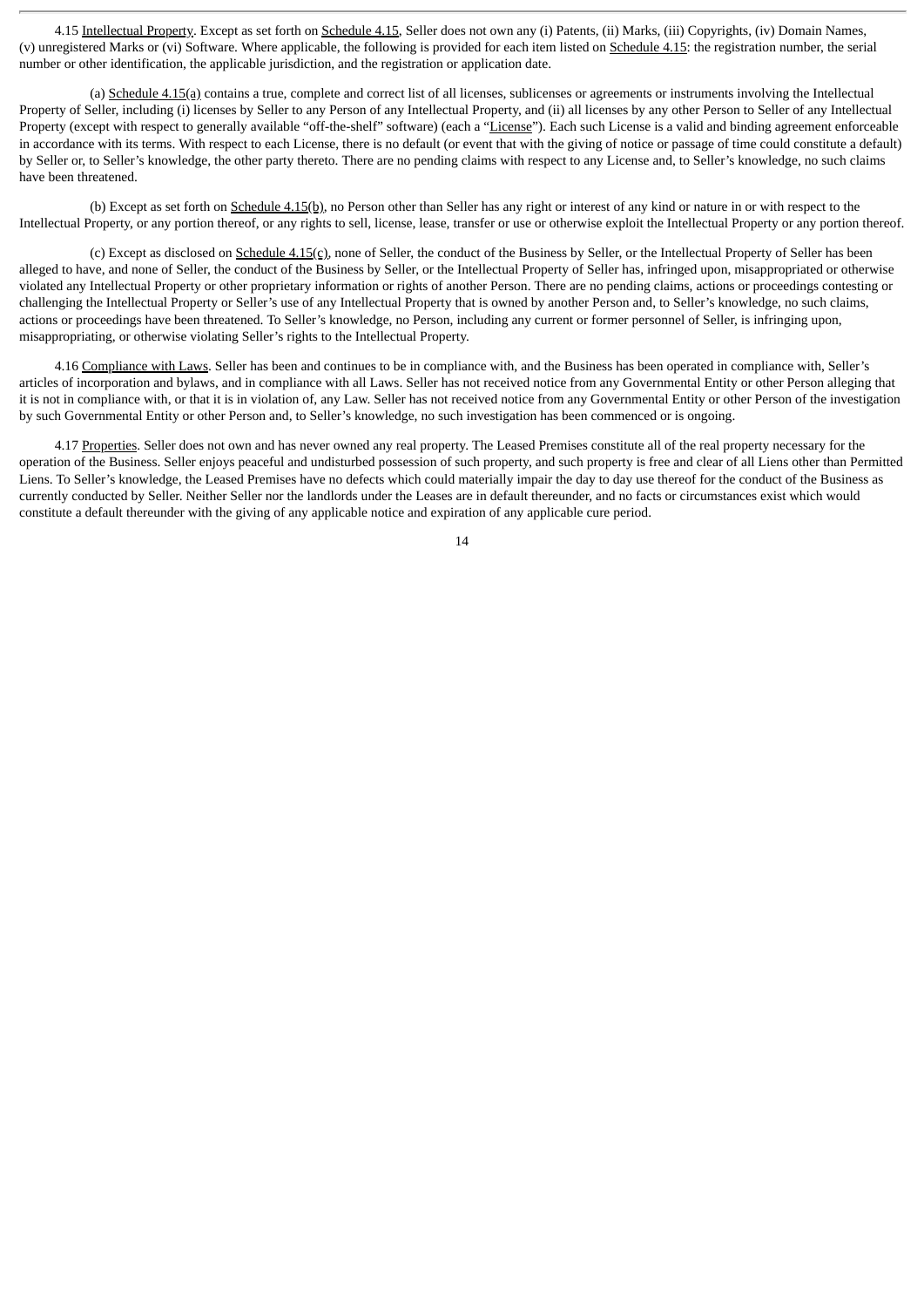#### 4.18 Employee Benefit Plans; ERISA.

(a) Schedule 4.18(a) sets forth a true, complete and correct list of all plans, programs, policies, arrangements, agreements and commitments, including any employee benefit plans (within the meaning of section 3(3) of the Employee Retirement Income Security Act of 1974, as amended "ERISA") that Seller maintains or has entered into or is obligated under with respect to personnel of Seller that provides or promises compensation, bonuses or other forms of incentive pay, retirement benefits, deferred compensation, severance benefits, welfare benefits, fringe benefits, equity or equity-based compensation or any other benefit or perquisite (collectively, the "Employee Benefit Plans").

(b) With respect to each Employee Benefit Plan, Seller has provided Buyer with a true and complete copy of the Employee Benefit Plan document and the summary plan description, if applicable, or, if no such document or summary exists, a written description of the Employee Benefit Plan.

(c) Except as set forth on Schedule 4.18(c): (i) no Employee Benefit Plan is subject to Title IV of ERISA; and (ii) Seller has no Employee Benefit Plans that are multiemployer plans within the meaning of Section 3(37) of ERISA. Each Employee Benefit Plan intended to be qualified under Section 401(a) of the Code (a "qualified plan") has received or applied for a favorable determination letter and nothing has occurred (or has failed to occur) since the date of the most recent such letter that could reasonably be expected to cause a loss of the qualified status of any such Employee Benefit Plan. There has been no non-exempt prohibited transaction within the meaning of Section 406 of ERISA, or Section 4975 of the Code, with respect to any of the Employee Benefit Plans; each of the Employee Benefit Plans has been operated in all material respects in accordance with both its terms and all applicable Laws; no personnel of Seller is liable for, or is reasonably expected to be liable for, Tax penalties (in the form of a twenty percent (20%) excise Tax, early income recognition or both) for failure of any Employee Benefit Plan to satisfy in form or operation the applicable requirements of Section 409A of the Code; and there are no actions, claims (other than routine claims for benefits), lawsuits or arbitrations pending or, to Seller's knowledge, threatened with respect to any Employee Benefit Plan or, to Seller's knowledge, against any fiduciary of any Employee Benefit Plan and, to Seller's knowledge, nothing has occurred (or failed to occur) that could reasonably be expected to give rise to any such claim, action, lawsuit or arbitration.

(d) Except as set forth on Schedule 4.18(d), Seller is not providing, and has no obligation to provide, post-termination health benefits or life insurance coverage to any former personnel of Seller or any of their dependents, former dependents or beneficiaries.

(e) Except as expressly provided herein or as set forth on  $S$ chedule  $4.18$ (e), neither the execution and delivery of this Agreement nor the consummation of the transactions contemplated herein will (i) entitle any personnel of Seller to severance pay, or any similar payment, or (ii) except to the extent vesting resulting from a partial termination of a qualified plan occurs due to applicable Law, accelerate the time of payment or vesting or increase the amount of any compensation due under any Employee Benefit Plan.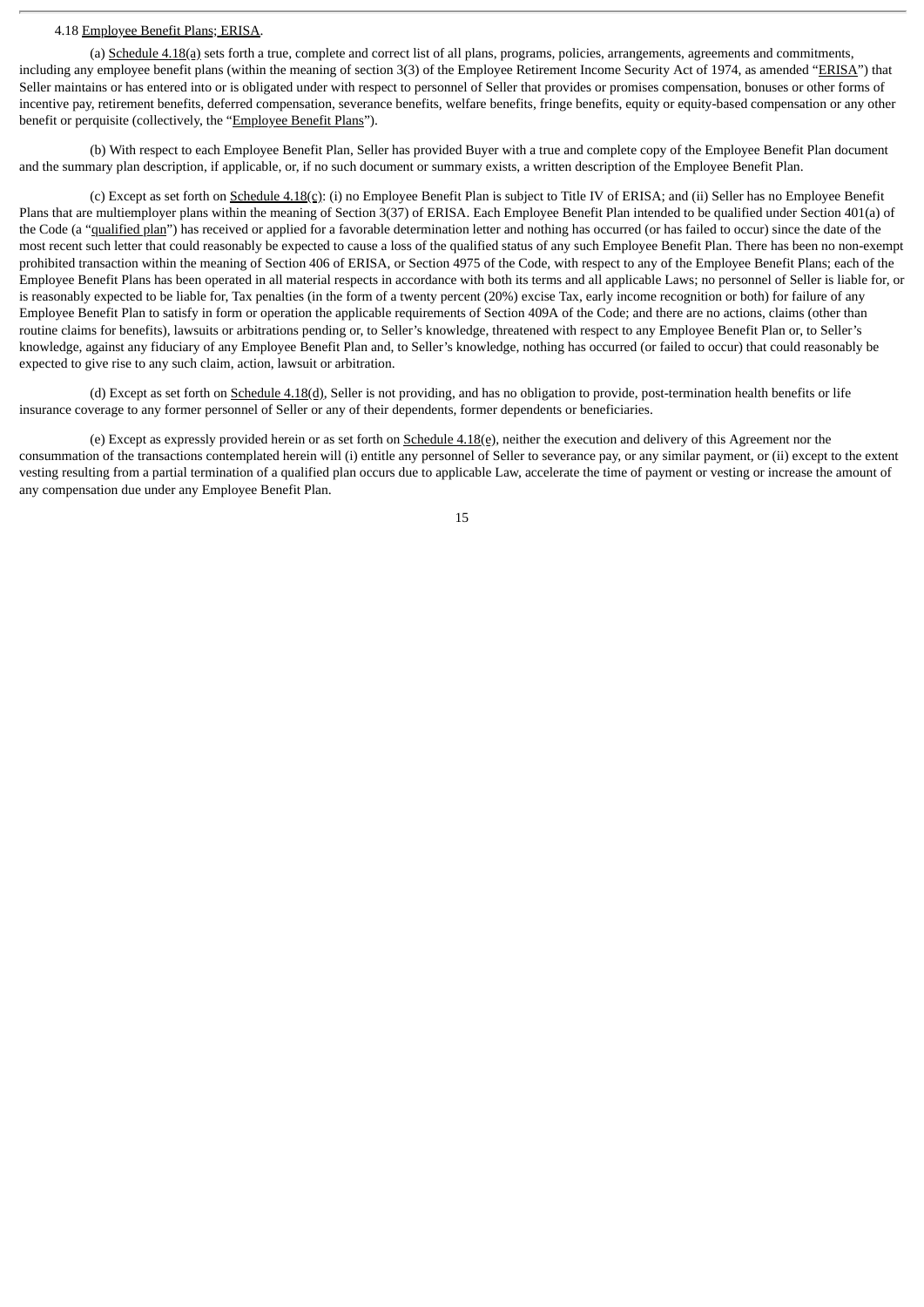4.19 Insurance. Schedule 4.19 sets forth a true, complete and correct list, and a summary description of the coverage provided thereby, of all liability insurance policies maintained by Seller or any other Person with respect to Seller, the Acquired Assets, the operations of the Business and its personnel. All of such policies are in full force and effect, and Seller has not received notice of termination or non-renewal of such policies. All premiums due on such insurance policies have been paid. There are no pending claims with respect to Seller, the Acquired Assets, the Business and its personnel under any such insurance policies, and there are no claims as to which the insurers have notified Seller that they intend to deny liability. Seller has not failed to pay any premiums when due with respect to, or otherwise violated the terms of, nor is Seller in default under, any such insurance policy.

#### 4.20 Employment Matters.

(a) Schedule  $4.20(a)(i)$  sets forth a true, complete and correct list of all personnel of Seller (including, wherever applicable, the title, department, location and hire or retention date) and the total compensation (including salary, bonuses and incentive compensation) received with respect to the immediately preceding fiscal year of Seller, current compensation and the number of years of continuous service of each such person and the value of vacation time accrued but not taken by each such individual as of May 31, 2012. None of the personnel of Seller is on a leave-of-absence. Schedule 4.20(a)(ii) sets forth a true, complete and correct list of all former personnel of Seller currently receiving benefits through COBRA.

(b) Except as set forth on Schedule 4.20(b), Seller does not have any current engagement with any Person as a consultant or independent contractor, and Seller does not have any written or oral agreement with any such consultant or independent contractor.

(c) Each personnel of Seller is retained or employed on an at-will basis, and Seller does not have any written or oral agreement with any such personnel that would interfere with (i) Seller's ability to discharge such personnel without payment of any severance or any other cost or expense or adverse consequences, or (ii) if such personnel is contemplated to become Transferred Personnel, Buyer's ability to hire such personnel, Seller has not promised or represented to any of its personnel that any of such personnel will be employed or engaged by or receive any particular benefits from Buyer or any of its Affiliates or related entities on or after the Closing Date.

(d) There is no collective bargaining agreement or union contract binding on Seller which covers any personnel of Seller. Seller is under no obligation to negotiate any such agreement with respect to any such individuals, no labor organization or group of personnel of Seller has made a pending demand for recognition or certification, and there are and have been no representation or certification proceedings or petitions seeking a representation proceeding, with the National Labor Relations Board or any other labor relations tribunal or authority, nor have any such demands, proceedings or petitions been brought or filed or threatened to be brought or filed within the past three (3) years.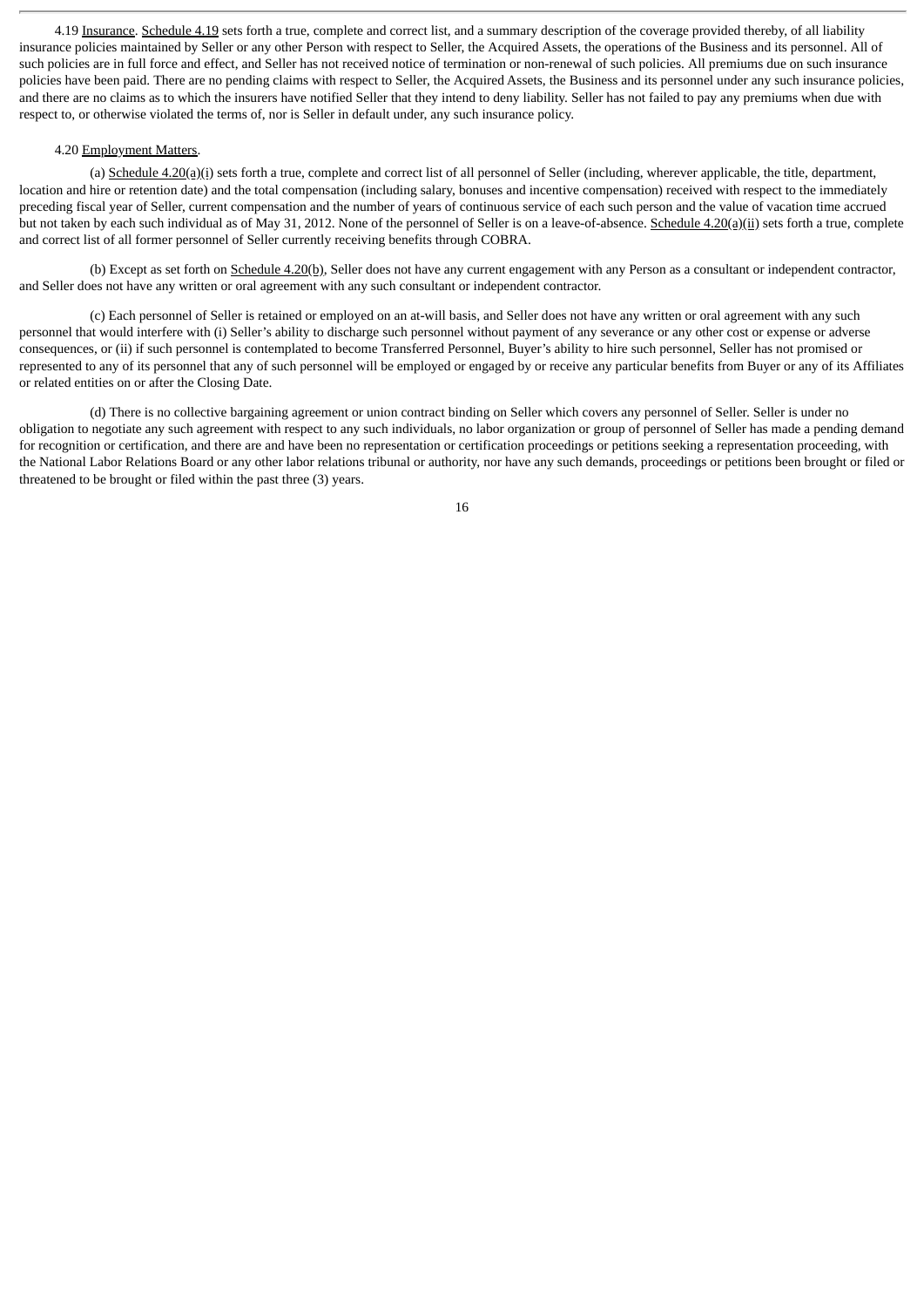(e) Seller has complied with all Laws relating to the employment of labor to the extent relating to the Business, including provisions thereof relating to wages, hours, equal opportunity, collective bargaining, workers' compensation and the payment of social security and other Taxes and unlawful discrimination and harassment. There are, and during the past three (3) years there have been, no unfair labor practice charges or complaints, minimum wage or overtime or equal pay charges or complaints, occupational safety and health charges or complaints, wrongful discharge charges or complaints, employee grievances, discrimination claims or workers' compensation claims pending against Seller, and, to Seller's knowledge, none have been threatened. No notice has been received by Seller within the past three (3) years of the intent of any federal, state, local or foreign agency responsible for the enforcement of labor or employment laws to conduct an investigation of Seller, and, to Seller's knowledge, no such investigation is in progress. Except as set forth on Schedule 4.20(e), Seller has not incurred any liability, and no facts exist that would be likely to give rise to any liability, in connection with the classification by Seller of any individual as an independent contractor.

(f) There are no outstanding orders or charges against Seller under any occupational health or safety legislation and, to Seller's knowledge, none have been threatened. All material levies, assessments and penalties made against Seller related to the Business pursuant to all applicable workers compensation legislation as of the date hereof have been paid by Seller, and Seller has not been reassessed under any such legislation.

(g) Each individual employed by Seller in the United States has presented legal proof of his or her identity and authorization to work in the United States for Seller and is either (i) a U.S. citizen or lawful permanent resident or (ii) a nonimmigrant possessing a current, valid authorization issued by U.S. Citizenship and Immigration Services permitting employment by Seller.

#### 4.21 Taxes.

(a) All Tax Returns required to be filed by or on behalf of Seller have been timely filed with the appropriate taxing authorities, and all such Tax Returns are complete and accurate. All Taxes due from Seller, whether or not shown on any Tax Return, have been paid in full or an adequate provision has been made on the Financial Statements for any such Taxes which are not yet due or which are being contested in good faith. Seller is not currently the beneficiary of, and has not requested, any extension of time within which to file any Tax Return which has not yet been filed. Schedule 4.21 contains a true, complete and correct list of all jurisdictions in which Seller is required to file any Tax Return, and no claim has ever been made by any Governmental Entity in any jurisdiction where Seller does not file Tax Returns that Seller is or may be subject to taxation by, or be required to file Tax Returns in, that jurisdiction. Seller has withheld and paid all Taxes required to have been withheld and paid in connection with amounts paid or owing to any personnel, creditor, stockholder or other third party.

(b) There is no audit, examination, claim, assessment, deficiency, or refund litigation pending or threatened with respect to any Taxes of or with respect to Seller. All Taxes due with respect to completed and settled examinations or concluded litigation relating to Seller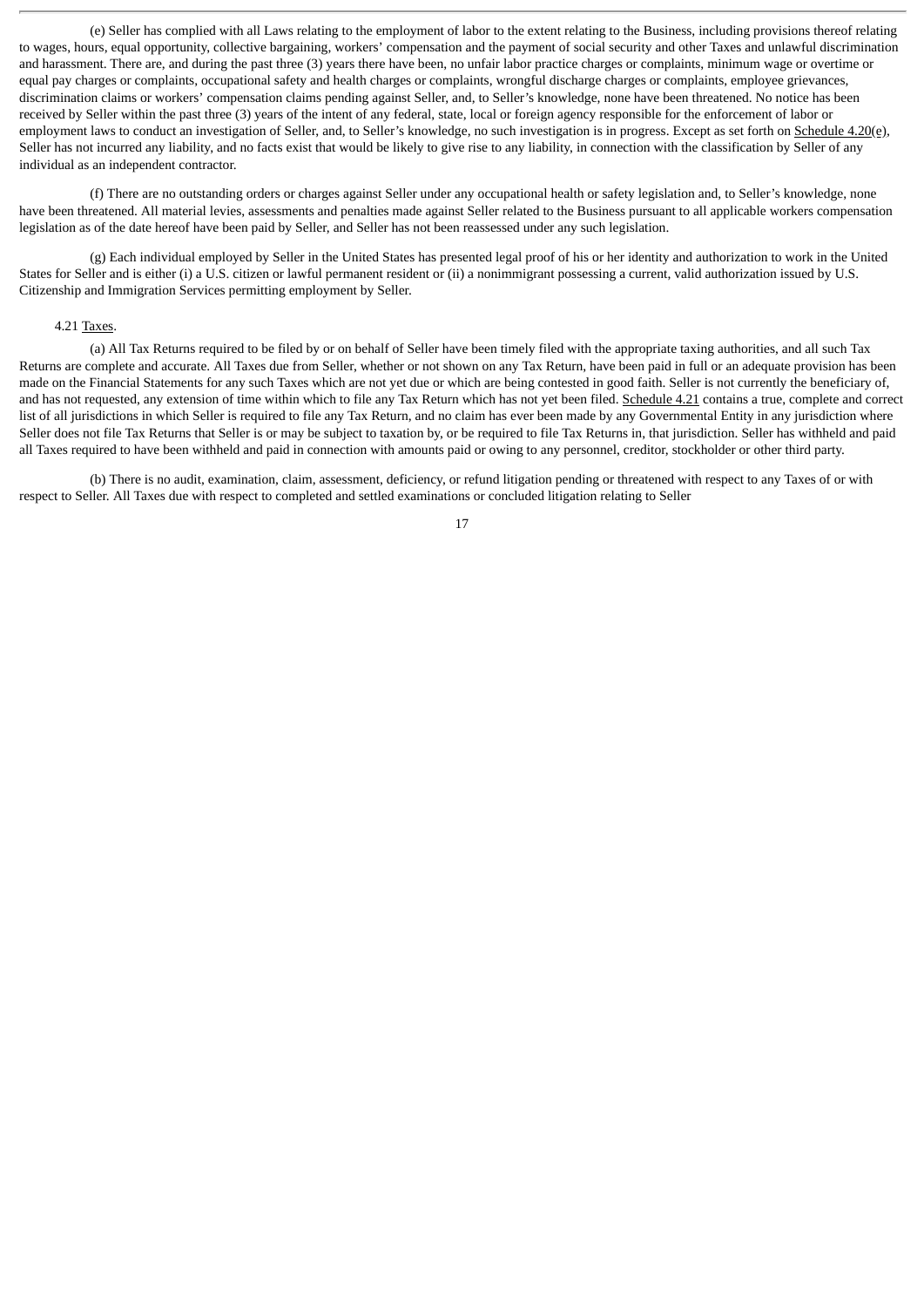have been paid in full or adequate provision has been made for any such Taxes on the Financial Statements. Seller has not executed an extension or waiver of any statute of limitations on the assessment or collection of any Tax that is currently in effect. No rulings or agreements in respect of any Tax are pending or have been issued by or entered into with any relevant Governmental Entity with respect to Seller. Seller is not a party to or bound by any Tax allocation, Tax sharing or other similar agreement, and Seller has no liability for the Taxes of any other Person as a transferee or successor, by contract or otherwise. There are no Liens for Taxes on any of the Acquired Assets, other than Liens for Taxes not yet due.

(c) Seller has delivered to Buyer correct and complete copies of all of the following: (i) U.S. federal income Tax Returns filed by Seller for the years 2008, 2009, 2010 and 2011; (ii) state income Tax Returns filed by Seller for the years 2008, 2009, 2010 and 2011; (iii) all real and personal property Tax Returns filed by Seller for the years 2008, 2009, 2010 and 2011; and (iv) payroll Tax Returns filed by Seller for the years 2008, 2009, 2010 and 2011.

(d) Seller has neither made nor is obligated (or is a party to any agreement under which it could be obligated) to make any payments that are or will not be deductible under Section 280G of the Code.

(e) Except as set forth on Schedule 4.21(e), Seller has not been a member of an affiliated group filing a consolidated U.S. federal income Tax Return during the past seven (7) years, and Seller does not have any liability for the Taxes of any Person (other than Seller) under Treas. Reg. Section 1.1502-6 (or any similar provision of any Law), as a transferee or successor, by contract, or otherwise.

(f) Seller has not been and is not in violation (or with notice or lapse of time or both, would be in violation) of any applicable law relating to the withholding, depositing or reporting of Taxes (including withholding of Taxes pursuant to Sections 1441, 1442, 3102, 3401 and 3406 of the Code or similar provisions under any Law). Seller has duly and timely withheld from salaries, wages and other compensation and reported and deposited with the appropriate taxing authorities all amounts required to be so withheld, reported and/or deposited for all periods under applicable Law.

4.22 Relationships with Related Persons. Except as set forth on Schedule 4.22, no Affiliate or personnel of Seller, nor any spouse or child or other family member of any of them, or any Person associated with any of them (each of the foregoing, a "Related Person"), has any interest in any of the Acquired Assets. Except as set forth on Schedule 4.22 and with respect to employment and compensation arrangements with personnel in the ordinary course of business consistent with past practice which are otherwise disclosed hereunder, no Related Person is a party to any contract, agreement or arrangement with, or has any claim or right against, or owes any amounts to, Seller. All loans, payables and other amounts due to or from a Related Person, on the one hand, and Seller and/or its Affiliates, on the other hand, are listed on Schedule 4.22.

4.23 Permits. Schedule 4.23 sets forth a true, complete and correct list of all material approvals, permits, certificates, qualifications, authorizations, licenses, franchises, consents, orders and registrations of all Governmental Entities and any other Person which are necessary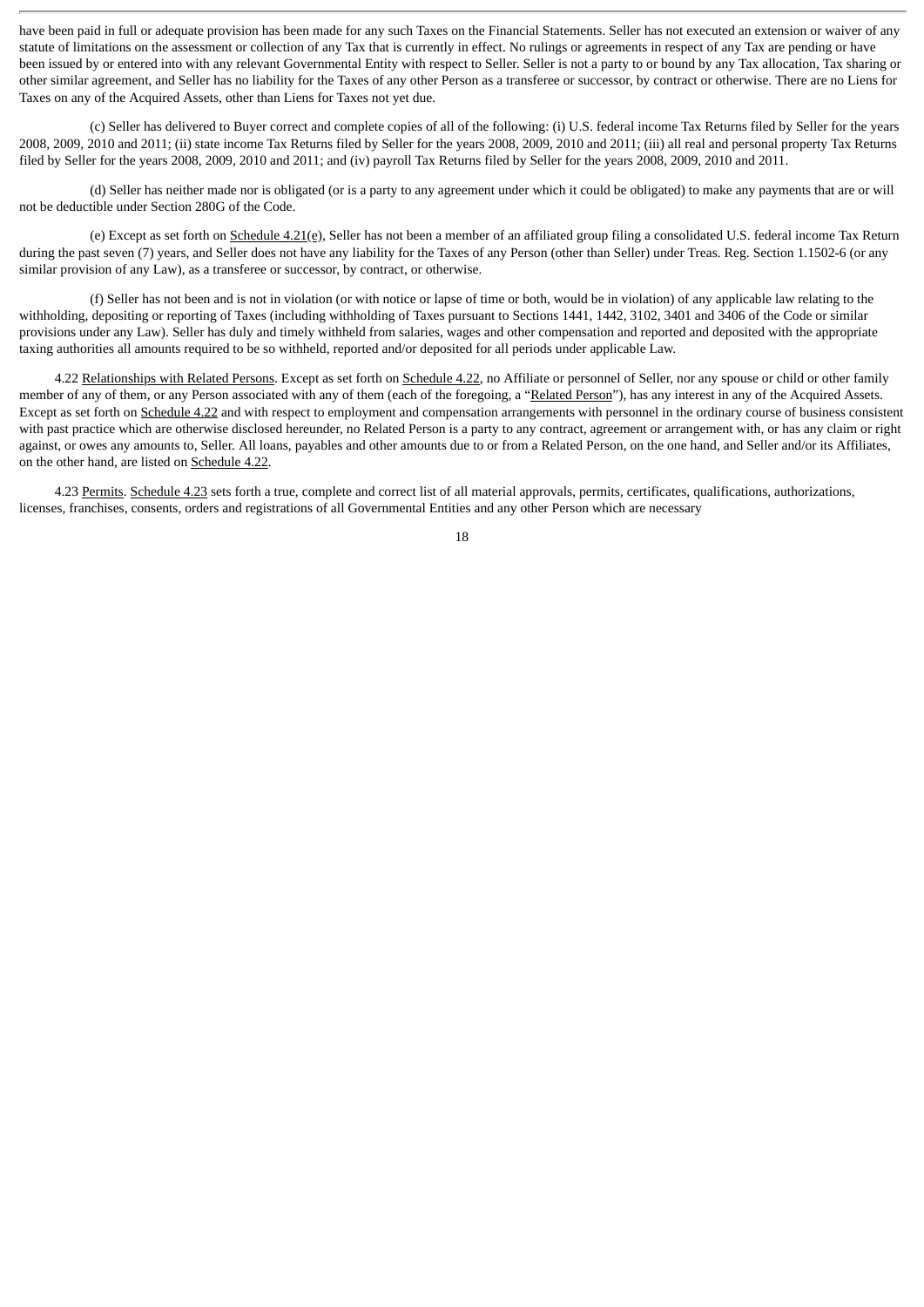for Seller to conduct the Business (collectively, the "Permits"). Except as set forth on Schedule 4.23, the Permits are valid and in full force and effect, and no Permits will be terminated as a result of the transactions contemplated by this Agreement or the Transaction Documents. Seller is in compliance with the terms of the Permits and no material violations are or have been recorded in respect of any Permit. No proceeding is pending or, to Seller's knowledge, threatened to revoke, suspend, modify or limit any Permit.

4.24 Illegal Payments. Neither Seller nor, to Seller's knowledge, any personnel of Seller, or any other Person on behalf of Seller, has made or authorized, directly or indirectly, any payment of funds of, or relating to, Seller which is prohibited by any Law, including Laws relating to bribes, gratuities, kickbacks, lobbying expenditures, political contributions and contingent fee payments.

4.25 No Other Representations and Warranties. Except as expressly set forth in this Agreement, Buyer acknowledges that neither Seller nor the Stockholders, or any employee or agent acting on their behalf, have made or are making, for the benefit of Buyer, any representations and warranties whatsoever regarding the subject matter of this Agreement, whether written or oral, expressed or implied, and that Buyer is not relying and has not relied upon any such representations and warranties regarding the subject matter of this Agreement.

4.26 Brokers and Finders. Except as set forth on Schedule 4.26, no broker or finder has acted for Seller or its Affiliates or personnel of Seller in connection with this Agreement or any Transaction Document or the transactions contemplated hereunder or thereunder, and no broker or finder retained by Seller or its Affiliates or personnel of Seller is entitled to any brokerage or finder's fee with respect to this Agreement or any Transaction Document or such transactions.

4.27 Environmental, Health and Safety Matters. Seller has at all times complied and is in compliance with all Environmental, Health and Safety Requirements.

4.28 No Separate Arrangement. Except as set forth on Schedule 4.28, neither Seller nor any Stockholder has entered into any Contract or arrangement for the distribution of, does not intend to distribute, and represents and warrants that it will not distribute, any proceeds from that portion of the Purchase Price allocated to such Seller or Stockholder or any adjustment thereto, directly or indirectly, to any employees of Seller or Buyer.

4.29 Unauthorized Practice of Law. To Seller's knowledge, neither Seller nor any Stockholder has engaged in the unauthorized practice of law on Seller's behalf (including, as defined in Rule 49 of the District of Columbia Court of Appeals, as modified by Opinion 21-12 issued by the DC Court of Appeals Committee on the Unauthorized Practice of Law on January 12, 2012, the "Unauthorized Practice of Law").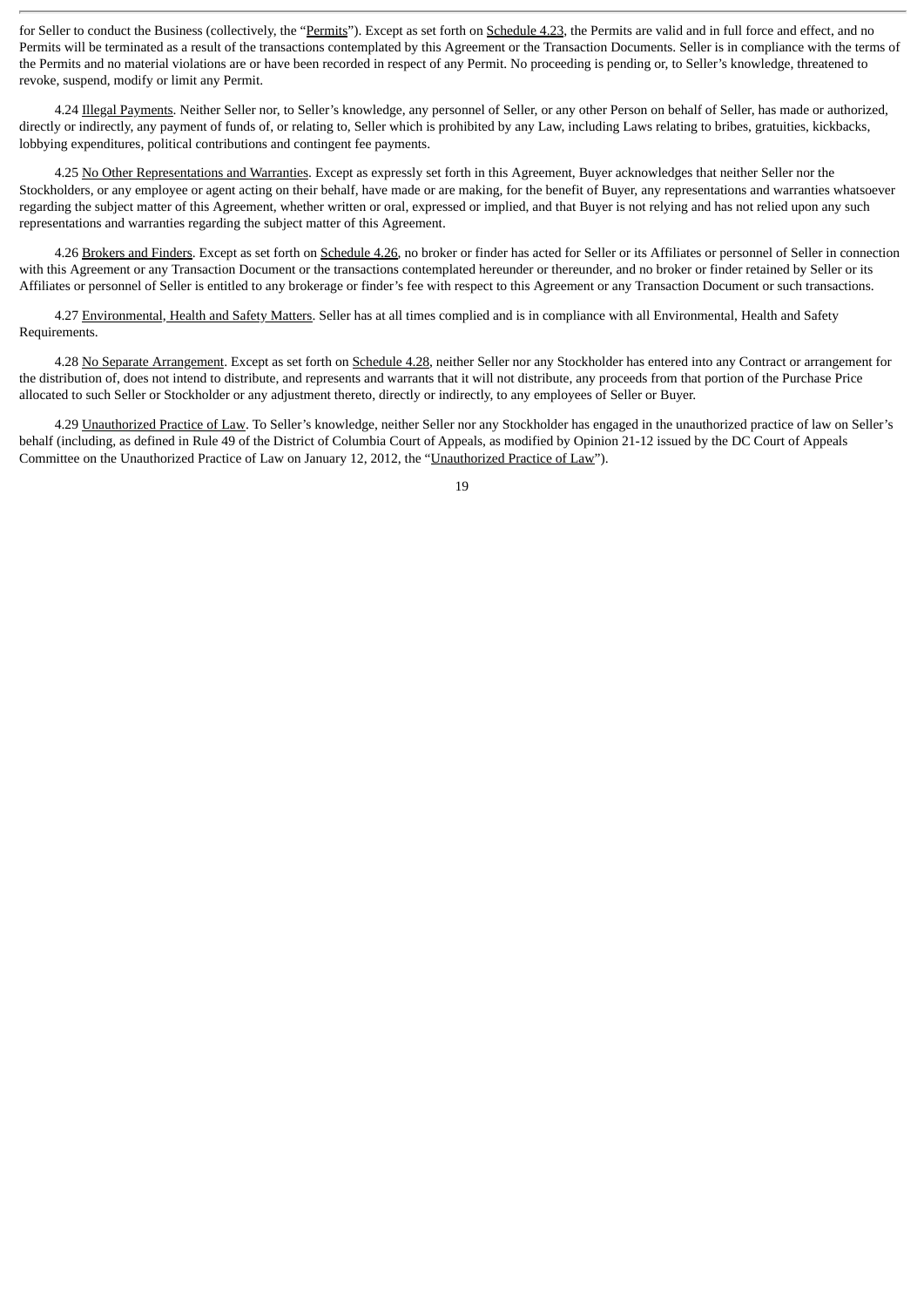## ARTICLE V: REPRESENTATIONS, WARRANTIES AND COVENANTS OF THE STOCKHOLDERS

5.1 Additional Representations, Warranties and Covenants of the Stockholders. In furtherance of the covenants and agreements contained herein, each Stockholder, severally and not jointly, hereby represents and warrants to Buyer that: (a) such Stockholder has all necessary power and authority to execute, deliver and perform such Stockholder's obligations hereunder; (b) this Agreement constitutes the legally valid and binding obligation of such Stockholder, subject to the Enforceability Exception; (c) neither the execution and delivery of, or performance under, this Agreement by such Stockholder nor the consummation by such Stockholder of the transactions contemplated by this Agreement or the applicable Transaction Documents does or will (i) result in a violation or breach of, or constitute a default or an event of default under, any mortgage, bond, contract, license, lease, agreement, permit, instrument or other obligation to which such Stockholder is a party or by which such Stockholder is bound or to which any properties of such Stockholder related to the Business (if any) are bound, which violation, breach or default would impair the ability of such Stockholder to comply with such Stockholder's obligations hereunder, or (ii) violate any Law, writ, judgment, injunction or court decree to which such Stockholder or such Stockholder's properties related to the Business (if any) are subject, which violation, breach or default would impair the ability of such Stockholder to comply with such Stockholder's obligations hereunder; (d) no consent, approval or authorization of, or declaration, filing or registration with, any Governmental Entity or any other Person is required to be made or obtained by such Stockholder in connection with the execution, delivery or performance of this Agreement by such Stockholder, or the consummation by such Stockholder, as applicable, of the transactions contemplated by this Agreement, the absence of which would impair the ability of such Stockholder to comply with such Stockholder's obligations hereunder; (e) such Stockholder does not personally hold any right, title or interest of any kind in, to or under (i) any Acquired Asset or (ii) Intellectual Property or other asset of or used in the Business and of a type contemplated under Section 2.1; and (f) Schedule 4.28 sets forth all transaction bonus or payments required or intended to be made in conjunction with the Closing of the transactions contemplated by this Agreement. To the extent such Stockholder has or obtains any right, title or interest of any kind in, to or under (A) any Acquired Asset or (B) to the extent not otherwise an Acquired Asset hereunder, any Purchased Contract, Intellectual Property or other asset of or used in the Business and of a type contemplated under Section 2.1, such Stockholder hereby conveys all such right, title and interest to Buyer, free and clear of all Liens other than Assumed Liabilities, as of the Closing Date, and such Stockholder agrees to take any further action and execute, deliver, file and record any document as reasonably requested by Buyer or as may be reasonably necessary or desirable to effectuate such conveyance. For the avoidance of doubt, any such right, title and interest shall be considered an "Acquired Asset" for all purposes under this Agreement. In the event that any Stockholder fails to take any action or execute, deliver, file or record any document as reasonably requested by Buyer pursuant to this Section 5.1 within ten (10) days of notice from Buyer, Buyer may take such action or execute, deliver, file or record such document on behalf of such Stockholder, for which purpose such Stockholder hereby irrevocably appoints Buyer as its attorney-in-fact, which appointment is coupled with an interest. Each Stockholder hereby further agrees  $(x)$  to cause Seller to comply with its covenants under this Agreement and  $(y)$  not to take or fail to take any action that could reasonably be expected to result in the breach of any such covenant.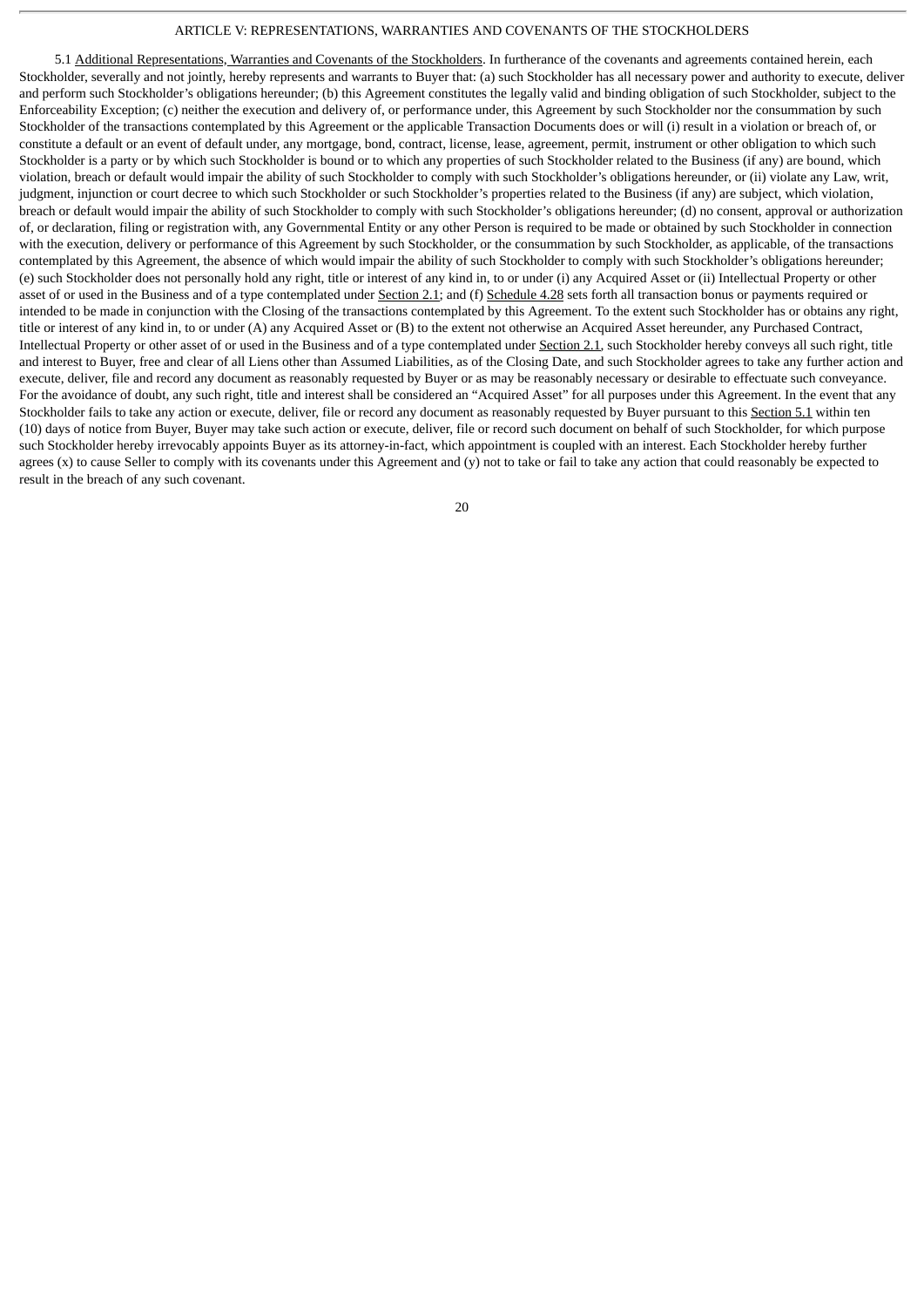#### ARTICLE VI: REPRESENTATIONS AND WARRANTIES OF BUYER

Buyer represents and warrants to Seller as of the date hereof and the Closing Date that:

6.1 Organization and Qualification. Buyer is a corporation duly organized, validly existing and in good standing under the Laws of the State of Delaware. Buyer has all requisite power and authority to conduct its business as presently conducted and to own and lease its properties and assets. Buyer is qualified to do business as a foreign entity and is in good standing in each jurisdiction in which the ownership or lease of property or the conduct of its business requires such qualification.

6.2 Authorization. Buyer has all requisite power and authority to execute and deliver this Agreement and the Transaction Documents to which Buyer is a party and to perform its obligations hereunder and thereunder. The execution, delivery and performance of this Agreement and the Transaction Documents to which Buyer is a party have been duly authorized and approved by all necessary corporate action on the part of Buyer. This Agreement and the Transaction Documents to which Buyer is a party have been or will have been, as the case may be, duly executed and delivered by Buyer and (assuming that this Agreement and the Transaction Documents to which Seller and each Stockholder is a party have been duly authorized, executed and delivered by Seller and each such Stockholder) constitute or will constitute, as the case may be, legal, valid and binding obligations of Buyer, enforceable against Buyer in accordance with their terms, subject to the Enforceability Exception.

6.3 No Violations or Conflicts. Neither the execution and delivery of, or performance under, this Agreement or the Transaction Documents by Buyer nor the consummation by Buyer of the transactions contemplated by this Agreement or the Transaction Documents does or will (a) violate any provision of its organizational or governing documents, (b) result in a violation or breach of, or constitute a default or an event of default under, any indenture, mortgage, bond, contract, license, lease, agreement, permit, instrument or other obligation to which it is a party or by which it is bound or to which any of its assets is bound or (c) violate any Law, writ, judgment, injunction or court decree to which it or its properties is subject.

6.4 Consents and Approvals. No consent, approval or authorization of, or declaration, filing or registration with, any Governmental Entity or any other Person is required to be made or obtained by Buyer in connection with the execution, delivery or performance of this Agreement or the applicable Transaction Documents by Seller and the Stockholders or the consummation of the transactions contemplated hereby and thereby.

6.5 Brokers and Finders. No broker or finder has acted for Buyer or its Affiliates in connection with this Agreement or any Transaction Documents or the transactions contemplated hereunder or thereunder and no broker or finder retained by Buyer or its Affiliates is entitled to any brokerage or finder's fee with respect to this Agreement or any Transaction Documents or such transactions.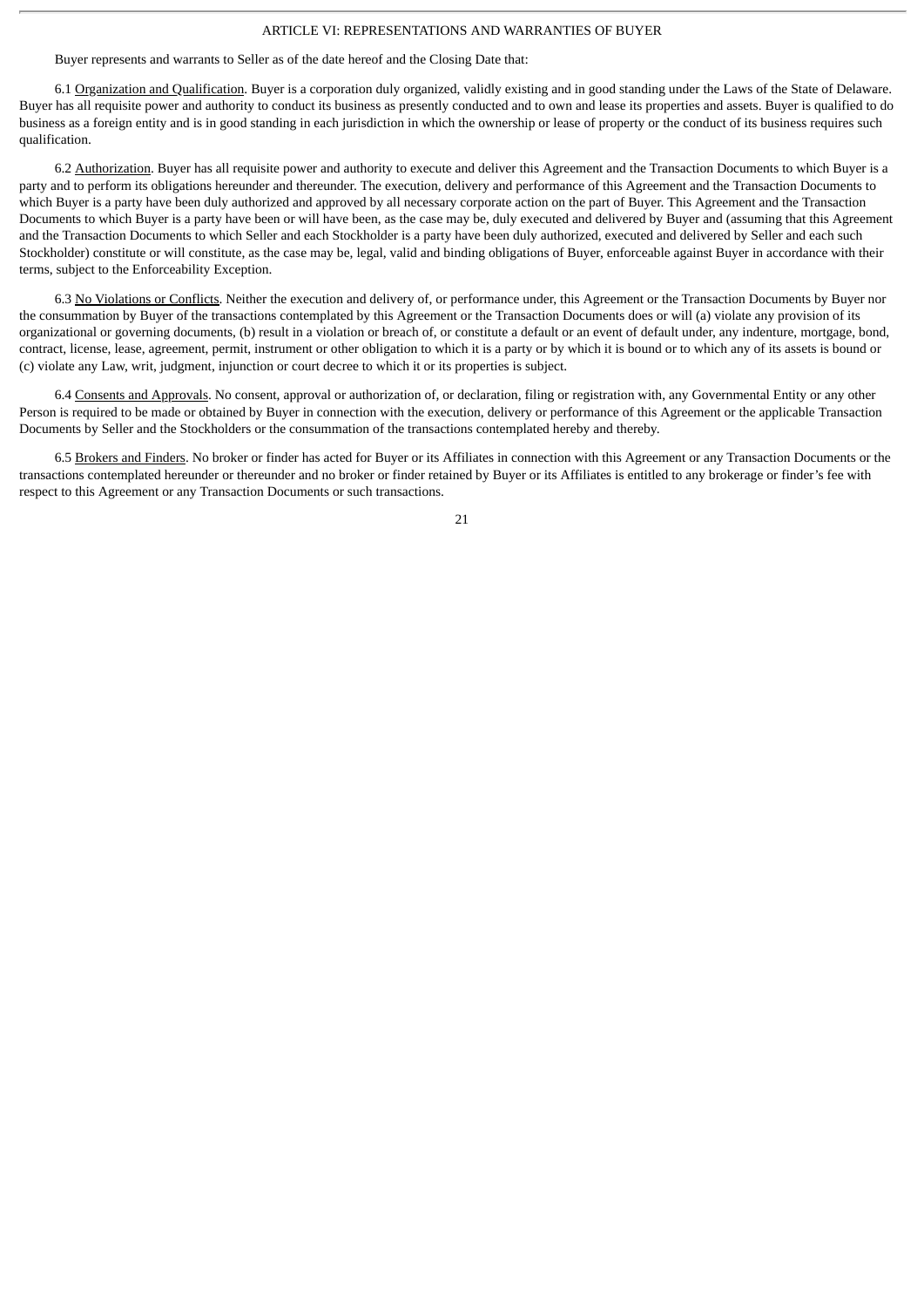## ARTICLE VII: COVENANTS

7.1 Conduct of Business. From the date hereof until the earlier of the Closing and the termination of this Agreement pursuant to Article XI, Seller shall conduct the Business only in the ordinary course consistent with past practice and in accordance with Law, including preserving intact the Acquired Assets, goodwill and relationships of Seller with all Customers, personnel of Seller and other Persons having business relationships with Seller, and maintaining the books and records of Seller. Without limiting the foregoing, from the date hereof until the earlier of the Closing or the termination of this Agreement pursuant to Article XI, Seller shall not do any of the following, except as required or expressly permitted pursuant to the terms hereof or as Buyer shall have consented to in writing in advance:

(a) enter into (or terminate or amend, modify or waive any term of) any material transaction, or any Customer contract, subcontract (whether as the prime contractor or subcontractor), teaming agreement, or any similar contract or arrangement, in each case other than in the ordinary course of business consistent with past practice and less than Fifty Thousand Dollars (\$50,000);

(b) renew, terminate, amend, modify or waive any term of the Leases;

(c) mortgage, pledge or subject any of the Acquired Assets, or any part thereof, to any Lien or suffer such to exist other than Permitted Liens;

(d) enter into any new (or terminate or amend, modify or waive the terms of any existing) employment, severance or consulting agreement or any Employee Benefit Plan, grant any general increase in the compensation or benefits of personnel of Seller (including any such increase pursuant to any Employee Benefit Plan), grant any increase in the compensation or benefits payable or to become payable to any personnel of Seller, or terminate any personnel of Seller or hire any new personnel of Seller, in each case other than in the ordinary course of business consistent with past practice;

(e) commit to make any capital expenditure in excess of Ten Thousand Dollars (\$10,000) individually, or Twenty Thousand Dollars (\$20,000) in the aggregate;

(f) incur, assume, prepay or guarantee any indebtedness (whether material, immaterial, contingent or otherwise), other than in the ordinary course of business consistent with past practice;

(g) pay, lend, or advance any amount to, or sell, transfer or lease any properties or assets to, or enter into any agreement, arrangement or transaction with, any of Seller's Affiliates;

(h) fail to keep in full force and effect the insurance policies set forth on Schedule 4.19 or insurance that is comparable in amount, credit quality and scope of coverage to such policies;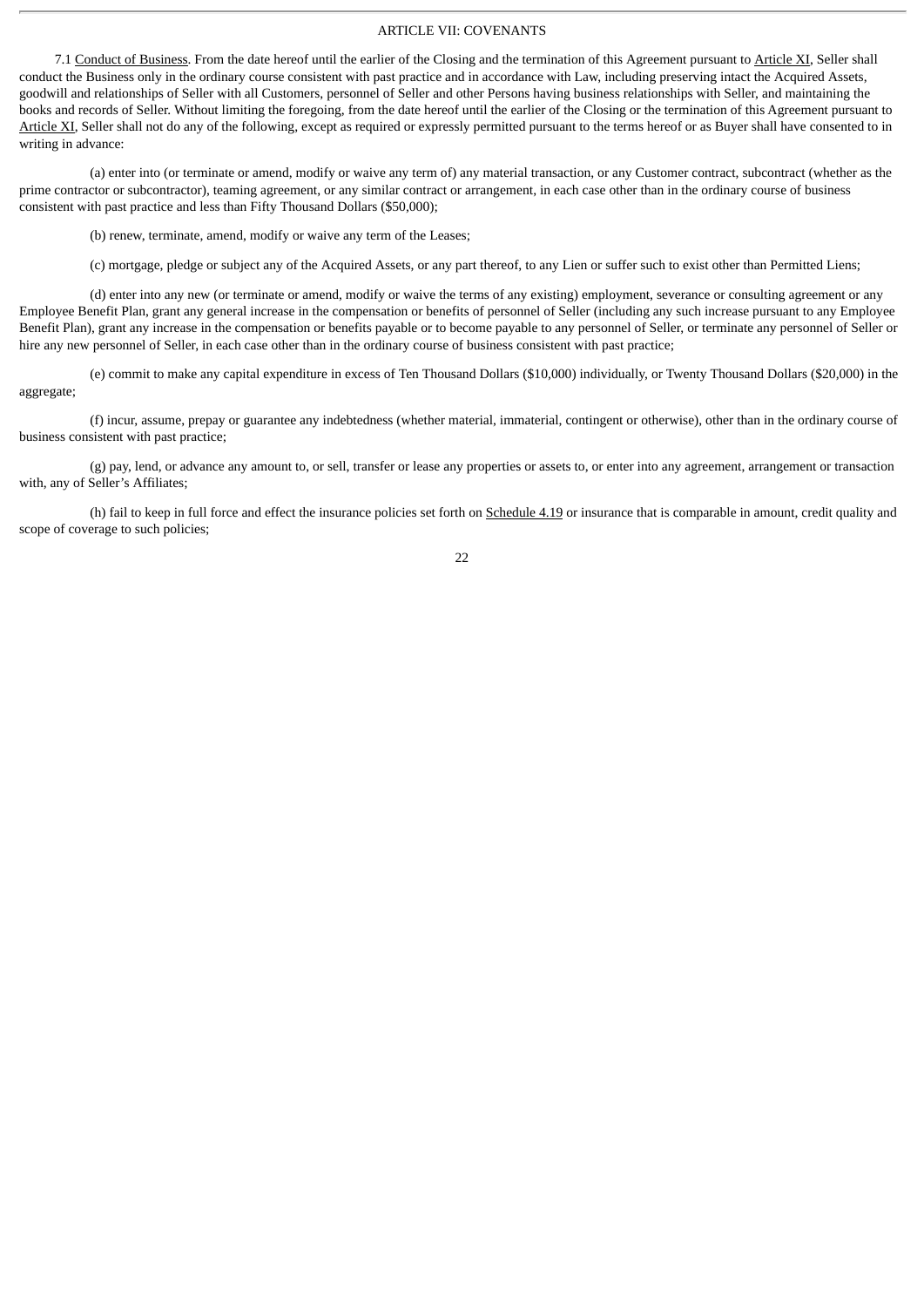(i) make any change in any method of accounting or accounting principle, method, estimate or practice;

(j) make or change any Tax election, change any annual Tax accounting period, adopt or change any method of Tax accounting, file any amended Tax Return, enter into any closing agreement relating to Taxes, settle any Tax claim or assessment, surrender any right to claim a Tax refund, or consent to any extension or waiver of the limitations period applicable to any Tax claim or assessment, in each case relating to the Business;

(k) settle, compromise, release or forgive any claim, cause of action, litigation or other proceeding, whether administrative, civil or criminal, in law or in equity, or before any Governmental Entity, or waive any right;

(l) sell, transfer or otherwise dispose of any of the Acquired Assets;

(m) sell, assign, license or transfer any of the Intellectual Property;

(n) change banking or safe deposit arrangements;

(o) change the methods of management or operation of the Business, including its Customer billing practices;

(p) take any action that would result in, or be reasonably likely to result in, any of the conditions to the consummation of the transactions contemplated by this Agreement set forth in Article VIII not being satisfied or any of the representations and warranties in Article IV being untrue;

(q) (i) declare, set aside or pay any dividends on, or make any other distributions (whether in cash, cash equivalents, securities or other property) in respect of, any of its capital stock, or (ii) purchase, redeem or otherwise acquire any shares of its capital stock or any securities or obligations convertible into or exchangeable for any shares of its capital stock or any other of its securities or any rights, warrants or options to acquire any such shares or other securities; or

(r) agree or commit to do any of the foregoing.

7.2 Access to Information. From the date hereof until the earlier of the Closing and the termination of this Agreement pursuant to Article XI, Buyer shall be entitled, through its personnel and those of its Affiliates, to enter upon and make such reasonable investigation of the assets, properties, business and operations of Seller and its Affiliates to the extent they relate to the Business or the Acquired Assets, and such examination of the books and records, financial condition and operations of the Business as Buyer may reasonably request and to discuss the affairs, finances and accounts of the Business with the personnel of the Business. Any such investigation and examination shall be conducted at reasonable times upon reasonable prior notice to Seller. From the date hereof until the earlier of the Closing and the termination of this Agreement pursuant to Article XI, Seller shall promptly inform Buyer of any and all matters (except for immaterial matters) that may arise affecting the business and operations of Seller.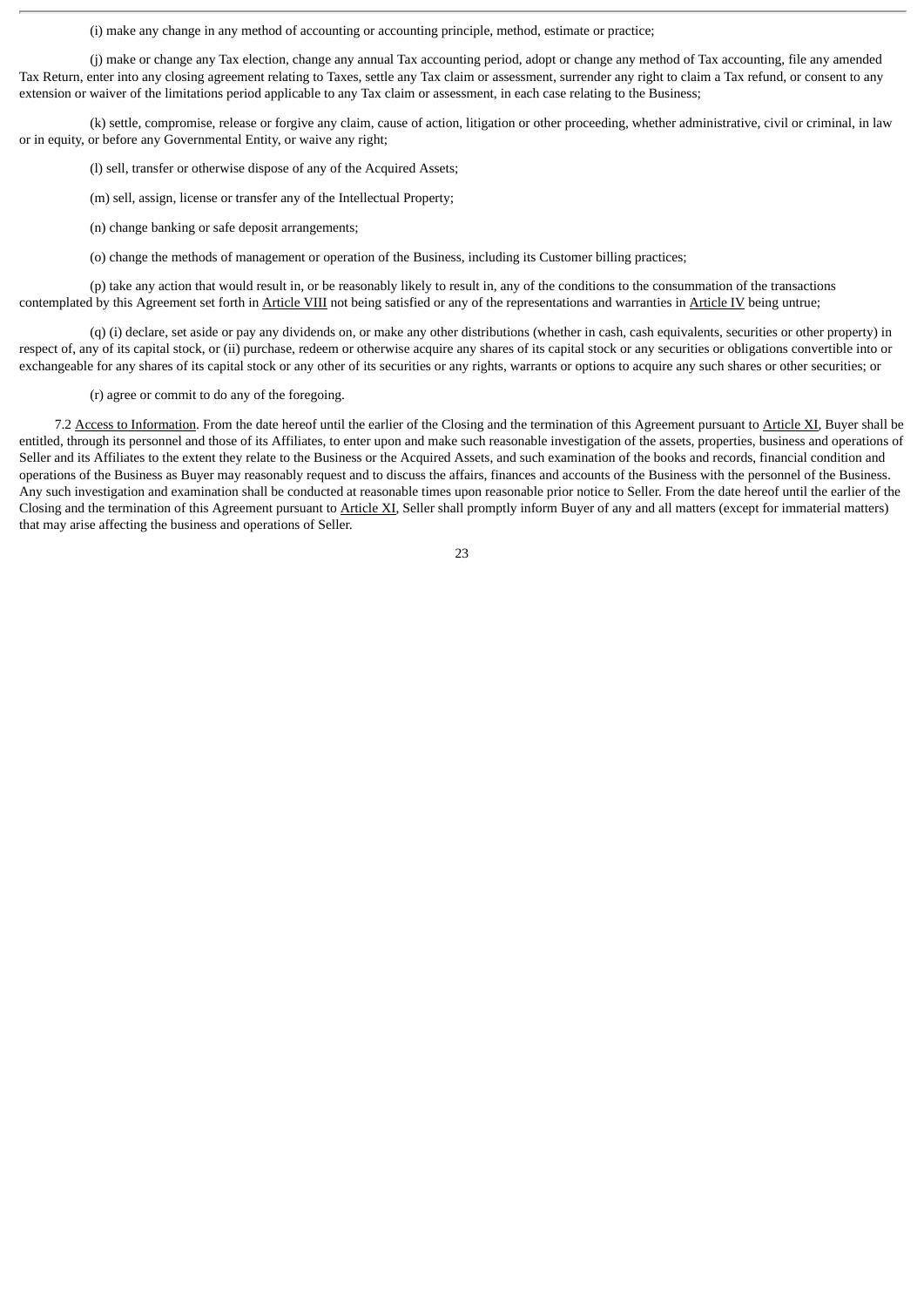#### 7.3 Cessation of Business. From and after the Closing, Seller shall cease to conduct the Business.

7.4 Performance of Excluded Liabilities. Seller shall timely pay or perform when due the Excluded Liabilities, including, without limitation, the management and payment of final payroll for all services rendered prior to the Closing Date (which, for the avoidance of doubt, shall include amounts owed to Seller's employees with respect to deferred compensation, bonuses, earned but unused vacation and other employee benefits which are Excluded Liabilities) and related tax withholding and payment and performing all other obligations with respect to its personnel in accordance with Section 7.10.

#### 7.5 Receipt of Property Relating to Acquired Assets.

(a) If, after the Closing, Seller or any of its Affiliates or personnel of Seller, or any other Person acting for or in concert with any of the foregoing Persons, shall receive any money, check, note, draft, instrument, payment or other property relating to or as proceeds of the Acquired Assets or the Assumed Liabilities or any part thereof, Seller shall cause such Person to receive all such items in trust for, and as the sole and exclusive property of, Buyer and, promptly upon receipt thereof, Seller shall notify Buyer in writing of such receipt and shall remit the same (or cause the same to be remitted) in kind to Buyer in the manner specified by Buyer.

(b) If Buyer or any of its Affiliates or personnel of Seller, or any other Person acting for or in concert with any of the foregoing Persons, shall receive any money, check, note, draft, instrument, payment or other property relating to or as proceeds of the Excluded Assets or the Excluded Liabilities or any part thereof, Buyer shall cause such Person to receive all such items in trust for, and as the sole and exclusive property of, Seller and, promptly upon receipt thereof, shall notify Seller in writing of such receipt and shall remit the same (or cause the same to be remitted) in kind to Seller in the manner specified by Seller. For purposes of implementing this Section 7.5, if any check or other payment is received from a Person that references an invoice or exactly matches the amount owed under that invoice, the payment will be applied to that invoice. If the payment does not reference or match an invoice, Buyer will contact the payor. If for any reason the payor does not give direction as to application of the payment, it will be applied to the oldest outstanding invoice first, the next oldest outstanding invoice second, and so forth.

#### 7.6 WIP and Accounts Receivable.

(a) As soon as practicable following the Closing Date and in any event within five (5) days thereafter, Seller shall deliver to Buyer:

(i) a list of all Accounts Receivable and copies of all invoices related thereto, organized by Customer, reflected on the books and records of Seller as of the Closing Date with respect to services rendered and billed by Seller as of the Closing Date, and a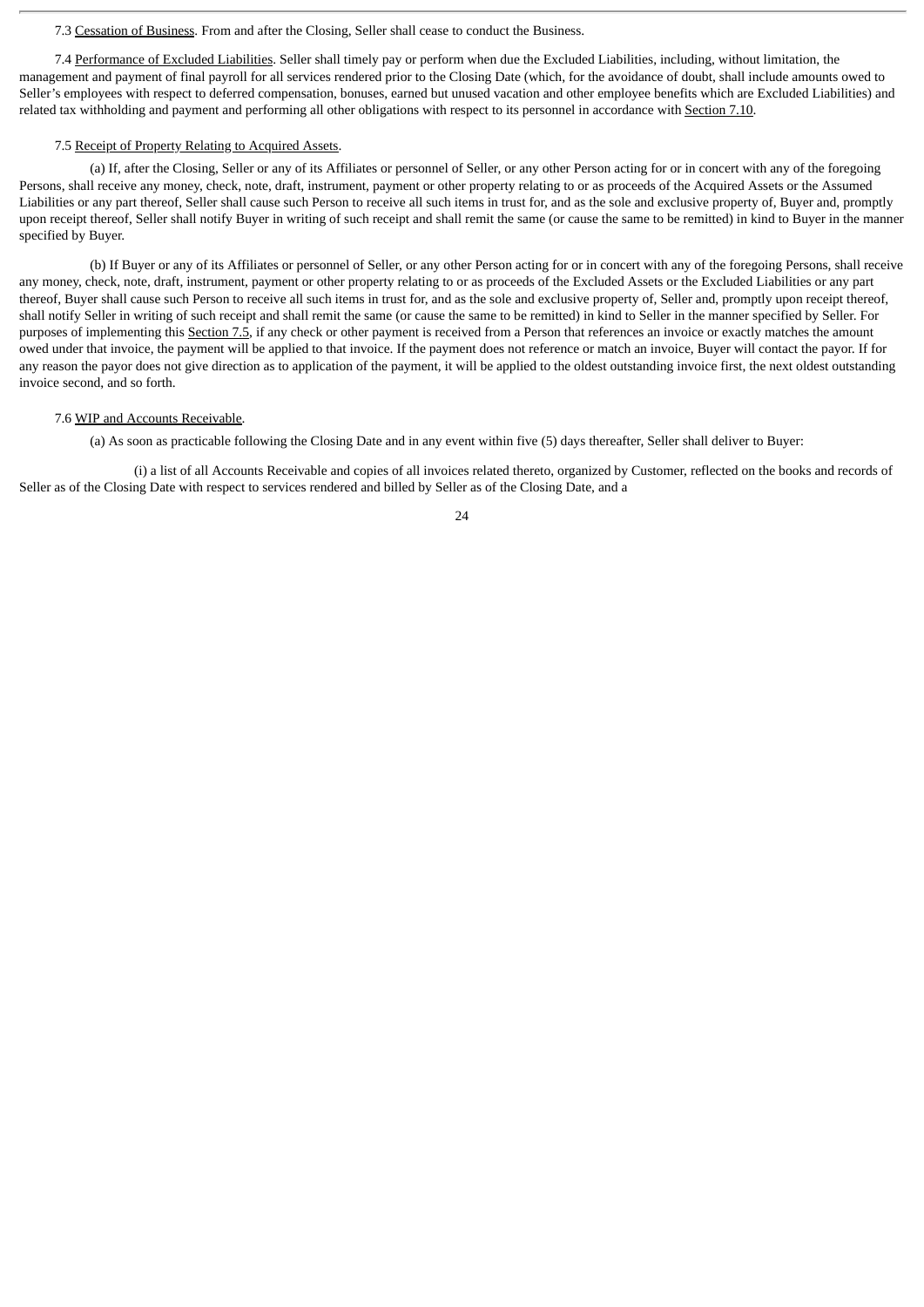certificate signed by an executive officer of Seller, dated as of the date of delivery of such list, certifying that such list is true, complete and correct as of the Closing Date and that (A) all Accounts Receivable of Seller reflected on such list were recorded in the ordinary course of business consistent with past practice and Seller is not aware of any claim (or any basis for any claim) for nonpayment of any such Account Receivable, and (B) Seller has sent invoices to each Customer on the list of Accounts Receivable for the full amount of all Accounts Receivable with respect to such Customer; and

(ii) a list of all WIP, organized by Customer, reflected on the books and records of Seller as of the Closing Date and attributable to services provided by Seller, and a certificate signed by an executive officer of Seller, dated as of the date of delivery of such list, certifying that such list is true, complete and correct as of the Closing Date and that all WIP has been performed in accordance with the terms of the relevant engagement.

(b) From and after the Closing, Buyer shall have the sole authority to bill and collect WIP and Accounts Receivable and Seller shall not instigate or threaten to instigate any claims or litigation in connection with such collection efforts.

7.7 Mutual Cooperation. After the date hereof, Seller will use its reasonable efforts to provide to Buyer, and Buyer will use its reasonable efforts to provide to Seller (the party providing such records or information or making available such personnel, the "providing party," and the party or parties requesting such records, information or personnel, the "requesting party") such records and information and to make available to the requesting party such personnel, in each case as may be reasonably requested in writing by the requesting party, for the purpose of reasonably assisting the requesting party in responding to governmental or professional inquiries, making required governmental filings or defending or prosecuting any action or other proceeding relating to or arising out of the conduct of the Business prior to or after the Closing Date, involving any Person; provided, however, that (a) the requesting party shall promptly reimburse the providing party for any reasonable out-of-pocket expenses incurred by the providing party in connection with the provision of any such assistance (including reasonable legal fees and disbursements), but the requesting party shall not be responsible to reimburse the providing party for such party's time spent in such cooperation or the salaries or costs of fringe benefits or other similar expenses paid by the providing party to its Affiliates or related entities or their respective stockholders and personnel while such Persons are providing any such assistance, and (b) no providing party shall be required to (i) provide information, records or personnel under circumstances which the providing party believes in its sole reasonable determination may expose it to liability to any Person or may prejudice any commercial, legal or other interest of the providing party or (ii) take any action that, in the providing party's sole determination, unreasonably interferes with its business.

7.8 Insurance Tails. Seller shall, as promptly as practicable, obtain a "tail" of not less than three (3) years, at Buyer's expense, on Seller's employment practices liability insurance policy to cover claims or potential claims arising from acts or omissions occurring prior to the Closing Date. Such coverage shall be maintained until the third (3rd) anniversary of the Closing Date, on terms reasonably acceptable to Buyer. Seller warrants that it is in compliance with policy terms and conditions and that there are not impediments to Seller's ability to exercise the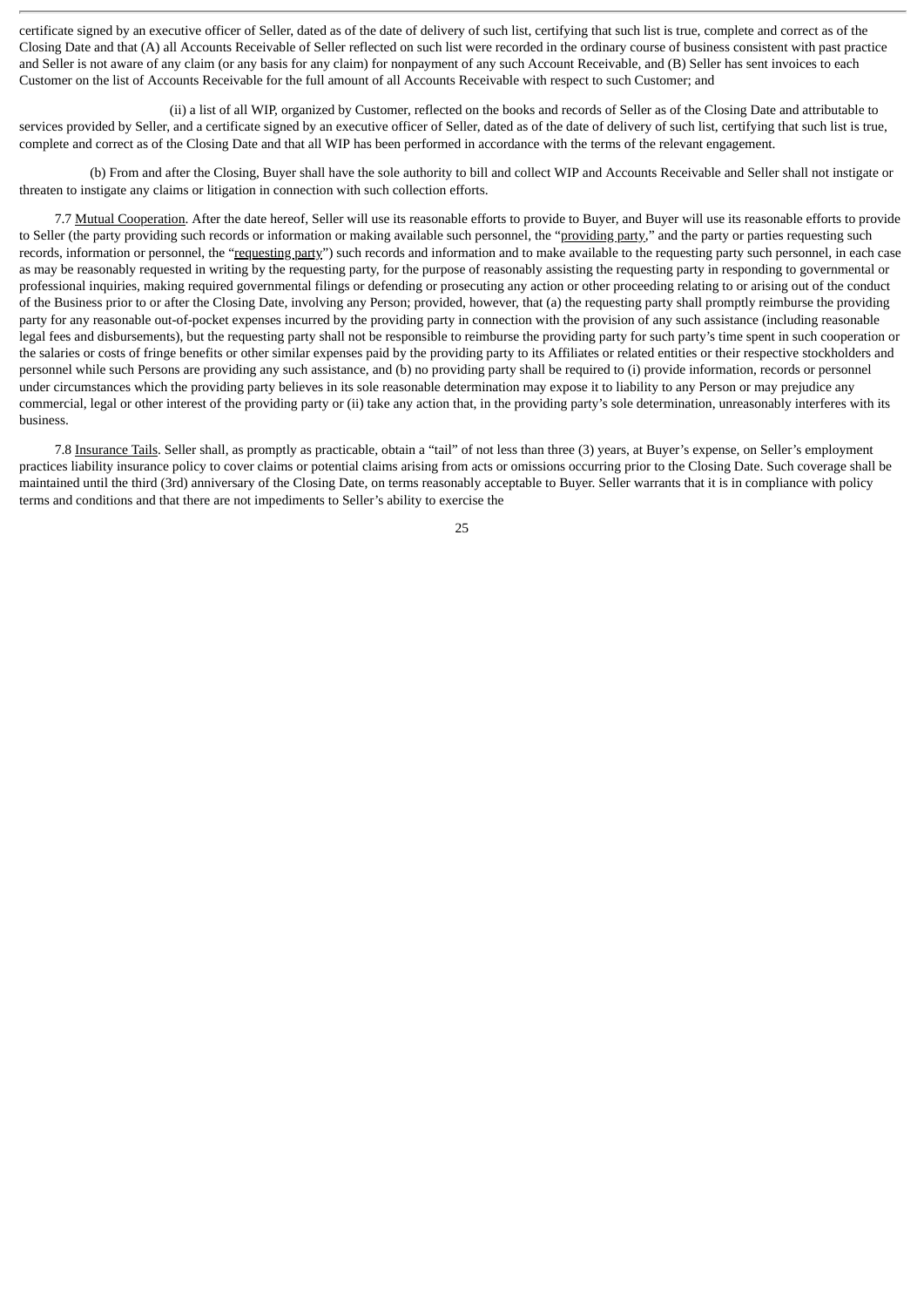extended reporting option under the employment practices liability insurance policy. Seller agrees to use best efforts to add Buyer as an additional insured to its general liability insurance policy in order to provide coverage thereunder for claims or potential claims arising from acts or omissions occurring prior to the Closing Date. Seller further agrees to keep its professional and general liability insurance policies in full force and effect, without any lapses in coverage, until the Closing Date. Seller shall maintain the same terms and conditions with respect to such professional and general liability insurance policies in order to provide coverage thereunder for claims or potential claims arising from acts or omissions occurring prior to the Closing Date. Seller will immediately notify Buyer of any attempt by underwriters to modify, cancel or non-review the aforementioned policies prior to the Closing Date.

7.9 Satisfaction of Conditions Precedent. During the period commencing on the date of this Agreement and ending on the earlier of the Closing Date and the termination of this Agreement pursuant to Article XI, each of the parties hereto shall act in good faith to satisfy, or cause to be satisfied, all the conditions precedent to each party's obligation to consummate the transactions contemplated hereby and shall not take or fail to take any action that could reasonably be expected to result in the nonfulfillment of any such condition.

#### 7.10 Employment of Personnel of Seller and Related Matters.

(a) Prior to the Closing Date, Buyer will, or will cause one of its Affiliates to, offer employment to the individuals listed on Schedule 7.10(a) in accordance with the terms and conditions generally applicable to similarly situated personnel of Buyer and its Affiliates, which offers shall be subject to Buyer's satisfaction with the results of pre-employment procedures (including background checks), with such employment commencing the day after the Closing Date. Buyer's or such Affiliate's employment of any such personnel shall be on an "at-will" basis. Such offers of employment to such personnel will be contingent upon their agreement to restrictive covenants, including with respect to non-solicitation, non-hire and confidentiality, that are consistent with such covenants as are generally applicable to Buyer's or such Affiliate's personnel of a similar level of seniority ("Restrictive Covenants"). Such personnel who accept such offer, execute all required documents and begin employment with Buyer or one of its Affiliates as of the Closing Date are referred to hereunder as "Transferred Personnel." Prior to the Closing Date, Buyer and Seller shall reasonably cooperate to coordinate the employment of the Transferred Personnel by Buyer or one of its Affiliates and the termination of any employment or other retention arrangement and any noncompetition or other employment restriction of each Transferred Personnel with Seller.

(b) With respect to each Transferred Personnel, Seller hereby waives and releases each such individual, for such period (and only such period) as such individual is employed by Buyer or an Affiliate or permitted assign of Buyer, from any and all contractual, common law or other restrictions enforceable by Seller on the employment, activities or other conduct of such individuals after the termination of their employment or other retention arrangements, as applicable, with Seller (other than any obligations arising under or relating to a Purchased Contract and any obligation not to disclose confidential information of Seller and its Customers to Persons other than Buyer and its Affiliates).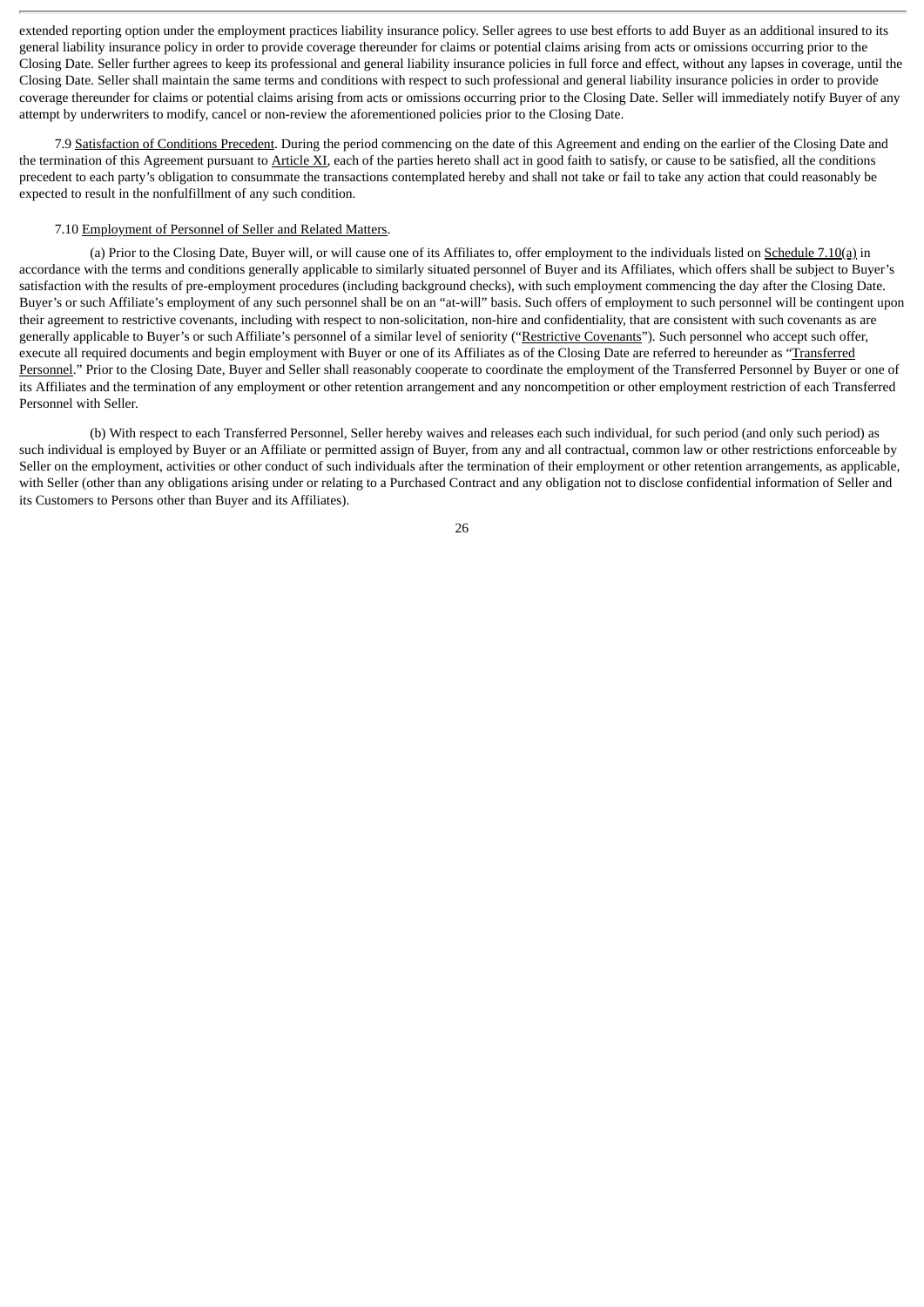(c) Seller shall be solely responsible for any and all liabilities in respect of personnel of Seller, including the Transferred Personnel and, in each case, their beneficiaries and dependents, relating to or arising out of or in connection with (i) the employment or retention or the actual or constructive termination of employment of or retention arrangement with any personnel by Seller (including in connection with the consummation of the transactions contemplated by this Agreement), (ii) the participation in or accrual of benefits or compensation under or with respect to, the failure to participate in or to accrue compensation under or with respect to, any Employee Benefit Plans and all other liabilities under and with respect to the Employee Benefit Plans, and (iii) accrued but unpaid salaries, wages, bonuses, incentive compensation, commissions, retention payments, vacation or sick pay or other compensation or payroll items (including deferred compensation) as of the Closing. Seller shall be solely responsible for complying with, and hereby covenants to comply with, and Buyer shall have no liability in respect of, any obligations with respect to Seller's personnel under the Worker Adjustment and Retraining Notification Act of 1988, as amended, if applicable, and, except to the extent otherwise specifically required by applicable Law, any obligations under Part 6 of Subtitle B of Title I of ERISA and Section 4980B of the Code ("COBRA") in respect of each of Seller's personnel who incur a "qualifying event" on or before the Closing Date or as a result of the transactions contemplated hereby. Seller shall provide evidence satisfactory to Buyer that, as of the Closing Date, all obligations to personnel of Seller (including the Transferred Personnel) for retirement, severance, deferred compensation, incentive, stock option, vacation, bonus, unemployment, partnership and other payments, distributions and benefits accrued up to and including the Closing Date (in each case as applicable), and all contributions (voluntary or otherwise) to any payments under any Employee Benefit Plans (including a pro rata contribution for the current fiscal year through the Closing Date under Seller's 401(k) Plan and a pro rata matching contribution in respect of contribution made by Seller's personnel under Seller's 401(k) Plan through the Closing Date, to the extent such 401(k) Plan provides for matching contributions by Seller), have been duly paid by Seller. Seller shall be solely responsible for any severance costs for personnel of Seller who do not accept Buyer's offer of employment or are not otherwise employed by Buyer.

(d) Effective as of the Closing Date, Seller shall cause each of the Transferred Personnel to be fully vested in his or her account and benefits under all Employee Benefit Plans.

(e) Through the last day of the calendar month in which the Closing occurs, Seller, at Seller's expense (which amounts shall be reimbursed by Buyer to the extent that the applicable Employee Benefit Plans do not otherwise provide for coverage through the end of the month in which the participant terminates employment) (such amounts, if any, the "Reimbursable Amounts"), agrees to continue to provide coverage under any Employee Benefit Plans that are welfare benefit plans (as defined in section 3(1) of ERISA) to any Transferred Personnel who were covered under the applicable Employee Benefit Plans immediately prior to the Closing. To the extent that such Employee Benefit Plans do not otherwise provide for coverage through the end of the month in which a participant terminates employment, Buyer shall reimburse Seller for the actual out-of-pocket costs incurred by Seller with respect to such continued coverages.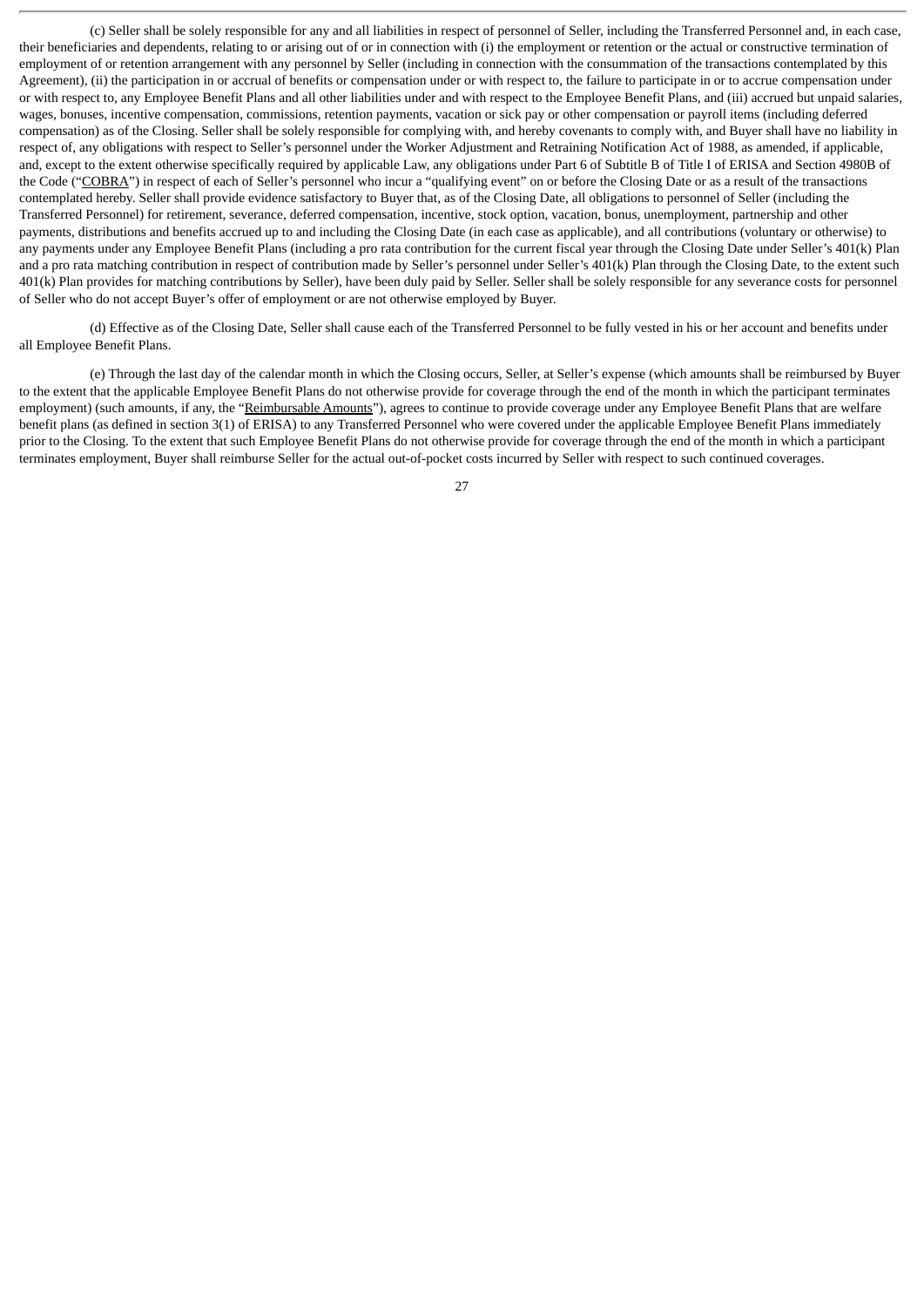(f) Each of the Transferred Personnel shall be given credit for all service as an employee under all employee benefit plans, programs and policies of Buyer in which such Transferred Personnel become eligible to participate for purposes of eligibility, vesting, benefit accrual and entitlement (but not for accrual of benefits under any "defined benefit plan," as defined in Section 3(35) of ERISA) and all other purposes; provided, however, that no Transferred Personnel shall be given any credit for service under any employee pension benefit plan, including any defined benefit plan or any 401(k) plan. Buyer shall cause each employee benefit plan in which Transferred Personnel are eligible, to the extent permissible, to participate to (i) waive any preexisting condition limitations, waiting periods and actively at work requirements under such plans and (ii) honor any deductible, co-payment and other out of pocket expenses incurred by such Transferred Personnel and their beneficiaries under the applicable medical, health or dental plans of Seller during the portion of such calendar year preceding the hiring of such Transferred Personnel by Buyer. If any such Transferred Personnel become eligible to participate in a group term life insurance plan maintained by Buyer in the year in which the Closing Date occurs, Buyer shall use its commercially reasonable efforts to cause such plan to waive any medical certification for such Transferred Personnel.

(g) Nothing in this Section 7.10, expressed or implied, shall confer upon any current or former personnel of Seller or its Affiliates (including the Transferred Personnel and other personnel of the Business) any rights or remedies (including any right to employment or continued employment for any specified period) of any nature or kind whatsoever, under or by reason of this Section 7.10. No provision of this Section 7.10 is intended, and shall not be interpreted as, an amendment of any Employee Benefit Plan or any employee benefit plan program, policy or arrangement of Buyer or any of its Affiliates. It is expressly agreed that the provisions of this Section 7.10 are not intended to be for the benefit of, or otherwise be enforceable by, any third party, including any Transferred Personnel or any other personnel of the Business not party to this Agreement.

7.11 Certain Consents. If any consent required hereunder is not obtained, or if an attempted assignment of an Acquired Asset subject to any such consent would be ineffective or would adversely affect the rights of Seller thereunder so that Buyer would not in fact receive all such rights, then, without limiting any other rights Buyer may have hereunder in respect of such failure, Seller and Buyer shall cooperate in a mutually agreeable arrangement, to the extent feasible, under which Buyer would obtain the benefits and assume the obligations thereunder in accordance with this Agreement, including subcontracting, sublicensing, or sub-leasing to Buyer, or under which Seller would enforce for the benefit of Buyer, with Buyer assuming Seller's obligations, any and all rights of Seller against a third party thereto, provided that any liability or obligation that arises from the failure to obtain such required consent shall be an Excluded Liability hereunder.

7.12 No Affiliation. Seller shall not, and shall not permit any of its Affiliates to, (a) hold itself, himself or herself, as applicable, out as personnel of Buyer or any of its Affiliates or related entities (except, after the Closing, for any Transferred Personnel who obtain such positions, in each case for so long as such individual is associated with Buyer or any of its Affiliates in such capacity) or (b) represent to any third party that any partnership, joint venture, fiduciary relationship or agency relationship exists with Buyer or any of its Affiliates or related entities, including, in each case of the foregoing clauses (a) and (b), in connection with the transactions contemplated by this Agreement or any other agreement contemplated hereby.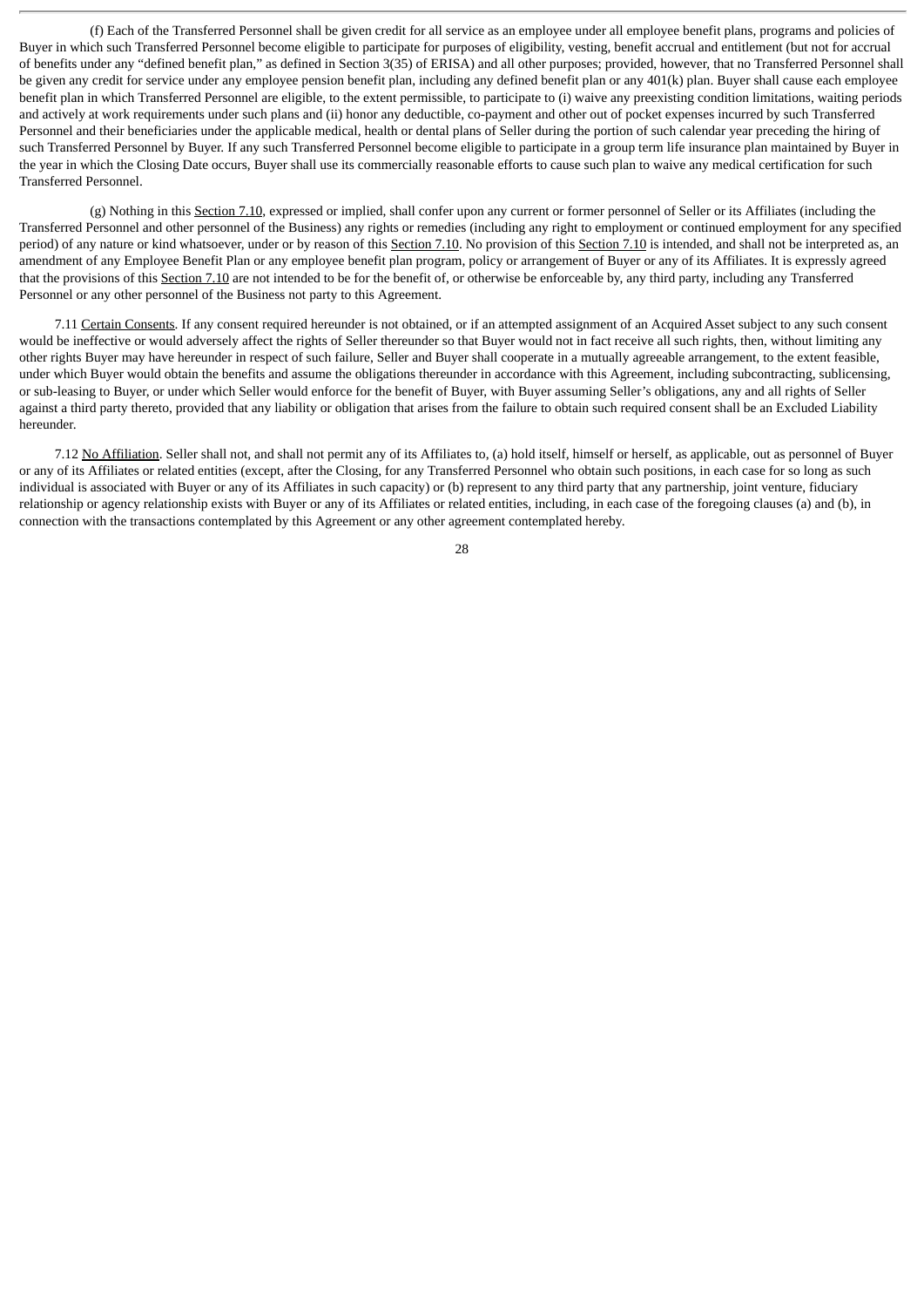### 7.13 Tax Cooperation; Allocation of Taxes.

(a) Buyer agrees to furnish or cause to be furnished to Seller and the Stockholders, and Seller and the Stockholders agree to furnish or cause to be furnished to Buyer, in each case upon request, as promptly as practicable, such information and assistance relating to the Business and the Acquired Assets (including access to books and records) as is reasonably necessary for the filing of all Tax Returns, the making of any election relating to Taxes, the preparation for any audit by any taxing authority, and the prosecution or defense of any claim, suit or proceeding relating to any Tax. Buyer and Seller and / or the Stockholders (or their successors and assigns) shall retain all books and records with respect to Taxes pertaining to the Acquired Assets for a period of at least six (6) years following the Closing Date. At the end of such period, each party shall provide the other with at least ten (10) days prior written notice before destroying any such books and records, during which period the party receiving such notice can elect to take possession, at its own expense, of such books and records. Seller and the Stockholders shall cooperate with Buyer, and Buyer shall cooperate with Seller and the Stockholders, in the conduct of any audit or other proceeding relating to Taxes involving the Acquired Assets or the Business.

(b) All real property Taxes, personal property Taxes and similar ad valorem obligations (including the District of Columbia Ballpark Tax) levied with respect to any Acquired Assets for a taxable period which includes (but does not end on) the Closing Date, whether or not imposed or assessed before or after the Closing Date, shall be apportioned between Seller and Buyer based on the number of days of such taxable period included in the Pre-Closing Tax Period and the number of days of such taxable period after the Closing Date (with respect to any such taxable period, the "Post-Closing Tax Period"). Seller and / or the Stockholders shall be liable for the proportionate amount of such Taxes that is attributable to the Pre-Closing Tax Period, and Buyer shall be liable for the proportionate amount of such Taxes that is attributable to the Post-Closing Tax Period. Upon receipt of any bill for such Taxes, Buyer or Seller, as applicable, shall present a statement to the other party setting forth the amount of reimbursement to which it shall be entitled under this Section 7.13(b) upon payment of such bill, together with such supporting evidence as is reasonably necessary to calculate the amount of reimbursement. Payment of such reimbursement amount shall be made by the party owing it to the party to which it is owed within ten (10) days after delivery of such statement. In the event that Seller or Buyer shall make any payment for which it is entitled to reimbursement under this Section 7.13(b), the other party shall make such reimbursement promptly, but in no event later than ten (10) days after the presentation of a statement setting forth the amount of reimbursement to which the presenting party is entitled, along with such supporting evidence as is reasonably necessary to calculate the amount of reimbursement.

(c) All excise, sales, use, value added, registration stamp, recording, documentary, conveyancing, property, transfer, gains and similar Taxes, levies, charges and fees (collectively, "Transfer Taxes") incurred in connection with the transactions contemplated by this Agreement shall be paid by Seller. Buyer shall cooperate with Seller, and Seller shall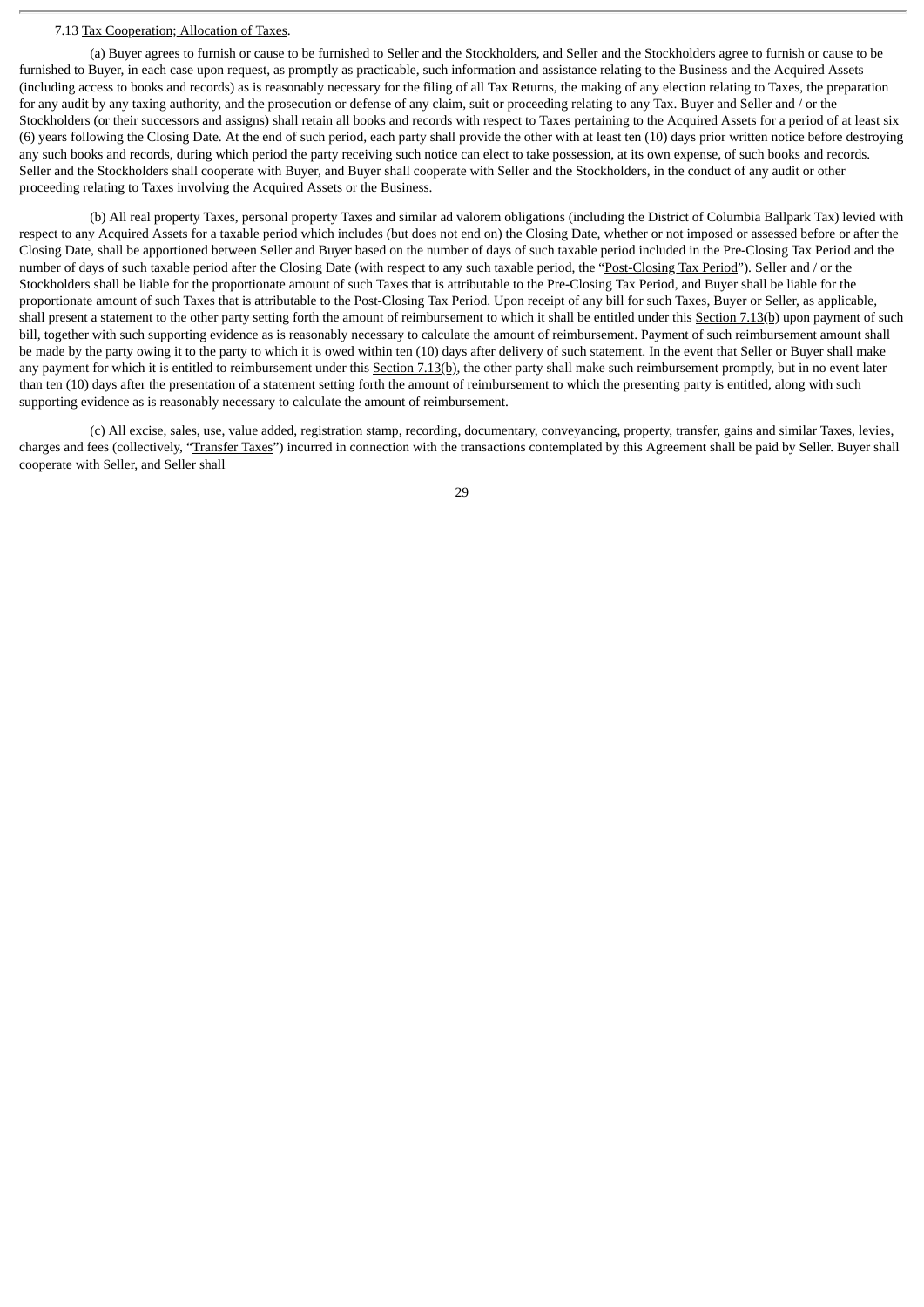cooperate with Buyer, with respect to the provision of any appropriate resale exemption certifications and other similar documentation. Seller shall make the filings, reports, or returns with respect to any applicable Transfer Taxes, and Buyer shall cooperate with respect thereto as necessary.

7.14 Additional Purchased Contracts. Between the date hereof and the Closing, Buyer may, in its sole discretion and upon written notice to Seller, determine to amend Schedule 2.1(a) to add to Schedule 2.1(a) any Customer contract, including any Customer contract entered into by Seller between the date hereof and the Closing pursuant to (and in accordance with) Section 7.1(a), and any such contract shall be deemed a "Contract" and a "Purchased Contract" for all purposes under this Agreement. Similarly, between the date hereof and the Closing, Buyer may in its sole discretion and upon written notice to Seller, determine to amend Schedule 2.2(c) to add to Schedule 2.2(c) any Contract entered into by Seller between the date hereof and the Closing, and any such Contract shall be deemed an "Excluded Contract" for all purposes under this Agreement.

7.15 Migration. Prior to the Closing Date, Seller shall cause any Intellectual Property, Business Proprietary Information, the Reviewer Database and any other electronic data not residing on Acquired Assets or held by any third party to be migrated to such equipment of Buyer as Buyer may reasonably request.

7.16 Further Assurances. At the Closing and from time to time thereafter, Seller and the Stockholders shall, and shall cause their respective Affiliates and personnel (as applicable) to, execute, deliver, file and record any and all agreements, instruments, certificates or other documents and take such other actions as reasonably requested by Buyer or as may be reasonably necessary or desirable to consummate or implement expeditiously the transactions contemplated by this Agreement. Without limiting the foregoing, Seller shall promptly (a) execute and deliver such document and take such further actions as may be required to change the Company's name and, subject to the License Agreement, terminate any and all of the Company's assumed name filings containing the names "Adams Grayson" or "LegalSource" or any derivative thereof, and (b) perform all other actions reasonably requested by Buyer to vest, establish and confirm ownership of the Acquired Assets, including Accounts Receivable, WIP, Purchased Contracts and Intellectual Property, in Buyer (or an Affiliate of Buyer), and enable Buyer, or an Affiliate of Buyer, as the case may be, to enjoy the benefit of the Acquired Assets, including providing cooperation and assistance in obtaining Patents, Copyrights and Marks in the United States and in foreign countries in connection with the Intellectual Property. In the event that Seller fails to take any action or execute, deliver, file or record any document as requested by Buyer pursuant to this Section 7.16 within ten (10) days following notice from Buyer, Buyer may take such action or execute, deliver, file or record such document on behalf of Seller, for which purpose Seller hereby irrevocably appoints Buyer as its attorneyin-fact, which appointment is coupled with an interest.

7.17 Distribution of Purchase Price. Seller and the Stockholders agree to complete a certification request sent by Buyer upon receipt and distribution of the Purchase Price, attesting to the allocation and distribution as contemplated in Section 3.4 and Section 4.28 and shall provide Buyer with reasonable access to any and all books and records in order to verify such certification.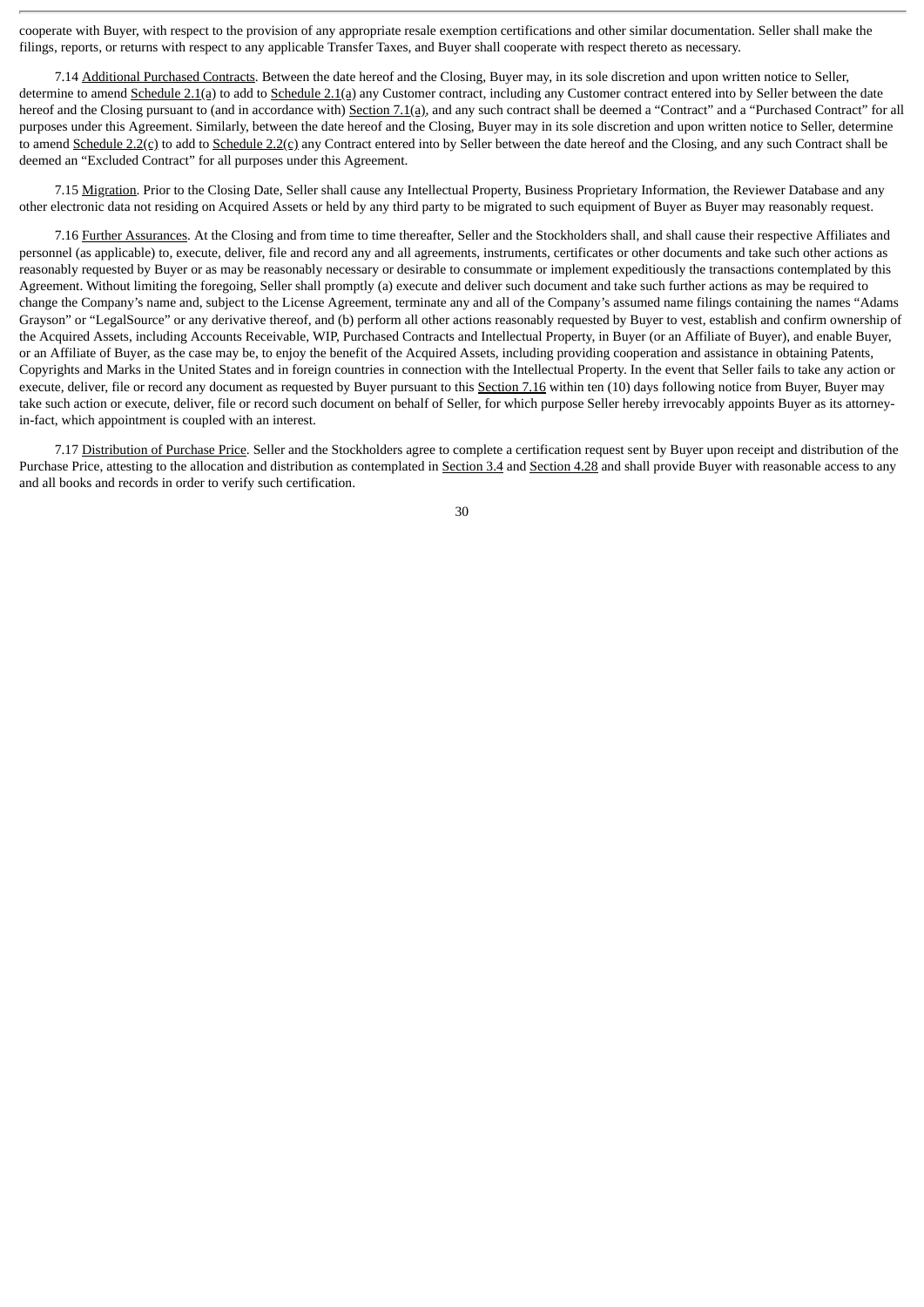## ARTICLE VIII: CONDITIONS PRECEDENT

8.1 Conditions to Each Party's Obligations. The respective obligations of each party hereto to consummate the transactions contemplated hereby shall be subject to no Law having been enacted, entered, promulgated or enforced by any Governmental Entity prior to the Closing that prohibits or prevents the consummation of the transactions contemplated hereby.

8.2 Conditions to Obligations of Buyer. The obligations of Buyer to consummate the transactions contemplated hereby shall be subject to the fulfillment on or prior to the Closing Date of the following conditions, any one or more of which may be waived by Buyer:

(a) Seller and each Stockholder shall have performed and complied with the covenants and obligations required to be performed by Seller or such Stockholder, as applicable, under this Agreement on or prior to the Closing Date.

(b) The representations and warranties of Seller and each Stockholder contained in this Agreement and in any Transaction Document which are qualified by materiality or material adverse effect shall be true in all respects as of the date hereof and at and as of the Closing Date, except for those representations and warranties that address matters as of a specific date, which shall be true at and as of such date. All other representations and warranties of Seller and each Stockholder contained in this Agreement shall be true as of the date hereof and in all material respects at and as of the Closing Date, except for those representations and warranties that address matters as of a specific date, which shall be true in all material respects as of such date.

(c) At the Closing, Seller shall have delivered to Buyer:

(i) a certificate, in form and substance reasonably satisfactory to Buyer, signed by an executive officer of Seller, dated as of the Closing Date, certifying as to the matters set forth in  $Sections 8.2(a)$ ,  $8.2(b)$ , and  $8.2(d)$  as of the Closing Date (the "Seller's Certificate");

(ii) a certificate, in form and substance reasonably satisfactory to Buyer, signed by the Secretary of Seller, dated as of the Closing Date (the "Secretary's Certificate"): (1) certifying as to the following: (A) the resolutions (or written consent) of Seller's board of directors and all of the Stockholders authorizing and approving this Agreement and the Transaction Documents and the transactions contemplated hereby and thereby; (B) the articles of incorporation of Seller as in effect on the Closing Date; (C) the bylaws of Seller as in effect on the Closing Date; and (D) the signatures and incumbency of the individual(s) signing this Agreement and the Transaction Documents on behalf of Seller; and (2) signed by an officer of Seller certifying the signature and incumbency of the Secretary of Seller;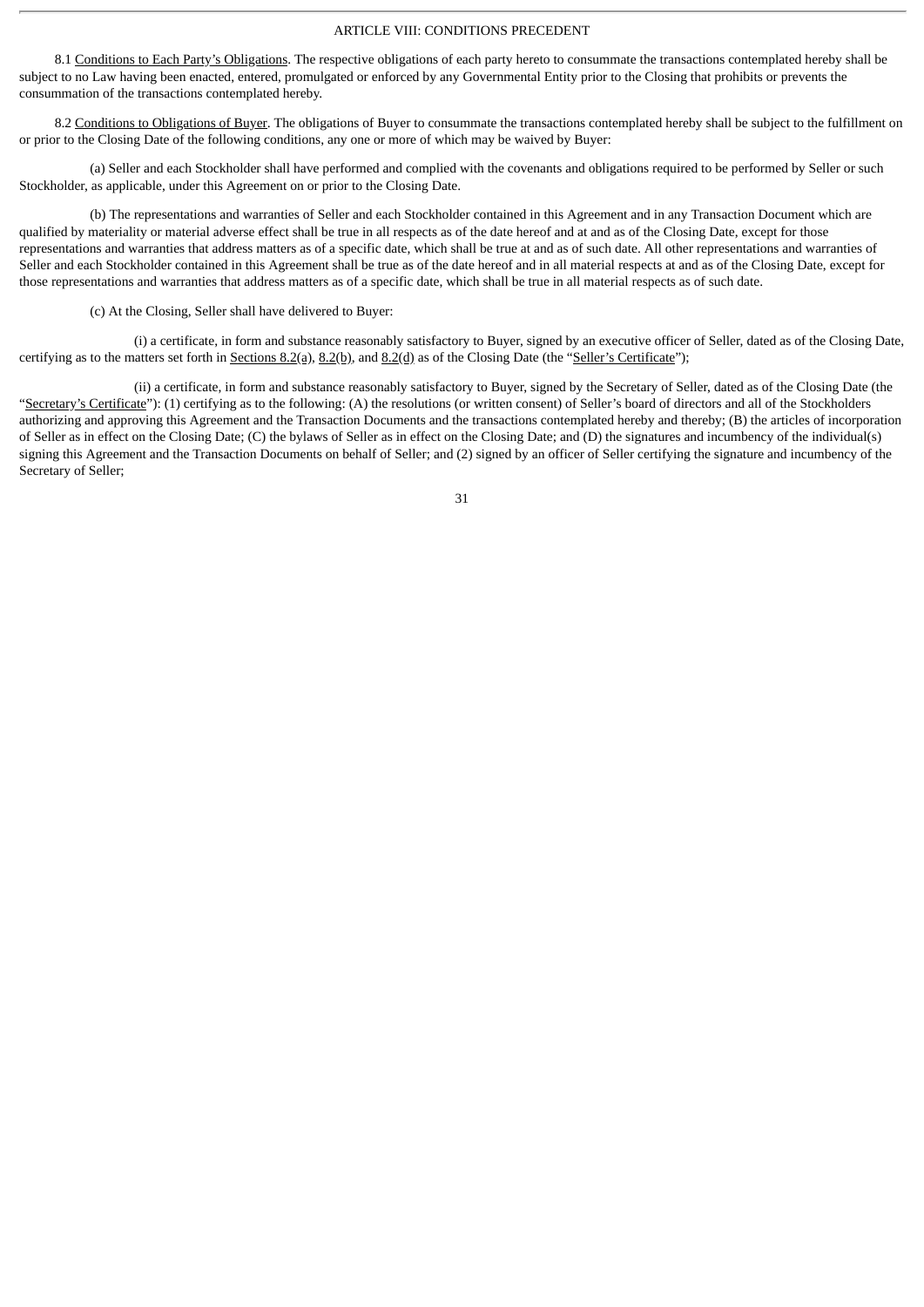(iii) a certificate issued by the District of Columbia Department of Consumer and Regulatory Affairs as to the good standing of Seller as of a date no earlier than fifteen (15) days prior to the Closing Date;

(iv) the Bills of Sale, executed by Seller;

(v) the Assignment and Assumption Agreement, executed by Seller;

(vi) an affidavit of non-foreign status of Seller that complies with Section 1445 of the Code (the "FIRPTA Affidavit");

(vii) a domain name assignment agreement substantially in the form of Exhibit D hereto (the "Domain Name Assignment Agreement"), transferring the Domain Names of Seller to Buyer or an Affiliate of Buyer designated by Buyer, executed by Seller;

(viii) a trademark assignment agreement substantially in the form of  $Exhibit E$  hereto (the "Trademark Assignment Agreement"), transferring the Marks of Seller to Buyer or an Affiliate designated by Buyer, executed by Seller;

(ix) a license agreement substantially in the form of Exhibit F hereto (the "License Agreement"), permitting Adams Grayson FRS LLC, a Delaware limited liability company and Adams Grayson Enterprises LLC, a Delaware limited liability company (Affiliates of Seller) to use the "ADAMSGRAYSON" name and logo in connection with its business operations for a period of three (3) years following the Closing Date;

(x) all other Transaction Documents to which Seller is a party;

(xi) document evidencing the name change of Seller and its Affiliates in accordance with **Section 7.16** (to be filed promptly after Closing);

(xii) a certificate of good standing from the Office of Tax and Revenue showing that Seller has no outstanding tax liability with the District

of Columbia;

(xiii) deleted;

(xiv) evidence (which shall be in the form of one or more payoff letters and shall include evidence, in the form of UCC-3 termination statements or otherwise, that all Liens will, subject to payment in full, be released) that Seller has paid, will pay or will cause to be paid at the Closing, all amounts required to discharge in full the Bank Debt;

(xv) evidence that Seller's Affiliates have agreed to vacate the Leased Premises;

(xvi) written acknowledgment by Peter Gronvall in his capacity as a current or former optionholder of Seller that he is not entitled to any additional amounts, including, without limitation, proceeds from the Purchase Price (except as set forth on Schedule 4.28); and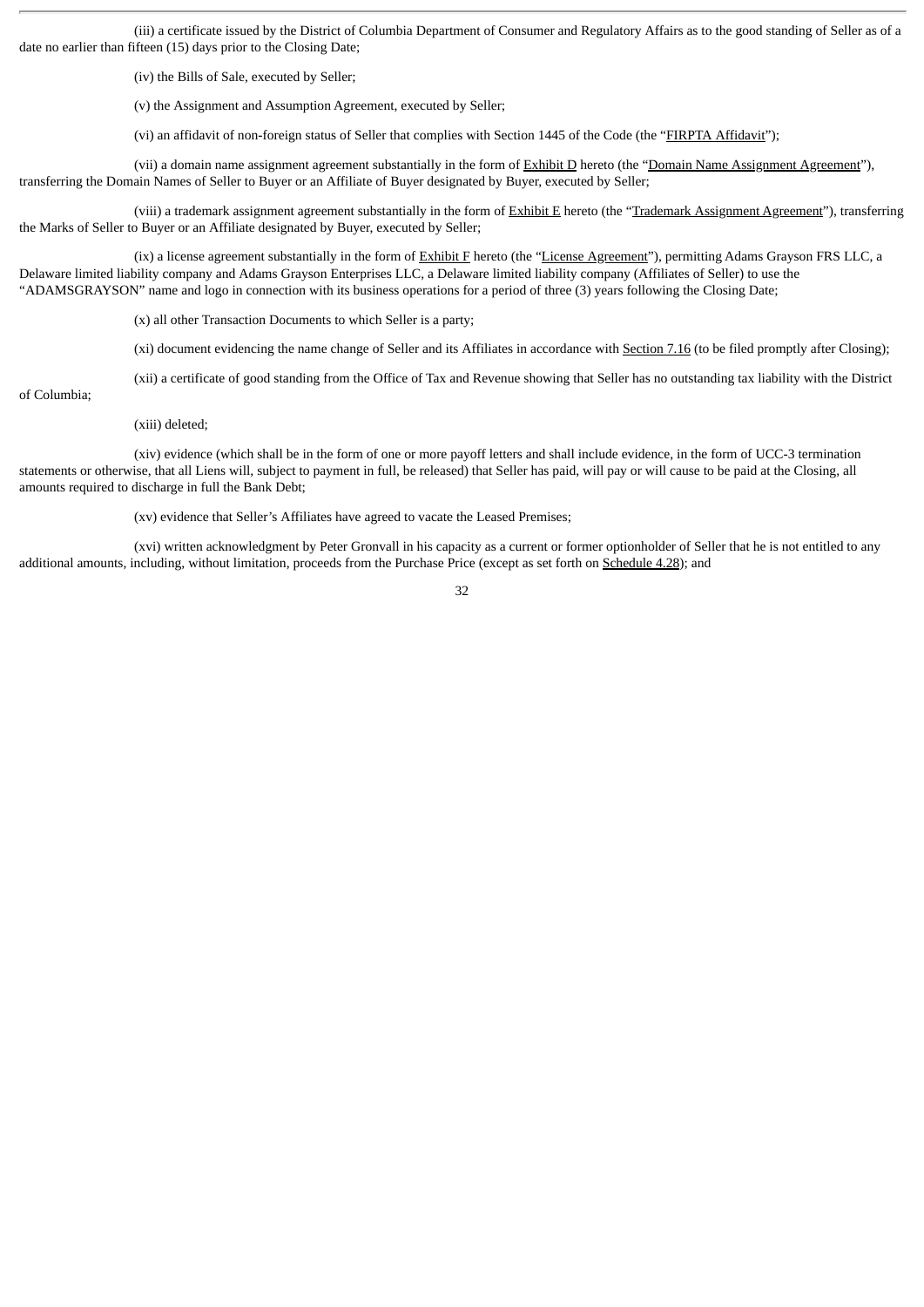(xvii) such other documents or instruments as Buyer may reasonably request to carry out the intent and purposes of this Agreement including such other deeds, endorsements, assignments and other good and sufficient instruments of conveyance and transfer as Buyer may request to vest in Buyer or an Affiliate of Buyer all the right, title and interest of Seller, in, to or under any or all of the Acquired Assets.

(d) Since the date hereof, there shall have been no material change in the Business and no occurrence of any events, set of circumstances or conditions that has had or is reasonably likely to result in a material adverse effect on the properties, assets, liabilities, business, condition or prospects of Seller, the Business or the Acquired Assets, in each case taken as a whole.

(e) Consent to the assignment of each of the Contracts listed on  $S$ chedule  $8.2$ (e) shall have been obtained in form and substance satisfactory to Buyer, and copies of such consents shall have been delivered by Seller to Buyer.

(f) Consent to the assignment of each of the Leases listed on  $S$ chedule  $8.2(f)$  shall have been obtained in form and substance satisfactory to Buyer, and copies of such consents shall have been delivered by Seller to Buyer.

(g) The individuals listed on Schedule 8.2(g) shall have agreed to the terms of their respective employment with Buyer or its Affiliates and shall have accepted employment offers made by Buyer in accordance with the terms of this Agreement, including by executing and delivering to Buyer the applicable Restrictive Covenants, and shall not have withdrawn or rescinded such acceptances, and shall have entered into the offer letters and any other written agreements in connection with such acceptances.

(h) Each employment agreement between Seller and any Transferred Personnel shall have been terminated in accordance with Section 7.10(b). To the extent any Transferred Personnel is not party to an employment agreement with Seller, such Person shall have been terminated by Seller.

(i) The existence of no civil, criminal or administrative action, suit, claim, hearing, investigation or proceedings pending or threatened against Seller (or any Affiliate or personnel of Seller), in any court, by any Governmental Entity or other Person or before any arbitrator or other tribunal that would affect the consummation of the transactions contemplated by this Agreement or the Transaction Documents.

(j) The Customers listed on Schedule 8.2(j) shall have met jointly with Seller and Buyer to discuss Buyer's acquisition of the Business and such Customer's continued relationship with the Business, and such discussion shall have been deemed satisfactory by Buyer in its sole discretion.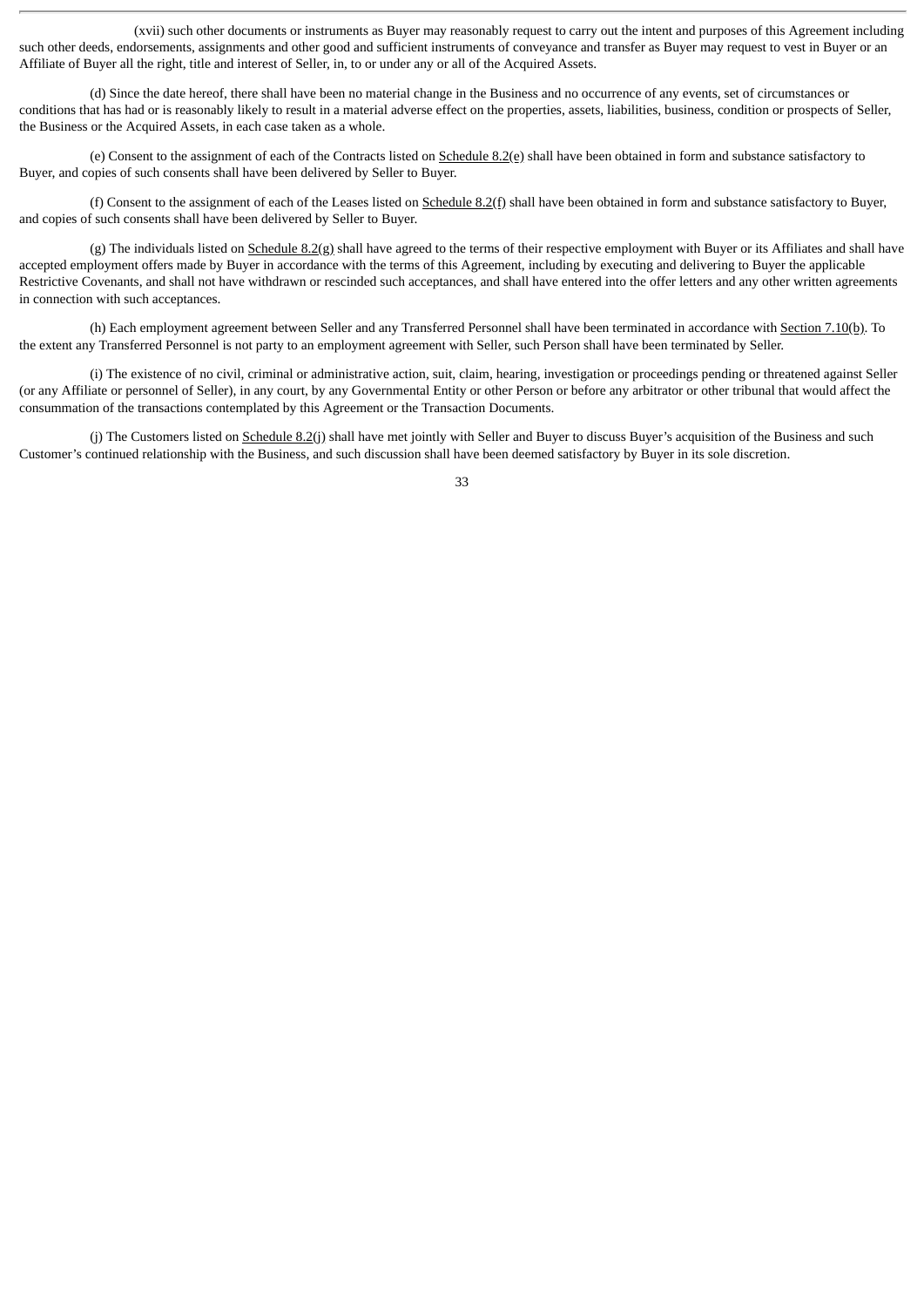8.3 Conditions to Obligations of Seller. The obligations of Seller to consummate the transactions contemplated hereby shall be subject to the fulfillment on or prior to the Closing Date of the following conditions, any one or more of which may be waived by Seller:

(a) Buyer shall have performed and complied with the covenants and obligations required to be performed by Buyer under this Agreement on or prior to the Closing Date.

(b) The representations and warranties of Buyer contained in this Agreement and in any Transaction Document which are qualified by materiality or material adverse effect shall be true in all respects as of the date hereof and at and as of the Closing Date, except for those representations and warranties that address matters as of a specific date, which shall be true at and as of such date. All other representations and warranties of Buyer contained in this Agreement shall be true as of the date hereof and in all material respects at and as of the Closing Date, except for those representations and warranties that address matters as of a specific date, which shall be true in all material respects as of such date.

(c) At the Closing, Buyer shall have delivered to Seller:

(i) the Closing Date Payment;

(ii) a certificate, in form and substance reasonably satisfactory to Seller, signed by a partner or principal of Buyer, dated as of the Closing Date, certifying as to the matters set forth in Sections 8.3(a) and 8.3(b) as of the Closing Date (the "Buyer's Certificate");

(iii) the Bills of Sale, executed by Buyer;

(iv) the Assignment and Assumption Agreement, executed by Buyer;

(v) to the extent necessary to effect transfer of the Domain Names of Seller, the Domain Name Assignment Agreement, executed by Buyer;

- (vi) the Trademark Assignment Agreement, executed by Buyer;
- (vii) The License Agreement, executed by Buyer; and
- (viii) all other Transaction Documents to which Buyer is a party.

(d) The existence of no civil, criminal or administrative action, suit, claim, hearing, investigation or proceedings pending or threatened against Buyer (or any Affiliate or personnel of Buyer), in any court, by any Governmental Entity or other Person or before any arbitrator or other tribunal that would affect the consummation of the transactions contemplated by this Agreement or the Transaction Documents.

(e) Consent to the assignment of each of the Leases listed on Schedule 8.2(f) shall have been obtained in form and substance satisfactory to Seller, and Buyer shall have delivered cash or letters of credit to the landlords under the Leases to replace the security deposits posted thereunder by Seller.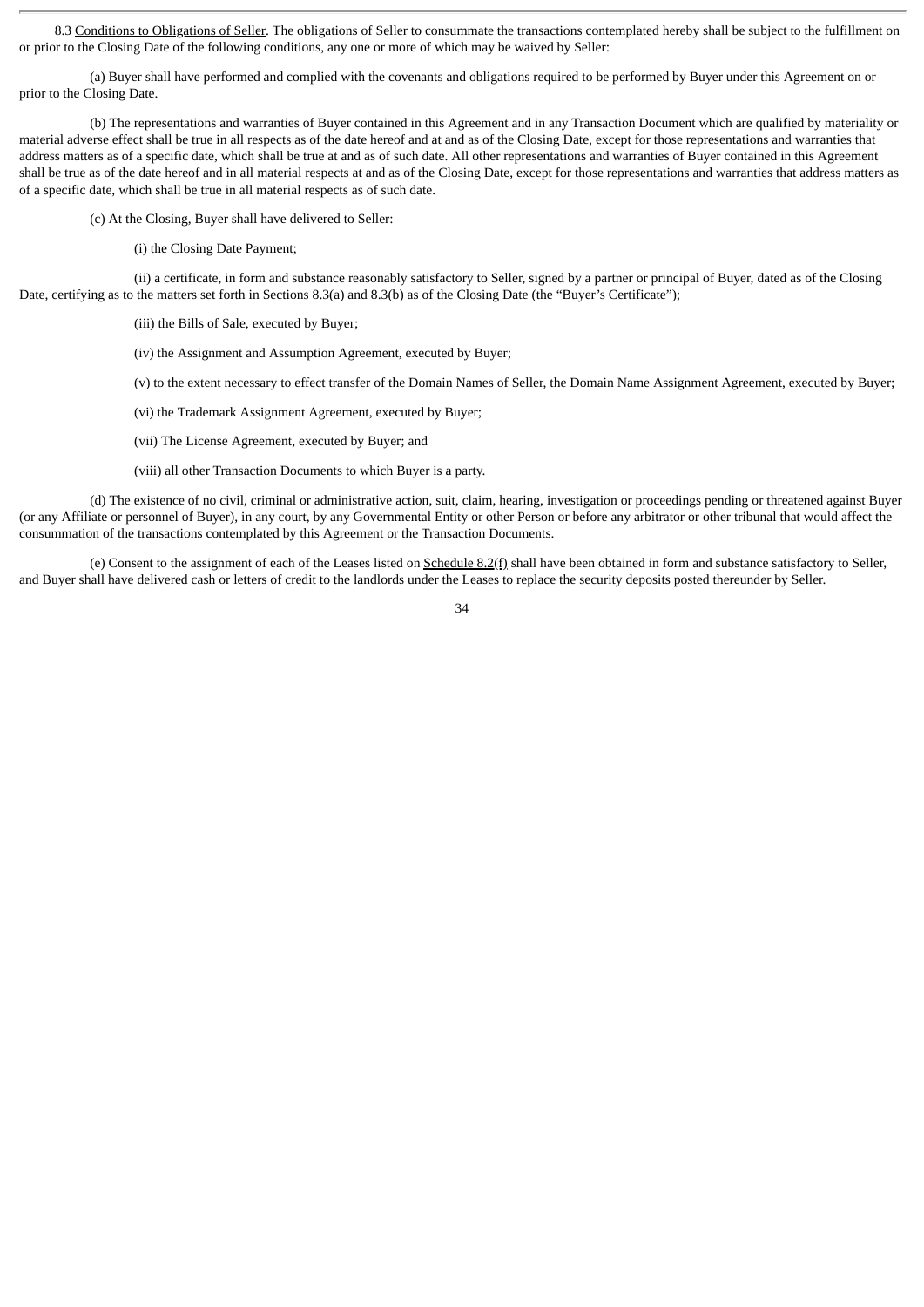## ARTICLE IX: INDEMNIFICATION

9.1 Survival. All representations, warranties, covenants and agreements contained in this Agreement or in any Transaction Document shall survive the Closing and remain in full force and effect (a) until sixty (60) days after the expiration of the applicable statute of limitations, with respect to matters covered by Section 4.5 (Consents and Approvals), Section 4.17 (Compliance With Laws), Section 4.19 (Employee Benefit Plans; ERISA), and Section 4.21 (Taxes), (b) indefinitely, with respect to matters covered by Section 4.1 (Organization and Qualification), Section 4.3 (Authorization), Section 4.4 (No Violations or Conflicts), Section 4.9 (Assets), Section 4.25 (Illegal Payments), and Section 4.27 (Brokers and Finders) (together with the representations and warranties referred to in the foregoing clause (a), collectively, the "Special Representations"), (c) for a period of eighteen (18) months following the Closing Date, with respect to matters covered by each other representation or warranty contained in this Agreement, and (d) with respect to each other covenant or agreement contained in this Agreement or any Transaction Document, until such covenant or agreement is fully performed. If written notice of a Claim has been given and received before the expiration of the applicable period described in the preceding sentence, the representation and warranty relevant to such Claim shall survive as to such Claim until such Claim has been finally resolved. The right to indemnification, payment of damages or other remedy based on such representations, warranties, covenants, and agreements of Seller or the Stockholders hereunder shall not be affected by any investigation conducted by Buyer or its representatives with respect to, or any knowledge acquired (or capable of having been acquired) about, the accuracy or inaccuracy of or compliance with, any such representation, warranty, covenant or agreement

9.2 Indemnification by Seller and the Stockholders. Subject to the limitations set forth in Section 9.6, Seller and each Stockholder, jointly and severally, shall indemnify, defend, reimburse and hold harmless Buyer and its Affiliates and their respective successors and assigns, and the personnel of any of them (collectively, the "Buyer Indemnified Parties"), from and against any and all claims, losses, damages, liabilities, obligations, assessments, penalties and interest, demands, actions and expenses, whether direct or indirect, known or unknown, absolute or contingent (including settlement costs and any reasonable legal, accounting and other expenses for investigating or defending any actions or threatened actions) ("Loss(es)") incurred by any Buyer Indemnified Party, arising out of or in connection with (i) any misrepresentation or breach of warranty by Seller or any Stockholder contained in this Agreement or in any Transaction Document, (ii) any breach by Seller or any Stockholder of any covenant or other agreement contained in this Agreement or in any Transaction Document, (iii) any Excluded Liability, (iv) any failure by Seller to comply with any "bulk sales," "bulk transfer" or similar Laws, (v) the Unauthorized Practice of Law; (vi) lack of full compliance with immigration Law in connection with employees; (vii) any failure by Seller to appropriately file Form 1099 with the Internal Revenue Service; or (viii) any failure by Seller to deliver tax clearance certificates. Notwithstanding the foregoing, and subject to the limitations set forth in Section 9.6, in no event shall Peter Gronvall be responsible for more than three percent (3%) of all Losses incurred by the Buyer Indemnified Parties.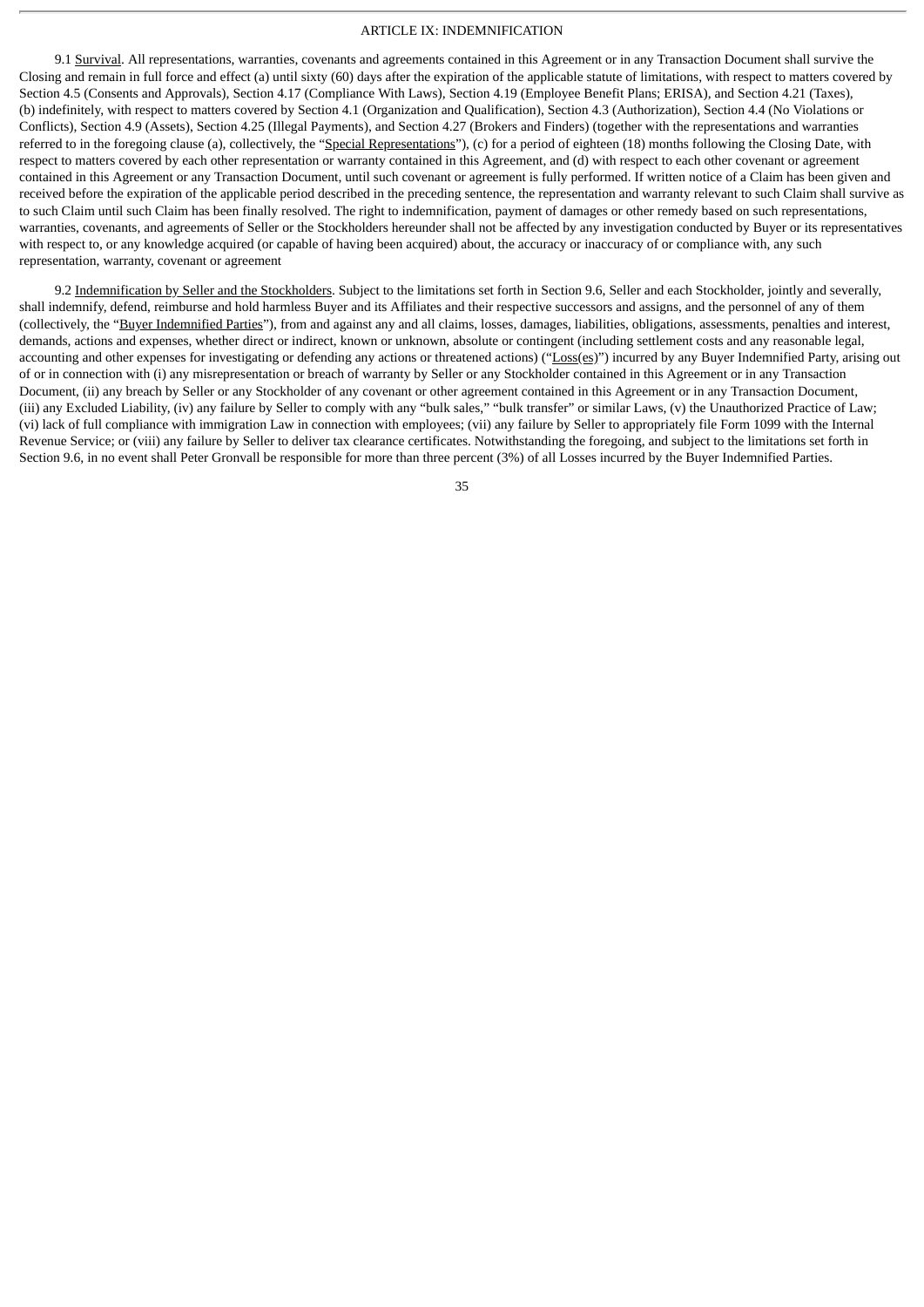9.3 Indemnification by Buyer. Buyer shall indemnify, defend, reimburse and hold harmless Seller, its Affiliates and their respective successors and assigns, and the personnel and stockholders of any of them (collectively, the "Seller Indemnified Parties"), from and against any and all Losses incurred by any Seller Indemnified Party, arising out of or in connection with (a) any misrepresentation or breach of warranty by Buyer contained in this Agreement or in any Transaction Document, (b) any breach by Buyer of any covenant or other agreement contained in this Agreement or in any Transaction Document, (c) any Assumed Liability, (d) any claim of any third party arising out of the operation of the Business after the Closing (other than an Excluded Liability) or (e) any liability to any party on behalf of Buyer in respect of its acting as a broker or finder in connection with the transactions contemplated by this Agreement and the Transaction Documents.

### 9.4 Indemnification Procedures.

(a) Notice. Whenever any claim, action, suit or proceeding shall arise for which indemnification may be sought under this Article IX (a "Claim"), the Person entitled to indemnification (the "Indemnitee") shall promptly give notice to the party obligated to provide indemnification (the "Indemnitor") with respect to the Claim after the receipt by the Indemnitee of information as to the facts constituting the basis for the Claim; but the failure to timely give such notice shall not relieve the Indemnitor from any obligation under this Agreement, except to the extent, if any, that the Indemnitor is materially prejudiced thereby.

(b) Defense by Indemnitor. Upon receipt of notice from the Indemnitee of a Claim by a third party (a "Third Party Claim"), the Indemnitor may elect to assume the defense of such Claim by providing counsel (such counsel subject to the reasonable approval of the Indemnitee) to defend the Indemnitee against the matter from which the Third Party Claim arose, at the Indemnitor's sole cost, risk and expense. The Indemnitee shall cooperate, in all reasonable respects and at the Indemnitor's sole cost, risk and expense, with the Indemnitor in the investigation, trial, defense and any appeal arising from the matter from which the Third Party Claim arose; provided, however, that the Indemnitee may (but shall not be obligated to) participate in (but not control) any such investigation, trial, defense and any appeal arising in connection with the Third Party Claim at its sole cost, risk and expense. If the Indemnitee elects to so participate, the Indemnitor shall cooperate with the Indemnitee, and the Indemnitor shall deliver to the Indemnitee or its counsel copies of all pleadings and other information within the Indemnitor's knowledge or possession reasonably requested by the Indemnitee or its counsel that is relevant to the defense of such Third Party Claim and that will not prejudice the Indemnitor's position, claims or defenses. Any settlement will be subject to the consent of the Indemnitee, which shall not be unreasonably withheld or delayed. The Indemnitor may not admit any liability of the Indemnitee or waive any of the Indemnitee's rights without the Indemnitee's prior written consent. If the subject of any Third Party Claim results in a judgment or settlement consistent with the terms of this Section 9.4(b) for which the Indemnitor is liable hereunder, the Indemnitor shall promptly pay such judgment or settlement.

(c) Defense by Indemnitee. If the Indemnitor elects not to assume the defense of any Third Party Claim in accordance with the terms of Section 9.4(b), or if the Indemnitor fails to prosecute such defense diligently, or if the Indemnitor has, in the Indemnitee's reasonable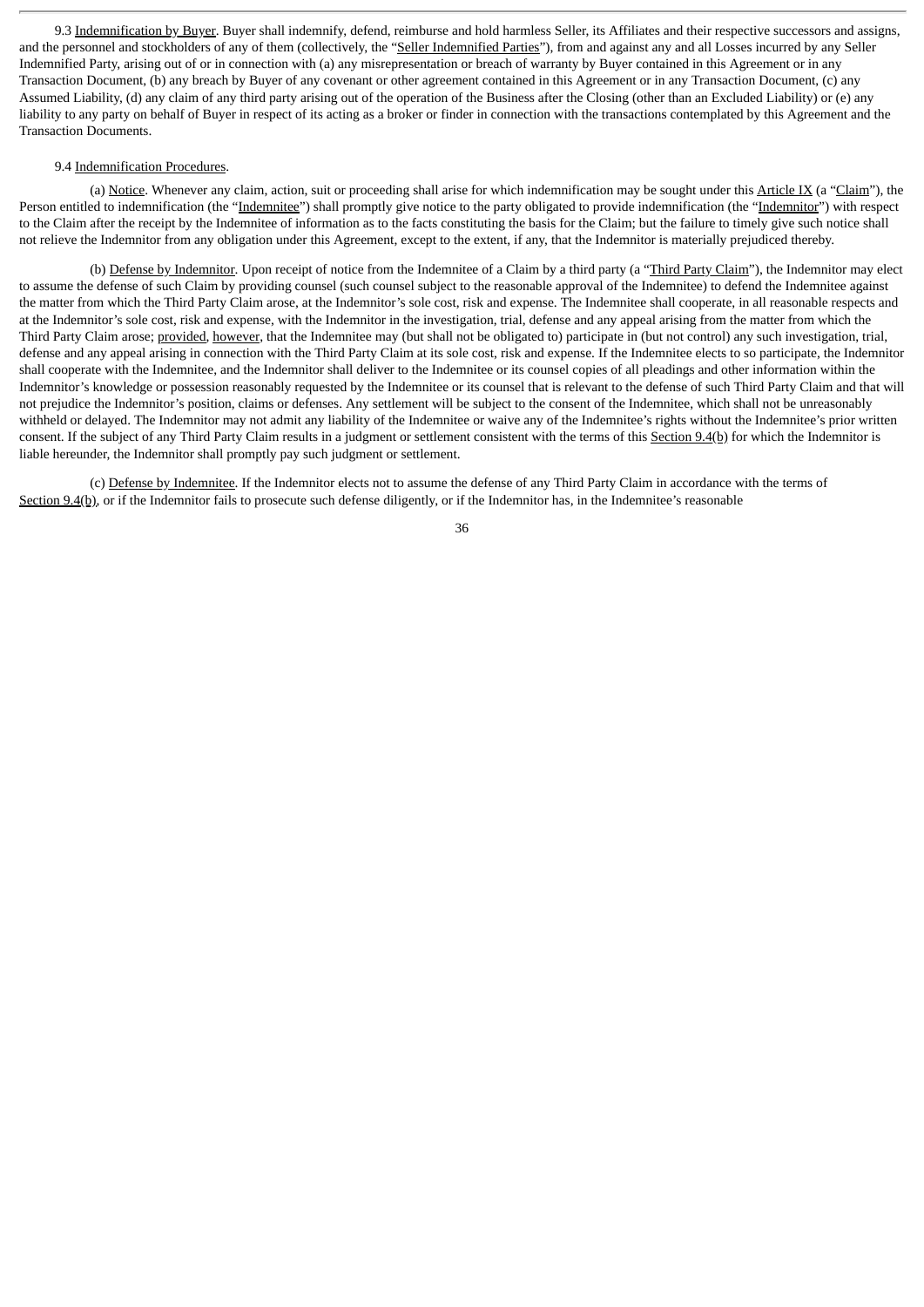judgment, a conflict of interest which prevents representation as provided in Section 9.4(b), or if the Indemnitor has, in the Indemnitee's reasonable judgment, insufficient resources with which to conduct an adequate defense, the Indemnitee may defend against the subject of the Third Party Claim, at the Indemnitor's sole cost, risk and expense (but limited to all reasonable fees, costs and expenses of one separate counsel and appropriate local counsel for the Indemnitee (or multiple Indemnitees)), in such manner and on such terms as the Indemnitee reasonably deems appropriate, including settling the subject of the Third Party Claim with the consent of the Indemnitor, which consent shall not be unreasonably withheld or delayed. The Indemnitor shall not be liable for any settlement effected without its prior consent, which shall not be unreasonably withheld or delayed. If the Indemnitee defends the subject of a Third Party Claim in accordance with this Section 9.4(c), the Indemnitor shall cooperate with the Indemnitee and its counsel, at the Indemnitor's sole cost, risk and expense, in all reasonable respects, and shall deliver to the Indemnitee or its counsel copies of all pleadings and other information within the Indemnitor's knowledge or possession reasonably requested by the Indemnitee or its counsel that are relevant to the defense of the subject of any such Third Party Claim and that will not prejudice the Indemnitor's position, claims or defenses. The Indemnitee shall maintain confidentiality with respect to all such information consistent with the conduct of a defense hereunder.

9.5 Payment. All payments owing under this Article IX shall be made promptly as indemnifiable Losses are incurred.

### 9.6 Limitations on Indemnification by Seller and the Stockholders.

(a) Basket. Subject to Section  $9.6(c)$ , a Buyer Indemnified Party shall not be entitled to make a claim for indemnification for any Losses pursuant to Section 9.2(i) until the aggregate amount of all claims for Losses exceeds Two Hundred Thousand Dollars (\$200,000) (the "Basket Amount"). For purposes of this Section 9.6, any single Loss that is less than Ten Thousand Dollars (\$10,000) shall be disregarded; provided, however, that any series of Losses arising out of the same occurrence shall be aggregated and treated as a single Loss. For greater certainty, subject to the preceding sentence, a Buyer Indemnified Party shall be entitled to make a claim for indemnification for amounts less than the Basket Amount. In the event the aggregate amount of such Losses exceeds the Threshold, then Seller and the Stockholders shall indemnify such Buyer Indemnified Party with respect to the amount of all Losses in excess of the Basket Amount, subject to the other limitations set forth in this Section 9.6.

(b) Cap. Notwithstanding any provision of this Agreement or any Transaction Document to the contrary, except as provided in Section 9.6(c), the aggregate liability of Seller and the Stockholders under this Article IX for all claims arising under Section 9.2(i) shall not exceed Four Million Eight Hundred Thousand Dollars (\$4,800,000).

(c) Exclusions. Notwithstanding anything to the contrary in this Agreement, the limitations set forth in Sections  $9.6(a)$  and  $9.6(b)$  shall not apply to Losses arising from: (i) the Excluded Liabilities; (ii) the Unauthorized Practice of Law; (iii) lack of full compliance with immigration Law in connection with employees; (iv) the fraud of Seller; or (v) a breach by Seller of the Special Representations.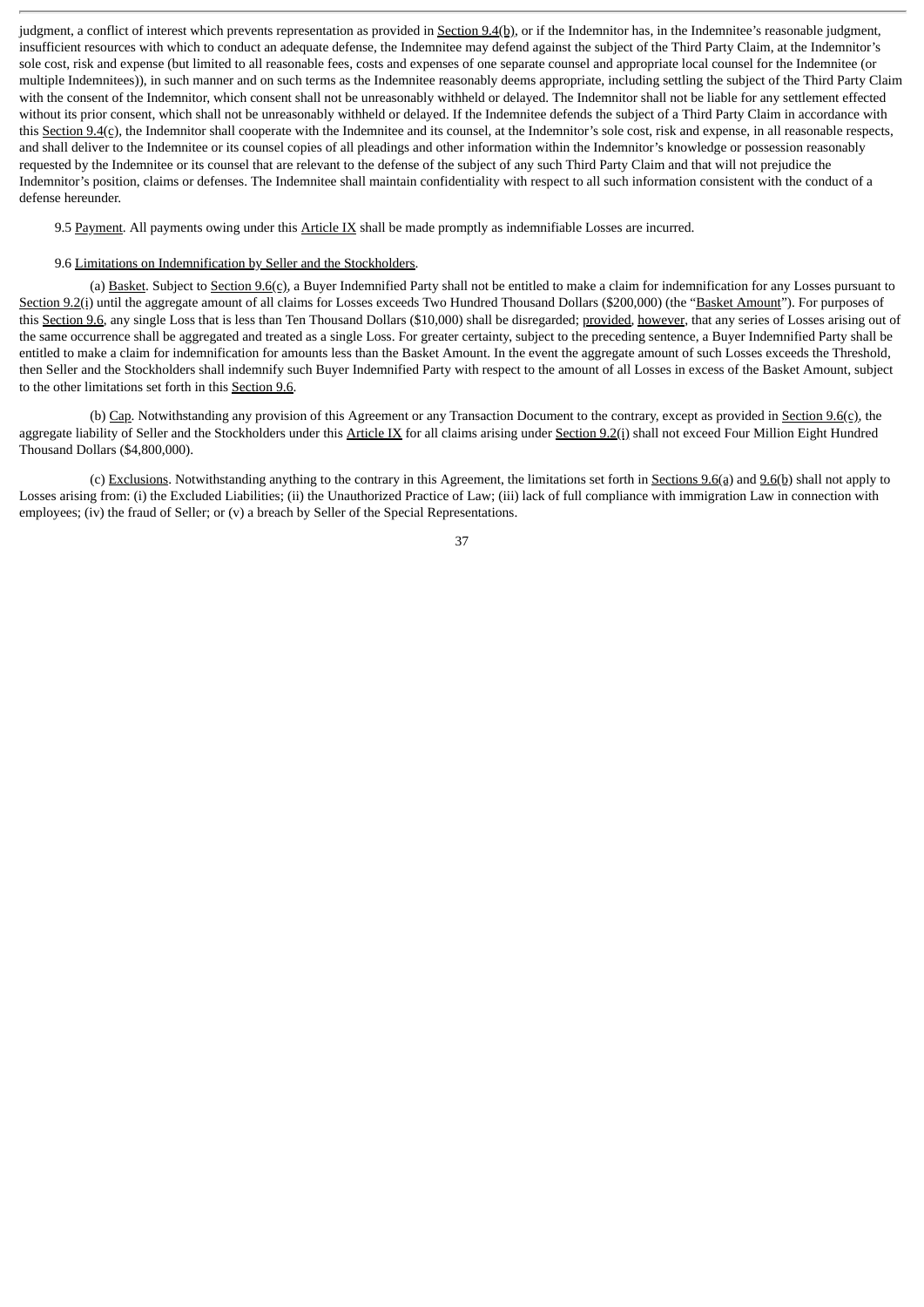9.7 Additional Limitations. Subject to the terms and conditions of this Article IX, following the Closing, the indemnification provisions contained herein are intended solely for the benefit of the Persons expressly identified in this Article IX (and their permitted successors and assigns), and are in no way intended to, nor shall they, constitute an agreement for the benefit of, or be enforceable by, any other Person.

9.8 Adjustment to Purchase Price. Any indemnification payment made pursuant to this Article IX shall be treated as an adjustment to the Purchase Price for Tax purposes.

9.9 Indemnification as Exclusive Remedy. Except as otherwise set forth in this Agreement, Seller, Stockholders and Buyer each agree that Article IX constitutes the exclusive right and remedy for breach or inaccuracy of any of the representations and warranties contained in this Agreement and will be in lieu of all other remedies available at law or in equity. Notwithstanding the foregoing, nothing in this Agreement will prevent any party from bringing an action based upon fraud or willful misconduct by the other party in connection with this Agreement.

#### ARTICLE X: CERTAIN OTHER COVENANTS AND AGREEMENTS

#### 10.1 Certain Acknowledgements.

(a) The parties hereto have determined that it is essential to realizing the value of the Acquired Assets, including the Goodwill, acquired pursuant to this Agreement, that Buyer obtain the agreements of Seller and the Stockholders (together, the "Restricted Persons" and each, a "Restricted Person") set forth in this Agreement, including undertakings of each Restricted Person to protect certain Business Proprietary Information and Confidential Records and not to engage in the solicitation of certain personnel or Customers and of certain Restricted Persons not to engage in certain competitive activities, and as to certain other matters, all as provided in this Agreement. Accordingly, Buyer has required that the covenants and agreements contained in this Article X be delivered in this Agreement as a condition to Buyer's willingness to enter into the transactions contemplated by this Agreement, and each Restricted Person has agreed to do so.

(b) Each Restricted Person acknowledges and agrees that it is fair, reasonable and necessary, for the protection of the value of the business, operations, prestige, reputation and goodwill of the Business and of the Acquired Assets to be sold by Seller and purchased by Buyer hereunder, that each Restricted Person make the agreements and covenants contained in this Agreement applicable to such Restricted Person.

(c) Each Restricted Person acknowledges that Buyer would not consummate the transactions contemplated by this Agreement without the assurance that each Restricted Person will not engage in any of the activities prohibited by Sections 10.3, 10.4 and 10.5 applicable to such Restricted Person for the periods set forth therein. Each Stockholder understands that the provisions of Sections 10.3, 10.4 and 10.5, as may be applicable, may limit such Stockholder's ability to earn a livelihood in a business similar to the Business, but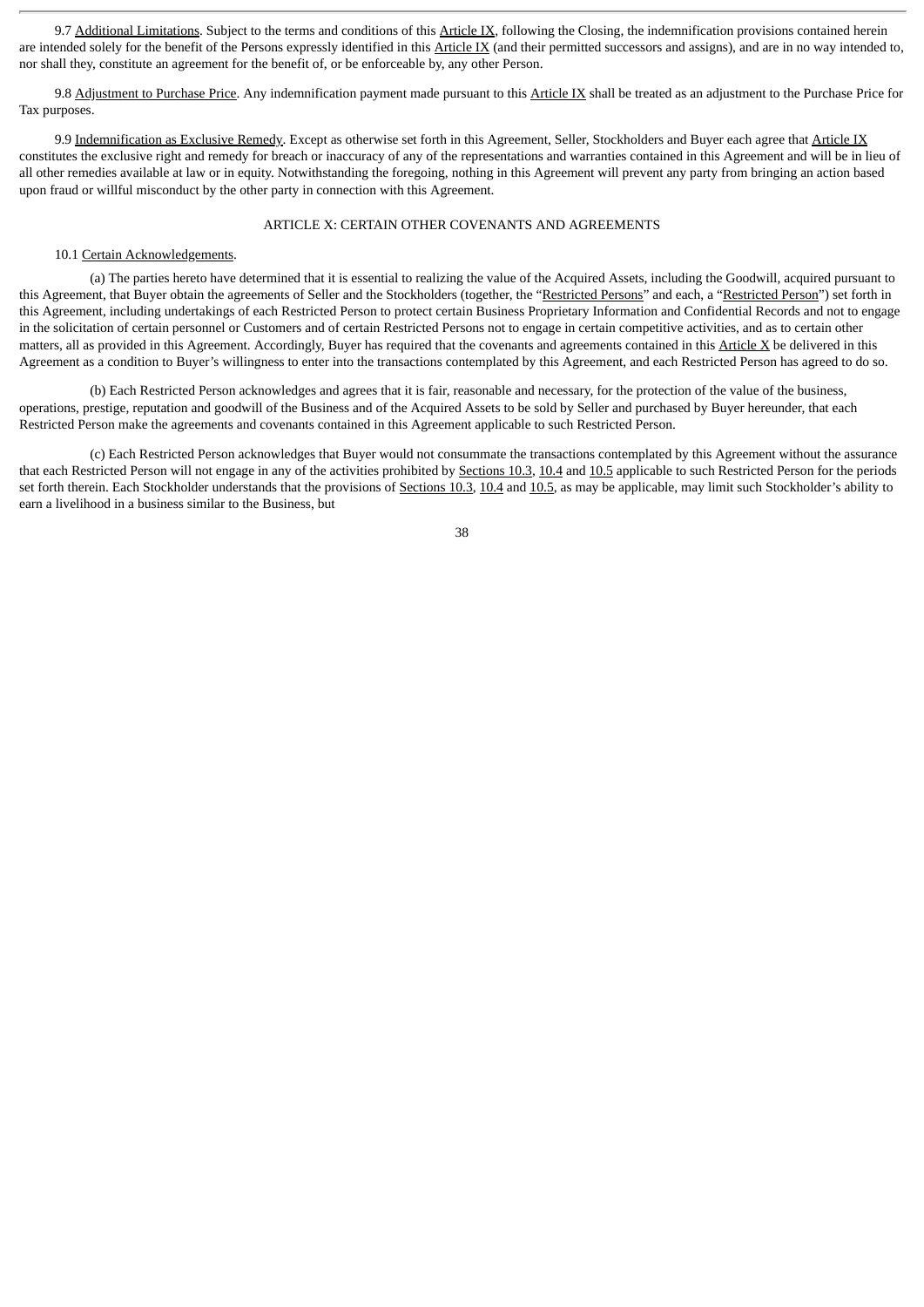nevertheless agrees and hereby acknowledges that the consideration provided under this Agreement is sufficient to justify the restrictions contained in such provisions. Each Restricted Person agrees to restrict such Restricted Person's actions as provided for in Sections 10.3, 10.4 and 10.5. Each Restricted Person further acknowledges that the scope and duration of the restrictions set forth in Sections 10.3, 10.4 and 10.5 are reasonable in light of the specific nature and duration of the transactions contemplated by this Agreement and the payments made under this Agreement to Seller, of which the Stockholders are the sole stockholders. In consideration thereof, and in light of each such Stockholder's education, skills and abilities, each Stockholder agrees not to assert in any forum that the provisions of Sections 10.3, 10.4 and 10.5 applicable to such Stockholder prevent such Stockholder from earning a living or otherwise are void or unenforceable or should be held void or unenforceable.

## 10.2 Business Proprietary Information, Confidential Records, Intellectual Property Rights.

(a) Confidentiality Agreement. The terms of the Confidentiality Agreement shall continue in full force and effect in accordance with its terms until the Closing, at which time Buyer's confidentiality obligations under the Confidentiality Agreement shall terminate to the extent they relate to the Acquired Assets and the Business that is the subject of the transactions contemplated by this Agreement and the Transaction Documents.

(b) Confidential Information. Each Restricted Person covenants that neither such Restricted Person nor any of its Affiliates shall at any time after the Closing, directly or indirectly, use for such Restricted Person's or any of its Affiliates' own purpose or for the benefit of any Person or disclose, any Business Proprietary Information to any Person, unless such use or disclosure has been authorized in writing by Buyer.

(c) Confidentiality and Surrender of Records. Each Restricted Person covenants that neither such Restricted Person nor any of such Restricted Person's Affiliates shall at any time directly or indirectly publish, make known or in any fashion disclose any Confidential Records to, or permit any inspection or copying of Confidential Records by, any Person other than Buyer or any of its Affiliates, nor shall any of them retain the same, and each of them will deliver promptly to Buyer any of the same upon the Closing, except that this Section  $10.2(c)$  shall not prohibit the retention of a copy of such Confidential Records by any Restricted Person, at such Restricted Person's own cost and expense, as is reasonably necessary for such Restricted Person's and his, her or its Affiliates' financial reporting and accounting matters, including the preparation of Tax Returns and other reports or filings or enforcement of its rights. For purposes hereof, "Confidential Records" means all correspondence, memoranda, files, manuals, books, lists, financial, operating or marketing records, magnetic tape, or electronic or other media or equipment of any kind which may be in the possession of any Restricted Person or any of such Restricted Person's Affiliates or under any of their control or accessible to any of them which contain or relate to any Business Proprietary Information, the Acquired Assets or the Assumed Liabilities, and which relate to the Business or belong to Seller or a Stockholder. All Confidential Records shall be and remain the sole property of Buyer from and after the Closing.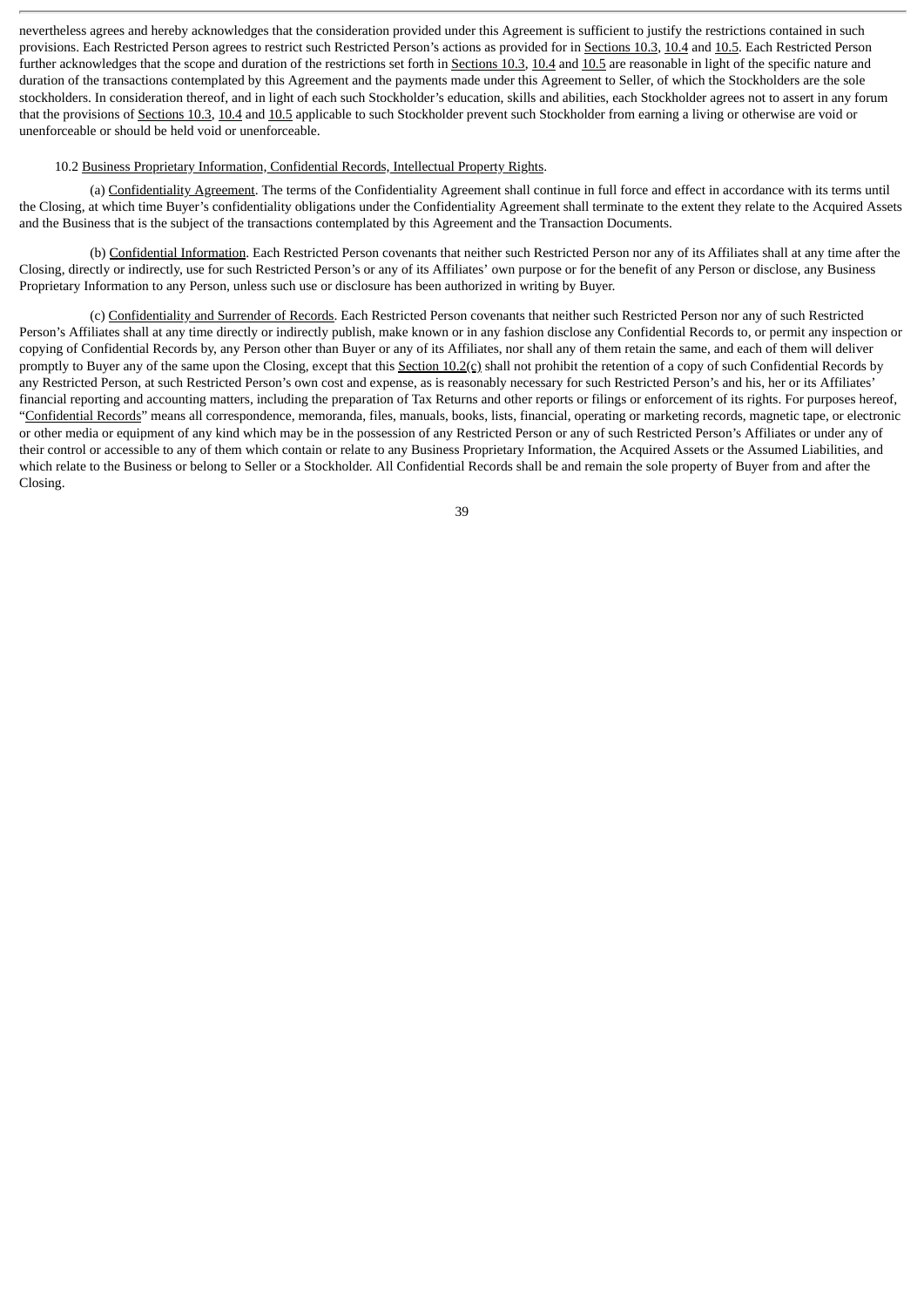(d) Certain Permitted Disclosures and Uses. None of Section 10.2(a), 10.2(b) or 10.2(c) above shall prevent any disclosure required by Law or by order of a Governmental Entity; provided, that prior to any such disclosure, the Restricted Person proposing to make such disclosure shall give Buyer prompt written notice of any such requirement and shall cooperate with Buyer in preventing such disclosure and/or in obtaining a protective order or other means of protecting the confidentiality of all Business Proprietary Information and Confidential Records.

## 10.3 Non-Competition.

(a) Restriction. Except on behalf of Buyer as approved by Buyer in writing, during the Restricted Period, no Restricted Person shall, for himself, itself or any other Person, directly or indirectly own, manage, operate, join, control, participate in, invest in, fund, advise or otherwise be connected or associated with, in any manner (including as an Affiliate, stockholder, partner, member, principal, manager, employee, independent contractor, agent, representative, advisor, proprietor, trustee, owner or investor), any Competing Business located, operating or doing business in the Territory.

The restriction set forth in this Section 10.3(a) shall not prevent a Restricted Person from purchasing or otherwise acquiring less than one percent (1%) of any class of the securities of any Competing Business (but may not otherwise participate in the activities of such Competing Business) if such securities are listed on any national or regional securities exchange or have been registered under Section 12(g) of the Securities Exchange Act of 1934, as amended.

(b) Restricted Period. For purposes hereof, "Restricted Period" means the period beginning on the Closing Date and continuing for a period of five (5) years thereafter; provided, however, that, notwithstanding the foregoing, if the Restricted Persons are not otherwise in breach of any material obligations under this Agreement beyond any applicable cure period, the Restricted Period shall immediately terminate if Buyer fails to pay any amounts due under Sections  $3.2(c)$ and 3.2(d) of this Agreement within ten (10) days after written notice of nonpayment from Seller to Buyer.

(c) Competing Business. For purposes hereof, "Competing Business" means any business or venture which is engaged in the Business or which competes, directly or indirectly, with the Business.

(d) Territory. For purposes hereof, "Territory" means the United States and any other jurisdiction in which the Business has been conducted by Seller.

10.4 Non-Solicitation, etc. Except on behalf of Buyer as approved by Buyer, for a period ending on the fifth (5th) anniversary of the Closing Date, no Restricted Person shall, for himself, herself, itself or any other Person, directly or indirectly:

(a) contact, solicit or do business with (i) any Customer or prospective Customer within the immediately two (2) years prior to the Closing, (ii) Buyer's and its Affiliates' customers and (iii) each such customer's respective Affiliates (each of the foregoing, a "Restricted Customer"), in each case relating to any Competing Business;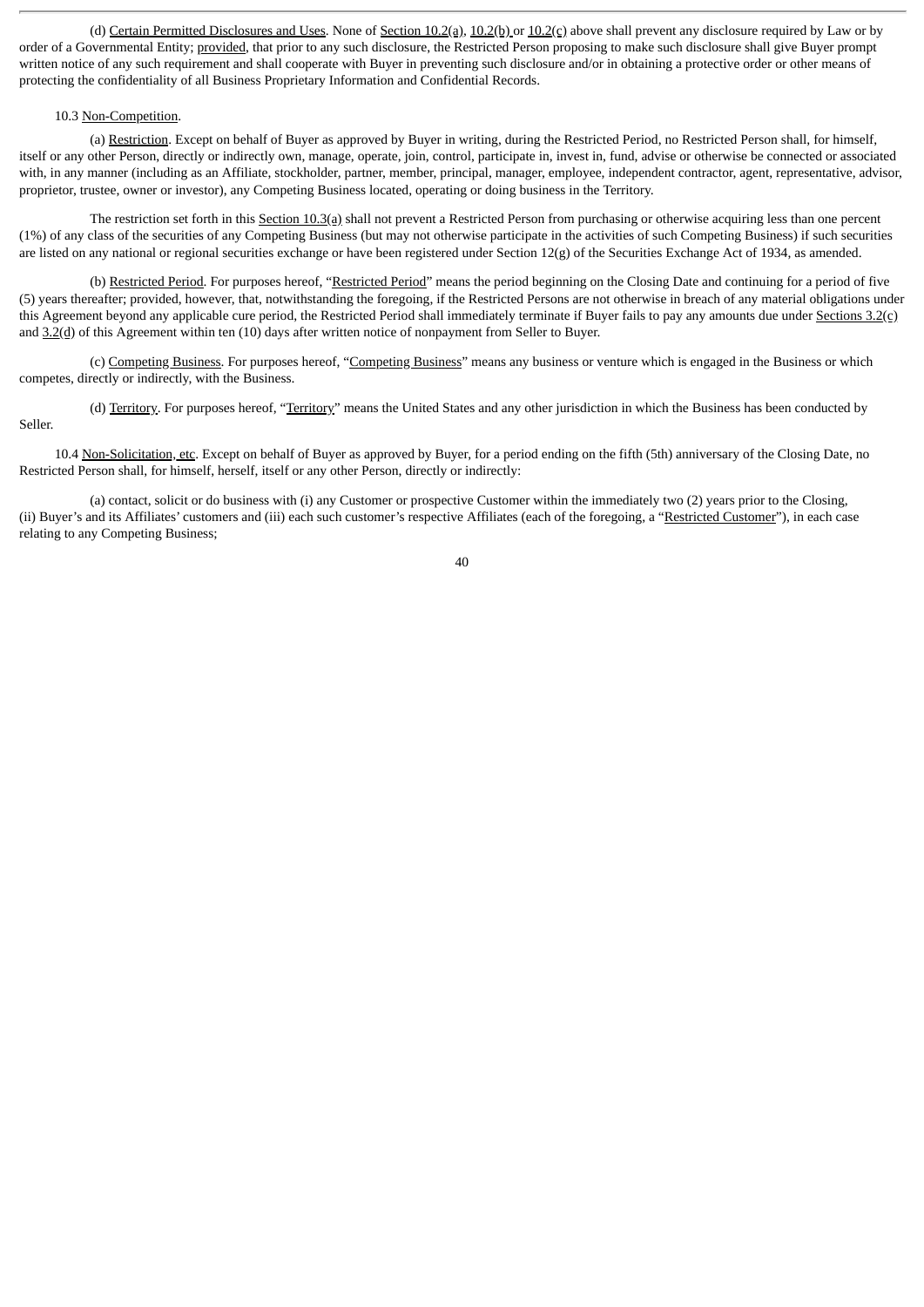(b) persuade or seek to persuade any Restricted Customer or any purchaser of services from Seller, Buyer or any of Buyer's Affiliates to cease to do business or to reduce the amount of business which it has customarily done with Seller, Buyer or any of Buyer's Affiliates, as applicable, or contemplates doing with Buyer or any of Buyer's Affiliates, whether or not the relationship between Seller, Buyer or any of Buyer's Affiliates and such Restricted Customer was originally established in whole or in part through the efforts of Seller;

(c) take any action which is intended, or could reasonably be expected, to harm, disparage, defame, slander, or lead to unwanted or unfavorable publicity to Buyer or any of its Affiliates, or otherwise take any action which might detrimentally affect the reputation, image, relationships or public view of Buyer or any of its Affiliates; or

(d) attempt to do or do any of the foregoing, or assist, permit, entice, induce, encourage or allow any of such Restricted Person's Affiliates, members, stockholders, or personnel or any other Person to do or attempt to do any activity which, were it done by Seller, would violate any provision of this Section 10.4.

10.5 No Hiring of Transferred Personnel. For a period ending on the fifth (5th) anniversary of the Closing Date, no Restricted Person shall, for himself, herself, itself or any other Person, and each Restricted Person shall cause his, her or its Affiliates not to, directly or indirectly, recruit, solicit, or hire any Transferred Personnel, nor shall such Restricted Person or his, her or its Affiliates encourage any Transferred Personnel to terminate his or her employment or relationship with Buyer or its Affiliates; provided that this Section 10.5 shall not prohibit such Restricted Person from recruiting, soliciting or hiring any Transferred Personnel after such Transferred Personnel has been terminated by Buyer or its Affiliates (other than in connection with a transfer of such Transferred Personnel to Buyer or one of its Affiliates), if such Restricted Person or his, her or its Affiliates did not directly or indirectly have any communications prior to such termination regarding the prospect of employment after the Closing with a Restricted Person or his, her or its Affiliates with such Transferred Personnel. For the avoidance of doubt, for purposes of this Section 10.5, "Transferred Personnel" shall include all Persons listed in the Reviewer Database.

10.6 Independence Rules and Regulations. Notwithstanding any provision of this Agreement or any Transaction Document to the contrary, if performance of or compliance with any agreement or covenant of Buyer under this Agreement or any Transaction Document is determined in good faith by Buyer or its Affiliates to be inconsistent with or in violation of Buyer's or any such Affiliate's obligations pursuant to the rules and regulations of any Governmental Entity or professional entity (including the Securities and Exchange Commission, the Public Company Accounting Oversight Board and the American Institute of Certified Public Accountants) that are applicable to Buyer or its Affiliates, then Buyer (upon notice to Seller) shall not be obligated to perform or comply with such agreement or covenant, and Seller shall not be entitled to receive any benefit in connection with such agreement or covenant. The parties hereto acknowledge and agree that Buyer shall not incur any liability to Seller as a result of any failure to so perform or comply pursuant to this Section 10.6.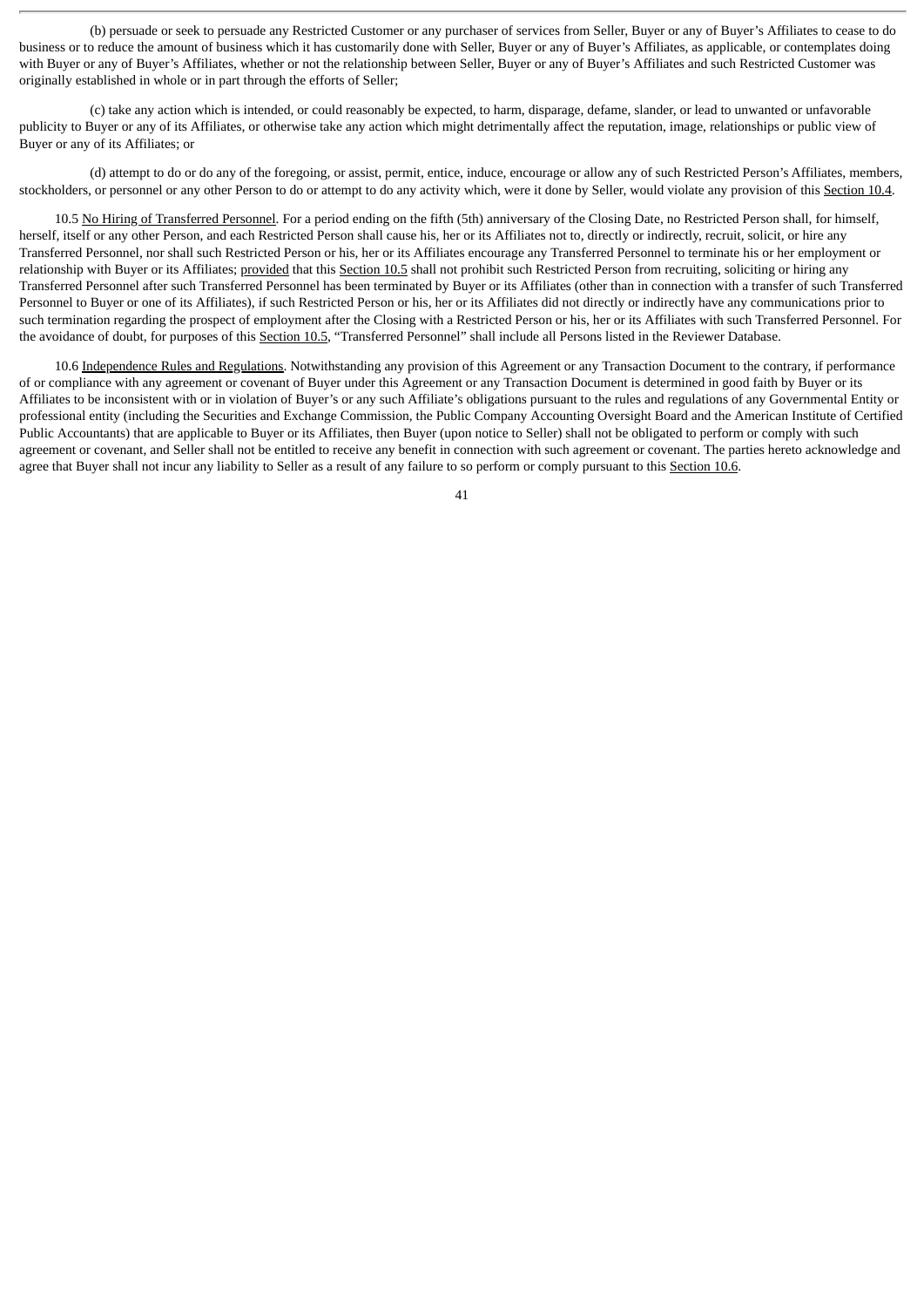10.7 Specific Performance. Each Restricted Person acknowledges and agrees that, by virtue of, among other things, the extraordinary value of the Business Proprietary Information and Confidential Records, his, her or its access to and use of such information and records, and his, her or its unique knowledge of and contacts relating to the Business, any violation of the undertakings contained in this  $Article X$  would cause Buyer immediate, substantial and irreparable injury for which it has no adequate remedy at Law. Accordingly, in the event of any violation or threatened violation of any undertaking contained in this Article X, without limiting any other remedy available to Buyer, each Restricted Person agrees and consents to the entry of an injunction or other equitable relief by a court of competent jurisdiction. Each Restricted Person waives posting by Buyer of any bond or any proof of actual damages otherwise necessary to secure such injunction or other equitable relief.

#### ARTICLE XI: TERMINATION

11.1 Termination. This Agreement may be terminated at any time prior to the Closing:

(a) by mutual written agreement of Seller and Buyer;

(b) by Seller if Buyer has materially breached its obligations under this Agreement, or by Buyer if Seller or any Stockholder has materially breached its, his or her obligations under this Agreement, in each case if such breach remains uncured for a period of thirty (30) days after written notice thereof has been given by the non-breaching party to the breaching party;

(c) by Seller if (i) there shall have been a material breach of any representation or warranty by Buyer set forth in this Agreement or in any Transaction Document and such breach has not been waived in writing or cured by Buyer within thirty (30) days following receipt of notice of such breach, or (ii) Seller reasonably determines that there shall have been an event, change, occurrence or circumstance that has had or reasonably would be expected to have a material adverse effect on the ability of Buyer to consummate the transactions contemplated by this Agreement;

(d) by Buyer if (i) there shall have been a material breach of any representation or warranty by Seller or any Stockholder set forth in this Agreement or in any Transaction Document and such breach has not been waived in writing or cured by Seller or such Stockholder within thirty (30) days following receipt of notice of such breach, or (ii) Buyer reasonably determines that there shall have been an event, change, occurrence or circumstance that has had or reasonably would be expected to have a material adverse effect on the ability of Seller or any Stockholder to consummate the transactions contemplated by this Agreement;

(e) by either Seller or Buyer if the Closing shall not have occurred on or before the date which is ninety (90) days following the date hereof; provided, however, that the right to terminate this Agreement under this Section 11.1(e) shall not be available to either party whose failure to take any action required hereunder to fulfill any obligation under this Agreement shall have been the cause of, or shall have resulted in, the failure of the Closing to occur prior to such date. The party desiring to terminate this Agreement pursuant to this Section 11.1(e) shall give notice of such termination to the other party; or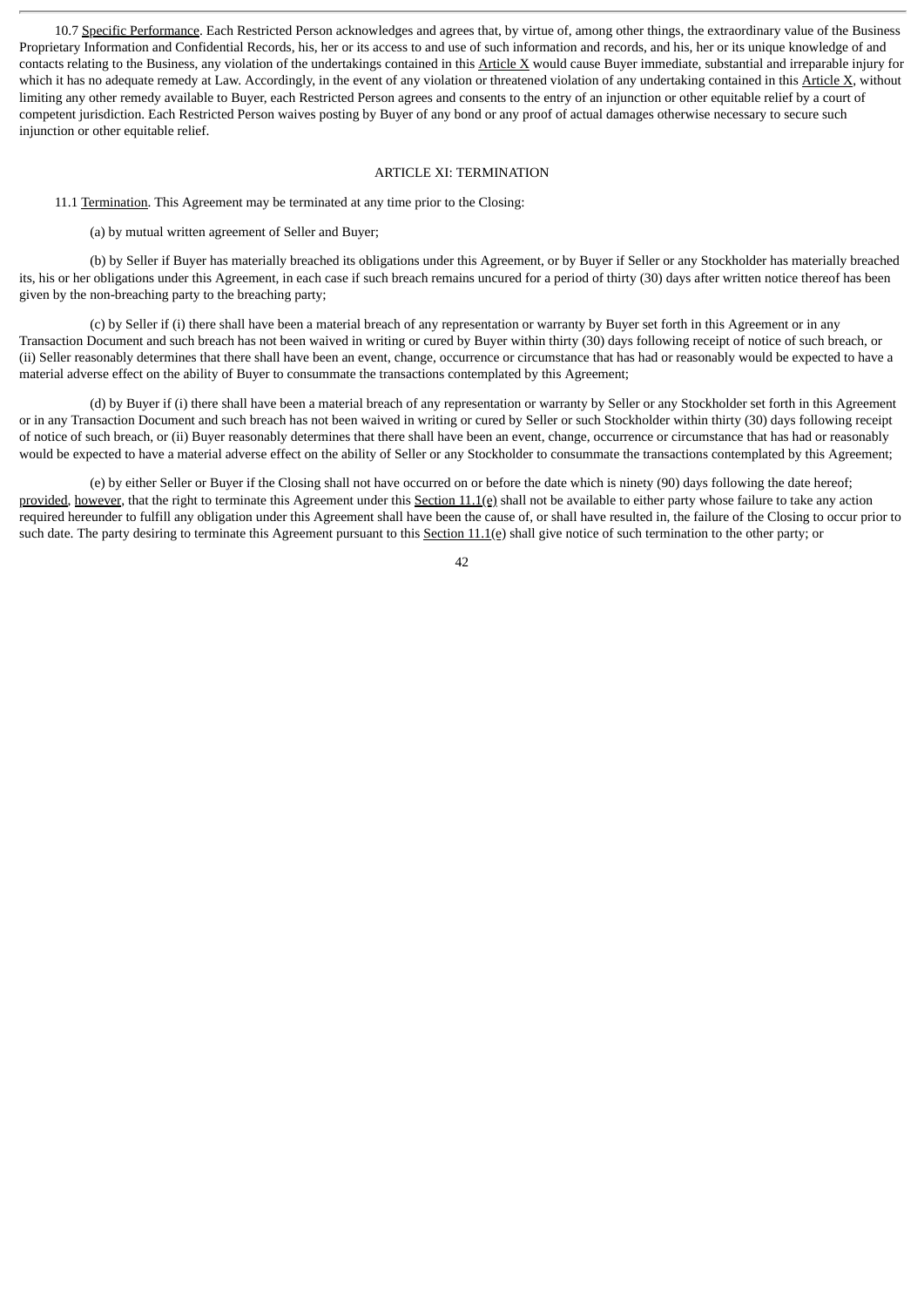(f) by either Buyer or Seller if a Governmental Entity shall have issued an order, decree or ruling or taken any other action (which order, decree, ruling or action the parties hereto shall use their best efforts to lift or dissolve), in each case restraining, enjoining or otherwise prohibiting the purchase and sale of the Purchased Assets or attempting to do the same.

11.2 Effect of Termination. If this Agreement is terminated as provided in Section 11.1, this Agreement shall forthwith become void and the transactions contemplated by this Agreement shall be abandoned without further action by the parties. In the event this Agreement is validly terminated in accordance with Section 11.1, then each of the parties shall be relieved of their duties and obligations arising under this Agreement after the date of such termination and such termination shall be without liability to Buyer, Seller or any Stockholder; provided, that nothing in this Agreement shall relieve any party hereto from liability for breach of this Agreement.

# ARTICLE XII: GENERAL PROVISIONS

12.1 Notices. All notices, requests, demands, consents and other communications hereunder among the parties hereto shall be in writing and shall be deemed given: (i) upon personal delivery; (ii) three (3) days after being mailed by certified or registered mail, postage prepaid, return receipt requested; (iii) the next Business Day after being sent via a nationally recognized overnight courier service; or (iv) upon receipt of electronic or other confirmation of transmission if sent via facsimile to the parties hereto, their successors in interest or their assignees at the following addresses and facsimile numbers, or at such other addresses or facsimile numbers as the parties may designate by written notice in accordance with this Section 12.1:

(a) if to Buyer, to:

Huron Consulting Group Inc. Attention: General Counsel 550 W. Van Buren Street Chicago, Illinois 60607 Fax: (312) 880-3250

with a copy (which shall not constitute notice) to:

McDermott Will & Emery LLP Attention: Helen R. Friedli, P.C. 227 West Monroe Street Chicago, IL 60606 Fax: (312) 984-7700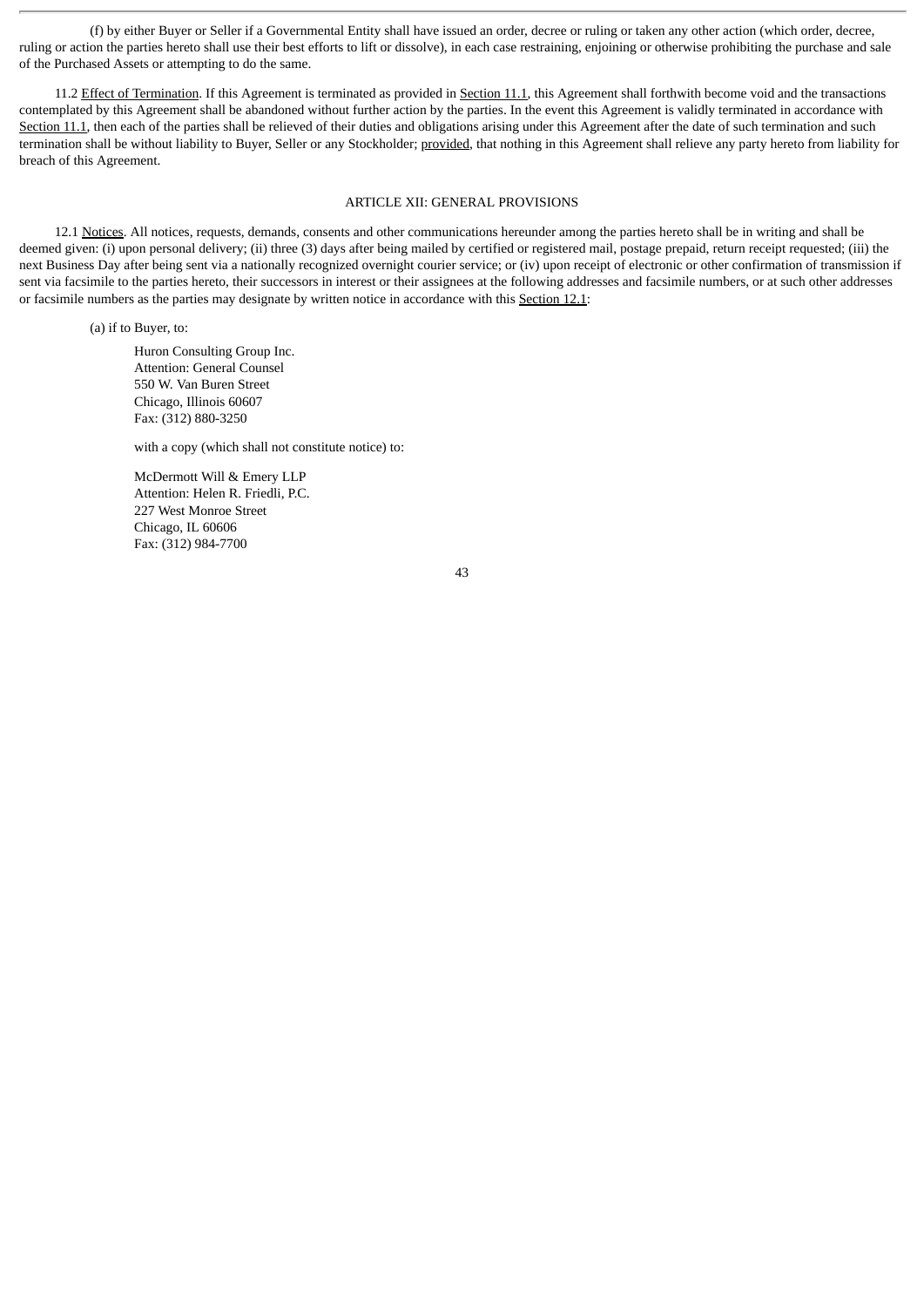(b) if to Seller or the Stockholders, to:

Adams Grayson Corporation. Attn: Paul Jeon 1625 Eye Street, NW, Suite 600 Washington, DC 20006 Fax: (202) 828-1100

with a copy (which shall not constitute notice) to:

Sack & Harris, P.C. Attn: Robert A. Harris IV, Esq. 8270 Greensboro Drive, Suite 810 McLean VA 22102 Fax: (703) 883-0108

12.2 Entire Agreement; No Third-Party Beneficiaries. This Agreement, the Transaction Documents, and the Confidentiality Agreement, constitutes the entire agreement and supersedes all other prior and contemporaneous agreements and understandings, both written and oral, among any of the parties, or any of them, with respect to the subject matter herein and therein. Except for the rights of any Seller Indemnified Parties or Buyer Indemnified Parties pursuant to Article IX, no provisions of this Agreement are intended, nor should they be interpreted, to provide or create any third party beneficiary rights or remedies, or any other rights or remedies, of any kind whatsoever under or by reason of this Agreement in any Person, or the legal representatives of such Person, other than the parties to this Agreement.

#### 12.3 Governing Law.

(a) This Agreement shall be governed, including as to validity, interpretation and effect, by, and construed in accordance with, the internal Laws of the State of Illinois applicable to agreements made and fully performed within the State of Illinois.

(b) Each of the parties hereto hereby irrevocably and unconditionally consents to submit to the exclusive jurisdiction of the courts of the County of Cook in the State of Illinois, and of the United States of America located in the State of Illinois, for any litigation arising out of or relating to this Agreement and the transactions contemplated hereby (and agrees not to commence any litigation relating thereto except in such courts). Each of the parties hereto hereby irrevocably and unconditionally waives any objection to the laying of venue of any litigation arising out of this Agreement or the transactions contemplated hereby in the courts of the County of Cook in the State of Illinois, or of the United States of America located in the State of Illinois, and hereby further irrevocably and unconditionally waives and agrees not to plead or claim in any such court that any such litigation brought in any such court has been brought in an inconvenient forum. The parties agree that a final judgment in any such litigation shall be conclusive and may be enforced in other jurisdictions by suits on the judgment or in any other manner provided by Law.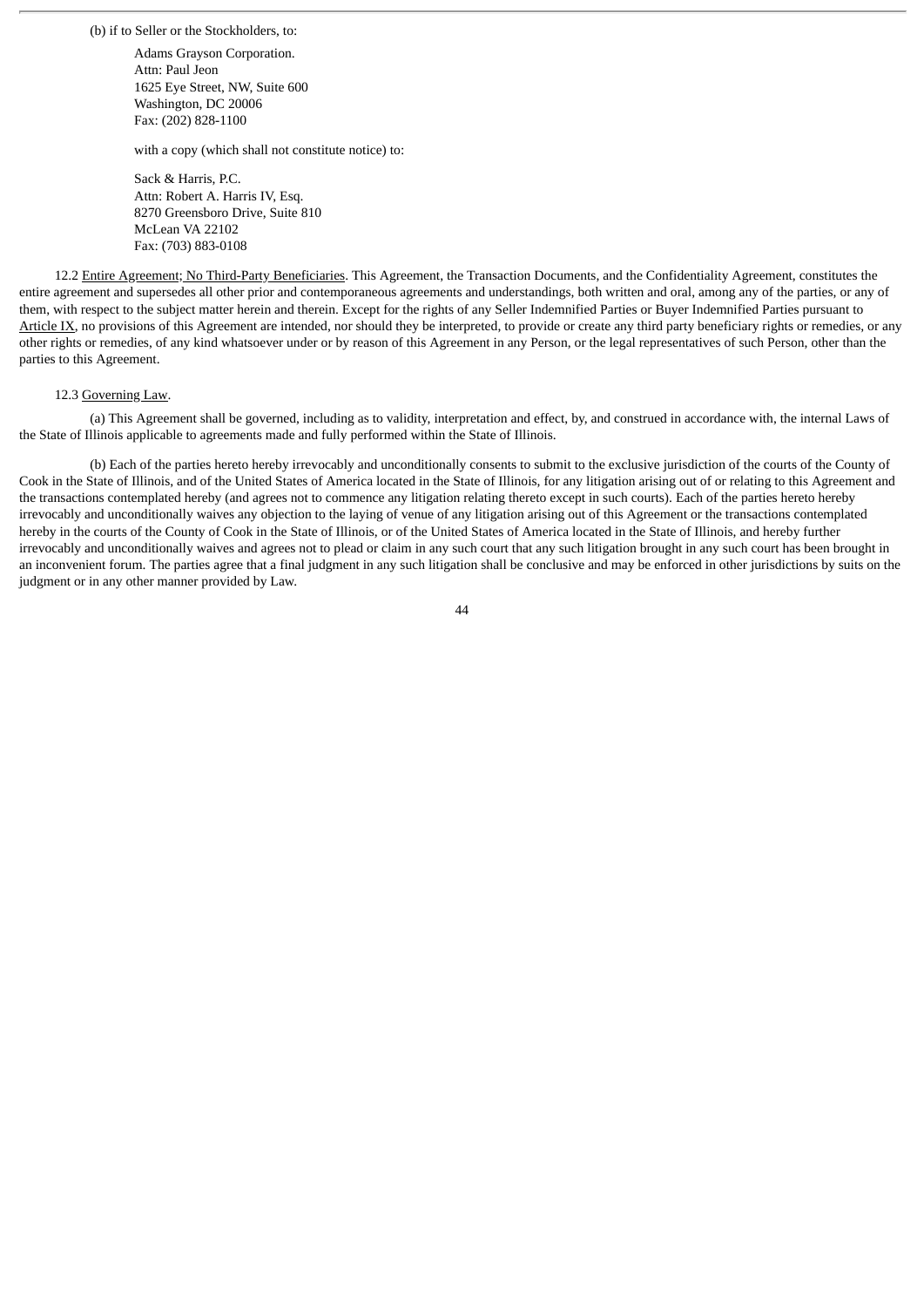12.4 Waiver of Right to Trial by Jury. EACH PARTY HERETO HEREBY IRREVOCABLY WAIVES, TO THE FULLEST EXTENT PERMITTED BY LAW, ANY AND ALL RIGHTS SUCH PARTY MAY HAVE TO A TRIAL BY JURY IN RESPECT OF ANY SUIT, ACTION OR PROCEEDING OR COUNTERCLAIM (WHETHER BASED UPON CONTRACT, TORT OR OTHERWISE) RELATING TO THIS AGREEMENT, ANY TRANSACTION DOCUMENT OR ANY OF THE TRANSACTIONS CONTEMPLATED HEREBY OR THEREBY.

12.5 Assignment. Except as expressly provided herein, neither this Agreement nor any of the rights, interests and obligations under this Agreement may be assigned by Buyer, on the one hand, or Seller or any Stockholder, on the other hand, without the prior written consent of the other party, and any attempt to make any such assignment without such consent shall be null and void; provided, however, that, without the consent of Seller or any Stockholder, Buyer may (in whole or in part) transfer, assign or delegate its rights, interests and obligations under this Agreement to any one or more of its Affiliates; provided, further, that, after the Closing, without the consent of Seller or any Stockholder, Buyer may (in whole or in part) transfer, assign or delegate its rights, interests and obligations under this Agreement to any Person. This Agreement shall inure to the benefit of and be binding upon the parties hereto and their respective successors and permitted assigns. No transfer, assignment or delegation of rights, interests and obligations under this Agreement by Buyer shall operate as a release of Buyer.

12.6 Waiver; Amendment; Remedies Cumulative. No waiver of any term, condition or obligation of this Agreement shall be valid unless in writing and signed by the waiving party. No failure or delay by any party hereto at any time to require the other parties hereto to perform strictly in accordance with the terms hereof shall preclude any party hereto from requiring performance by the other parties hereto at any later time. No waiver of any one or several of the terms, conditions or obligations of this Agreement, and no partial waiver thereof, shall be construed as a waiver of any of the other terms, conditions or obligations of this Agreement. This Agreement may not be amended, changed or modified in any fashion except by written instrument signed by Buyer, Seller and the Stockholder Representative, on his own behalf and as representative of the other Stockholders pursuant to Section 12.13. All rights and remedies existing under this Agreement are cumulative to, and not exclusive of, any rights or remedies otherwise available.

12.7 Fees and Expenses. All fees, costs and expenses incurred in connection with the preparation, negotiation, execution, delivery or performance of this Agreement, the Transaction Documents and the transactions contemplated hereby or thereby shall be the responsibility of and paid by the party incurring such fees, costs or expenses. Notwithstanding the preceding sentence, except as otherwise provided in Section 7.13(c), Seller shall bear and pay all U.S. federal, state and local Taxes that arise out of or as a result of this Agreement or the consummation of the transactions contemplated hereby.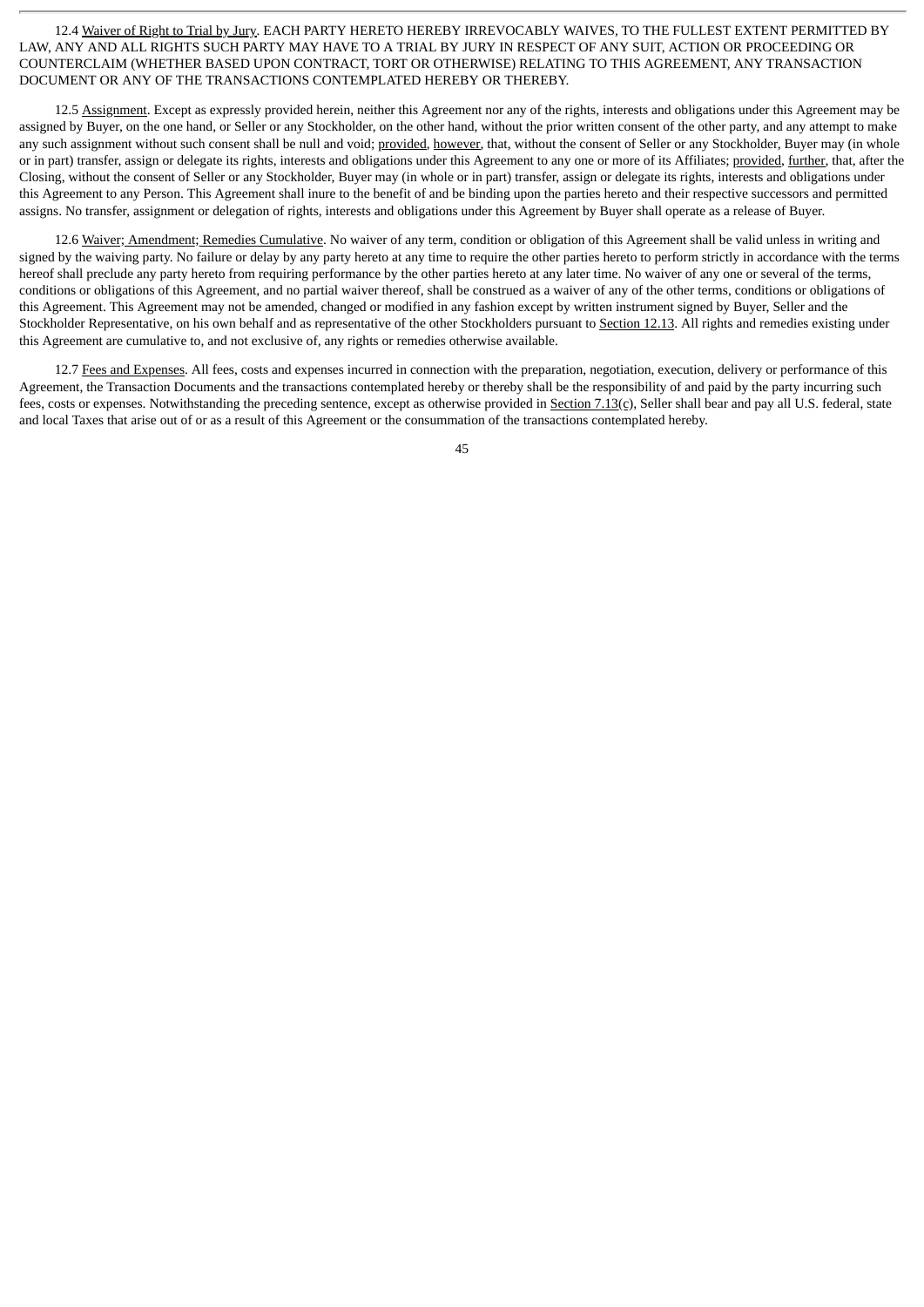#### 12.8 Public Announcements.

(a) No public announcement or similar publicity with respect to this Agreement, the Transaction Documents or the transactions contemplated hereby or thereby will be issued by any Person, including any party hereto, without the prior written consent of Buyer and Seller; provided, however, that Buyer and Seller shall each be permitted, upon prior notice to and consultation with the other party, to make such disclosures to the public or Governmental Entities as their respective counsels shall deem necessary to maintain compliance with, or to prevent violation of, any Laws. Subject to Section 7.2, neither Buyer nor Seller shall contact the personnel of the other party (other than the personnel of Buyer or Seller working on the transactions contemplated by this Agreement) without the prior consent of the other party.

(b) The Buyer and Seller shall prepare a provisional press release and other publicity materials for use in the event that the process of soliciting the approval of the Seller's Customers results in the transactions contemplated hereby becoming publicly known prior to the Closing, or in the event of trade, press or other media enquiries resulting therefrom. Such materials shall not be used or publicly released without the prior written consent of Buyer and Seller.

## 12.9 Right of Setoff.

(a) Notwithstanding any provision of this Agreement or any Transaction Document to the contrary, the parties hereto hereby acknowledge and agree that, in addition to any other right of Buyer or any other Buyer Indemnified Party under this Agreement, under any Transaction Document or otherwise, Buyer shall be entitled from time to time to setoff against any amounts otherwise required to be paid by Buyer to Seller or its designee pursuant to this Agreement, any Transaction Document, or otherwise, any amounts owed at such time by Seller or its designee to Buyer or any other Buyer Indemnified Party under this Agreement or any Transaction Document.

(b) Buyer shall not effect any setoff hereunder unless it shall have given Seller and the Stockholders not less than five (5) Business Days notice that it intends to effect such setoff, and shall have included in such notice all materially relevant details of the amount claimed by Buyer to be owed to it with respect to which it claims setoff. Any dispute as to the right of Buyer to such amount shall be resolved pursuant to the provisions of Section 12.3.

(c) In the case of any such setoff by Buyer, Buyer's obligation to make such payment (or any portion thereof) pursuant to this Agreement shall be deemed fully satisfied and discharged to the extent of such setoff.

12.10 Severability. If any provision of this Agreement, including Article X or any part thereof, or the application of any such provision to any Person or circumstances shall be determined by any court of competent jurisdiction to be invalid or unenforceable to any extent, the remainder of this Agreement, or the application of such provision to such Person or circumstances other than those to which it is so determined to be invalid or unenforceable, shall not be affected thereby, and each provision hereof shall be enforced to the fullest extent permitted by Law. If any provision of this Agreement, including  $\Delta$ rticle X, or any part thereof, is held to be invalid or unenforceable because of the scope or duration of or the area covered by such provision, the parties hereto agree that the court making such determination shall reform the scope, duration and/or area of such provision (and shall substitute appropriate provisions for any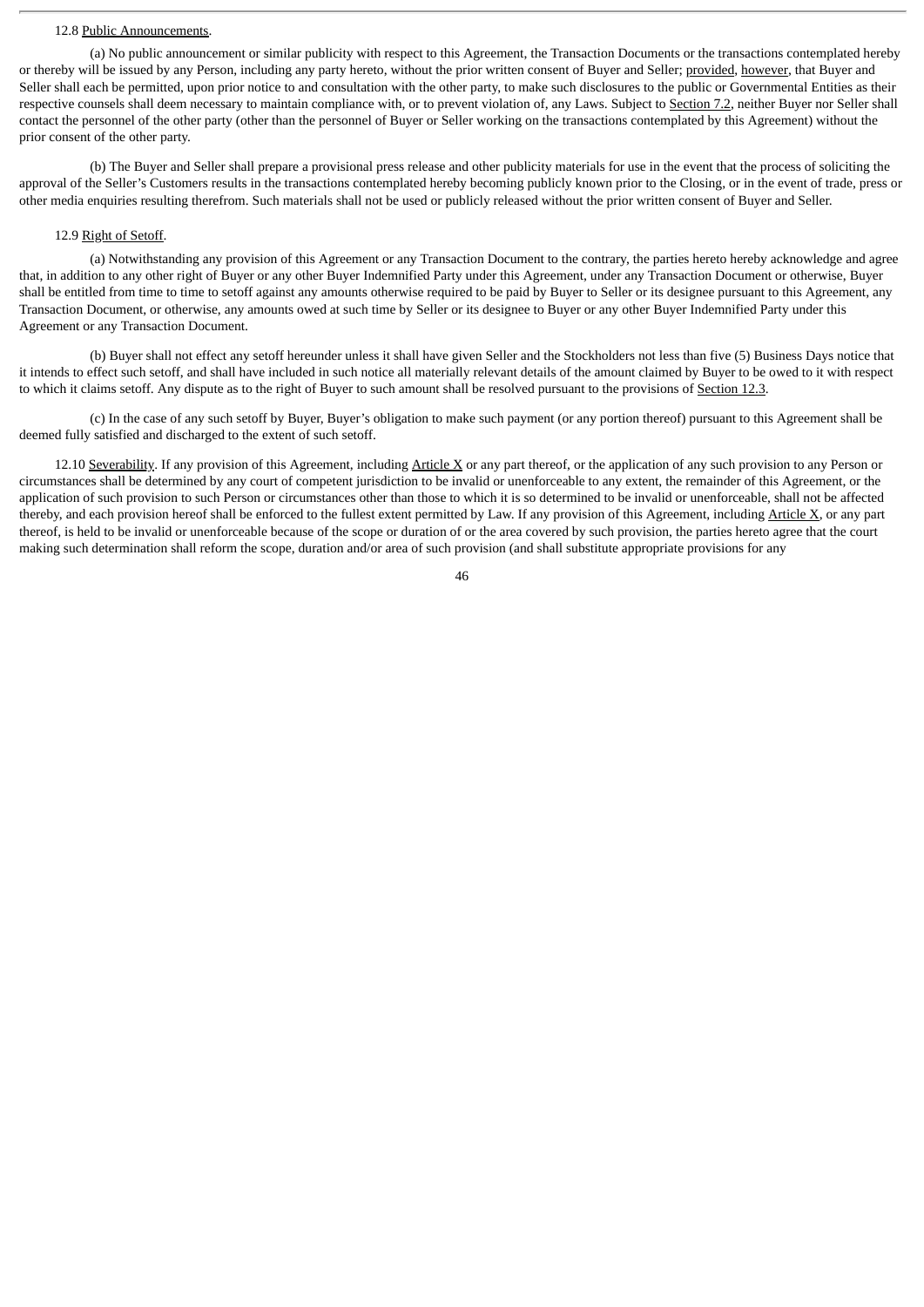such invalid or unenforceable provisions) in order to make such provision enforceable to the fullest extent permitted by Law and/or shall delete specific words and phrases, and such modified provision shall then be enforceable and shall be enforced.

12.11 Representation by Counsel. Each party hereto acknowledges that such party has been advised and represented by counsel in the negotiation, execution and delivery of this Agreement and accordingly agrees that if an ambiguity exists with respect to any provision of this Agreement, such provision shall not be construed against any party because such party or such party's representatives drafted such provision.

12.12 Acquisition Proposals. Prior to the earlier of the Closing Date and the termination or expiration of this Agreement, Seller will not, directly or indirectly, through any Stockholder, personnel, Affiliate, broker or advisor, or otherwise, (a) seek, solicit, initiate or encourage the submission of inquiries, proposals or offers from any Person (other than Buyer or its representatives or agents) relating to any acquisition or purchase of the Business or the Acquired Assets, any other material assets or equity securities of Seller or any tender or exchange offer, merger, reverse merger, consolidation, business combination, recapitalization, refinancing, spin- off, liquidation, dissolution or similar transaction seeking, directly or indirectly, to acquire the Acquired Assets, the Business, any material assets or Seller's equity securities (each an "Acquisition Proposal"), (b) enter into, continue or otherwise participate or cooperate in or consider or pursue, any discussions or negotiations regarding an Acquisition Proposal, (c) furnish to any Person information concerning Seller or the operations of Seller for any Acquisition Proposal, (d) enter into an agreement, understanding or arrangement with respect to an Acquisition Proposal, or (e) otherwise solicit or cooperate in any way with, or assist, or participate in, facilitate or encourage any effort or attempt by any Person to make or enter into an Acquisition Proposal. The Seller shall promptly notify Buyer upon such party or any personnel of Seller receiving or becoming aware of any Acquisition Proposal and shall promptly provide Buyer with a copy of any such written Acquisition Proposal or a written summary of any such oral Acquisition Proposal.

12.13 Stockholder Representative. By executing this Agreement, each Stockholder hereby agrees that Buyer, Seller and the other Indemnified Parties shall be entitled (but shall not be required) to deal exclusively with Paul Jeon (the "Stockholder Representative") as the sole and exclusive representative and agent of the Stockholders in respect of this Agreement and the Transaction Documents and all matters arising under or pertaining to this Agreement and the Transaction Documents, including any amendment or waiver of any term or provision hereof or thereof; provided, that if the Stockholder Representative is unavailable for any reason, any other individual so designated by Seller can act as representative and agent for the Stockholders pursuant to this Section 12.13.

12.14 Facsimile Signature; Counterparts. Facsimile or electronic transmission in portable document format of any signed original document or retransmission of any signed facsimile or electronic transmission in portable document format will be deemed the same as delivery of an original. This Agreement may be executed in one or more counterparts, each of which when executed shall be deemed to be an original, but all of which shall constitute but one and the same agreement.

### **[Signature pages follow]**

<sup>47</sup>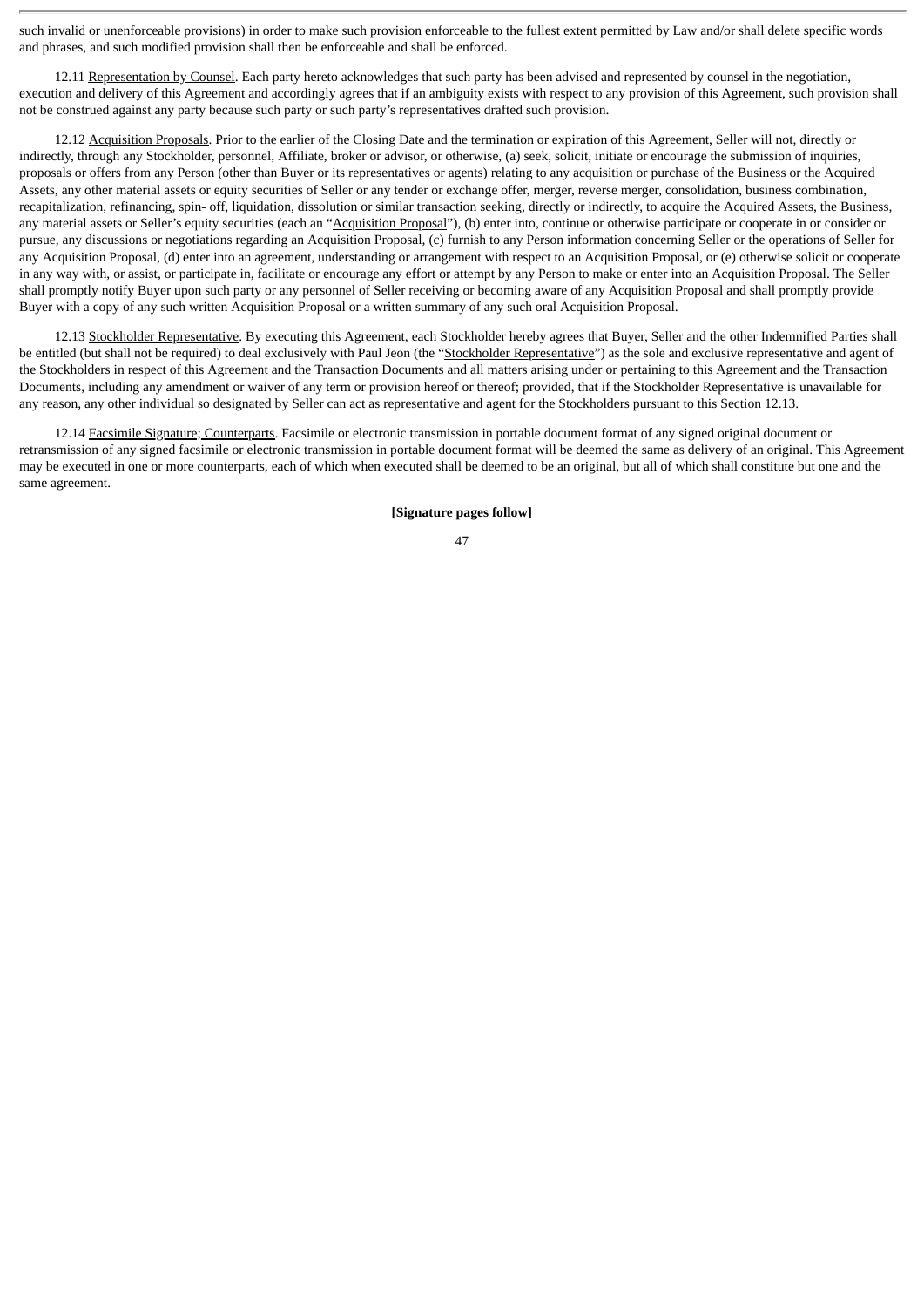IN WITNESS WHEREOF, each party hereto has duly executed this Asset Purchase Agreement as of the date first above written.

SELLER:

ADAMS GRAYSON CORPORATION

By: /s/ Paul Jeon Name: Title:

LEGAL SOURCE, LLC

By: Adams Grayson Corporation, its sole member

By: /s/ Paul Jeon Name: Title:

STOCKHOLDERS :

/s/ Paul Jeon Paul Jeon

/s/ Caleb King

Caleb King

/s/ Peter Gronvall Peter Gronvall

**[Buyer signature page follows]**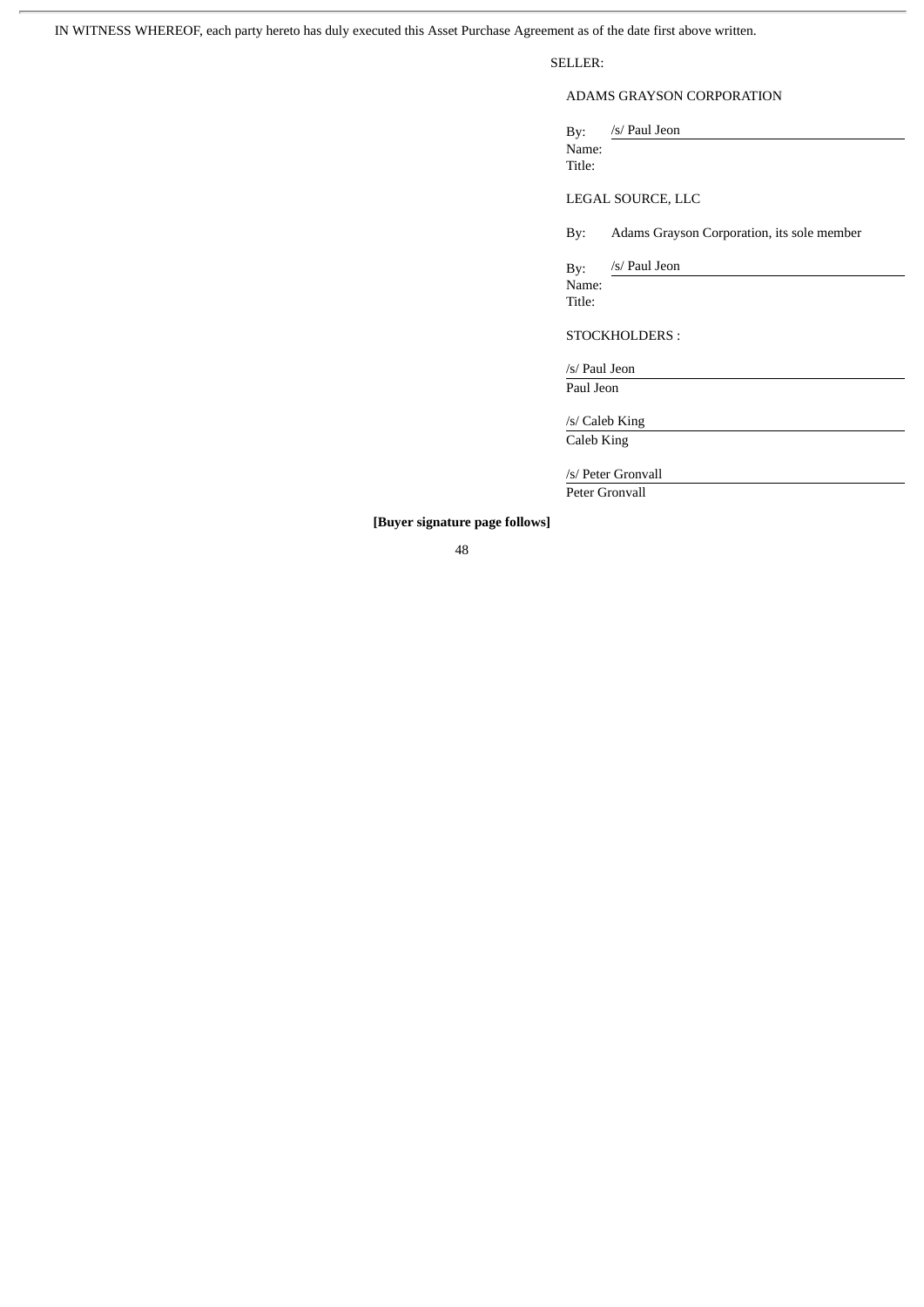BUYER:

HURON CONSULTING GROUP INC.

/s/ James K. Rojas Name: Title: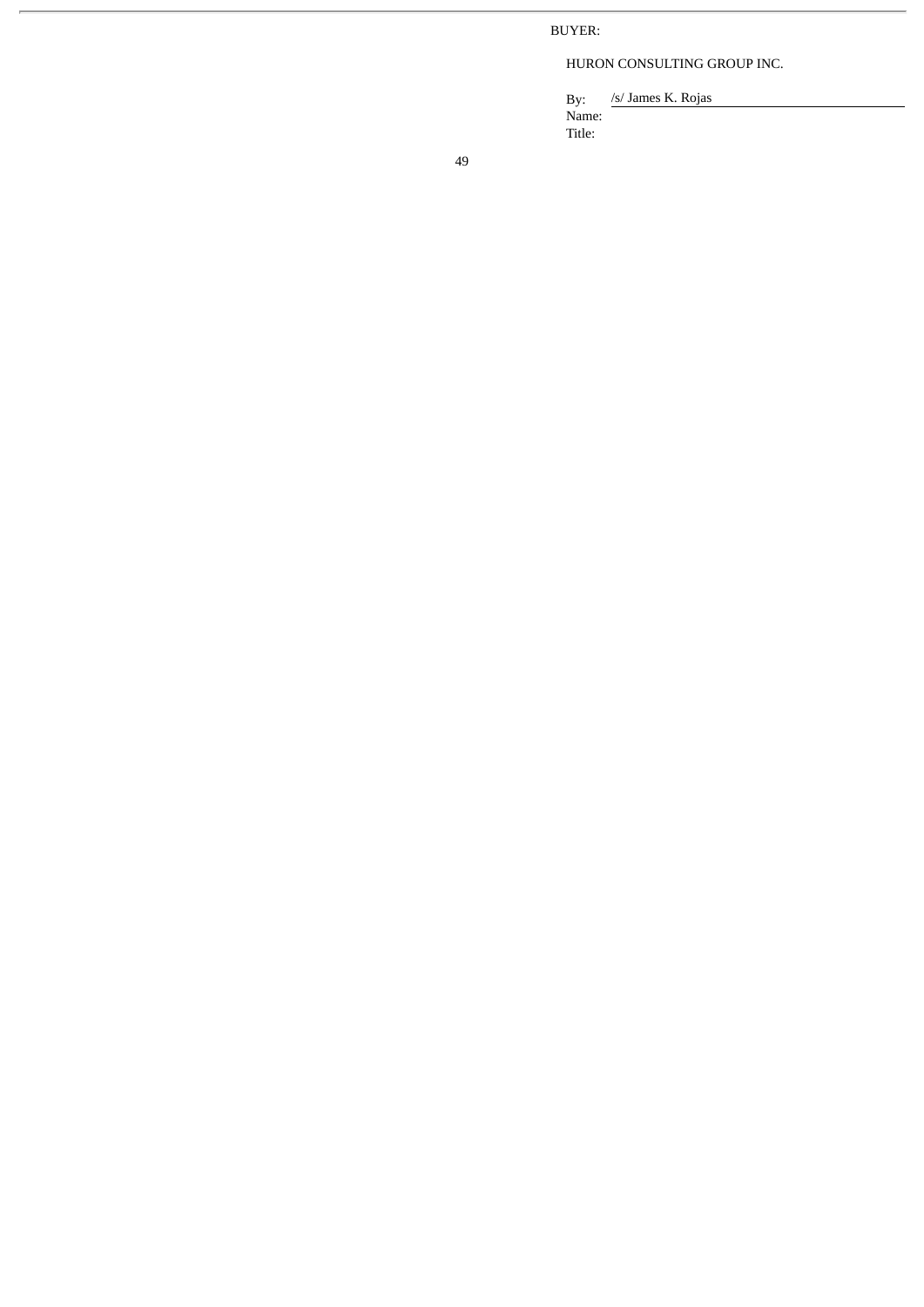## Schedule I

### Certain Matters of Construction; Definitions

I. Construction of this Agreement and Certain Terms and Phrases.

(a) Unless the context of this Agreement clearly indicates otherwise, (i) words of any gender include each other gender; (ii) words denoting the singular shall include the plural and vice versa; (iii) the terms "hereof," "herein," "hereby" and derivate or similar words refer to this entire Agreement and not to any particular provision of this Agreement; and (iv) the terms "Article," "Section," "Schedule" and "Exhibit" without any reference to a specified document refer to the specified Article, Section, Schedule and Exhibit, respectively, of this Agreement.

(b) The words "including," "include" and "includes" are not exclusive and shall be deemed to be followed by the words "without limitation".

(c) The word "or" shall be construed to mean "and/or" unless the context clearly prohibits that construction.

(d) Whenever this Agreement refers to a number of days, such number shall refer to calendar days unless Business Days are specified.

(e) All accounting terms used herein and not expressly defined shall have the meanings given to them under GAAP.

(f) Any reference to any federal, state, local or foreign statute or law, including any one or more sections thereof, shall be deemed also to refer to, unless the context requires otherwise, all rules and regulations promulgated thereunder, including Treasury Regulations.

(g) The headings contained in this Agreement are for reference purposes only and shall not affect in any way the meaning or interpretation of this Agreement.

#### II. Certain Defined Terms.

As used in this Agreement, the following terms shall have the following meanings:

"Accounts Receivable" means all billed and unbilled accounts receivable of the Business, including all trade accounts receivable, notes receivable from Customers, vendor credits and rebates, and all other obligations or rights to receive payment from vendors or Customers arising from or relating to the Purchased **Contracts** 

"Affiliate" means, with respect to a specified Person, any other Person which controls, is controlled by or is under common control with such specified Person. For such purposes, the term "control" means the possession, direct or indirect, of the power to direct or cause the direction of the management and policies of a Person, whether through the ownership of voting securities, by contract or otherwise. For the avoidance of doubt, each Stockholder shall be deemed to be an Affiliate of Seller for all purposes hereunder.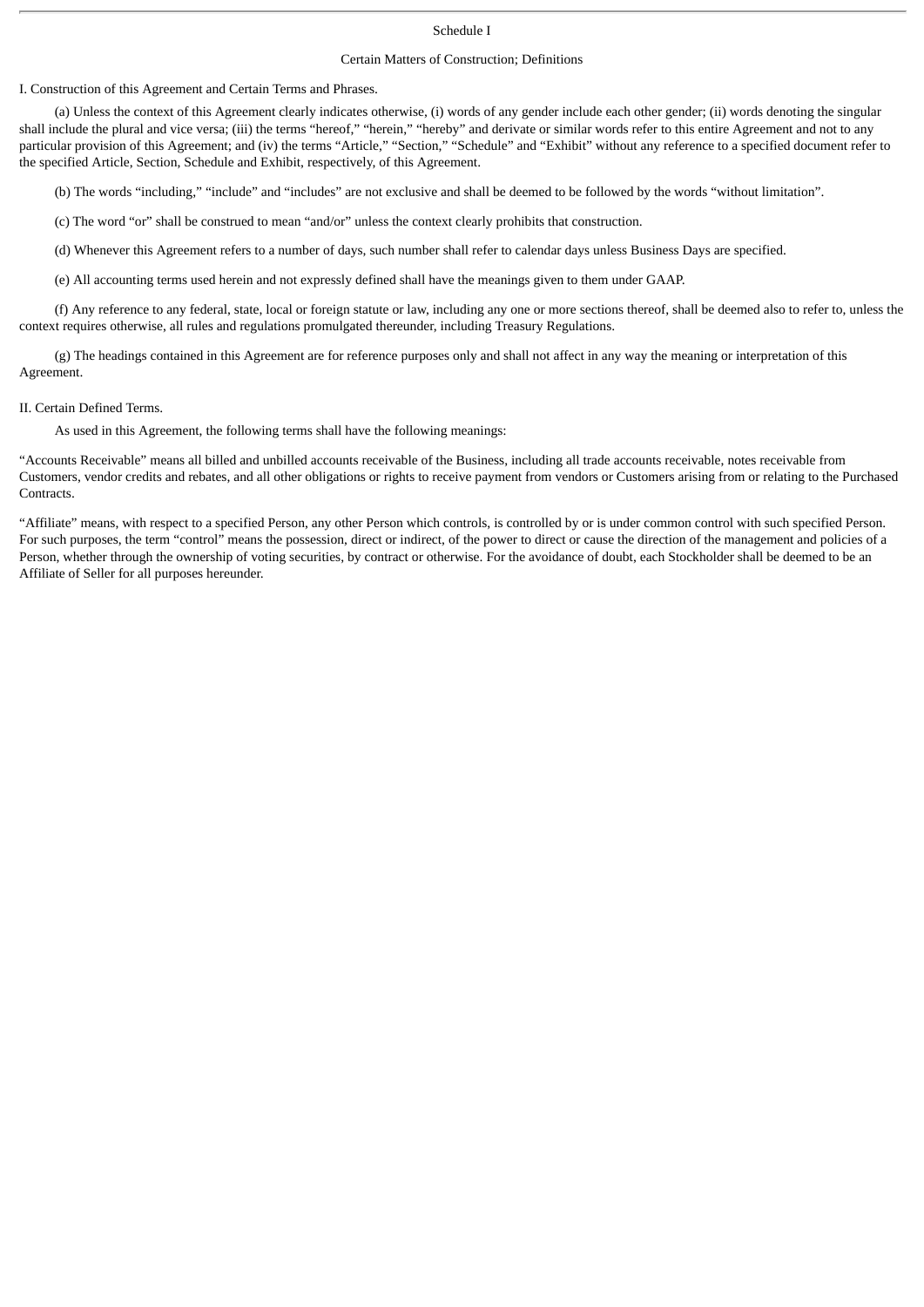"Agreement" means this Asset Purchase Agreement, together with all Exhibits and Schedules annexed hereto, as the same may be amended, supplemented or modified from time to time.

"Assignment and Assumption Agreement" means the Assignment and Assumption Agreement to be executed by Buyer and Seller at the Closing, substantially in the form of **Exhibit B** attached hereto.

"Bank Debt" means that certain line of credit from Bank of Georgetown to Seller having an outstanding balance of approximately One Million Two Hundred Thirty-three Thousand Eight Nine and 87/100 Dollars (\$1,233,089.87) (including all obligations in respect of principal, accrued interest, prepayment fees, breakage fees and any unpaid fees, expenses or other monetary obligations in respect thereof) as of the date of this Agreement.

"Bills of Sale" means the Bill of Sale to be executed by Buyer and Seller at the Closing, substantially in the form of Exhibit C-1 attached hereto and the Intellectual Property Bill of Sale to be executed by Buyer and Seller at the Closing, substantially in the form of Exhibit C-2 attached hereto.

"Business Day" means any day other than Saturday, Sunday or any other day on which banks in

Chicago, Illinois are required or permitted by Law to close.

"Business Proprietary Information" means confidential or proprietary information of the Business which is either marked as such or given the nature of the information or circumstances surrounding its disclosure, ought reasonably to be understood to be confidential or proprietary information and shall include: (a) the name and address of any Customer or vendor of the Business and any information concerning the transactions or relations of any Customer or vendor of the Business with Seller or any of its Affiliates or personnel; (b) any Intellectual Property, or any information concerning any Intellectual Property employed by Seller but not generally known to its Customers, vendors or competitors, or under development by or being tested by Seller but not at the time offered generally to Customers or vendors; (c) any information relating to Software or computer systems used by Seller or Seller's pricing or marketing methods, margins, capital structure, operating results, or borrowing arrangements; (d) any information which is generally regarded as confidential or proprietary in any line of business engaged in by Seller; (e) any business plans, budgets, advertising or marketing plans relating to Seller or the Business; (f) any information contained in any written or oral policies and procedures or employee manuals of Seller; (g) any information belonging to Customers or vendors of the Business or any other Person which Seller has agreed to hold in confidence in connection with the Business; (h) the name and address of any employee, whether full time or temporary, who provides e-discovery or similar services or project management or supervisory services on behalf of Seller; and (i) all written, graphic and other material relating to any of the foregoing. Information that is not novel or copyrighted or patented may nonetheless be Business Proprietary Information.

"COBRA" means Section 4980B of the Code and Part 6 of Subtitle B of Title I of ERISA.

"Code" means the Internal Revenue Code of 1986, as amended.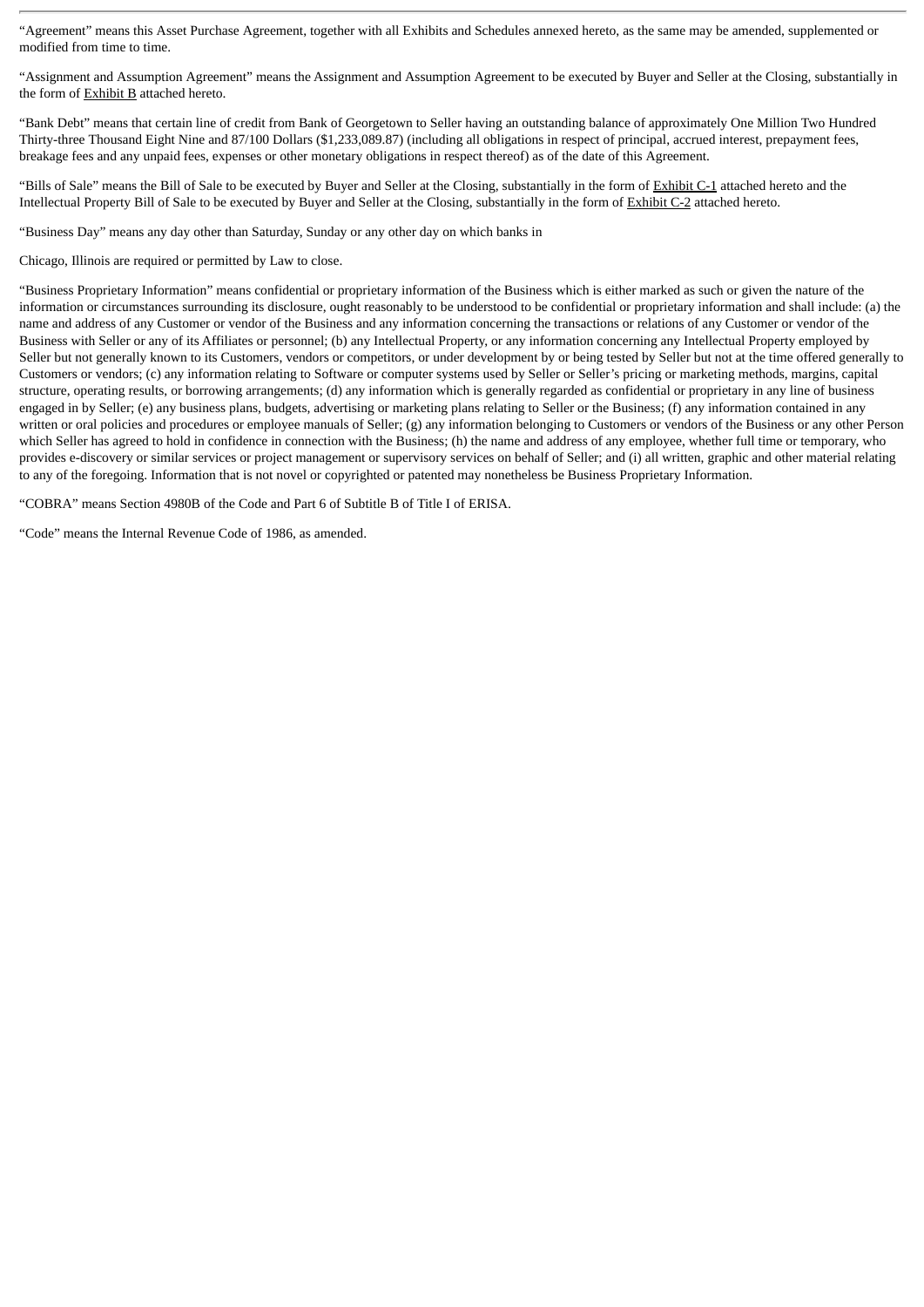"Confidentiality Agreement" means the Confidentiality Agreement, dated as of February 2, 2012, between Huron Consulting and Seller.

"Copyrights" means all domestic and foreign copyright interests in any original work of authorship, whether registered or unregistered, including all copyright registrations or foreign equivalent, all applications for registration or foreign equivalent, all moral rights, all common- law rights, and all rights to register and obtain renewals and extensions of copyright registrations, together with all other copyright interests accruing by reason of international copyright convention.

"Customers" means all Persons who have received services in the operation of the Business or to whom proposals have been made for the provision of services in the operation of the Business, including, without limitation, the Persons set forth on Schedule 13(a).

"Domain Names" means all domain name registrations.

"Environmental, Health and Safety Requirements" means, to the extent enacted and in effect on or prior to the Closing Date, all federal, state, local and non-U.S. statutes, regulations, ordinances and similar provisions having the force or effect of law, all judicial and administrative orders and determinations, and all common law concerning public health and safety, worker health and safety, pollution, or protection of the environment, including, without limitation, all those relating to the presence, use, production, generation, handling, transportation, treatment, storage, disposal, distribution, labeling, testing, processing, discharge, release, threatened release, control, exposure to, or cleanup of any hazardous materials, substances, wastes, chemical substances, mixtures, pesticides, pollutants, contaminants, toxic chemicals, petroleum products or byproducts, asbestos, polychlorinated biphenyls, noise, odor, mold or radiation.

"Financial Statements" means (a) the balance sheets of Seller as of December, 31 2009, 2010 and 2011, and (b) the related income statements, statements of cash flow and stockholders equity of Seller for each of the fiscal years ended December 31, 2009, 2010 and 2011.

"GAAP" means United States' generally accepted accounting principles, consistently applied. "Governmental Entity" means any nation or government, supranational body, state or political

subdivision thereof (including the United States or any other country or federal, state, local or municipal subdivision thereof), and any court or administrative agency or other regulatory body, instrumentality, authority or other entity or official thereof exercising executive, legislative, judicial, regulatory or administrative functions thereof.

"Intellectual Property" means: (a) all works of authorship, methodologies, models, business processes, Software, Marks, Domain Names, Inventions, Know How, Trade Secrets and other intellectual property (i) that is owned (wholly, jointly or in part) or licensed (as licensor or licensee) by Seller, (ii) that is or has been used in any product, service, technology or process currently offered by Seller, (iii) that is used in the Business, or (iv) that is under development by or on behalf of Seller or the Business; and (b) all rights in the foregoing, including Copyrights, Patents, moral rights and associated goodwill.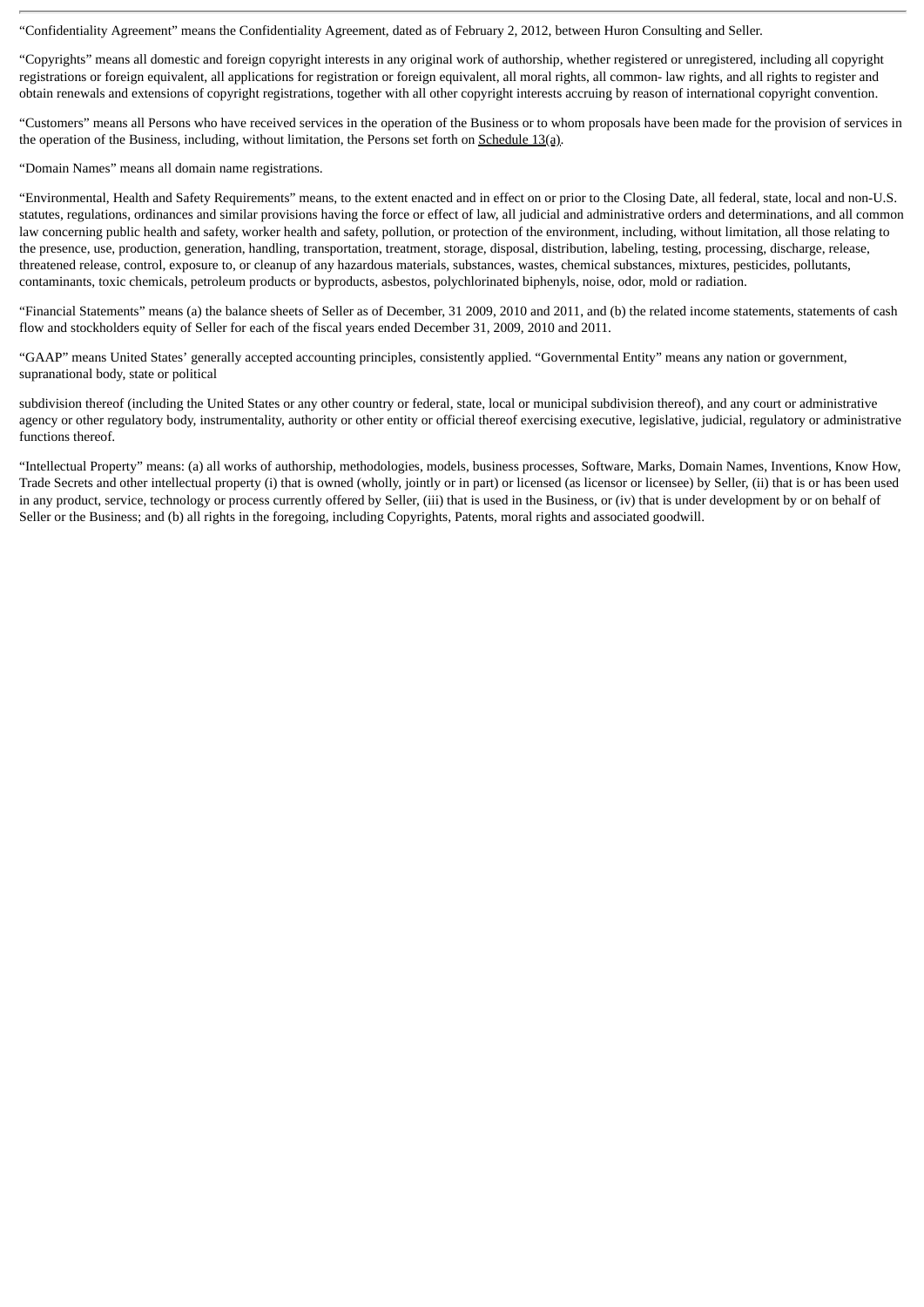"Interim Financial Statements" means (i) the balance sheet of Seller as of March 31, 2012, and (ii) the statements of income, cash flow and stockholders equity of Seller for the period ending March 31, 2012.

"Inventions" means novel devices, processes, compositions of matter, methods, techniques, observations, discoveries, apparatuses, machines, designs, expressions, theories and ideas, whether or not patentable.

"Know How" means all scientific, engineering, mechanical, electrical, financial, marketing or practical knowledge or experience useful in the operation of Seller.

"Law" means, with respect to any Person, any U.S. federal, state or local, and any foreign national, state or local, law, statute, common law, ordinance, code, treaty, rule, regulation, order, ordinance, permit, license, writ, injunction, directive, determination, judgment or decree or other requirement of any Governmental Entity or arbitrator, in each case, applicable to or binding upon such Person or any of its property or to which such Person or any of its property is subject.

"Leases" means (i) that certain Sublease dated August 22, 2006 by and between CRA International, Inc., as sublandlord, and Seller, as subtenant, and (ii) that certain Office Lease dated 2011 by and between 15<sup>th</sup> and L Street, LLC, as landlord, and Legalsource, LLC, as tenant, together with all extensions, amendments and/or modifications thereof and all other documents related thereto.

"Leased Premises" means the premises located at (i) 1625 Eye Street, NW, Washington, DC, (ii) 1100 15<sup>th</sup> Street, NW, Washington, DC, and (iii) 440 Louisiana Street, Suite 900, Houston, TX 77002.

"Lien" means, with respect to any asset of any Person, any mortgage, lien, pledge, charge, interest, condition, restriction, security interest, debt, Tax, claim, option, liability, obligation and/or encumbrance of any kind (whether matured or unmatured, contingent or not) in respect of such asset.

"Marks" means all domestic and foreign trademarks, trade dress, service marks, trade names, business names, icons, logos, slogans, and any other indicia of source or sponsorship of goods and services, designs and logotypes related to the above, in any and all forms, all trademark registrations and applications for registration related to such trademarks (including intent to use applications), and all goodwill related to the foregoing.

"Net Working Capital Amount" means (a) the current tangible assets of Seller, including Accounts Receivable and WIP but excluding cash and cash equivalents and marketable securities, less (b) the current liabilities of Seller which are Assumed Liabilities, determined in accordance with GAAP applied on a basis consistent with Seller's past practices; provided that no Excluded Assets or Excluded Liabilities should be taken into account in the determination of the Net Working Capital Amount.

"Net Working Capital Threshold" means Four Million Six Hundred Thousand Dollars (\$4,600,000.00).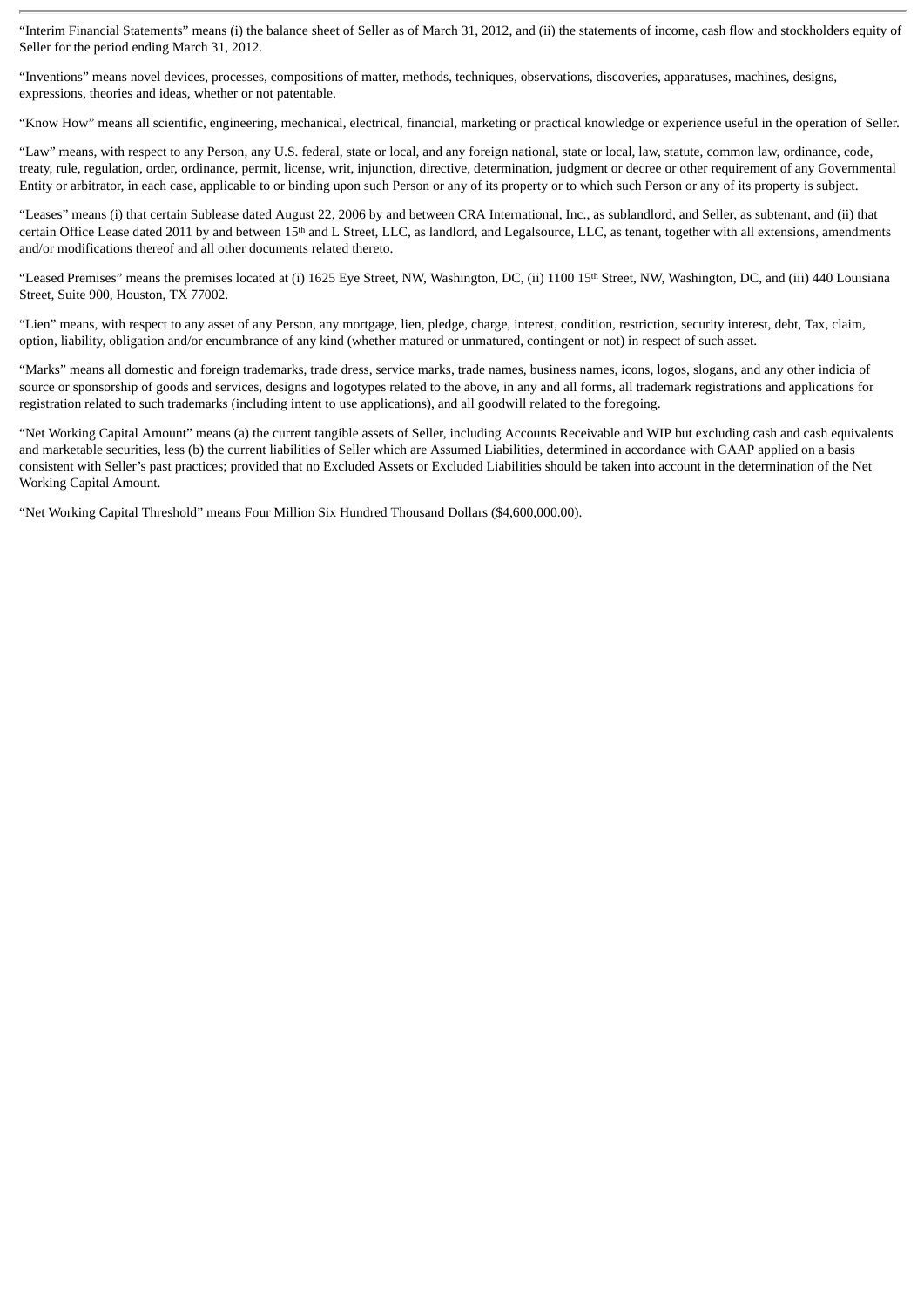"Patents" means all domestic and foreign patents (including certificates of invention and other patent equivalents), provisional applications, patent applications and patents issuing therefrom as well as any division, continuation or continuation in part, reissue, extension, reexamination, certification, revival or renewal of any patent, all Inventions and subject matter related to such patents, in any and all forms.

"Permitted Lien" means any carrier's, warehouseman's, mechanic's, materialman's, repairman's, landlord's or similar statutory or inchoate Lien incidental to the ordinary conduct of business which involves an obligation that is not yet due.

"Person" means any individual, corporation, partnership, limited liability company, joint venture, association, trust, unincorporated organization, governmental body or authority or any other entity.

"Pre-Closing Tax Period" means (a) any Tax period ending on or before the Closing Date and (b) with respect to a Tax period that commences before but ends after the Closing Date, the portion of such period up to and including the Closing Date.

"Prime Rate" means, for any day, the rate of interest per annum (over a year of 360 days) announced by Citibank N.A. (or any successor thereto) from time to time, as its "base rate" in effect on such date.

"Seller's knowledge" means to the knowledge of each Stockholder assuming reasonable enquiry.

"Software" means (a) any and all computer or software programs (including all software implementations of models, algorithms and methodologies, and all source code, object code, firmware, programming development and design tools, applets, compilers and assemblers), (b) machine readable databases and compilations, including any and all data and collections of data, (c) descriptions, flow charts, models, diagrams or other work product used to design, plan, organize or develop any of the foregoing, (d) the technology supporting, and all content, including audio/video displays, contained on, Internet site(s) and (e) all documentation, other works of authorship and media, including user manuals and materials relating to or embodying any of the foregoing or on which any of the foregoing is recorded.

"Taxes" means any and all taxes, however denominated, imposed by Law, which taxes shall include, but not be limited to, the District of Columbia Ballpark Tax, all net income, gross income, gross receipts, franchise, excise, occupation, estimated, alternative minimum, add-on minimum, premium, windfall profit, profits, gains, net worth, paid up capital, capital stock, greenmail, sales, use, ad valorem, value added, stamp, natural resources, environmental, real property, personal property, custom, duty, transfer, recording, escheat, registration, documentation, leasing, insurance, social security, employment, severance, workers' compensation, impact, hospital, health, unemployment, disability, payroll, license, service, service use, employee or other withholding, or other tax, of any kind whatsoever, including any interest, penalties, fees, charges, levies, assessments, duties, tariffs, imposts or additions to Tax that may become payable in respect thereof, and any liability in respect of such amounts arising as a result of being a member of any affiliated, consolidated, combined, unitary or similar group, as a successor to another person or by Contract or otherwise.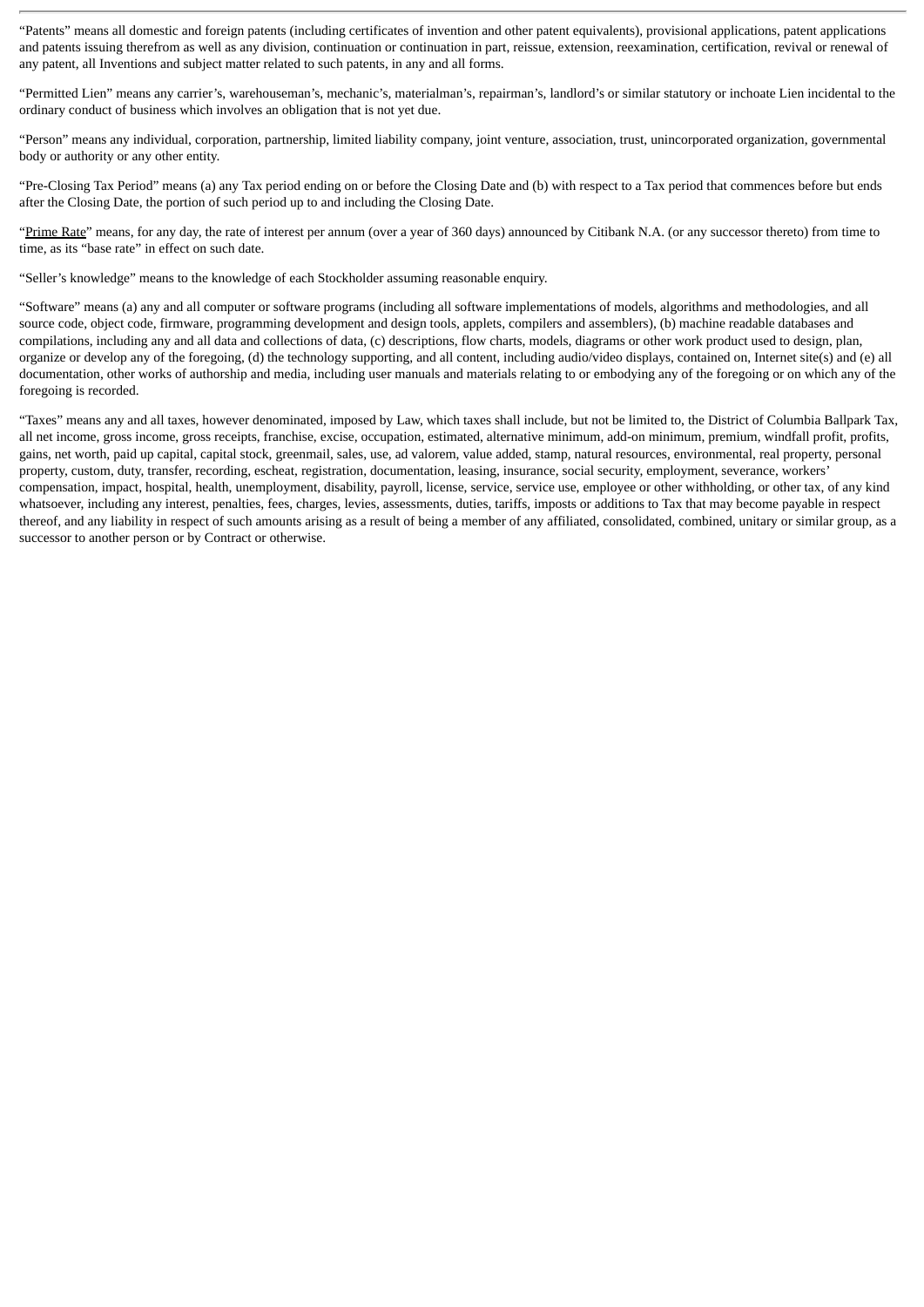"Tax Return" means any returns, declarations, reports, statements, elections, estimates, claims for refund, information returns or other documents (including any related or supporting schedules, statements or information, any amendment to the foregoing, and any sales and use and resale certificates) filed or required to be filed in connection with the determination, assessment or collection of any Taxes of any party or the administration of any laws, regulations or administrative requirements relating to any Taxes.

"Trade Secrets" means any formula, design, device or compilation, or other information which is used or held for use by a business, which gives the holder thereof an advantage or opportunity for advantage over competitors which do not have or use the same, and which is not generally known by the public, including formulas, algorithms, models, market surveys, market research studies, client lists, information contained on drawings, diagrams and other documents, methodologies, and information relating to research, development or testing.

"Transaction Documents" means the Seller's Certificate, the Secretary's Certificate, the Bills of Sale, the Assignment and Assumption Agreement, the Buyer's Certificate, the FIRPTA Affidavit, any Domain Name Assignment Agreement(s), the Trademark Assignment Agreement, and any other agreements, instruments, certificates or other documents delivered pursuant to or in connection with this Agreement or any other such agreement, instrument, certificate or other document.

"WIP" means all work-in-process arising from or attributable to the Purchased Contracts.

III. Other Definitions. The following terms shall have the respective meanings set forth in the Sections or other provisions of the Agreement indicated below:

| "Acquired Assets"                   | Section 2.1          |
|-------------------------------------|----------------------|
| "Acquisition Proposal"              | Section 12.12        |
| "Actual Net Working Capital Amount" | Section 3.3(b)       |
| "Allocation"                        | Section 3.4          |
| "Assumed Liabilities"               | Section 2.3(a)       |
| "Basket Amount"                     | Section 9.6(a)       |
| "Business"                          | Recitals             |
| "Buver"                             | Preamble             |
| "Buver Indemnified Parties"         | Section 9.2          |
| "Buver's Certificate"               | Section $8.3(c)(ii)$ |
| "Claim"                             | Section 9.4(a)       |
| "Closing"                           | Section 3.1          |
| "Closing Adjustment Amount"         | Section 3.2(b)       |
| "Closing Date"                      | Section 3.1          |
| "Closing Date Payment"              | Section 3.2(b)       |
| "Closing Statement"                 | Section 3.3(a)       |
| "Competing Business"                | Section 10.3(b)      |
| "Confidential Records"              | Section $10.2(c)$    |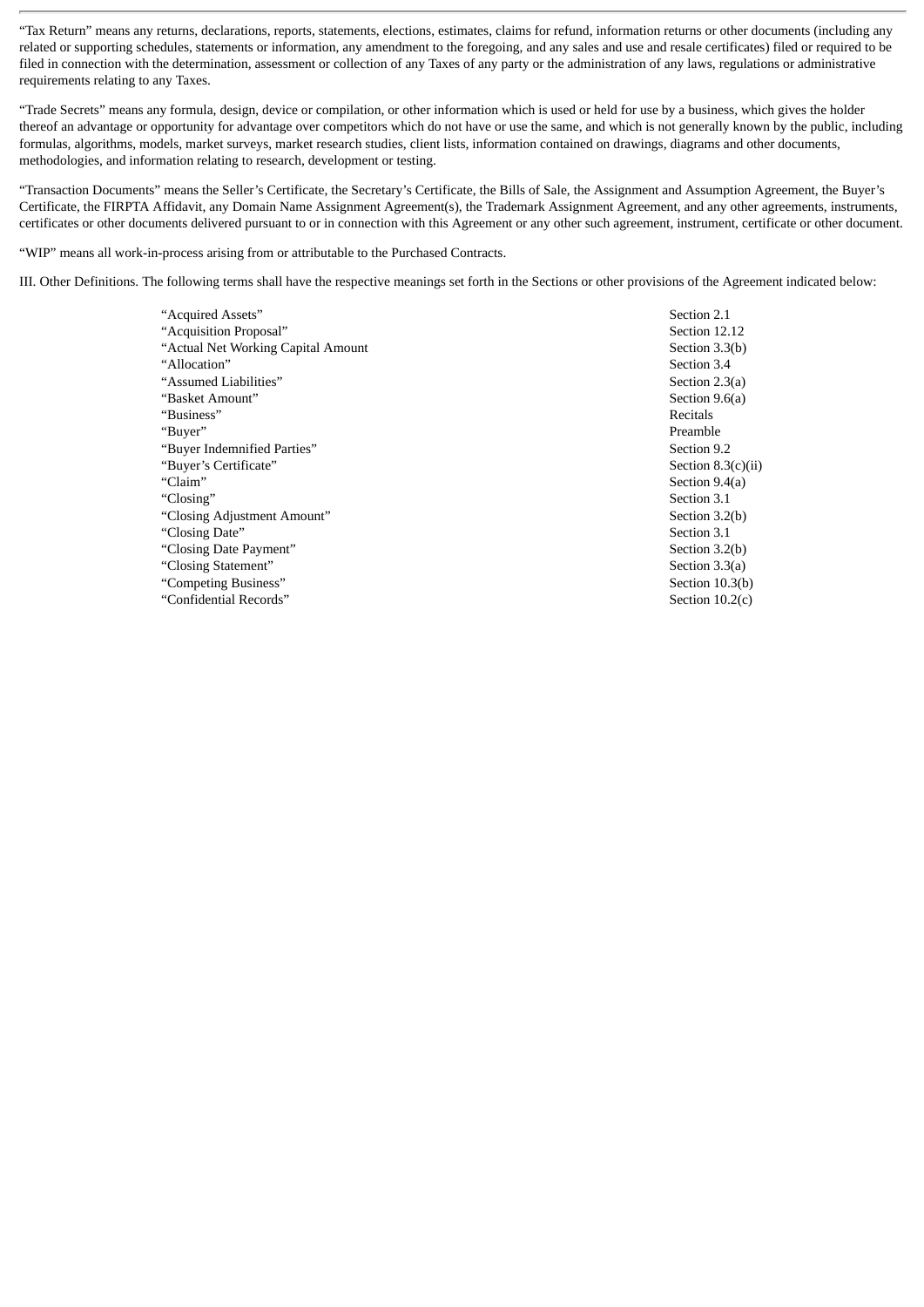"Contracts" Section 4.13 "Dispute" Section 12.3(b) "Dispute Notice" Section 3.3(c) "Domain Name Assignment Agreement" Section 8.2(c)(view Section 8.2(c)(view Section 4.18(a) "Employee Benefit Plans" Section 4.18(a) "Enforceability Exception"<br>"ERISA" "Estimated Net Working Capital Amount" "Excluded Assets" Section 2.2 "Excluded Contract"<br>
"Excluded Liabilities" contract" Section 2.2(c)<br>
Section 2.3(b) "Excluded Liabilities"<br>"FAA" "FIRPTA Affidavit"<br>"Goodwill" "Goodwill" Section 2.1(e)<br>"Indemnitee" Section 9.4(a) "Indemnitee" Section 9.4(a)<br>"Indemnitor" Section 9.4(a) "Indemnitor" Section 9.4(a) "License Agreement" Section 8.2(c)(ix) "Loss(es)" Section 9.2 "Negotiating Period" Section 3.3(c) "Neutral Firm" "Permits" Section 4.23 % "Post-Closing Statement" Post-Closing Tax Period" (Section 3.3(b) Section 3.3(b) Section 7.13(b) "Post-Closing Tax Period" Section 7.1<br>"providing party" Section 7.7 "providing party" "Purchase Price" Section 3.2(a) "Purchased Contracts" "qualified plan" Section 4.18(c) "Reconciliation Payment" Section 3.3(e)(i)<br>"Reimbursable Amount" Section 7.10(e) "Reimbursable Amount" Section 7.10(e) "Related Person" Section 4.22 "requesting party" Section 7.7 "Restricted Customer" Section 10.4(a)<br>"Restricted Person(s)" Section 10.1(a) "Restricted Person(s)" "Restrictive Covenants" Section 7.10(a)<br>"Reviewer Database" Section 2.1(j) "Reviewer Database"<br>"Rules" "Secretary's Certificate" Secretary's Certificate" Secretary's Certificate" Secretary Secretary Secretary of Secretary Secretary Secretary Secretary Secretary Secretary Secretary Secretary Secretary Secretary Secretary Sec "Seller" Preamble "Seller Indemnified Parties" Section 9.3 "Seller's Certificate" "Special Representations" Section 9.1 "Stockholder(s)" Preamble "Stockholder Representative" "Territory" Section 10.3(c)

 $Section 4.18(c)$ <br>Section 3.3 (a)  $Section 12.3(b)(ii)$ <br>Section  $8.2(c)(vi)$  $Section 4.15(a)$ <br>Section  $8.2(c)(ix)$  $Section 2.3(b)(ii)$ Section  $12.3(b)(ii)$ Section  $8.2(c)(i)$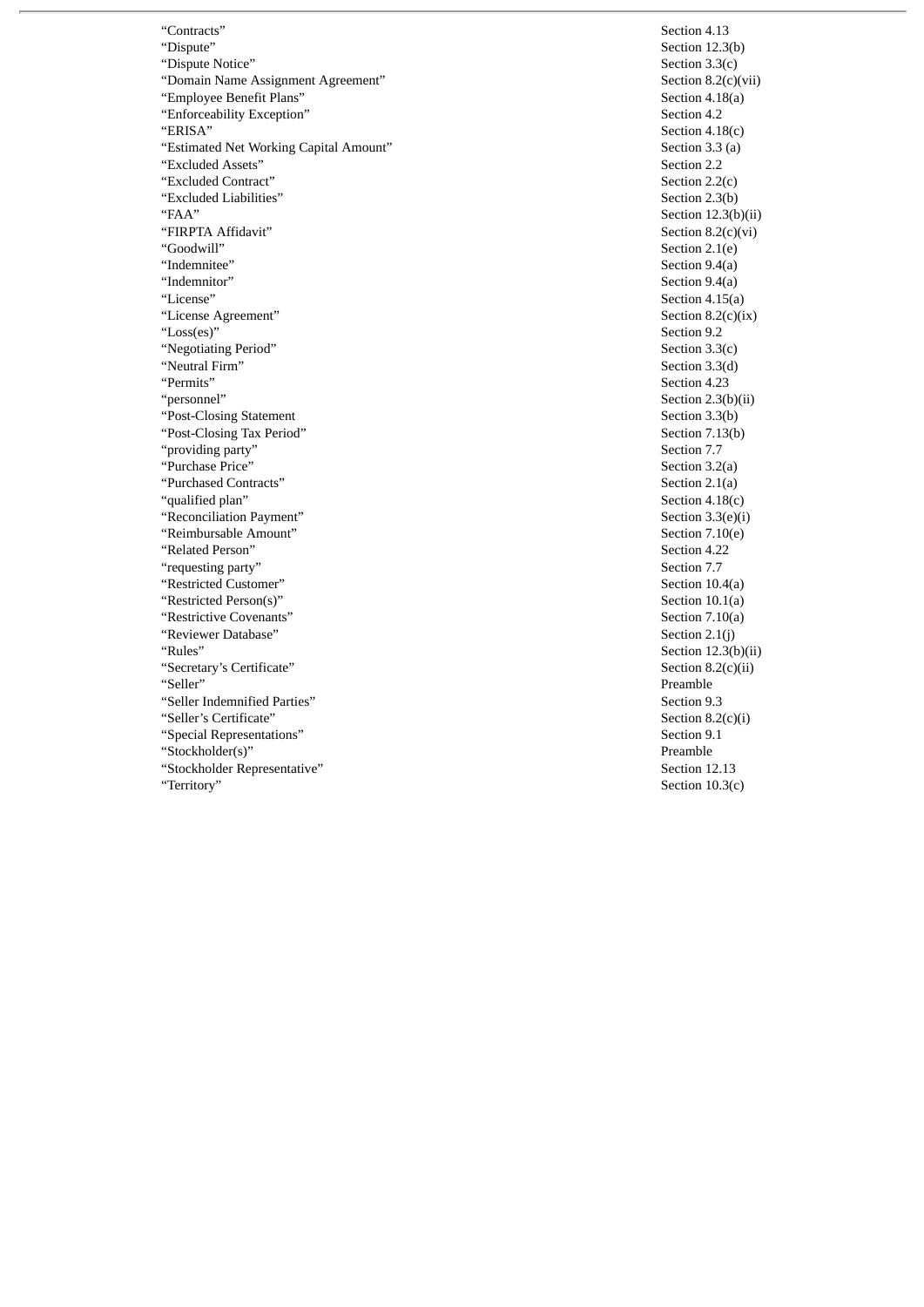- "Third Party Claim" Section 9.4(b)
- "Trademark Assignment Agreement" Section 8.2(c)(viii)

- 
- "Transferred Personnel" Section 7.10(4)<br>"Unauthorized Practice of Law" Section 4.29
- "Working Capital Dispute"

"Transfer Taxes" Section 7.13(c)<br>"Transferred Personnel" Section 7.10(a) "Unauthorized Practice of Law" Section 4.29 Section 4.29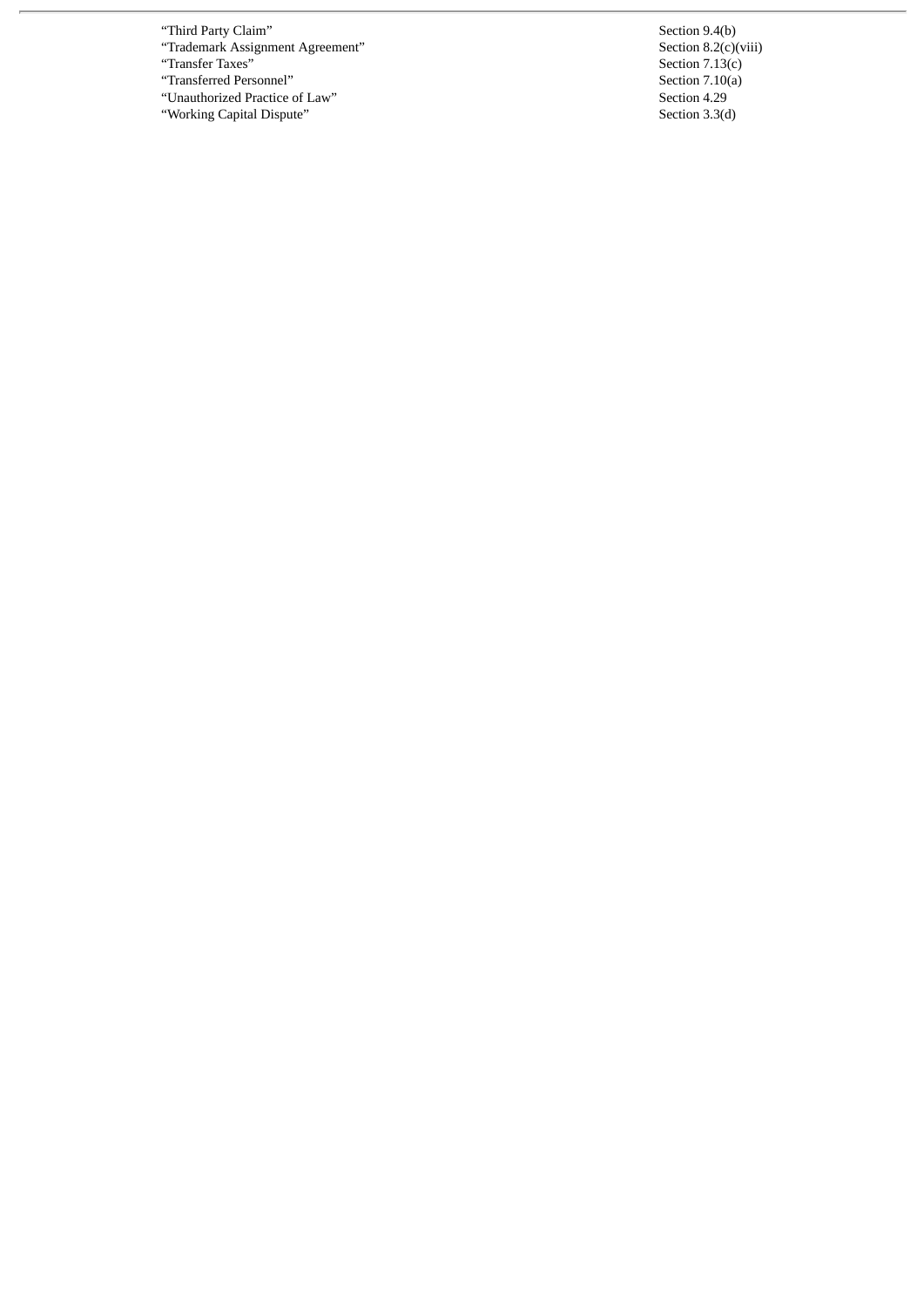# **CERTIFICATION OF THE CHIEF EXECUTIVE OFFICER, PURSUANT TO RULE 13a-14(a)/15d-14(a), AS ADOPTED PURSUANT TO SECTION 302 OF THE SARBANES-OXLEY ACT OF 2002**

I, James H. Roth, certify that:

- 1. I have reviewed this Quarterly Report on Form 10-Q of Huron Consulting Group Inc.;
- 2. Based on my knowledge, this report does not contain any untrue statement of a material fact or omit to state a material fact necessary to make the statements made, in light of the circumstances under which such statements were made, not misleading with respect to the period covered by this report;
- 3. Based on my knowledge, the financial statements, and other financial information included in this report, fairly present in all material respects the financial condition, results of operations and cash flows of the registrant as of, and for, the periods presented in this report;
- 4. The registrant's other certifying officer and I are responsible for establishing and maintaining disclosure controls and procedures (as defined in Exchange Act Rules 13a-15(e) and 15d-15(e)) and internal control over financial reporting (as defined in Exchange Act Rules 13a-15(f) and 15d-15(f)) for the registrant and have:
	- a) Designed such disclosure controls and procedures, or caused such disclosure controls and procedures to be designed under our supervision, to ensure that material information relating to the registrant, including its consolidated subsidiaries, is made known to us by others within those entities, particularly during the period in which this report is being prepared;
	- b) Designed such internal control over financial reporting, or caused such internal control over financial reporting to be designed under our supervision, to provide reasonable assurance regarding the reliability of financial reporting and the preparation of financial statements for external purposes in accordance with generally accepted accounting principles;
	- c) Evaluated the effectiveness of the registrant's disclosure controls and procedures and presented in this report our conclusions about the effectiveness of the disclosure controls and procedures, as of the end of the period covered by this report based on such evaluation; and
	- d) Disclosed in this report any change in the registrant's internal control over financial reporting that occurred during the registrant's most recent fiscal quarter (the registrant's fourth fiscal quarter in the case of an annual report) that has materially affected, or is reasonably likely to materially affect, the registrant's internal control over financial reporting; and
- 5. The registrant's other certifying officer and I have disclosed, based on our most recent evaluation of internal control over financial reporting, to the registrant's auditors and the audit committee of the registrant's board of directors (or persons performing the equivalent functions):
	- a) All significant deficiencies and material weaknesses in the design or operation of internal control over financial reporting which are reasonably likely to adversely affect the registrant's ability to record, process, summarize and report financial information; and
	- b) Any fraud, whether or not material, that involves management or other employees who have a significant role in the registrant's internal control over financial reporting.

Date: July 30, 2012 **By:** *Internal By: By: Internal By: Internal By: Internal By: Internal By: Internal By: Internal By: Internal By: Internal By: Internal By: Internal By: Internal By: Internal* 

James H. Roth President and Chief Executive Officer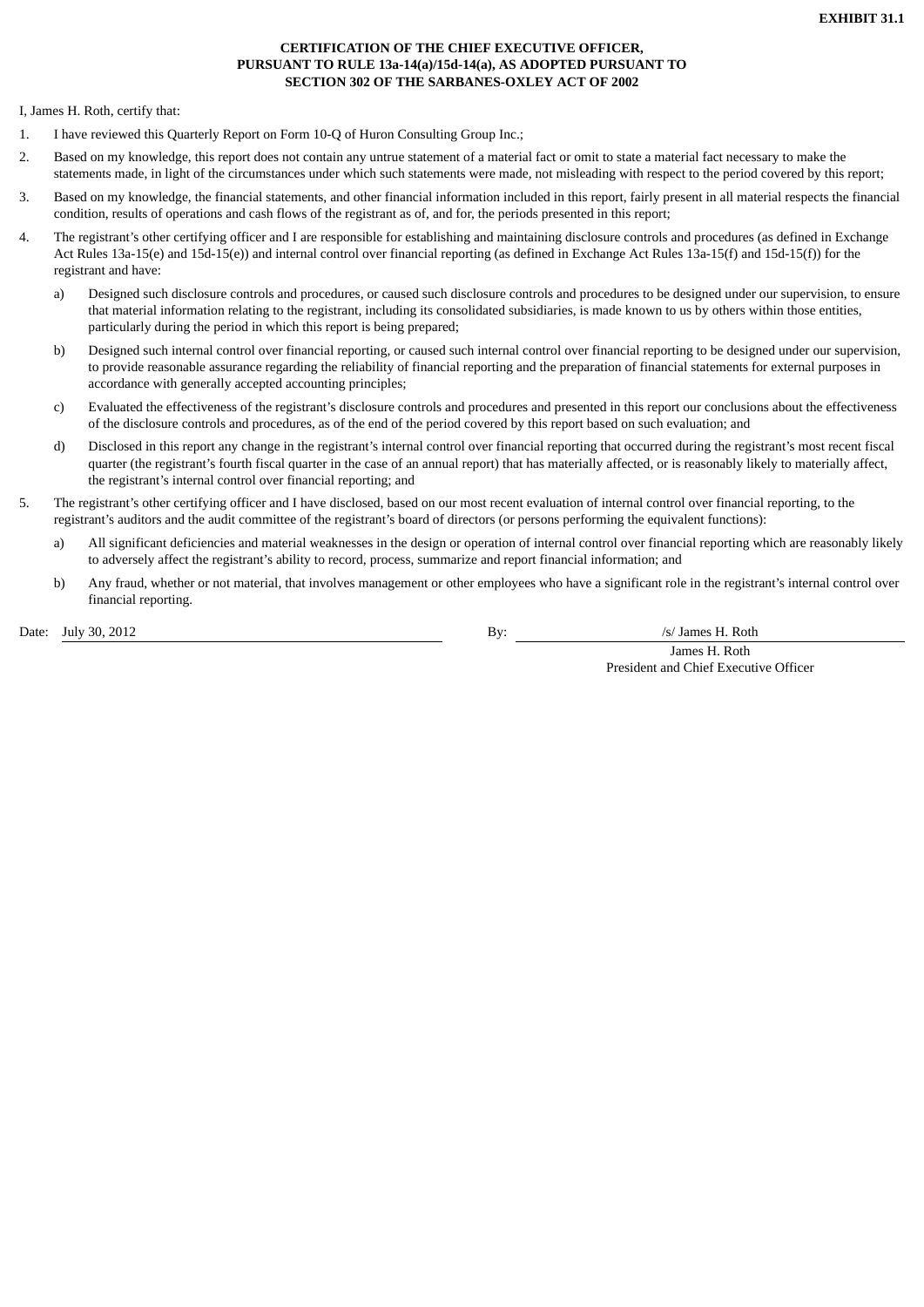# **CERTIFICATION OF THE CHIEF FINANCIAL OFFICER, PURSUANT TO RULE 13a-14(a)/15d-14(a), AS ADOPTED PURSUANT TO SECTION 302 OF THE SARBANES-OXLEY ACT OF 2002**

I, C. Mark Hussey, certify that:

- 1. I have reviewed this Quarterly Report on Form 10-Q of Huron Consulting Group Inc.;
- 2. Based on my knowledge, this report does not contain any untrue statement of a material fact or omit to state a material fact necessary to make the statements made, in light of the circumstances under which such statements were made, not misleading with respect to the period covered by this report;
- 3. Based on my knowledge, the financial statements, and other financial information included in this report, fairly present in all material respects the financial condition, results of operations and cash flows of the registrant as of, and for, the periods presented in this report;
- 4. The registrant's other certifying officer and I are responsible for establishing and maintaining disclosure controls and procedures (as defined in Exchange Act Rules 13a-15(e) and 15d-15(e)) and internal control over financial reporting (as defined in Exchange Act Rules 13a-15(f) and 15d-15(f)) for the registrant and have:
	- a) Designed such disclosure controls and procedures, or caused such disclosure controls and procedures to be designed under our supervision, to ensure that material information relating to the registrant, including its consolidated subsidiaries, is made known to us by others within those entities, particularly during the period in which this report is being prepared;
	- b) Designed such internal control over financial reporting, or caused such internal control over financial reporting to be designed under our supervision, to provide reasonable assurance regarding the reliability of financial reporting and the preparation of financial statements for external purposes in accordance with generally accepted accounting principles;
	- c) Evaluated the effectiveness of the registrant's disclosure controls and procedures and presented in this report our conclusions about the effectiveness of the disclosure controls and procedures, as of the end of the period covered by this report based on such evaluation; and
	- d) Disclosed in this report any change in the registrant's internal control over financial reporting that occurred during the registrant's most recent fiscal quarter (the registrant's fourth fiscal quarter in the case of an annual report) that has materially affected, or is reasonably likely to materially affect, the registrant's internal control over financial reporting; and
- 5. The registrant's other certifying officer and I have disclosed, based on our most recent evaluation of internal control over financial reporting, to the registrant's auditors and the audit committee of the registrant's board of directors (or persons performing the equivalent functions):
	- a) All significant deficiencies and material weaknesses in the design or operation of internal control over financial reporting which are reasonably likely to adversely affect the registrant's ability to record, process, summarize and report financial information; and
	- b) Any fraud, whether or not material, that involves management or other employees who have a significant role in the registrant's internal control over financial reporting.

Date: July 30, 2012 **Date:** July 30, 2012 **By:** *Internal By: By: Internal By: Internal By: Internal By: Internal By: Internal By: Internal By: Internal By: Internal By: Internal By: Internal By: In* 

C. Mark Hussey Executive Vice President, Chief Financial Officer and Treasurer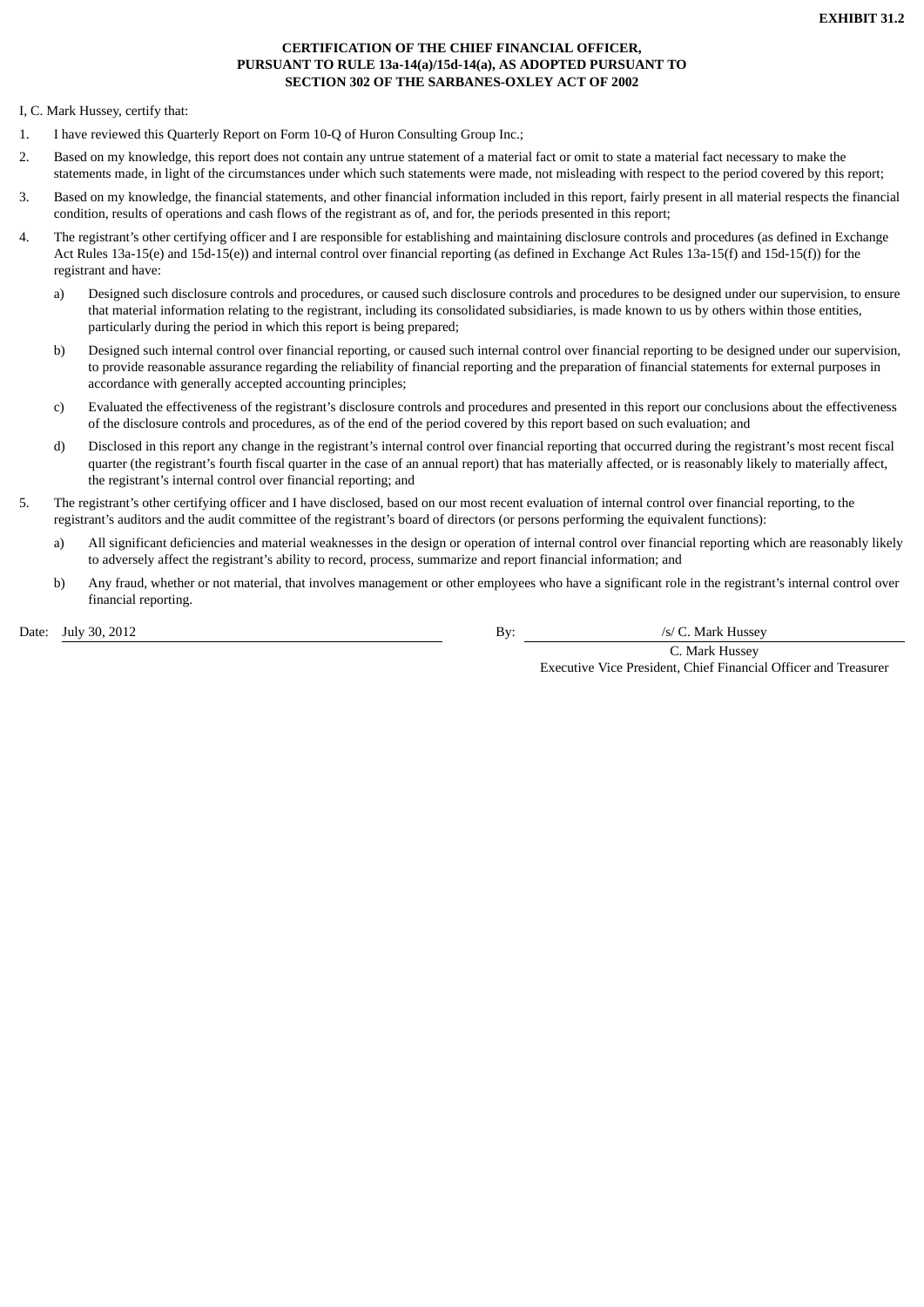# **CERTIFICATION OF THE CHIEF EXECUTIVE OFFICER, PURSUANT TO 18 U.S.C. SECTION 1350, AS ADOPTED PURSUANT TO SECTION 906 OF THE SARBANES-OXLEY ACT OF 2002**

In connection with the Quarterly Report of Huron Consulting Group Inc. (the "Company") on Form 10-Q for the quarter ended June 30, 2012 as filed with the Securities and Exchange Commission on the date hereof (the "Report"), I, James H. Roth, President and Chief Executive Officer of the Company, hereby certify, pursuant to 18 U.S.C. Section 1350, as adopted pursuant to Section 906 of the Sarbanes-Oxley Act of 2002, that to the best of my knowledge:

- 1. The Report fully complies with the requirements of Section 13(a) or 15(d) of the Securities Exchange Act of 1934; and
- 2. The information contained in the Report fairly presents, in all material respects, the financial condition and results of operations of the Company for the periods presented therein.

Date: July 30, 2012 <br>
By: /s/ James H. Roth

James H. Roth President and Chief Executive Officer